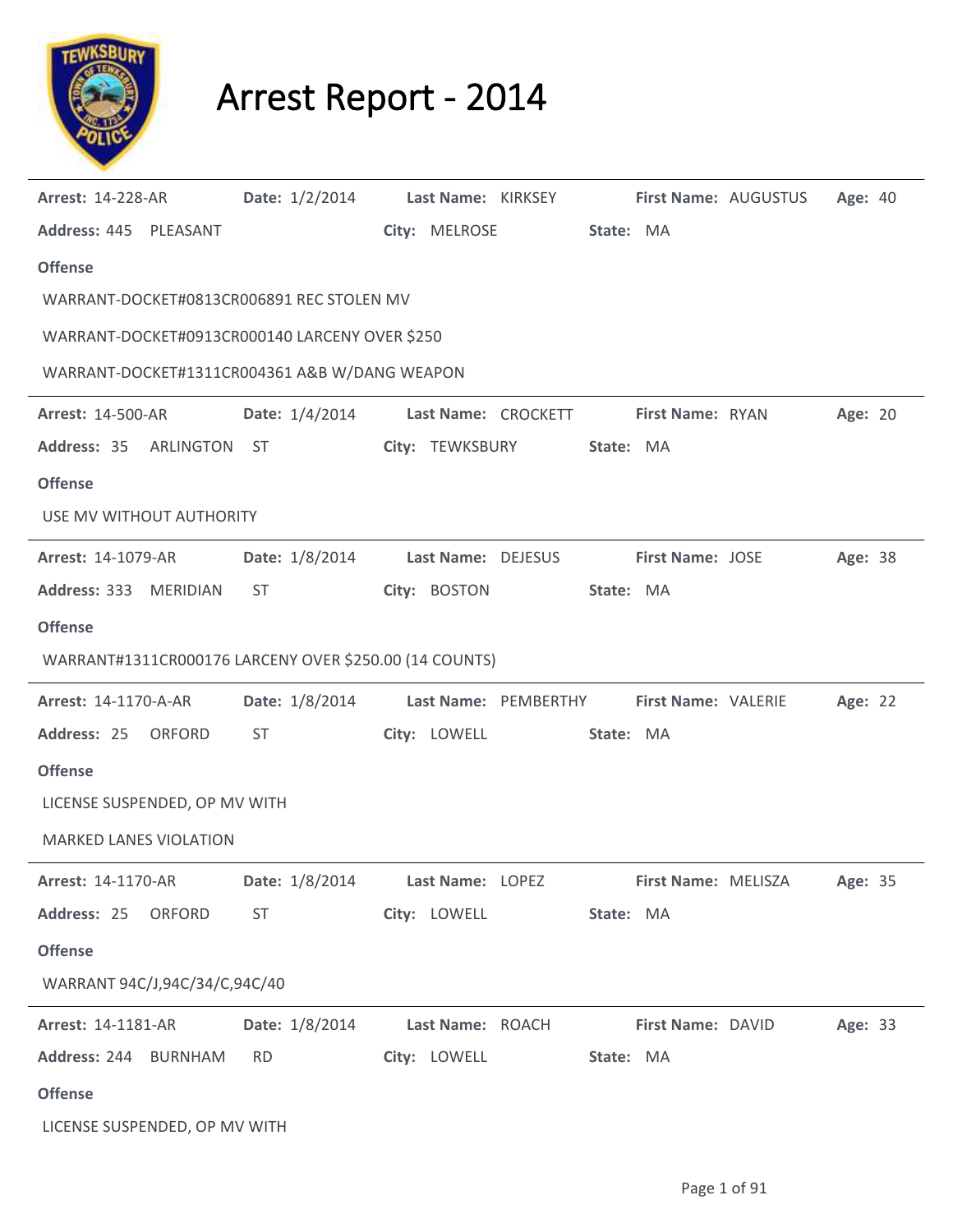| <b>Arrest: 14-1266-AR</b>     | Date: 1/9/2014 Last Name: GALLINARO                                                                                                                                                                                            |              |                           |           |                          | <b>First Name: NICHOLAS</b> | Age: 22 |  |
|-------------------------------|--------------------------------------------------------------------------------------------------------------------------------------------------------------------------------------------------------------------------------|--------------|---------------------------|-----------|--------------------------|-----------------------------|---------|--|
|                               | Address: 99 MARSHALL ST                                                                                                                                                                                                        |              | City: BILLERICA           | State: MA |                          |                             |         |  |
| <b>Offense</b>                |                                                                                                                                                                                                                                |              |                           |           |                          |                             |         |  |
| <b>TRESPASS</b>               |                                                                                                                                                                                                                                |              |                           |           |                          |                             |         |  |
|                               | WARRANT#1218CR001969 94C S34 DRUG, POSSESS CLASS A                                                                                                                                                                             |              |                           |           |                          |                             |         |  |
|                               | WARRANT#1218CR003266 UNLICENSED OPERATION                                                                                                                                                                                      |              |                           |           |                          |                             |         |  |
| <b>Arrest: 14-1271-AR</b>     | Date: 1/9/2014 Last Name: FUNCHION First Name: JULIAN                                                                                                                                                                          |              |                           |           |                          |                             | Age: 22 |  |
| Address: 365 EAST             | <b>ST</b>                                                                                                                                                                                                                      |              | City: TEWKSBURY State: MA |           |                          |                             |         |  |
| <b>Offense</b>                |                                                                                                                                                                                                                                |              |                           |           |                          |                             |         |  |
|                               | WARRANT#1218CR004237 DISORDERLY CONDUCT                                                                                                                                                                                        |              |                           |           |                          |                             |         |  |
|                               | WARRANT#1218CR002984 TRESPASS & RESISTING ARREST                                                                                                                                                                               |              |                           |           |                          |                             |         |  |
|                               | WARRANT#1018CR004261 A&B ON A POLICE OFFICER                                                                                                                                                                                   |              |                           |           |                          |                             |         |  |
| <b>Arrest: 14-1328-AR</b>     | Date: 1/9/2014 Last Name: REID                                                                                                                                                                                                 |              |                           |           | <b>First Name: JAMES</b> |                             | Age: 29 |  |
| Address: 26 ANVIL             | DR                                                                                                                                                                                                                             | City: NASHUA |                           | State: NH |                          |                             |         |  |
| <b>Offense</b>                |                                                                                                                                                                                                                                |              |                           |           |                          |                             |         |  |
| DRUG, POSSESS CLASS E         |                                                                                                                                                                                                                                |              |                           |           |                          |                             |         |  |
|                               | Possession of one ounce or less of Marihuana / THC                                                                                                                                                                             |              |                           |           |                          |                             |         |  |
| DRUG, POSSESS CLASS C         |                                                                                                                                                                                                                                |              |                           |           |                          |                             |         |  |
| LICENSE SUSPENDED, OP MV WITH |                                                                                                                                                                                                                                |              |                           |           |                          |                             |         |  |
|                               | Arrest: 14-1441-AR  Date: 1/10/2014  Last Name: HERNANDEZ  First Name: YASHIRA  Age: 26                                                                                                                                        |              |                           |           |                          |                             |         |  |
| Address: 69 HIGH              | ST                                                                                                                                                                                                                             | City: LOWELL |                           | State: MA |                          |                             |         |  |
| <b>Offense</b>                |                                                                                                                                                                                                                                |              |                           |           |                          |                             |         |  |
|                               | WARRANT - 1111CR000109 - UNLICENSED OP OF MV                                                                                                                                                                                   |              |                           |           |                          |                             |         |  |
| <b>Arrest: 14-1443-AR</b>     | Date: 1/10/2014 Last Name: CABRERA First Name: JHONNY                                                                                                                                                                          |              |                           |           |                          |                             | Age: 39 |  |
| Address: 66 THIRD             | ST and the state of the state of the state of the state of the state of the state of the state of the state of the state of the state of the state of the state of the state of the state of the state of the state of the sta |              | City: LOWELL State: MA    |           |                          |                             |         |  |
| <b>Offense</b>                |                                                                                                                                                                                                                                |              |                           |           |                          |                             |         |  |
|                               | WARRANT - 1311CR008020 - ASSAULT W/ DW                                                                                                                                                                                         |              |                           |           |                          |                             |         |  |
| <b>Arrest: 14-1503-AR</b>     | Date: 1/10/2014 Last Name: FABIAN First Name: INOEL Age: 47                                                                                                                                                                    |              |                           |           |                          |                             |         |  |
| Address: 13 WARRANT           | ST and the state of the state of the state of the state of the state of the state of the state of the state of the state of the state of the state of the state of the state of the state of the state of the state of the sta |              | City: LAWRENCE State: MA  |           |                          |                             |         |  |
| <b>Offense</b>                |                                                                                                                                                                                                                                |              |                           |           |                          |                             |         |  |
| STOP FOR POLICE, FAIL         |                                                                                                                                                                                                                                |              |                           |           |                          |                             |         |  |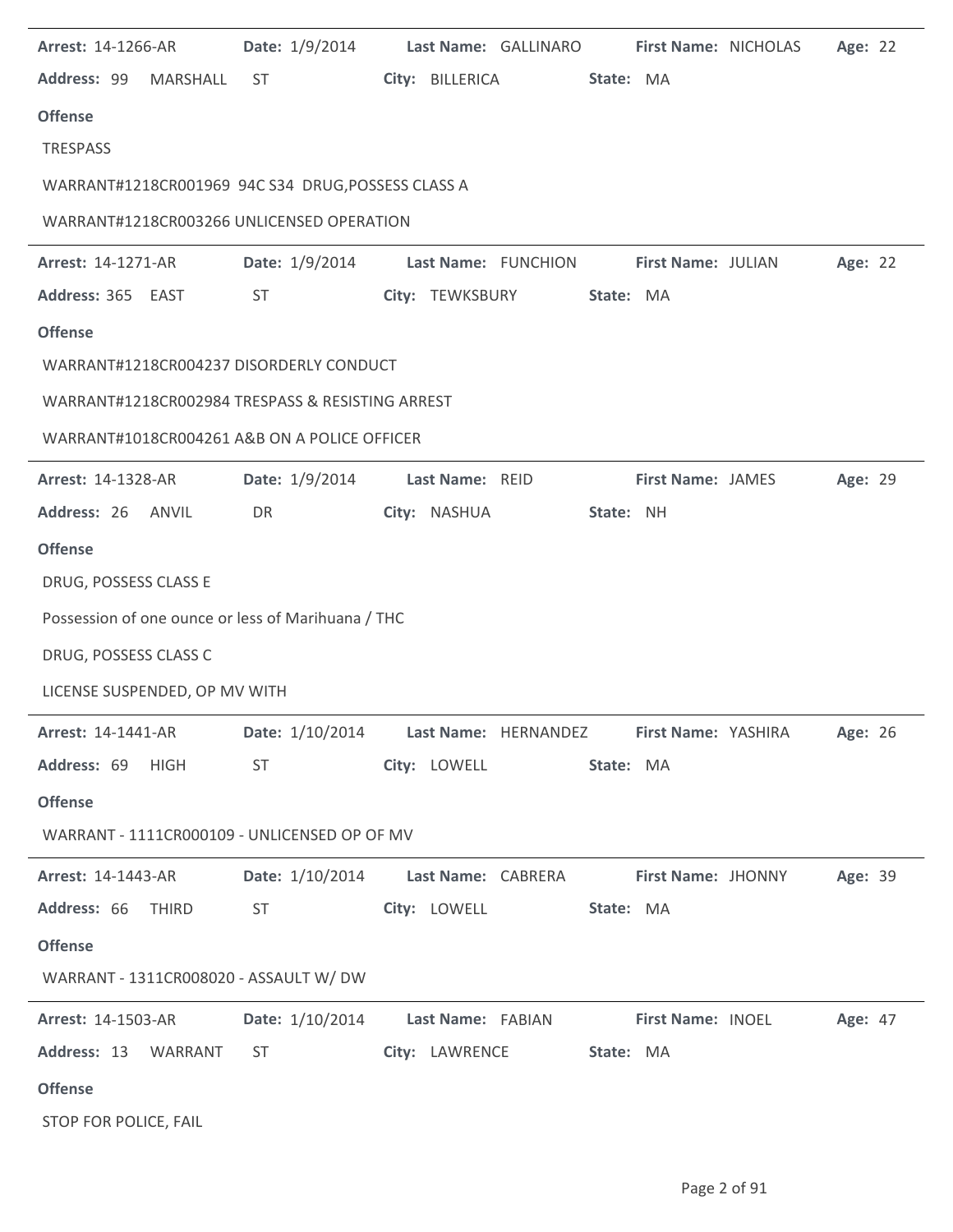| STOP/YIELD, FAIL TO                                           |                 |                                                                      |                            |         |
|---------------------------------------------------------------|-----------------|----------------------------------------------------------------------|----------------------------|---------|
| UNLICENSED OPERATION OF MV                                    |                 |                                                                      |                            |         |
| <b>Arrest: 14-1568-AR</b>                                     | Date: 1/11/2014 | Last Name: CATERINO                                                  | <b>First Name: COLLEEN</b> | Age: 46 |
| Address: 1830 MAIN                                            | <b>ST</b>       | City: TEWKSBURY                                                      | State: MA                  |         |
| <b>Offense</b>                                                |                 |                                                                      |                            |         |
| NEGLIGENT OPERATION OF MOTOR VEHICLE                          |                 |                                                                      |                            |         |
| <b>MARKED LANES VIOLATION</b>                                 |                 |                                                                      |                            |         |
| OUI LIQUOR, 2ND OFFENSE                                       |                 |                                                                      |                            |         |
| LICENSE SUSPENDED FOR OUI, OPER MV WITH                       |                 |                                                                      |                            |         |
| Arrest: 14-1631-AR                                            | Date: 1/11/2014 | Last Name: BARRY                                                     | First Name: MIKAYLA        | Age: 24 |
| Address: 3<br><b>ROBERTS</b>                                  | <b>RD</b>       | City: BILLERICA                                                      | State: MA                  |         |
| <b>Offense</b>                                                |                 |                                                                      |                            |         |
| SHOPLIFTING BY CONCEALING MDSE                                |                 |                                                                      |                            |         |
| Arrest: 14-1918-AR                                            | Date: 1/13/2014 | Last Name: SCRIMA                                                    | First Name: DANIELLE       | Age: 38 |
| Address: 35 AVON                                              | ST.             | City: MALDEN                                                         | State: MA                  |         |
| <b>Offense</b>                                                |                 |                                                                      |                            |         |
| WARRANT#1059CR003496 CH.266 S.30A SHOPLIFTING                 |                 |                                                                      |                            |         |
| WARRANT#1321CR000716 LARCENY UNDER \$250.00                   |                 |                                                                      |                            |         |
| WARRANT#1323CR010202 LARCENY OVER \$250.00                    |                 |                                                                      |                            |         |
| WARRANT#1349CR001392 LARCENY UNDER \$250.00 BY FALSE PRETENSE |                 |                                                                      |                            |         |
| WARRANT#1159CR000220 SHOPLIFTING                              |                 |                                                                      |                            |         |
| WARRANT#1059CR003494 SHOPLIFTING                              |                 |                                                                      |                            |         |
| <b>Arrest: 14-2112-A-AR</b>                                   | Date: 1/14/2014 | Last Name: HOLT                                                      | First Name: STEVEN         | Age: 45 |
| Address: 75<br><b>MAIN</b>                                    | <b>ST</b>       | City: PLAISTOW                                                       | State: NH                  |         |
| <b>Offense</b>                                                |                 |                                                                      |                            |         |
|                                                               |                 | WARRANT#1222CR000872 CH.90 S.23 NUMBER PLATE VIOLATION TO CONCEAL ID |                            |         |
| Arrest: 14-2112-AR                                            |                 | Date: 1/14/2014 Last Name: SCHELLER                                  | <b>First Name: TONYA</b>   | Age: 40 |
| Address: 75<br><b>MAIN</b>                                    | <b>ST</b>       | City: PLASTOW                                                        | State: NH                  |         |
| <b>Offense</b>                                                |                 |                                                                      |                            |         |
| LARCENY OVER \$250                                            |                 |                                                                      |                            |         |
| WARRANT#1136CR002288 CH.90 S.24: OUI LIQUOR                   |                 |                                                                      |                            |         |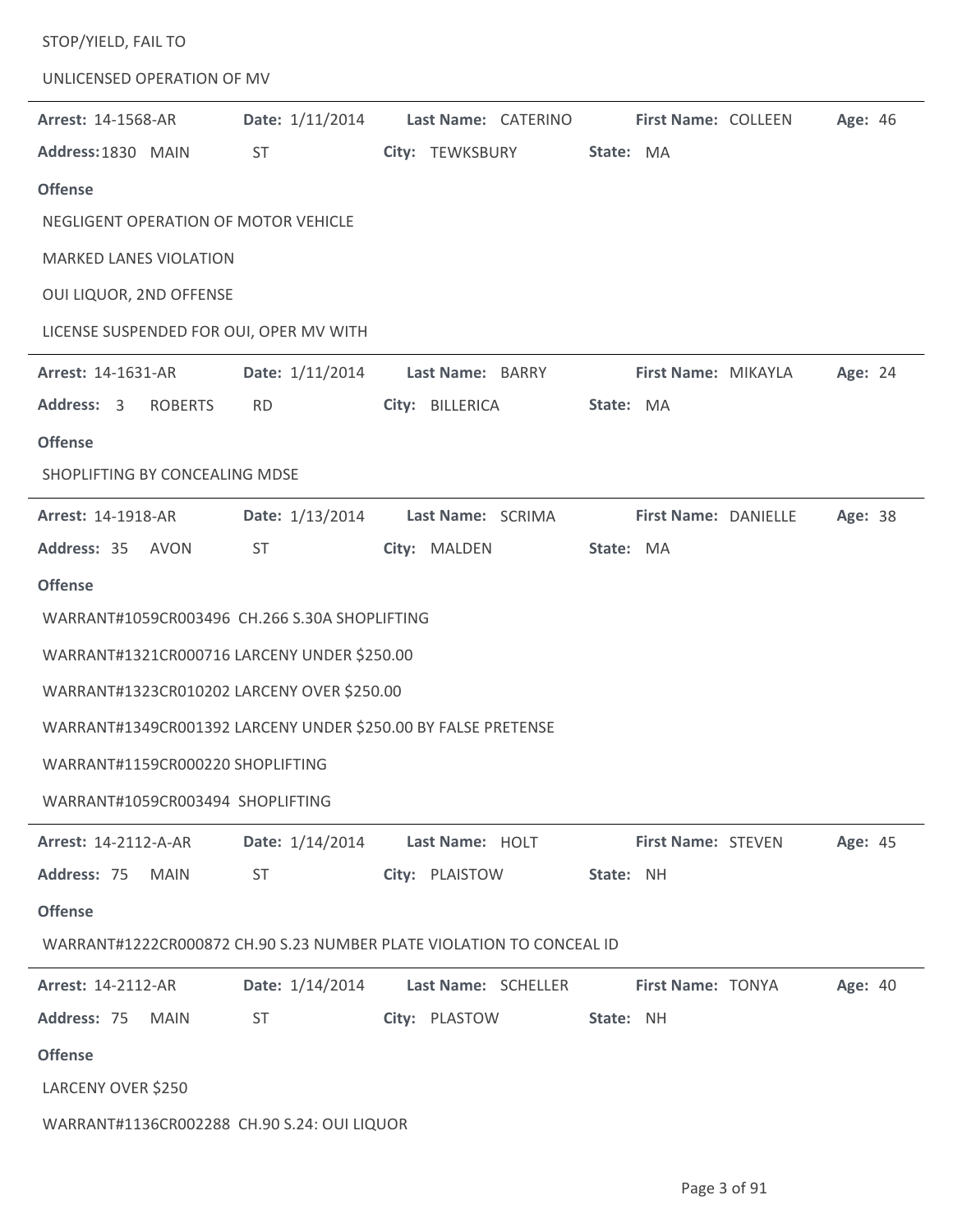| <b>Arrest: 14-2121-AR</b>                          | Date: 1/14/2014 Last Name: EYSSALLENNE                  |                 |                     | First Name: PHILIP          |                                 | Age: 27 |  |
|----------------------------------------------------|---------------------------------------------------------|-----------------|---------------------|-----------------------------|---------------------------------|---------|--|
| Address: 39<br><b>CYPRESS</b>                      | AVE                                                     | City: METHUEN   | State: MA           |                             |                                 |         |  |
| <b>Offense</b>                                     |                                                         |                 |                     |                             |                                 |         |  |
| WARRANT#1318CR000229 CH.90 S.24 RECKLESS OPERATION |                                                         |                 |                     |                             |                                 |         |  |
| <b>Arrest: 14-2145-AR</b>                          | Date: 1/14/2014 Last Name: SANCHEZ                      |                 |                     | <b>First Name: CLARYTZA</b> |                                 | Age: 20 |  |
| Address: 80 WALKER                                 | ST                                                      | City: LOWELL    | State: MA           |                             |                                 |         |  |
| <b>Offense</b>                                     |                                                         |                 |                     |                             |                                 |         |  |
| UNLICENSED OPERATION OF MV                         |                                                         |                 |                     |                             |                                 |         |  |
| LIGHTS VIOLATION, MV                               |                                                         |                 |                     |                             |                                 |         |  |
| <b>Arrest: 14-2333-AR</b>                          | <b>Date:</b> 1/15/2014                                  |                 | Last Name: MALLOCH  | <b>First Name: JUSTIN</b>   |                                 | Age: 31 |  |
| Address: 7 TIFFANY                                 | DR                                                      | City: LOWELL    | State: MA           |                             |                                 |         |  |
| <b>Offense</b>                                     |                                                         |                 |                     |                             |                                 |         |  |
| 1111CR004659 POSSES CLASS B                        |                                                         |                 |                     |                             |                                 |         |  |
| 1111CR004659                                       |                                                         |                 |                     |                             |                                 |         |  |
| 0911CR007553 SHOPLIFTING                           |                                                         |                 |                     |                             |                                 |         |  |
| 0511CR000686 MARKED LANES                          |                                                         |                 |                     |                             |                                 |         |  |
| LARCENY OVER \$250                                 |                                                         |                 |                     |                             |                                 |         |  |
| <b>Arrest: 14-2497-AR</b>                          | Date: 1/16/2014 Last Name: LEGERSTROM First Name: DAVID |                 |                     |                             |                                 | Age: 25 |  |
| Address: 91<br><b>JOHN</b>                         | <b>ST</b>                                               | City: TEWKSBURY | State: MA           |                             |                                 |         |  |
| <b>Offense</b>                                     |                                                         |                 |                     |                             |                                 |         |  |
| #1218CR005683 C H.94C S.34 DRUG, POSSESS CLASS A   |                                                         |                 |                     |                             |                                 |         |  |
| #1311CR001716 CH.266 S.30 SHOPLIFTING              |                                                         |                 |                     |                             |                                 |         |  |
| <b>Arrest: 14-2619-AR</b>                          | Date: 1/17/2014                                         |                 | Last Name: DOULAMES |                             | First Name: CHRISTOPHER Age: 32 |         |  |
| Address: MERRIMACK ST                              |                                                         | City: LOWELL    | State: MA           |                             |                                 |         |  |
| <b>Offense</b>                                     |                                                         |                 |                     |                             |                                 |         |  |
| LARCENY OVER \$250                                 |                                                         |                 |                     |                             |                                 |         |  |
| <b>Arrest: 14-2839-AR</b>                          | Date: 1/19/2014 Last Name: BABCOCK First Name: SUSAN    |                 |                     |                             |                                 | Age: 52 |  |
| Address: 7 OAKLAND                                 | <b>RD</b>                                               | City: N READING | State: MA           |                             |                                 |         |  |
| <b>Offense</b>                                     |                                                         |                 |                     |                             |                                 |         |  |
| <b>OUI LIQUOR</b>                                  |                                                         |                 |                     |                             |                                 |         |  |
| NEGLIGENT OPERATION OF MOTOR VEHICLE               |                                                         |                 |                     |                             |                                 |         |  |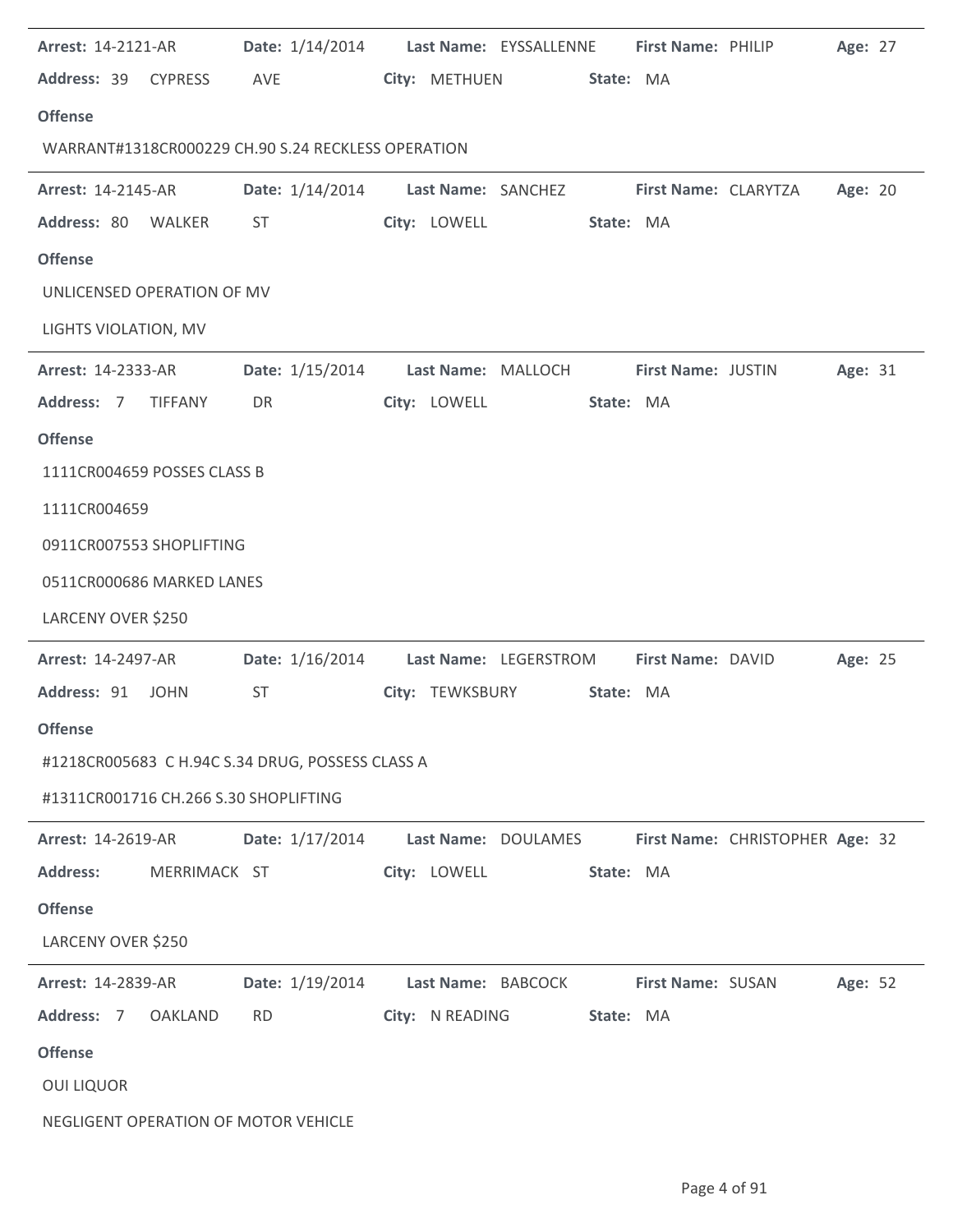| <b>MARKED LANES VIOLATION</b><br>SPEEDING        |                 |                      |           |                          |         |  |
|--------------------------------------------------|-----------------|----------------------|-----------|--------------------------|---------|--|
| <b>Arrest: 14-2959-AR</b>                        | Date: 1/19/2014 | Last Name: WHITE     |           | First Name: DANIEL       | Age: 30 |  |
| Address: 35<br>SO RHODA                          | <b>ST</b>       | City: TEWKSBURY      | State: MA |                          |         |  |
| <b>Offense</b>                                   |                 |                      |           |                          |         |  |
| WARRANT-DOCKET#1311CR001473-CARRY FIREARM W/O ID |                 |                      |           |                          |         |  |
| A&B ON POLICE OFFICER                            |                 |                      |           |                          |         |  |
| <b>Misleading Police Officer</b>                 |                 |                      |           |                          |         |  |
| <b>Arrest: 14-3050-AR</b>                        | Date: 1/20/2014 | Last Name: OLOUGHLIN |           | <b>First Name: DEREK</b> | Age: 30 |  |
| Address: 17<br><b>BURLINGTON ST</b>              |                 | City: WOBURN         | State: MA |                          |         |  |
| <b>Offense</b>                                   |                 |                      |           |                          |         |  |
| WARRANT#1311CR005386 LICENSE SUSPENDED           |                 |                      |           |                          |         |  |
| WARRANT#1347CR000955 ASSAULT & BATTERY           |                 |                      |           |                          |         |  |
| <b>Arrest: 14-3064-AR</b>                        | Date: 1/20/2014 | Last Name: METCALF   |           | First Name: CLIFFORD     | Age: 27 |  |
| Address: 491 SOUTH                               | <b>ST</b>       | City: TEWKSBURY      | State: MA |                          |         |  |
| <b>Offense</b>                                   |                 |                      |           |                          |         |  |
| WARRANT#1318CR002572 LICENSE SUSPENDED           |                 |                      |           |                          |         |  |
| <b>Arrest: 14-3255-AR</b>                        | Date: 1/21/2014 | Last Name: GRIECO    |           | First Name: JOSEPH       | Age: 44 |  |
| <b>Address:</b><br>PO BOX 2210                   |                 | City: METHUEN        | State: MA |                          |         |  |
| <b>Offense</b>                                   |                 |                      |           |                          |         |  |
| WARRANT - 1322CR001596 - LARCENY OVER \$250      |                 |                      |           |                          |         |  |
| Arrest: 14-3341-AR                               | Date: 1/21/2014 | Last Name: SCHNEIDER |           | First Name: MICHAEL      | Age: 24 |  |
| Address: 1910 ANDOVER                            | <b>ST</b>       | City: TEWKSBURY      | State: MA |                          |         |  |
| <b>Offense</b>                                   |                 |                      |           |                          |         |  |
| LARCENY UNDER \$250                              |                 |                      |           |                          |         |  |
| WARRANT                                          |                 |                      |           |                          |         |  |
| B&E IN TO BOAT/VEHICLE FOR MISDEMEANOR           |                 |                      |           |                          |         |  |
| <b>Arrest: 14-3535-AR</b>                        | Date: 1/22/2014 | Last Name: HOBAL     |           | <b>First Name: MARY</b>  | Age: 35 |  |
| Address: 1<br>WEST                               | <b>ST</b>       | City: WILMINGTON     | State: MA |                          |         |  |
| <b>Offense</b>                                   |                 |                      |           |                          |         |  |
| LIGHTS VIOLATION, MV                             |                 |                      |           |                          |         |  |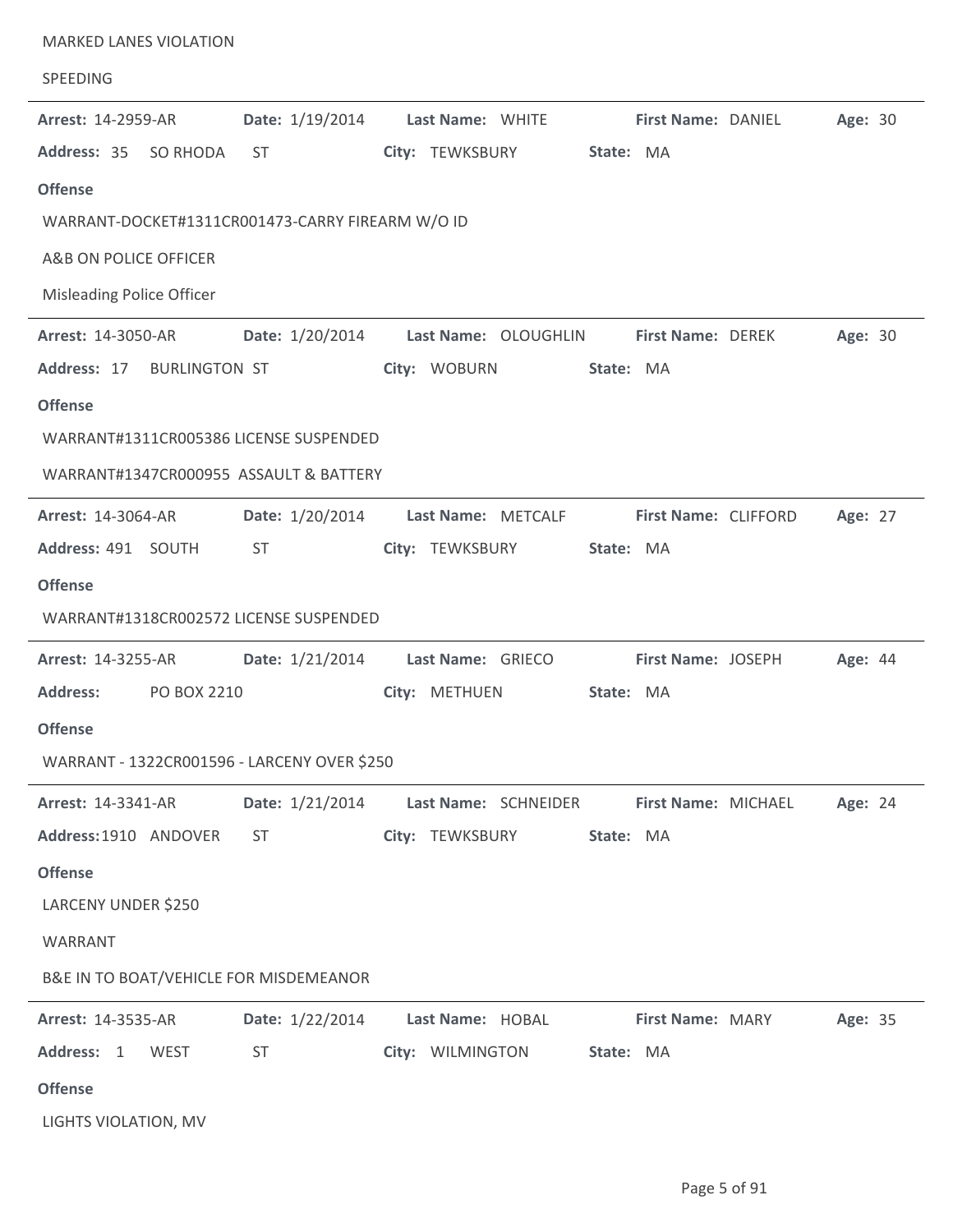| UNREGISTERED MOTOR VEHICLE                             |                 |                      |                       |         |  |
|--------------------------------------------------------|-----------------|----------------------|-----------------------|---------|--|
| <b>ATTACHING PLATES</b>                                |                 |                      |                       |         |  |
| UNINSURED MOTOR VEHICLE                                |                 |                      |                       |         |  |
| REGISTRATION REVOKED, OP MV WITH                       |                 |                      |                       |         |  |
| WARRANT                                                |                 |                      |                       |         |  |
| LICENSE REVOKED, OPERATE MV WITH                       |                 |                      |                       |         |  |
| Arrest: 14-3608-AR                                     | Date: 1/23/2014 | Last Name: ZAMORA    | First Name: LUIS      | Age: 30 |  |
| Address: 72<br>KENMERE                                 | <b>RD</b>       | City: MEDFORD        | State: MA             |         |  |
| <b>Offense</b>                                         |                 |                      |                       |         |  |
| WARRANT - 1304CR000512 - POSSESS CLASS B DRUG          |                 |                      |                       |         |  |
| Arrest: 14-4165-AR                                     | Date: 1/26/2014 | Last Name: HAMILTON  | First Name: KENDRA    | Age: 25 |  |
| Address: 8<br><b>EUCLID</b>                            | <b>RD</b>       | City: TEWKSBURY      | State: MA             |         |  |
| <b>Offense</b>                                         |                 |                      |                       |         |  |
| <b>OUI LIQUOR</b>                                      |                 |                      |                       |         |  |
| SPEEDING                                               |                 |                      |                       |         |  |
| <b>OUI DRUGS</b>                                       |                 |                      |                       |         |  |
| NEGLIGENT OPERATION OF MOTOR VEHICLE                   |                 |                      |                       |         |  |
| <b>Arrest: 14-4169-AR</b>                              | Date: 1/26/2014 | Last Name: BURNS     | First Name: JOHN      | Age: 29 |  |
| Address: 33<br><b>MARIE</b>                            | <b>ST</b>       | City: TEWKSBURY      | State: MA             |         |  |
| <b>Offense</b>                                         |                 |                      |                       |         |  |
| WARRANT-DOCKET#1311CR006617-DEFAULT-LIC SUSP / OP MV W |                 |                      |                       |         |  |
| Arrest: 14-4413-AR                                     | Date: 1/27/2014 | Last Name: ALGARIN   | First Name: CHRISTIAN | Age: 28 |  |
| Address: 37<br>BEAVER                                  | ST              | City: LOWELL         | State: MA             |         |  |
| <b>Offense</b>                                         |                 |                      |                       |         |  |
| WARRANT-DOCKET#1311CR002441-LIC SUSPENDED, OP MV       |                 |                      |                       |         |  |
| <b>Arrest: 14-4436-AR</b>                              | Date: 1/27/2014 | Last Name: FELICIANO | First Name: LUIS      | Age: 27 |  |
| Address: 3<br>PARK                                     | <b>RD</b>       | City: EVERETT        | State: MA             |         |  |
| <b>Offense</b>                                         |                 |                      |                       |         |  |
| UNLICENSED OPERATION OF MV                             |                 |                      |                       |         |  |
| INSPECTION/STICKER, NO                                 |                 |                      |                       |         |  |
| SPEEDING                                               |                 |                      |                       |         |  |
|                                                        |                 |                      |                       |         |  |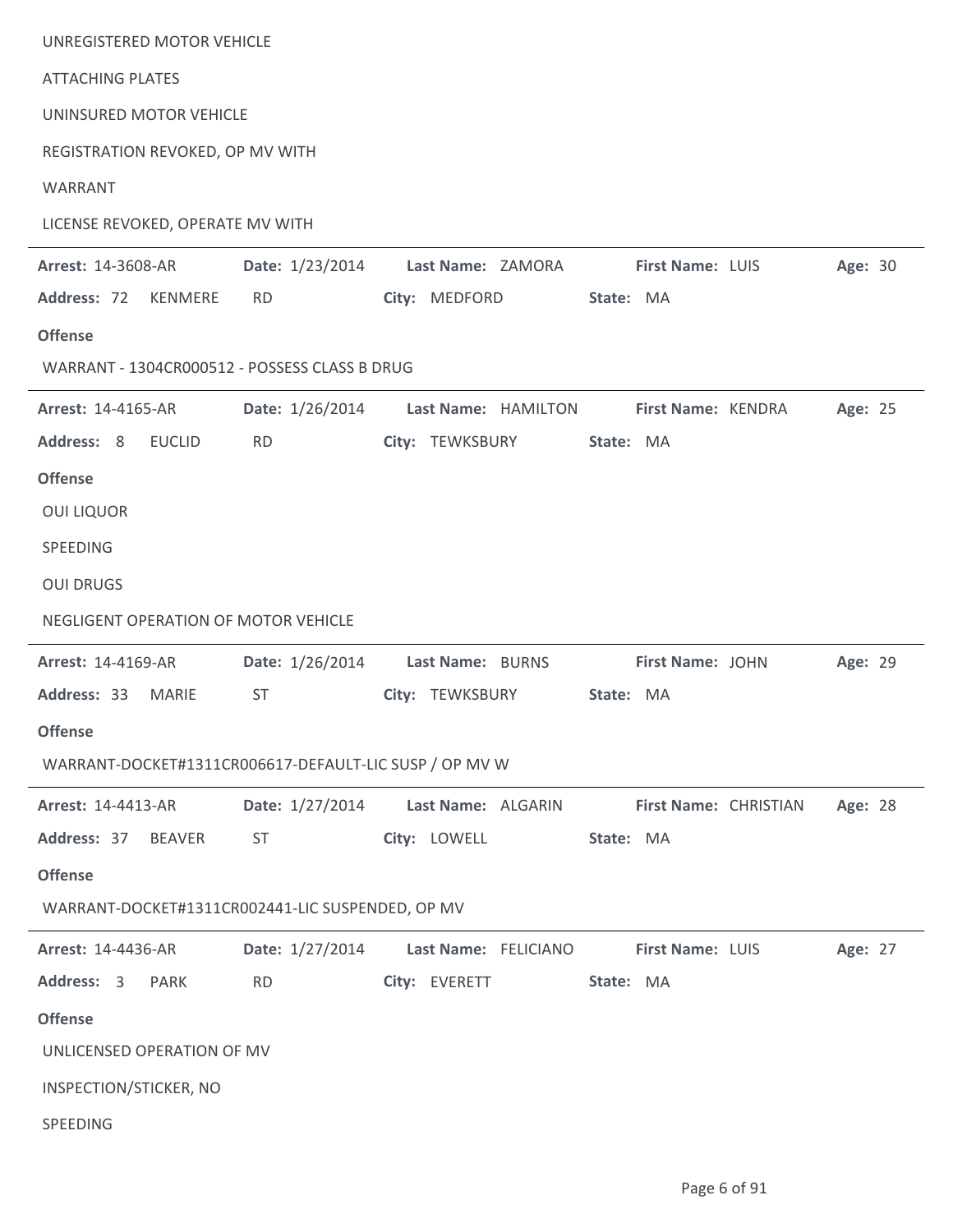| <b>Arrest: 14-4595-AR</b>                              | Date: 1/28/2014                                                |                    | Last Name: MARCHESE | First Name: JOHN           | Age: 29 |  |
|--------------------------------------------------------|----------------------------------------------------------------|--------------------|---------------------|----------------------------|---------|--|
| Address: 19 HIGH                                       | <b>ST</b>                                                      | City: EVERETT      | State: MA           |                            |         |  |
| <b>Offense</b>                                         |                                                                |                    |                     |                            |         |  |
| WARRANT - 1250CR002436 - OP MV W/ SUSP LIC             |                                                                |                    |                     |                            |         |  |
| WARRANT - 0850CR004005 - OP MV W/ SUSP LIC             |                                                                |                    |                     |                            |         |  |
| WARRANT - 1350CR001727 - A&B                           |                                                                |                    |                     |                            |         |  |
| WARRANT - 0850CR003909 - OP WV W/ SUSP LIC             |                                                                |                    |                     |                            |         |  |
| <b>Arrest: 14-4652-AR</b>                              | Date: 1/28/2014 Last Name: CAMPANELLO                          |                    |                     | First Name: JOSEPH         | Age: 32 |  |
| Address: 2 BROOKSIDE ST                                |                                                                | City: DRACUT       | State: MA           |                            |         |  |
| <b>Offense</b>                                         |                                                                |                    |                     |                            |         |  |
| WARRANT#1334CR002930 LARCENY OVER \$250.00             |                                                                |                    |                     |                            |         |  |
| WARRANT#1211CR004908 LICENSE SUSPENDED                 |                                                                |                    |                     |                            |         |  |
| <b>Arrest: 14-4791-A-AR</b>                            | Date: 1/29/2014                                                | Last Name: TOLEDO  |                     | First Name: GABRIEL        | Age: 43 |  |
| Address: 3010 SW 114                                   | AVE                                                            | City: MIAMI        | State: FL           |                            |         |  |
| <b>Offense</b>                                         |                                                                |                    |                     |                            |         |  |
| STOP FOR POLICE, FAIL                                  |                                                                |                    |                     |                            |         |  |
| FALSE NAME TO A POLICE OFFICER, MV OPERATOR            |                                                                |                    |                     |                            |         |  |
| <b>MARKED LANES VIOLATION</b>                          |                                                                |                    |                     |                            |         |  |
| <b>Arrest: 14-4791-AR</b>                              | Date: 1/29/2014 Last Name: PEREZ TORRESILLA First Name: DEIVER |                    |                     |                            | Age: 26 |  |
| Address29303 SW 142ND AVE                              |                                                                | City: HOMESTEAD    | <b>State:</b> FL    |                            |         |  |
| <b>Offense</b>                                         |                                                                |                    |                     |                            |         |  |
| STOP FOR POLICE, FAIL                                  |                                                                |                    |                     |                            |         |  |
| <b>MARKED LANES VIOLATION</b>                          |                                                                |                    |                     |                            |         |  |
| <b>Arrest: 14-4952-AR</b>                              | Date: 1/30/2014                                                | Last Name: AYALA   |                     | First Name: FRANK          | Age: 28 |  |
| Address: 205 MIDDLESEX                                 | ST                                                             | City: LOWELL       | State: MA           |                            |         |  |
| <b>Offense</b>                                         |                                                                |                    |                     |                            |         |  |
| LARCENY OVER \$250                                     |                                                                |                    |                     |                            |         |  |
| <b>Arrest: 14-4981-AR</b>                              | <b>Date:</b> 1/30/2014                                         | Last Name: CORMIER |                     | <b>First Name: CHELSEA</b> | Age: 23 |  |
| Address: 102 D                                         | <b>ST</b>                                                      | City: DRACUT       | State: MA           |                            |         |  |
| <b>Offense</b>                                         |                                                                |                    |                     |                            |         |  |
| WARRANT LARCENY OVER \$250.00 266/30/B BOSTON DISTRICT |                                                                |                    |                     |                            |         |  |

 $\overline{a}$ 

J.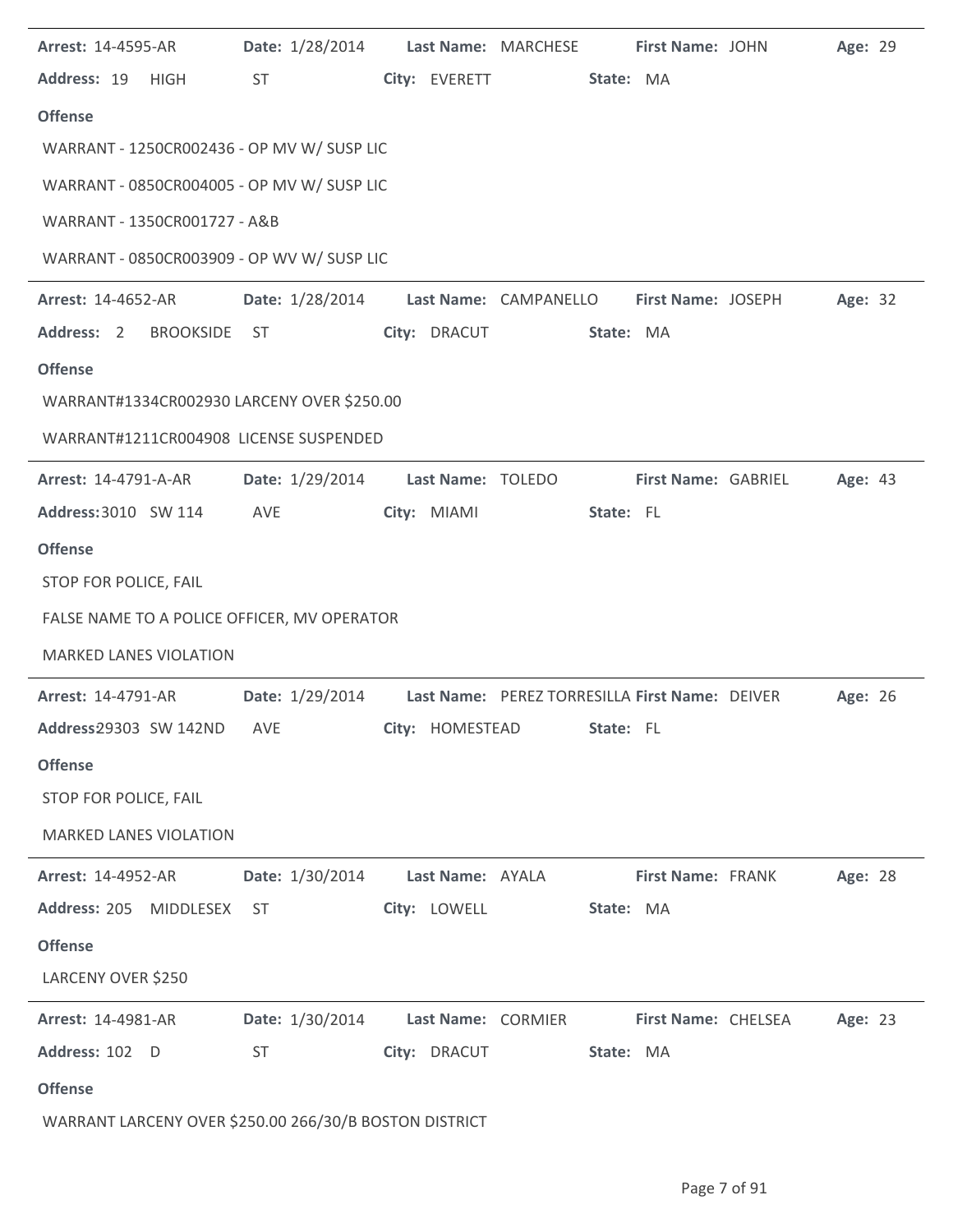| <b>Date:</b> 1/31/2014<br>Address: 51 WOODLAND ST<br>SHOPLIFTING BY ASPORTATION<br>Date: 1/31/2014<br>Address: 892 LAKEVIEW<br>AVE<br>DRUG, POSSESS TO DISTRIB CLASS B<br>DRUG, POSSESS TO DISTRIB CLASS C<br>Date: 1/31/2014<br><b>ST</b><br>UNLICENSED OPERATION OF MV<br><b>MARKED LANES VIOLATION</b><br>Date: 2/1/2014 | Last Name: SALAZAR<br>City: LAWRENCE<br>Last Name: NUTTER<br>City: LOWELL<br>Last Name: PEREIRA<br>City: MANCHESTER<br>Last Name: HARRINGTON | State: MA<br>State: MA<br>State: NH | First Name: CONFESOR<br>First Name: BRIAN<br>First Name: JUCELIO |           | Age: 41<br>Age: 31<br>Age: 34 |         |
|-----------------------------------------------------------------------------------------------------------------------------------------------------------------------------------------------------------------------------------------------------------------------------------------------------------------------------|----------------------------------------------------------------------------------------------------------------------------------------------|-------------------------------------|------------------------------------------------------------------|-----------|-------------------------------|---------|
|                                                                                                                                                                                                                                                                                                                             |                                                                                                                                              |                                     |                                                                  |           |                               |         |
|                                                                                                                                                                                                                                                                                                                             |                                                                                                                                              |                                     |                                                                  |           |                               |         |
|                                                                                                                                                                                                                                                                                                                             |                                                                                                                                              |                                     |                                                                  |           |                               |         |
|                                                                                                                                                                                                                                                                                                                             |                                                                                                                                              |                                     |                                                                  |           |                               |         |
|                                                                                                                                                                                                                                                                                                                             |                                                                                                                                              |                                     |                                                                  |           |                               |         |
|                                                                                                                                                                                                                                                                                                                             |                                                                                                                                              |                                     |                                                                  |           |                               |         |
|                                                                                                                                                                                                                                                                                                                             |                                                                                                                                              |                                     |                                                                  |           |                               |         |
|                                                                                                                                                                                                                                                                                                                             |                                                                                                                                              |                                     |                                                                  |           |                               |         |
|                                                                                                                                                                                                                                                                                                                             |                                                                                                                                              |                                     |                                                                  |           |                               |         |
|                                                                                                                                                                                                                                                                                                                             |                                                                                                                                              |                                     |                                                                  |           |                               |         |
|                                                                                                                                                                                                                                                                                                                             |                                                                                                                                              |                                     |                                                                  |           |                               |         |
|                                                                                                                                                                                                                                                                                                                             |                                                                                                                                              |                                     |                                                                  |           |                               |         |
|                                                                                                                                                                                                                                                                                                                             |                                                                                                                                              |                                     |                                                                  |           |                               |         |
|                                                                                                                                                                                                                                                                                                                             |                                                                                                                                              |                                     |                                                                  |           |                               |         |
|                                                                                                                                                                                                                                                                                                                             |                                                                                                                                              |                                     | First Name: MARK                                                 |           | Age: 27                       |         |
| <b>RD</b>                                                                                                                                                                                                                                                                                                                   | City: TEWKSBURY                                                                                                                              | State: MA                           |                                                                  |           |                               |         |
|                                                                                                                                                                                                                                                                                                                             |                                                                                                                                              |                                     |                                                                  |           |                               |         |
| DRUG, POSSESS TO DISTRIB CLASS D, SUBSQ.                                                                                                                                                                                                                                                                                    |                                                                                                                                              |                                     |                                                                  |           |                               |         |
| DRUG, DISTRIBUTE CLASS D, SUBSQ.OFF.                                                                                                                                                                                                                                                                                        |                                                                                                                                              |                                     |                                                                  |           |                               |         |
| Date: 2/2/2014                                                                                                                                                                                                                                                                                                              | Last Name: WHITE                                                                                                                             |                                     | First Name: MICHELLE                                             |           | Age: 35                       |         |
| <b>RD</b>                                                                                                                                                                                                                                                                                                                   | City: WILMINGTON                                                                                                                             | State: MA                           |                                                                  |           |                               |         |
|                                                                                                                                                                                                                                                                                                                             |                                                                                                                                              |                                     |                                                                  |           |                               |         |
|                                                                                                                                                                                                                                                                                                                             |                                                                                                                                              |                                     |                                                                  |           |                               |         |
| Date: $2/2/2014$                                                                                                                                                                                                                                                                                                            |                                                                                                                                              |                                     |                                                                  |           |                               |         |
|                                                                                                                                                                                                                                                                                                                             |                                                                                                                                              |                                     |                                                                  |           |                               |         |
| <b>ST</b>                                                                                                                                                                                                                                                                                                                   |                                                                                                                                              |                                     |                                                                  |           |                               |         |
|                                                                                                                                                                                                                                                                                                                             |                                                                                                                                              |                                     |                                                                  |           |                               |         |
| DRUG, POSSESS CLASS A, SUBSQ.OFF.                                                                                                                                                                                                                                                                                           |                                                                                                                                              |                                     |                                                                  |           |                               |         |
|                                                                                                                                                                                                                                                                                                                             |                                                                                                                                              | City: LOWELL                        | Last Name: CAVANAUGH                                             | State: MA | First Name: ERICA             | Age: 38 |

WARRANT A&B 265 13A DORCHESTER DISTRICT COURT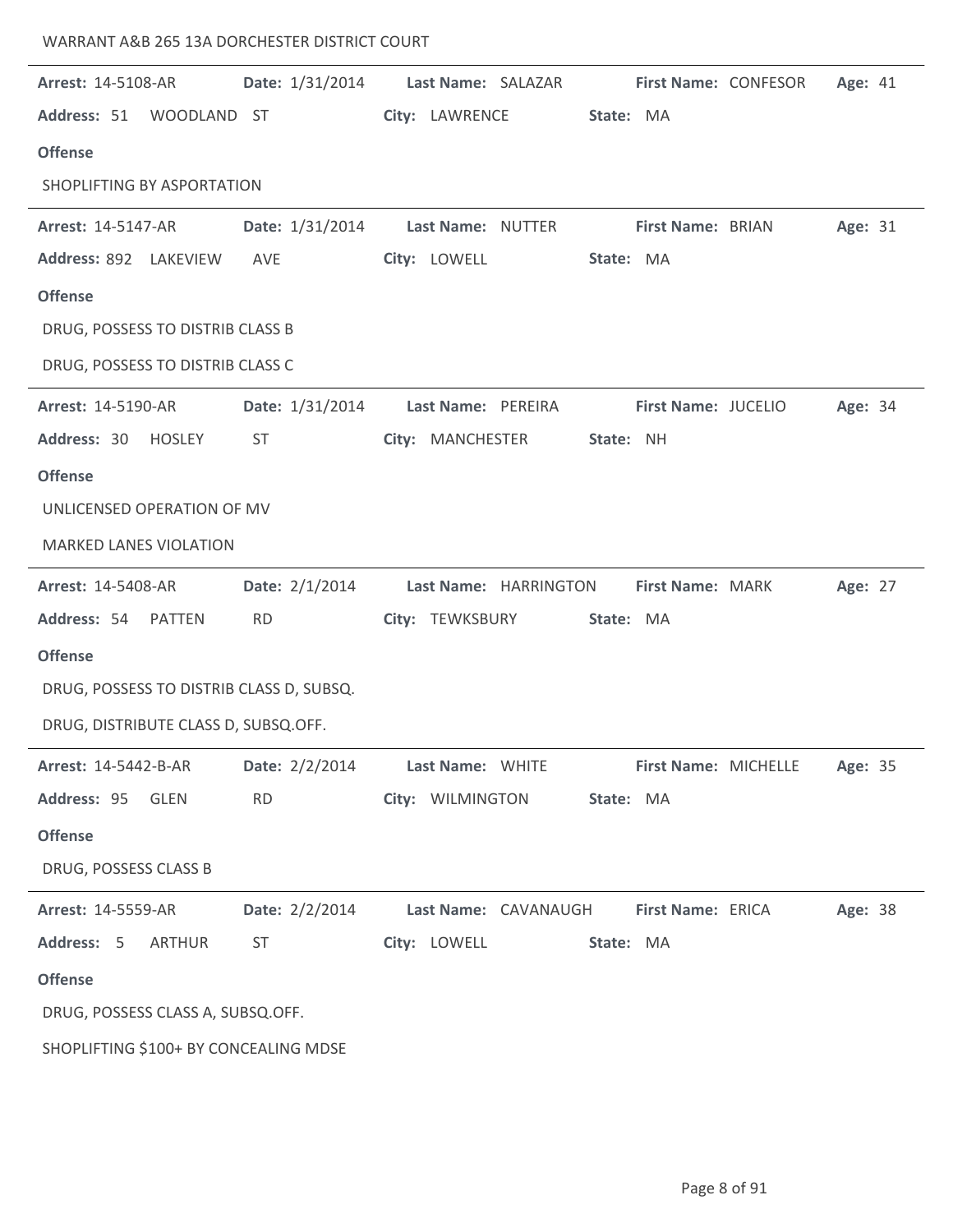| <b>Arrest: 14-5697-AR</b>     |                | Date: 2/3/2014 Last Name: VALDEZ First Name: MIGUEL                                                                                                                                                                            |                  |                 |           |                   |                                 | Age: 36 |  |
|-------------------------------|----------------|--------------------------------------------------------------------------------------------------------------------------------------------------------------------------------------------------------------------------------|------------------|-----------------|-----------|-------------------|---------------------------------|---------|--|
| Address: 78 THIRD             |                | ST and the state of the state of the state of the state of the state of the state of the state of the state of the state of the state of the state of the state of the state of the state of the state of the state of the sta |                  | City: LOWELL    | State: MA |                   |                                 |         |  |
| <b>Offense</b>                |                |                                                                                                                                                                                                                                |                  |                 |           |                   |                                 |         |  |
|                               |                | WARRANT#1318CR008173 LICENSE SUSPENDED                                                                                                                                                                                         |                  |                 |           |                   |                                 |         |  |
| <b>Arrest: 14-5726-AR</b>     |                | Date: 2/3/2014 Last Name: LETOURNEAU First Name: JOSEPH                                                                                                                                                                        |                  |                 |           |                   |                                 | Age: 31 |  |
| Address: 34 ROSEBUD           |                | AVE                                                                                                                                                                                                                            |                  | City: HAVERHILL | State: MA |                   |                                 |         |  |
| <b>Offense</b>                |                |                                                                                                                                                                                                                                |                  |                 |           |                   |                                 |         |  |
| DRUG, POSSESS CLASS A         |                |                                                                                                                                                                                                                                |                  |                 |           |                   |                                 |         |  |
| DRUG, POSSESS CLASS C         |                |                                                                                                                                                                                                                                |                  |                 |           |                   |                                 |         |  |
| <b>Arrest: 14-6148-AR</b>     |                | Date: 2/6/2014 Last Name: LINO                                                                                                                                                                                                 |                  |                 |           |                   | First Name: CHRISTOPHER Age: 45 |         |  |
| Address: 99 S WALKER          |                | ST and the state of the state of the state of the state of the state of the state of the state of the state of the state of the state of the state of the state of the state of the state of the state of the state of the sta |                  | City: LOWELL    | State: MA |                   |                                 |         |  |
| <b>Offense</b>                |                |                                                                                                                                                                                                                                |                  |                 |           |                   |                                 |         |  |
|                               |                | WARRANT#1118CR004475 LICENSE SUSP. UNINSURED MV                                                                                                                                                                                |                  |                 |           |                   |                                 |         |  |
| SHOPLIFTING BY ASPORTATION    |                |                                                                                                                                                                                                                                |                  |                 |           |                   |                                 |         |  |
| <b>Arrest: 14-6178-AR</b>     |                | Date: 2/6/2014 Last Name: REECE                                                                                                                                                                                                |                  |                 |           |                   | First Name: MICHELLE            | Age: 21 |  |
| Address: 24 MERRIMACK LN      | <b>MEADOWS</b> |                                                                                                                                                                                                                                |                  | City: TEWKSBURY | State: MA |                   |                                 |         |  |
| <b>Offense</b>                |                |                                                                                                                                                                                                                                |                  |                 |           |                   |                                 |         |  |
| <b>CONSPIRACY</b>             |                |                                                                                                                                                                                                                                |                  |                 |           |                   |                                 |         |  |
| LARCENY UNDER \$250           |                |                                                                                                                                                                                                                                |                  |                 |           |                   |                                 |         |  |
| <b>FORGERY OF CHECK</b>       |                |                                                                                                                                                                                                                                |                  |                 |           |                   |                                 |         |  |
| <b>UTTER FALSE CHECK</b>      |                |                                                                                                                                                                                                                                |                  |                 |           |                   |                                 |         |  |
| Arrest: 14-6268-AR            |                | Date: 2/7/2014                                                                                                                                                                                                                 | Last Name: MORAN |                 |           | First Name: FRANK |                                 | Age: 32 |  |
| Address: 258 W 6TH            |                | <b>ST</b>                                                                                                                                                                                                                      | City: LOWELL     |                 | State: MA |                   |                                 |         |  |
| <b>Offense</b>                |                |                                                                                                                                                                                                                                |                  |                 |           |                   |                                 |         |  |
|                               |                | WARRANT-DOCKET#1111CR005690-OP MV W/ SUSP LIC                                                                                                                                                                                  |                  |                 |           |                   |                                 |         |  |
|                               |                | LICENSE SUSPENDED, OP MV WITH, SUBSQ.OFF                                                                                                                                                                                       |                  |                 |           |                   |                                 |         |  |
| UNREGISTERED MOTOR VEHICLE    |                |                                                                                                                                                                                                                                |                  |                 |           |                   |                                 |         |  |
| <b>Arrest: 14-6375-AR</b>     |                | Date: 2/7/2014                                                                                                                                                                                                                 | Last Name: PERRY |                 |           | First Name: RYAN  |                                 | Age: 31 |  |
| Address: 60 TWIN SPRING! DR   |                |                                                                                                                                                                                                                                | City: BOYLSTON   |                 | State: MA |                   |                                 |         |  |
| <b>Offense</b>                |                |                                                                                                                                                                                                                                |                  |                 |           |                   |                                 |         |  |
| <b>MARKED LANES VIOLATION</b> |                |                                                                                                                                                                                                                                |                  |                 |           |                   |                                 |         |  |

l.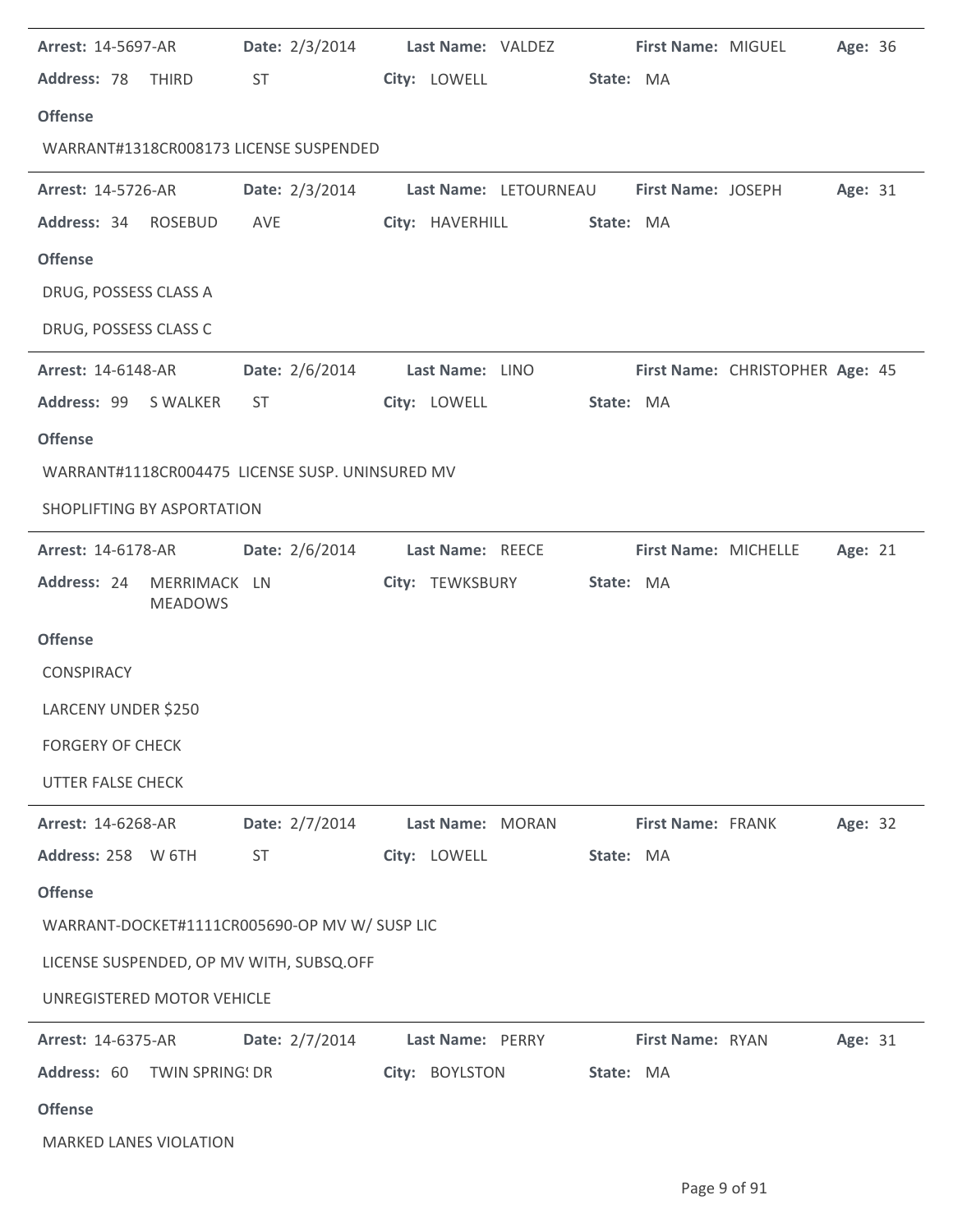| PASSING VIOLATION             | NEGLIGENT OPERATION OF MOTOR VEHICLE     |              |                                        |           |                     |         |  |
|-------------------------------|------------------------------------------|--------------|----------------------------------------|-----------|---------------------|---------|--|
| STOP FOR POLICE, FAIL         |                                          |              |                                        |           |                     |         |  |
| <b>Arrest: 14-6470-AR</b>     | Date: 2/8/2014                           |              | Last Name: MAHONEY First Name: CAITLIN |           |                     | Age: 26 |  |
| Address: 41                   | <b>LINCOLN</b><br><b>RD</b>              |              | City: TEWKSBURY                        | State: MA |                     |         |  |
| <b>Offense</b>                |                                          |              |                                        |           |                     |         |  |
| SPEEDING                      |                                          |              |                                        |           |                     |         |  |
|                               | EMERGENCY VEHICLE, WILFULLY OBSTRUCT, 3D |              |                                        |           |                     |         |  |
|                               | NEGLIGENT OPERATION OF MOTOR VEHICLE     |              |                                        |           |                     |         |  |
| <b>OUI LIQUOR</b>             |                                          |              |                                        |           |                     |         |  |
| <b>Arrest: 14-6481-AR</b>     | Date: 2/8/2014                           |              | Last Name: MALLON                      |           | First Name: PATRICK | Age: 35 |  |
| Address: 130 LEICESTER        | ST                                       |              | City: TEWKSBURY                        | State: MA |                     |         |  |
| <b>Offense</b>                |                                          |              |                                        |           |                     |         |  |
| <b>OUI DRUGS</b>              |                                          |              |                                        |           |                     |         |  |
|                               | NEGLIGENT OPERATION OF MOTOR VEHICLE     |              |                                        |           |                     |         |  |
| <b>MARKED LANES VIOLATION</b> |                                          |              |                                        |           |                     |         |  |
| <b>Arrest: 14-6529-AR</b>     | Date: 2/8/2014                           |              | Last Name: MERCER                      |           | First Name: JUSTIN  | Age: 33 |  |
| Address: 955 MAIN             | <b>ST</b>                                |              | City: TEWKSBURY                        | State: MA |                     |         |  |
| <b>Offense</b>                |                                          |              |                                        |           |                     |         |  |
| LARCENY OVER \$250            |                                          |              |                                        |           |                     |         |  |
|                               | DRUG, POSSESS TO DISTRIB CLASS C         |              |                                        |           |                     |         |  |
| DRUG, POSSESS CLASS B         |                                          |              |                                        |           |                     |         |  |
| Arrest: 14-6579-AR            | Date: 2/8/2014                           |              | Last Name: RODRIGUEZ                   |           | First Name: ANDRE   | Age: 32 |  |
| Address: 99 SALEM             | <b>ST</b>                                | City: LOWELL |                                        | State: MA |                     |         |  |
| <b>Offense</b>                |                                          |              |                                        |           |                     |         |  |
| DRUG, DISTRIBUTE CLASS D      |                                          |              |                                        |           |                     |         |  |
|                               | DRUG, POSSESS TO DISTRIB CLASS D         |              |                                        |           |                     |         |  |
| Arrest: 14-6590-AR            | Date: 2/8/2014                           |              | Last Name: NUTTER                      |           | First Name: BRIAN   | Age: 31 |  |
| Address: 892 LAKEVIEW         | AVE                                      | City: LOWELL |                                        | State: MA |                     |         |  |
| <b>Offense</b>                |                                          |              |                                        |           |                     |         |  |
| SHOPLIFTING BY ASPORTATION    |                                          |              |                                        |           |                     |         |  |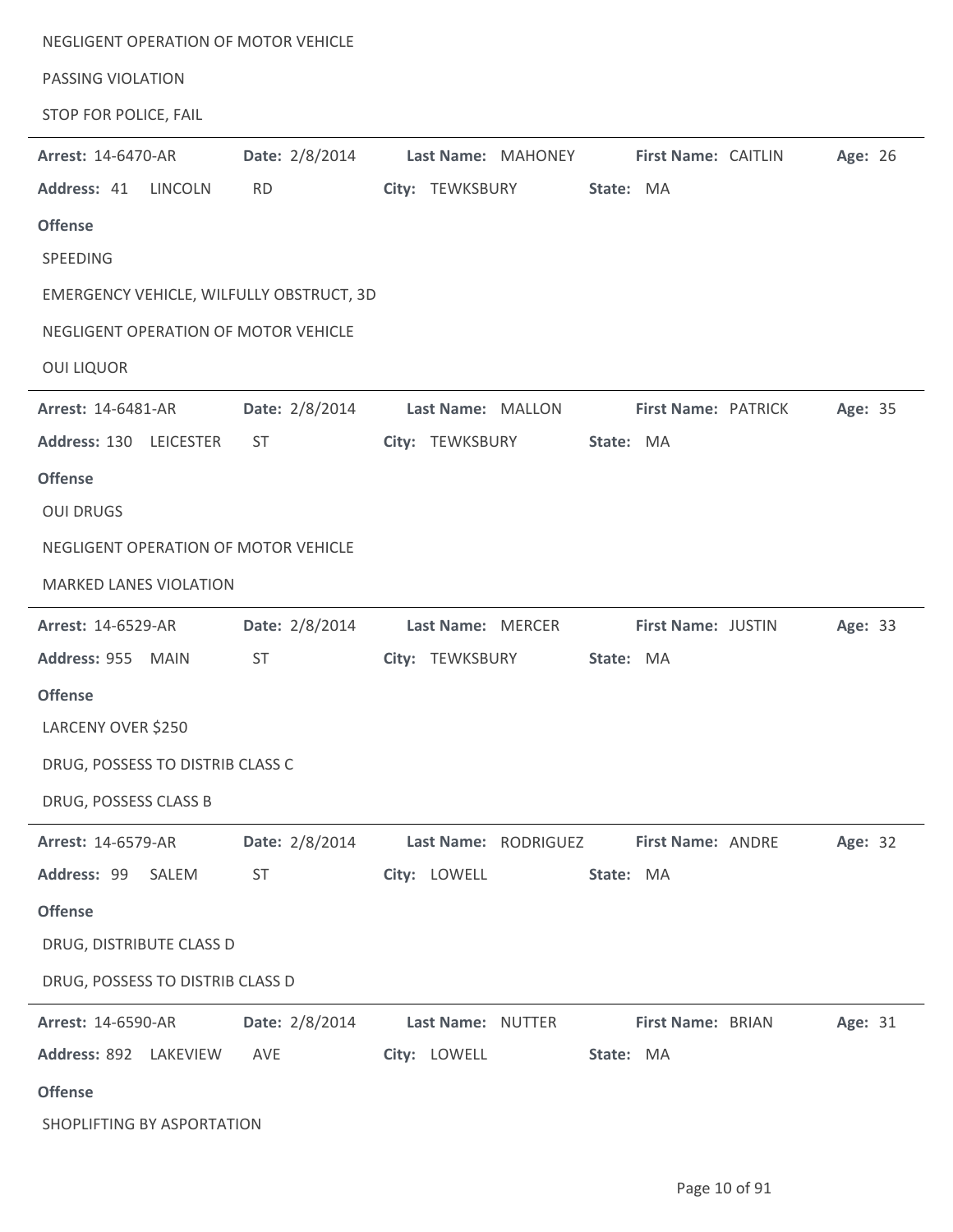| DRUG, POSSESS CLASS C                      |                                               |                    |                           |         |
|--------------------------------------------|-----------------------------------------------|--------------------|---------------------------|---------|
| DRUG, POSSESS CLASS E                      |                                               |                    |                           |         |
| <b>Arrest: 14-6619-AR</b>                  | Date: 2/9/2014                                | Last Name: POWERS  | <b>First Name: STEVEN</b> | Age: 29 |
| Address: 159 BURLINGTON AVE                |                                               | City: N WILMINGTON | State: MA                 |         |
| <b>Offense</b>                             |                                               |                    |                           |         |
| <b>OUI LIQUOR</b>                          |                                               |                    |                           |         |
| REGISTRATION NOT IN POSSESSION             |                                               |                    |                           |         |
| SPEEDING IN VIOL SPECIAL REGULATION        |                                               |                    |                           |         |
|                                            | NEGLIGENT OPERATION OF MOTOR VEHICLE          |                    |                           |         |
| <b>MARKED LANES VIOLATION</b>              |                                               |                    |                           |         |
| <b>Arrest: 14-6635-AR</b>                  | Date: 2/9/2014                                | Last Name: CARR    | First Name: DEREK         | Age: 36 |
| Address: 50                                | STACKPOLE<br>ST                               | City: LOWELL       | State: MA                 |         |
| <b>Offense</b>                             |                                               |                    |                           |         |
|                                            | WARRANT-DOCKET#1318CR004279-STRAIGHT-A&B S13A |                    |                           |         |
| Arrest: 14-7007-AR                         | Date: 2/11/2014                               | Last Name: MUCCI   | First Name: JOHN          | Age: 33 |
| Address: 114 DELMONT                       | AVE                                           | City: LOWELL       | State: MA                 |         |
| <b>Offense</b>                             |                                               |                    |                           |         |
| LARCENY OVER \$250                         |                                               |                    |                           |         |
| LARCENY OVER \$250                         |                                               |                    |                           |         |
| B&E BUILDING DAYTIME FOR FELONY            |                                               |                    |                           |         |
| <b>WARRANT</b>                             |                                               |                    |                           |         |
| WILFUL AND MALICIOUS DESTRUCTION           |                                               |                    |                           |         |
| A&B ON POLICE OFFICER                      |                                               |                    |                           |         |
| <b>B&amp;E BUILDING DAYTIME FOR FELONY</b> |                                               |                    |                           |         |
| <b>RESIST ARREST</b>                       |                                               |                    |                           |         |
| <b>Arrest: 14-7108-AR</b>                  | Date: 2/11/2014                               | Last Name: NIEVES  | First Name: KHRISTINA     | Age: 23 |
| Address: 18<br>SECOND                      | <b>ST</b>                                     | City: LOWELL       | State: MA                 |         |
| <b>Offense</b>                             |                                               |                    |                           |         |
|                                            | WARRANT 94C/33/C DRUG, OBTAIN BY FRAUD        |                    |                           |         |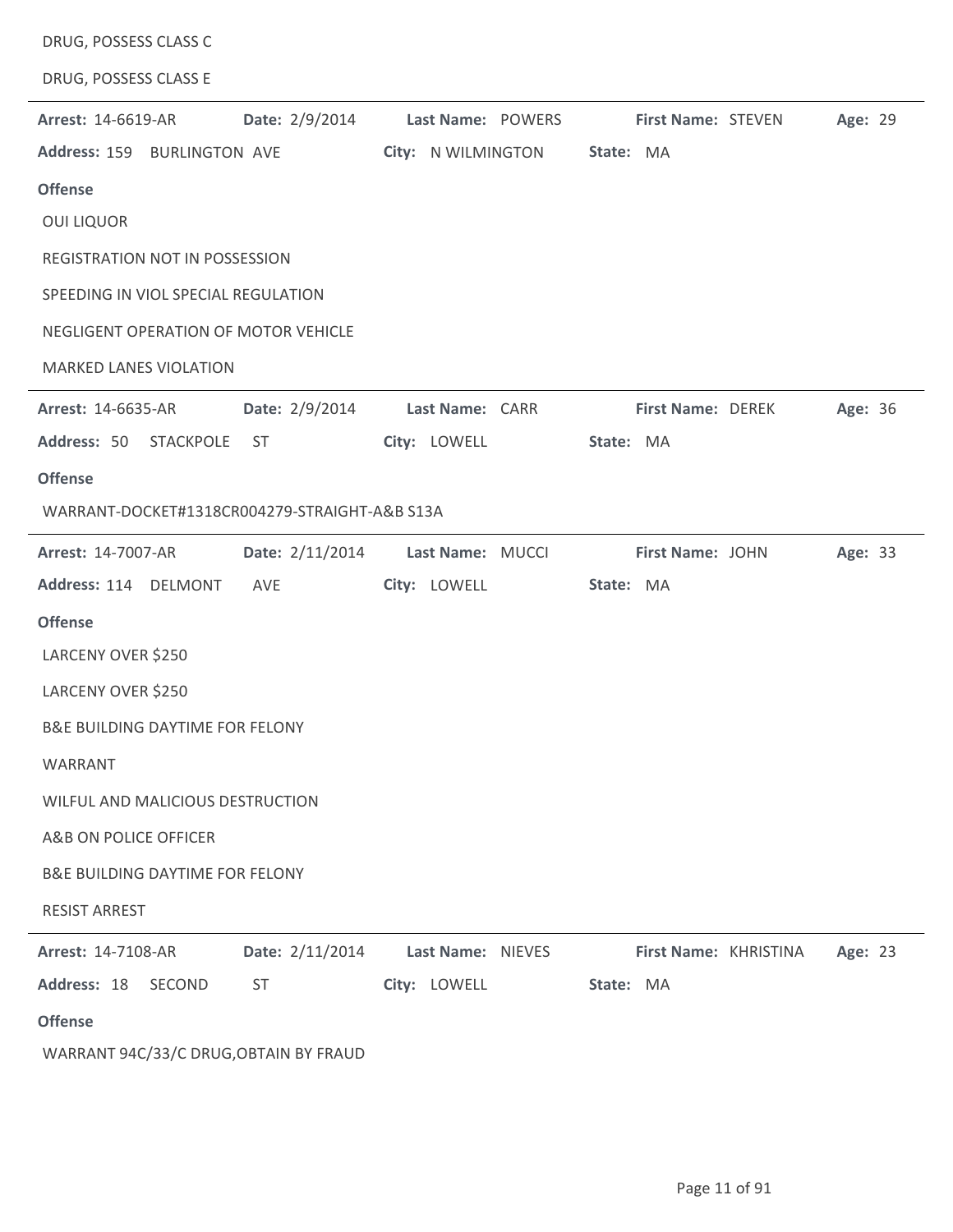| <b>Arrest: 14-7136-AR</b>            | Date: 2/12/2014 | Last Name: BROWN                                                     | First Name: RENAE |                             | Age: 28 |  |
|--------------------------------------|-----------------|----------------------------------------------------------------------|-------------------|-----------------------------|---------|--|
| Address: 3333 EVERGREEN DR           |                 | City: WILMINGTON                                                     | State: MA         |                             |         |  |
| <b>Offense</b>                       |                 |                                                                      |                   |                             |         |  |
| NEGLIGENT OPERATION OF MOTOR VEHICLE |                 |                                                                      |                   |                             |         |  |
| DRUG, POSSESS CLASS E                |                 |                                                                      |                   |                             |         |  |
| DRUG, POSSESS CLASS E                |                 |                                                                      |                   |                             |         |  |
| DRUG, POSSESS CLASS C                |                 |                                                                      |                   |                             |         |  |
| DRUG, POSSESS CLASS E                |                 |                                                                      |                   |                             |         |  |
| DRUG, POSSESS CLASS C                |                 |                                                                      |                   |                             |         |  |
| <b>MARKED LANES VIOLATION</b>        |                 |                                                                      |                   |                             |         |  |
| DRUG, POSSESS CLASS E                |                 |                                                                      |                   |                             |         |  |
| <b>OUI LIQUOR</b>                    |                 |                                                                      |                   |                             |         |  |
| UNLICENSED OPERATION OF MV           |                 |                                                                      |                   |                             |         |  |
| <b>Arrest: 14-7484-A-AR</b>          | Date: 2/14/2014 | Last Name: LUCIER                                                    |                   | <b>First Name: CORIANNE</b> | Age: 24 |  |
| Address:1034 MAMMOTH RD              |                 | City: DRACUT                                                         | State: MA         |                             |         |  |
| <b>Offense</b>                       |                 |                                                                      |                   |                             |         |  |
| <b>CONSPIRACY</b>                    |                 |                                                                      |                   |                             |         |  |
| SHOPLIFTING BY ASPORTATION           |                 |                                                                      |                   |                             |         |  |
|                                      |                 |                                                                      |                   |                             |         |  |
| <b>Arrest: 14-7484-AR</b>            | Date: 2/14/2014 | Last Name: OLIVER<br>Address: 60 DERBY ST City: SOMERVILLE State: MA | First Name: LAURA |                             | Age: 41 |  |
|                                      |                 |                                                                      |                   |                             |         |  |
| <b>Offense</b><br><b>CONSPIRACY</b>  |                 |                                                                      |                   |                             |         |  |
|                                      |                 |                                                                      |                   |                             |         |  |
| SHOPLIFTING BY ASPORTATION, 3RD OFF. |                 |                                                                      |                   |                             |         |  |
| <b>Arrest: 14-7536-AR</b>            | Date: 2/14/2014 | Last Name: CAVARRETTA                                                | First Name: FRANK |                             | Age: 26 |  |
| Address: 4<br><b>BRYANT</b>          | <b>ST</b>       | City: WOBURN                                                         | State: MA         |                             |         |  |
| <b>Offense</b>                       |                 |                                                                      |                   |                             |         |  |
| STOP/YIELD, FAIL TO                  |                 |                                                                      |                   |                             |         |  |
| STOP FOR POLICE, FAIL                |                 |                                                                      |                   |                             |         |  |
| <b>Arrest: 14-7583-AR</b>            | Date: 2/15/2014 | Last Name: OCONNOR                                                   | First Name: DAVID |                             | Age: 29 |  |
| Address: 432 FOSTER                  | <b>RD</b>       | City: TEWKSBURY                                                      | State: MA         |                             |         |  |
| <b>Offense</b>                       |                 |                                                                      |                   |                             |         |  |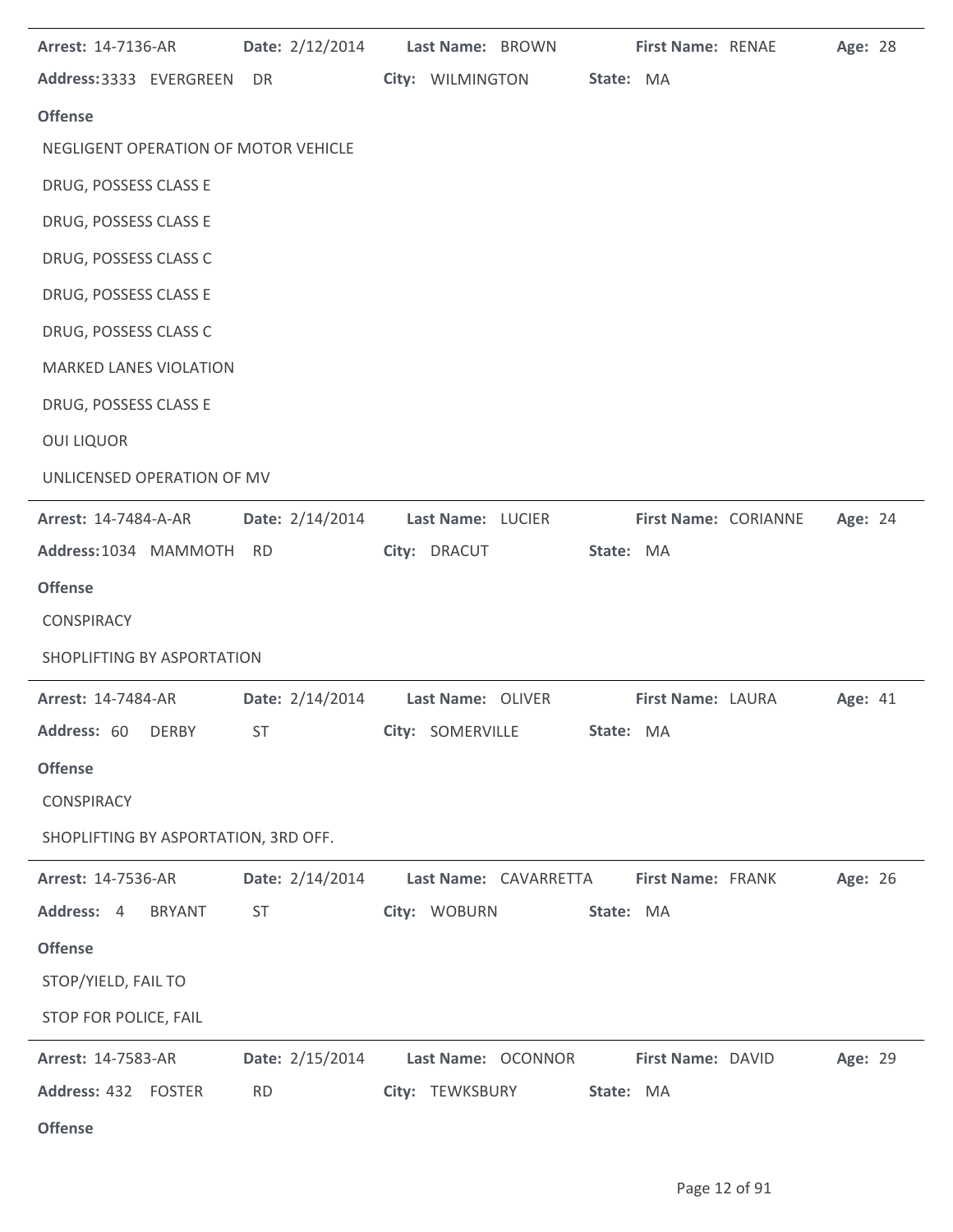| <b>Arrest: 14-7713-AR</b>         |                       | Date: 2/15/2014                                           |                  | Last Name: LANDERS  |           | <b>First Name: ROBERT</b> |                      | Age: 63 |  |
|-----------------------------------|-----------------------|-----------------------------------------------------------|------------------|---------------------|-----------|---------------------------|----------------------|---------|--|
| Address: 248 APACHE               |                       | WAY                                                       |                  | City: TEWKSBURY     | State: MA |                           |                      |         |  |
| <b>Offense</b>                    |                       |                                                           |                  |                     |           |                           |                      |         |  |
| WARRANT                           |                       |                                                           |                  |                     |           |                           |                      |         |  |
| <b>Arrest: 14-8077-AR</b>         |                       | Date: 2/18/2014                                           | Last Name: BAKER |                     |           | <b>First Name: SCOTT</b>  |                      | Age: 35 |  |
| Address: 8                        | KNOLLWOOD RD          |                                                           | City: TEWKSBURY  |                     | State: MA |                           |                      |         |  |
| <b>Offense</b>                    |                       |                                                           |                  |                     |           |                           |                      |         |  |
|                                   |                       | WARRANT-DOCKET#1303CR000653-OP MV W/ SUSP LIC             |                  |                     |           |                           |                      |         |  |
|                                   |                       | WARRANT-DOCKET#1311CR003231-OP MV W/ SUSP LIC             |                  |                     |           |                           |                      |         |  |
| <b>Arrest: 14-8117-AR</b>         |                       | Date: 2/18/2014                                           |                  | Last Name: CARNEIRO |           | <b>First Name: LESLIE</b> |                      | Age: 22 |  |
| Address: 47 OBRIEN                |                       | <b>TER</b>                                                | City: LOWELL     |                     | State: MA |                           |                      |         |  |
| <b>Offense</b>                    |                       |                                                           |                  |                     |           |                           |                      |         |  |
|                                   |                       | WARRANT-DOCKET#1311CR005503-UNLIC OP                      |                  |                     |           |                           |                      |         |  |
| <b>Arrest: 14-8305-AR</b>         |                       | Date: 2/19/2014                                           |                  | Last Name: LOCKHART |           | First Name: DUSTIN        |                      | Age: 29 |  |
| Address: 119 FRENCH               |                       | ST.                                                       |                  | City: TEWKSBURY     | State: MA |                           |                      |         |  |
| <b>Offense</b>                    |                       |                                                           |                  |                     |           |                           |                      |         |  |
|                                   |                       | WARRANT 1311CR005495 UNINSURED M/V SUSPENDED REGISTRATION |                  |                     |           |                           |                      |         |  |
| <b>Arrest: 14-8352-AR</b>         |                       | Date: 2/19/2014                                           | Last Name: BARON |                     |           | First Name: MICHELLE      |                      | Age: 47 |  |
| Address: 106 PARK AVE WE:         | <b>UNIT</b>           |                                                           | City: LOWELL     |                     | State: MA |                           |                      |         |  |
| <b>Offense</b>                    |                       |                                                           |                  |                     |           |                           |                      |         |  |
| SHOPLIFTING \$100+ BY ASPORTATION |                       |                                                           |                  |                     |           |                           |                      |         |  |
| Arrest: 14-8459-AR                |                       | Date: 2/20/2014                                           | Last Name: SALIE |                     |           | First Name: DANIELLE      |                      | Age: 25 |  |
| Address: 18                       | <b>TANGLEWOOI AVE</b> |                                                           | City: TEWKSBURY  |                     | State: MA |                           |                      |         |  |
| <b>Offense</b>                    |                       |                                                           |                  |                     |           |                           |                      |         |  |
| LARCENY UNDER \$250               |                       |                                                           |                  |                     |           |                           |                      |         |  |
| LARCENY OVER \$250                |                       |                                                           |                  |                     |           |                           |                      |         |  |
| <b>Arrest: 14-8489-AR</b>         |                       | Date: 2/20/2014                                           | Last Name: SOUZA |                     |           |                           | First Name: SAMANTHA | Age: 23 |  |
| Address: 80                       | ACTON                 | ST                                                        | City: LOWELL     |                     | State: MA |                           |                      |         |  |
| <b>Offense</b>                    |                       |                                                           |                  |                     |           |                           |                      |         |  |

B&E VEHICLE/BOAT NIGHTTIME FOR FELONY

WARRANT 1350CR001680 SUSPENDED LICENSE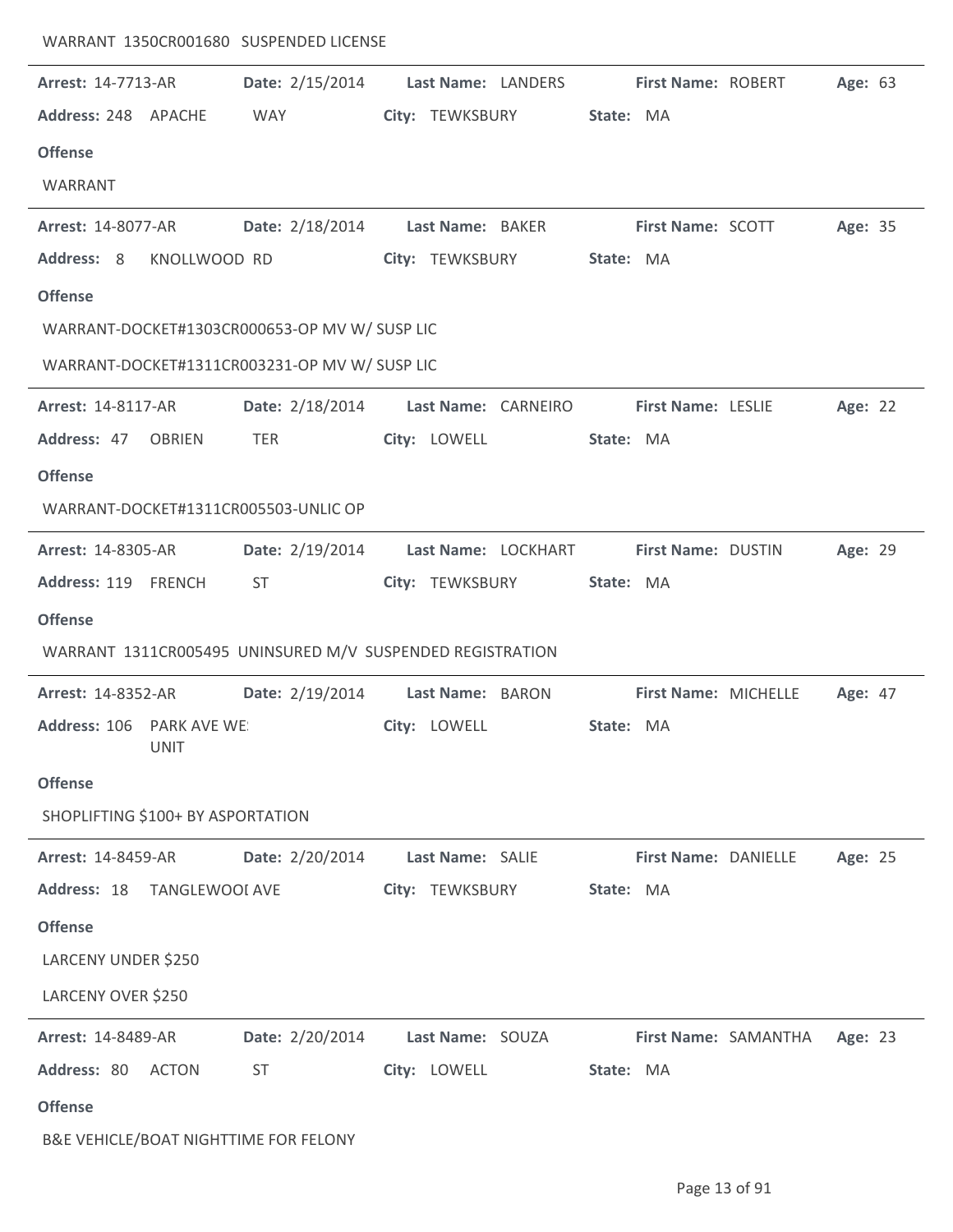| <b>Arrest: 14-8644-AR</b>                 |                 | Date: 2/21/2014 Last Name: JOPSON First Name: BRIAN |           |                     |                    | Age: 44 |  |
|-------------------------------------------|-----------------|-----------------------------------------------------|-----------|---------------------|--------------------|---------|--|
| Address: 112 PAWTUCKET                    |                 | City: TYNGSBORO                                     | State: MA |                     |                    |         |  |
| <b>Offense</b>                            |                 |                                                     |           |                     |                    |         |  |
| LARCENY OVER \$250                        |                 |                                                     |           |                     |                    |         |  |
| WARRANT 1411CR000603A ABDW                |                 |                                                     |           |                     |                    |         |  |
| <b>Arrest: 14-8788-AR</b>                 |                 | Date: 2/22/2014 Last Name: YAGER                    |           |                     | First Name: AMANDA | Age: 28 |  |
| Address: 163 IRWIN                        | DR              | City: MANCHESTER                                    | State: NH |                     |                    |         |  |
| <b>Offense</b>                            |                 |                                                     |           |                     |                    |         |  |
| DRUG, POSSESS TO DISTRIB CLASS A          |                 |                                                     |           |                     |                    |         |  |
| DRUG, POSSESS TO DISTRIB CLASS B          |                 |                                                     |           |                     |                    |         |  |
| <b>Arrest: 14-8868-AR</b>                 |                 | Date: 2/23/2014 Last Name: BOURDON                  |           | First Name: MARC    |                    | Age: 31 |  |
| Address:1126 CHANDLER                     | ST              | City: TEWKSBURY                                     | State: MA |                     |                    |         |  |
| <b>Offense</b>                            |                 |                                                     |           |                     |                    |         |  |
| SPEEDING                                  |                 |                                                     |           |                     |                    |         |  |
| <b>OUI LIQUOR</b>                         |                 |                                                     |           |                     |                    |         |  |
| STOP FOR POLICE, FAIL                     |                 |                                                     |           |                     |                    |         |  |
| <b>Arrest: 14-8979-A-AR</b>               |                 | Date: 2/23/2014 Last Name: MATEJA                   |           | First Name: KIRSTYN |                    | Age: 25 |  |
| Address: 120 HAMPSTEAD RD                 |                 | City: DERRY                                         | State: NH |                     |                    |         |  |
| <b>Offense</b>                            |                 |                                                     |           |                     |                    |         |  |
| POSSESSION OF LOADED FIREARM              |                 |                                                     |           |                     |                    |         |  |
| <b>POSSESS FIREARM</b>                    |                 |                                                     |           |                     |                    |         |  |
| <b>Arrest: 14-8979-AR</b>                 | Date: 2/23/2014 | Last Name: NADEAU                                   |           | First Name: KEVIN   |                    | Age: 25 |  |
| Address: 4<br><b>TRUE</b>                 | AVE             | City: DERRY                                         | State: NH |                     |                    |         |  |
| <b>Offense</b>                            |                 |                                                     |           |                     |                    |         |  |
| <b>POSSESS FIREARM</b>                    |                 |                                                     |           |                     |                    |         |  |
| POSSESSION OF LOADED FIREARM              |                 |                                                     |           |                     |                    |         |  |
| <b>Arrest: 14-9363-AR</b>                 | Date: 2/25/2014 | Last Name: AUSTIN                                   |           | First Name: HAYLEY  |                    | Age: 21 |  |
| Address: 499 BOSTON                       | <b>RD</b>       | City: BILLERICA                                     | State: MA |                     |                    |         |  |
| <b>Offense</b>                            |                 |                                                     |           |                     |                    |         |  |
| WARRANT 1311CR004761A INSURANCE VIOLATION |                 |                                                     |           |                     |                    |         |  |

LARCENY UNDER \$250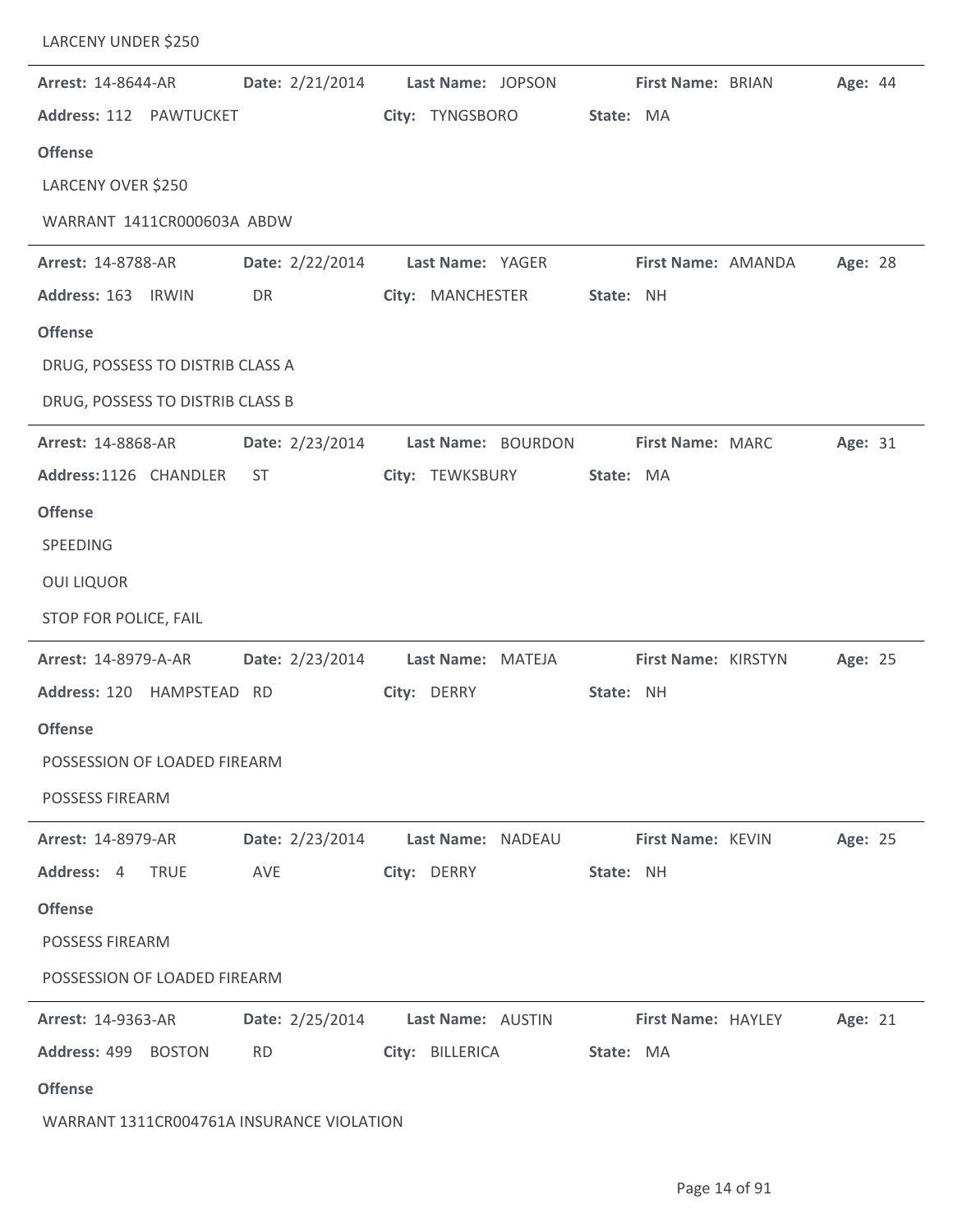| <b>Arrest: 14-9391-AR</b>                                                       | Date: 2/25/2014 Last Name: MELO First Name: CHRISTOPHER Age: 33 |                        |           |                           |                                 |         |  |
|---------------------------------------------------------------------------------|-----------------------------------------------------------------|------------------------|-----------|---------------------------|---------------------------------|---------|--|
| Address: 320 MERRILL                                                            | <b>LN</b>                                                       | City: DRACUT           | State: MA |                           |                                 |         |  |
| <b>Offense</b>                                                                  |                                                                 |                        |           |                           |                                 |         |  |
| DRUG, DISTRIBUTE CLASS B, SUBSQ.OFF.                                            |                                                                 |                        |           |                           |                                 |         |  |
| Arrest: 14-9481-AR <b>Date: 2/26/2014 Last Name: GRAHAM First Name: JESSICA</b> |                                                                 |                        |           |                           |                                 | Age: 24 |  |
| Address:1890 MIDDLESEX ST                                                       |                                                                 | City: LOWELL State: MA |           |                           |                                 |         |  |
| <b>Offense</b>                                                                  |                                                                 |                        |           |                           |                                 |         |  |
| WARRANT - 1211CR004490 - OP MV AFTER SUSP                                       |                                                                 |                        |           |                           |                                 |         |  |
| WARRANT - 1211CR003741 - OP MV AFTER SUSP                                       |                                                                 |                        |           |                           |                                 |         |  |
| WARRANT - 1111CR005619 - OP MV AFTER SUSP                                       |                                                                 |                        |           |                           |                                 |         |  |
| <b>Arrest: 14-9800-AR</b>                                                       | Date: 2/27/2014 Last Name: BRUNETTO First Name: DYLAN           |                        |           |                           |                                 | Age: 23 |  |
| Address: 3 CARDINGTON AVE                                                       |                                                                 | City: BILLERICA        | State: MA |                           |                                 |         |  |
| <b>Offense</b>                                                                  |                                                                 |                        |           |                           |                                 |         |  |
| WARRANT#1318CR006897 CH.266 S.30A SHOPLIFTING                                   |                                                                 |                        |           |                           |                                 |         |  |
| WARRANT#1318CR001413 CH.94C S.34A DRUG, POSSESS CLASS A                         |                                                                 |                        |           |                           |                                 |         |  |
| WARRANT#1311CR005020 CH.268 S.32B RESIST ARREST                                 |                                                                 |                        |           |                           |                                 |         |  |
| WARRANT#1311CR002922 CH.265 S.13A ASSAULT                                       |                                                                 |                        |           |                           |                                 |         |  |
| WARRANT#1211CR006590 CH.90 S.10 UNLICENCED OPERATION                            |                                                                 |                        |           |                           |                                 |         |  |
| Arrest: 14-9902-A-AR   Date: 2/28/2014   Last Name: DEMERIS                     |                                                                 |                        |           | <b>First Name: PHILIP</b> |                                 | Age: 30 |  |
| Address: 38 GRANITEVILLE RD City: CHELMSFORD State: MA                          |                                                                 |                        |           |                           |                                 |         |  |
| <b>Offense</b>                                                                  |                                                                 |                        |           |                           |                                 |         |  |
| DRUG, POSSESS CLASS B                                                           |                                                                 |                        |           |                           |                                 |         |  |
| CONSPIRACY TO VIOLATE DRUG LAW                                                  |                                                                 |                        |           |                           |                                 |         |  |
| <b>Arrest: 14-9902-AR</b>                                                       | Date: 2/28/2014                                                 | Last Name: VOUTSELAS   |           | First Name: ARTHUR        |                                 | Age: 22 |  |
| Address: 25 ROBINSON                                                            | <b>RD</b>                                                       | City: NASHUA           | State: NH |                           |                                 |         |  |
| <b>Offense</b>                                                                  |                                                                 |                        |           |                           |                                 |         |  |
| CONSPIRACY TO VIOLATE DRUG LAW                                                  |                                                                 |                        |           |                           |                                 |         |  |
| DRUG, DISTRIBUTE CLASS B, SUBSQ.OFF.                                            |                                                                 |                        |           |                           |                                 |         |  |
| Arrest: 14-9999-C-AR                                                            | Date: $3/1/2014$                                                | Last Name: JANSEN      |           |                           | First Name: CHRISTOPHER Age: 24 |         |  |
| Address: 32 LEE                                                                 | ST                                                              | City: TEWKSBURY        | State: MA |                           |                                 |         |  |
| <b>Offense</b>                                                                  |                                                                 |                        |           |                           |                                 |         |  |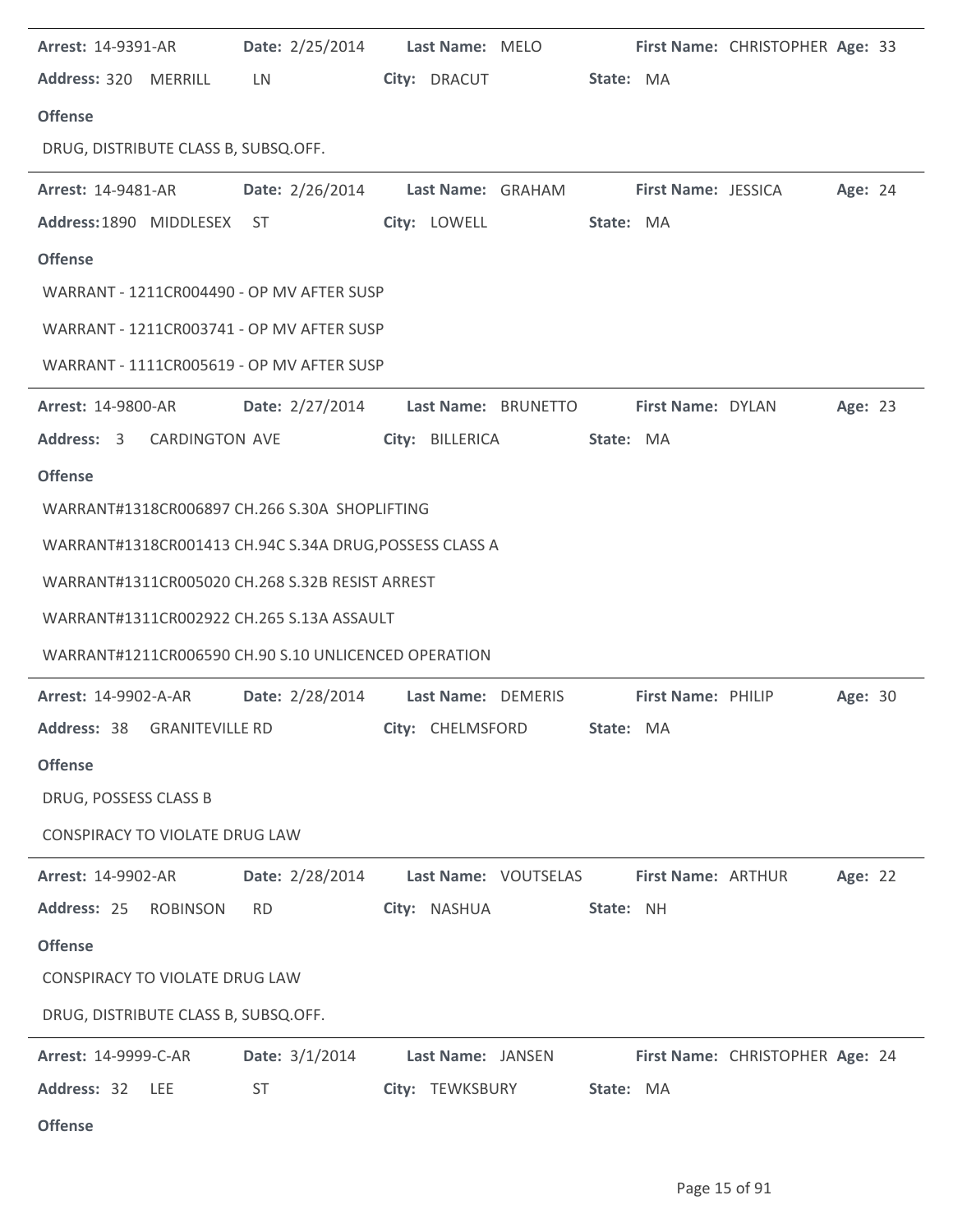| <b>OUI LIQUOR</b>                    |                         |                                                 |         |
|--------------------------------------|-------------------------|-------------------------------------------------|---------|
| <b>MARKED LANES VIOLATION</b>        |                         |                                                 |         |
| NEGLIGENT OPERATION OF MOTOR VEHICLE |                         |                                                 |         |
| STOP/YIELD, FAIL TO                  |                         |                                                 |         |
| Arrest: 14-10135-AR                  | Date: 3/2/2014          | Last Name: BENSON<br>First Name: JILL           | Age: 36 |
| Address: 46<br><b>DYER</b>           | <b>ST</b>               | City: N BILLERICA<br>State: MA                  |         |
| <b>Offense</b>                       |                         |                                                 |         |
| NEGLIGENT OPERATION OF MOTOR VEHICLE |                         |                                                 |         |
| <b>MARKED LANES VIOLATION</b>        |                         |                                                 |         |
| OUI LIQUOR, 2ND OFFENSE              |                         |                                                 |         |
| STOP/YIELD, FAIL TO                  |                         |                                                 |         |
| Arrest: 14-10385-AR                  | Date: 3/3/2014          | Last Name: FALCON-GOMEZ First Name: SHAWN       | Age: 24 |
| Address: 18<br><b>EVERETTE</b>       | AVE                     | City: BOSTON<br>State: MA                       |         |
| <b>Offense</b>                       |                         |                                                 |         |
| LICENSE SUSPENDED, OP MV WITH        |                         |                                                 |         |
| <b>MARKED LANES VIOLATION</b>        |                         |                                                 |         |
| <b>Arrest: 14-10542-AR</b>           | Date: 3/4/2014          | Last Name: CASTRO<br>First Name: ANNEMARIE      | Age: 22 |
| Address: 10<br>CHELMSFORD ST         |                         | City: LAWRENCE<br>State: MA                     |         |
| <b>Offense</b>                       |                         |                                                 |         |
| WARRANT                              |                         |                                                 |         |
| <b>Arrest: 14-10564-AR</b>           | <b>Date:</b> $3/4/2014$ | Last Name: MARTINEZ<br><b>First Name: PEDRO</b> | Age: 31 |
| Address: 63 LEXINGTON                | ST                      | City: LAWRENCE<br>State: MA                     |         |
| <b>Offense</b>                       |                         |                                                 |         |
| DRUG, DISTRIBUTE CLASS A             |                         |                                                 |         |
| Arrest: 14-10585-AR                  | Date: 3/4/2014          | Last Name: SULLIVAN-ALBEE First Name: MEGAN     | Age: 24 |
| Address: 17<br><b>FIRST</b>          | <b>ST</b>               | City: BANGOR<br>State: ME                       |         |
| <b>Offense</b>                       |                         |                                                 |         |
| SEXUAL CONDUCT FOR FEE               |                         |                                                 |         |
| Arrest: 14-10589-AR                  | Date: 3/4/2014          | Last Name: HORSFIELD<br>First Name: MEGAN       | Age: 24 |
| Address: 43<br>WALNUT                | <b>ST</b>               | City: MANCHESTER<br>State: NH                   |         |
| <b>Offense</b>                       |                         |                                                 |         |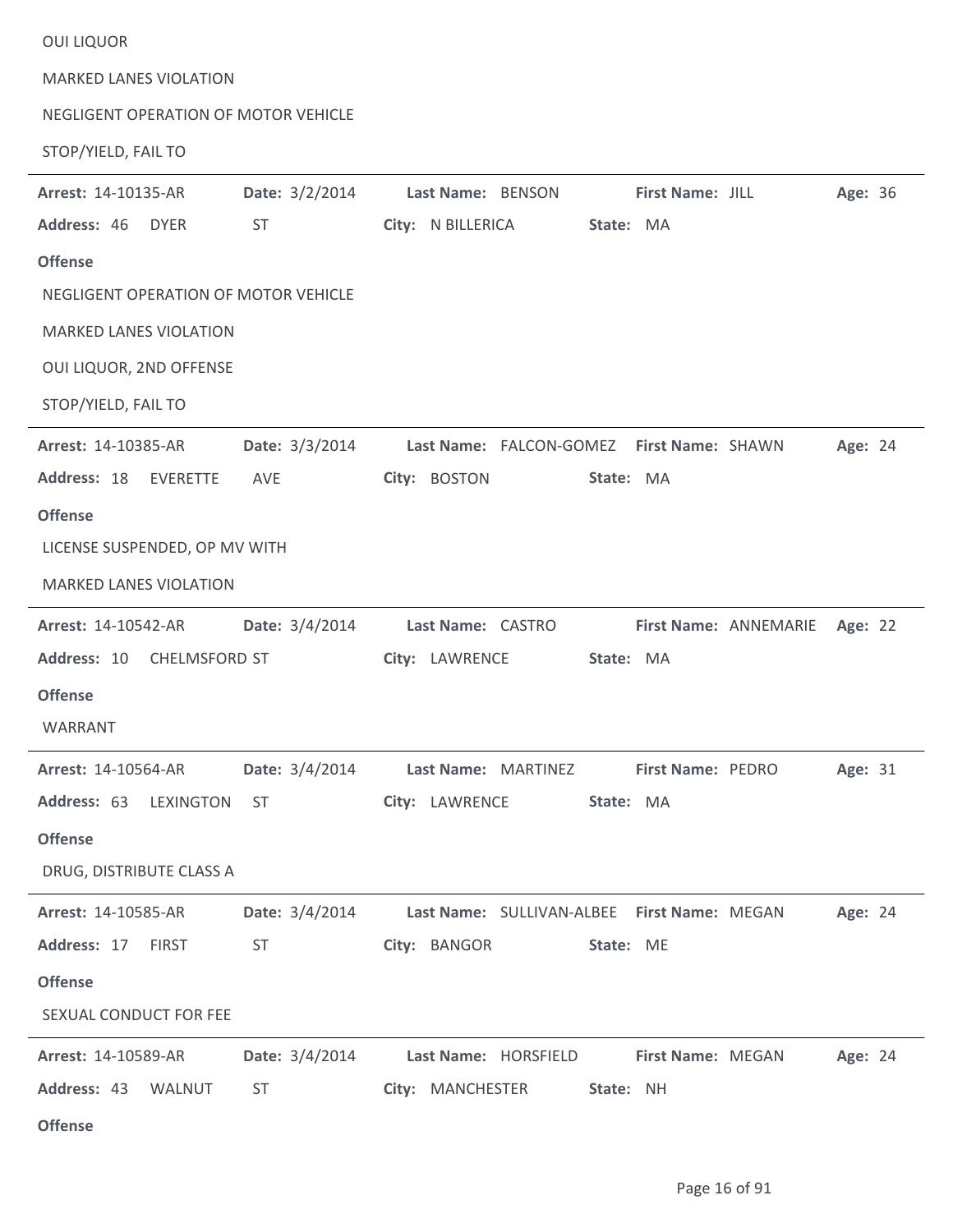| SEXUAL CONDUCT FOR FEE           |              |                                                  |                    |                       |           |                         |         |  |
|----------------------------------|--------------|--------------------------------------------------|--------------------|-----------------------|-----------|-------------------------|---------|--|
| WARRANT                          |              |                                                  |                    |                       |           |                         |         |  |
| DRUG, POSSESS CLASS B            |              |                                                  |                    |                       |           |                         |         |  |
| DRUG, POSSESS CLASS A            |              |                                                  |                    |                       |           |                         |         |  |
| Arrest: 14-10591-AR              |              | Date: 3/5/2014                                   |                    | Last Name: HARRIS     |           | First Name: VIOLET      | Age: 20 |  |
| Address: 28                      | MAGNOLIA     | ST                                               | City: HARTFORD     |                       | State: CT |                         |         |  |
| <b>Offense</b>                   |              |                                                  |                    |                       |           |                         |         |  |
| SEXUAL CONDUCT FOR FEE           |              |                                                  |                    |                       |           |                         |         |  |
| Arrest: 14-10720-AR              |              | Date: 3/5/2014 Last Name: SANTIAGO               |                    |                       |           | <b>First Name: JUAN</b> | Age: 40 |  |
| Address: 21 WATER ST - RI        | <b>APT</b>   |                                                  | City: LAWRENCE     |                       | State: MA |                         |         |  |
| <b>Offense</b>                   |              |                                                  |                    |                       |           |                         |         |  |
| LICENSE REVOKED, OPERATE MV WITH |              |                                                  |                    |                       |           |                         |         |  |
| <b>Arrest: 14-10862-AR</b>       |              | <b>Date:</b> 3/6/2014                            | Last Name: BRADLEY |                       |           | First Name: KEVIN       | Age: 25 |  |
| Address: 18 CHARLESGATE RD       |              |                                                  | City: BILLERICA    |                       | State: MA |                         |         |  |
| <b>Offense</b>                   |              |                                                  |                    |                       |           |                         |         |  |
|                                  |              | WARRANT - 1211CR006143 - A&B POLICE OFFICER      |                    |                       |           |                         |         |  |
| WARRANT - 1211CR005779 - A&B     |              |                                                  |                    |                       |           |                         |         |  |
| Arrest: 14-10993-AR              |              | Date: 3/7/2014                                   |                    | Last Name: MORALES    |           | First Name: LUIS        | Age: 21 |  |
| Address: 187 SMITH               |              | <b>ST</b>                                        | City: LOWELL       |                       | State: MA |                         |         |  |
| <b>Offense</b>                   |              |                                                  |                    |                       |           |                         |         |  |
|                                  |              | SAFETY STANDARDS, MV NOT MEETING RMV             |                    |                       |           |                         |         |  |
| UNLICENSED OPERATION OF MV       |              |                                                  |                    |                       |           |                         |         |  |
| Arrest: 14-11149-AR              |              | Date: 3/8/2014                                   |                    | Last Name: MAKAREWICZ |           | First Name: MICHAEL     | Age: 30 |  |
| Address: 27                      | <b>NORTH</b> | ST                                               | City: STONEHAM     |                       | State: MA |                         |         |  |
|                                  |              |                                                  |                    |                       |           |                         |         |  |
| <b>Offense</b>                   |              |                                                  |                    |                       |           |                         |         |  |
|                                  |              | WARRANT-DOCKET#1250CR002265-OP MV W/SUSP LICENSE |                    |                       |           |                         |         |  |
| Arrest: 14-11288-AR              |              | Date: 3/8/2014                                   | Last Name: GLEATON |                       |           | First Name: JEREMY      | Age: 22 |  |
| Address: 697 SHAWSHEEN ST        |              |                                                  |                    | City: TEWKSBURY       | State: MA |                         |         |  |
| <b>Offense</b>                   |              |                                                  |                    |                       |           |                         |         |  |
| DRUG, POSSESS TO DISTRIB CLASS D |              |                                                  |                    |                       |           |                         |         |  |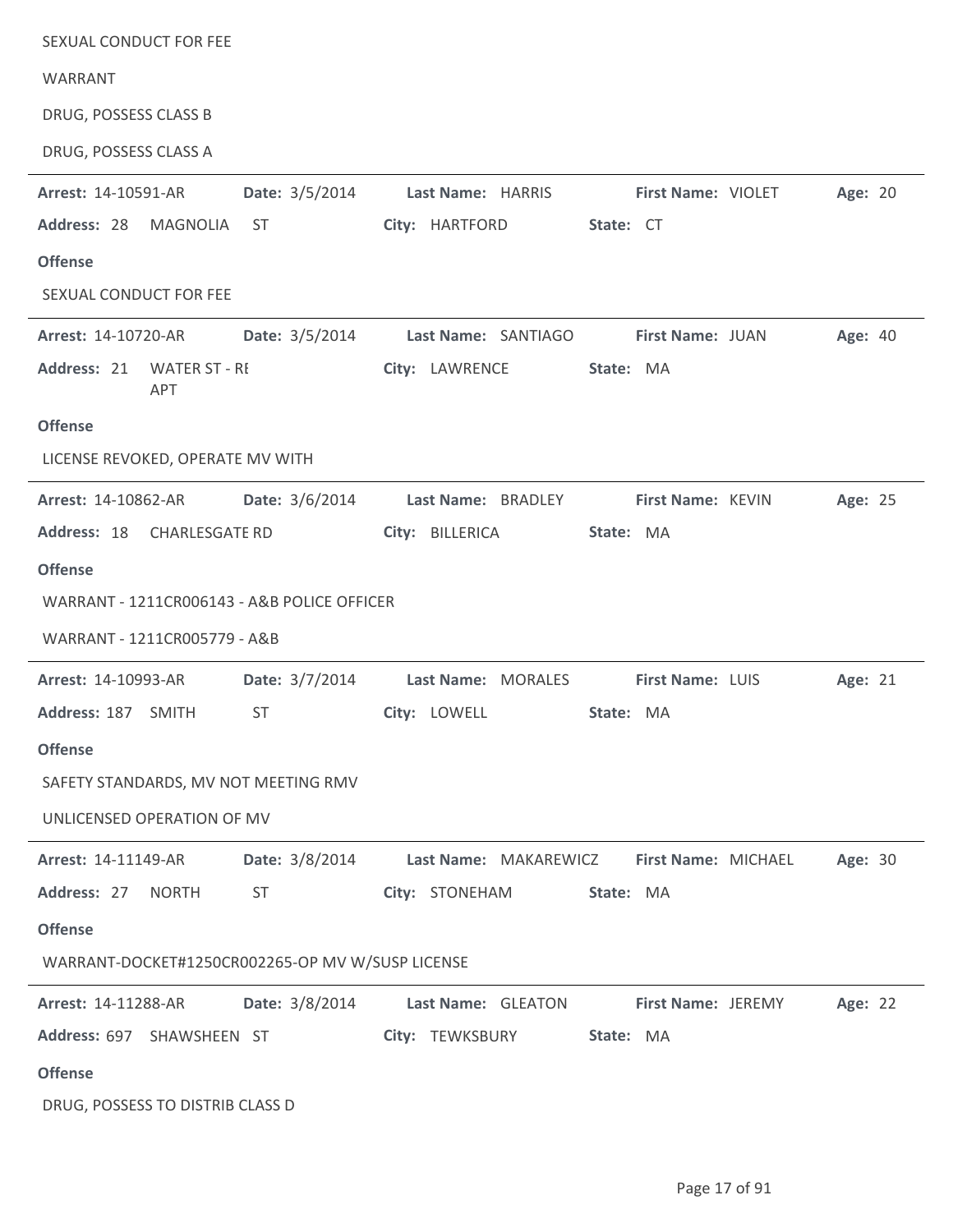| <b>Arrest: 14-11433-A-AR</b>         |                                          | Date: 3/9/2014 Last Name: TORRES                                   | First Name: JOHN    | Age: 27 |
|--------------------------------------|------------------------------------------|--------------------------------------------------------------------|---------------------|---------|
| Address: 82 BRICK KILN               | RD <sub>2</sub>                          | City: CHELMSFORD State: MA                                         |                     |         |
| <b>Offense</b>                       |                                          |                                                                    |                     |         |
| A&B                                  |                                          |                                                                    |                     |         |
| ATTEMPT TO COMMIT CRIME              |                                          |                                                                    |                     |         |
| <b>Arrest: 14-11433-AR</b>           |                                          | Date: 3/9/2014 Last Name: MARSH First Name: ERICA                  |                     | Age: 25 |
| Address: 14<br><b>NICKERSON</b>      | DR <sub>2</sub>                          | City: BILLERICA                                                    | State: MA           |         |
| <b>Offense</b>                       |                                          |                                                                    |                     |         |
| A&B                                  |                                          |                                                                    |                     |         |
| ATTEMPT TO COMMIT CRIME              |                                          |                                                                    |                     |         |
| <b>Arrest: 14-11503-AR</b>           |                                          | Date: 3/10/2014 Last Name: ANDINO                                  | First Name: ALEXIS  | Age: 19 |
| Address: 956 MIDDLESEX ST            |                                          | City: LOWELL                                                       | State: MA           |         |
| <b>Offense</b>                       |                                          |                                                                    |                     |         |
| UNLICENSED OPERATION OF MV           |                                          |                                                                    |                     |         |
| <b>Arrest: 14-12088-AR</b>           |                                          | Date: 3/13/2014 Last Name: PHANEUF First Name: CHRISTOPHER Age: 24 |                     |         |
| Address: 939 JOHNSON                 | ST.                                      | City: N ANDOVER                                                    | State: MA           |         |
| <b>Offense</b>                       |                                          |                                                                    |                     |         |
| NEGLIGENT OPERATION OF MOTOR VEHICLE |                                          |                                                                    |                     |         |
| <b>MARKED LANES VIOLATION</b>        |                                          |                                                                    |                     |         |
| <b>OUI LIQUOR</b>                    |                                          |                                                                    |                     |         |
| Arrest: 14-12096-AR                  | Date: 3/13/2014                          | Last Name: NUNEZ                                                   | First Name: ZAHIRA  | Age: 31 |
| Address: 100 PEMBERTON RD            |                                          | City: DRACUT                                                       | State: MA           |         |
| <b>Offense</b>                       |                                          |                                                                    |                     |         |
| SHOPLIFTING BY CONCEALING MDSE       |                                          |                                                                    |                     |         |
| <b>Arrest: 14-12382-AR</b>           | Date: 3/15/2014                          | Last Name: DURANT                                                  | First Name: ZACHARY | Age: 23 |
| Address: 738 CENTRAL                 |                                          | City: LOWELL                                                       | State: MA           |         |
| <b>Offense</b>                       |                                          |                                                                    |                     |         |
| NEGLIGENT OPERATION OF MOTOR VEHICLE |                                          |                                                                    |                     |         |
| SPEEDING                             |                                          |                                                                    |                     |         |
|                                      | ALCOHOL IN MV, POSSESS OPEN CONTAINER OF |                                                                    |                     |         |
| OUI LIQUOR, 2ND OFFENSE              |                                          |                                                                    |                     |         |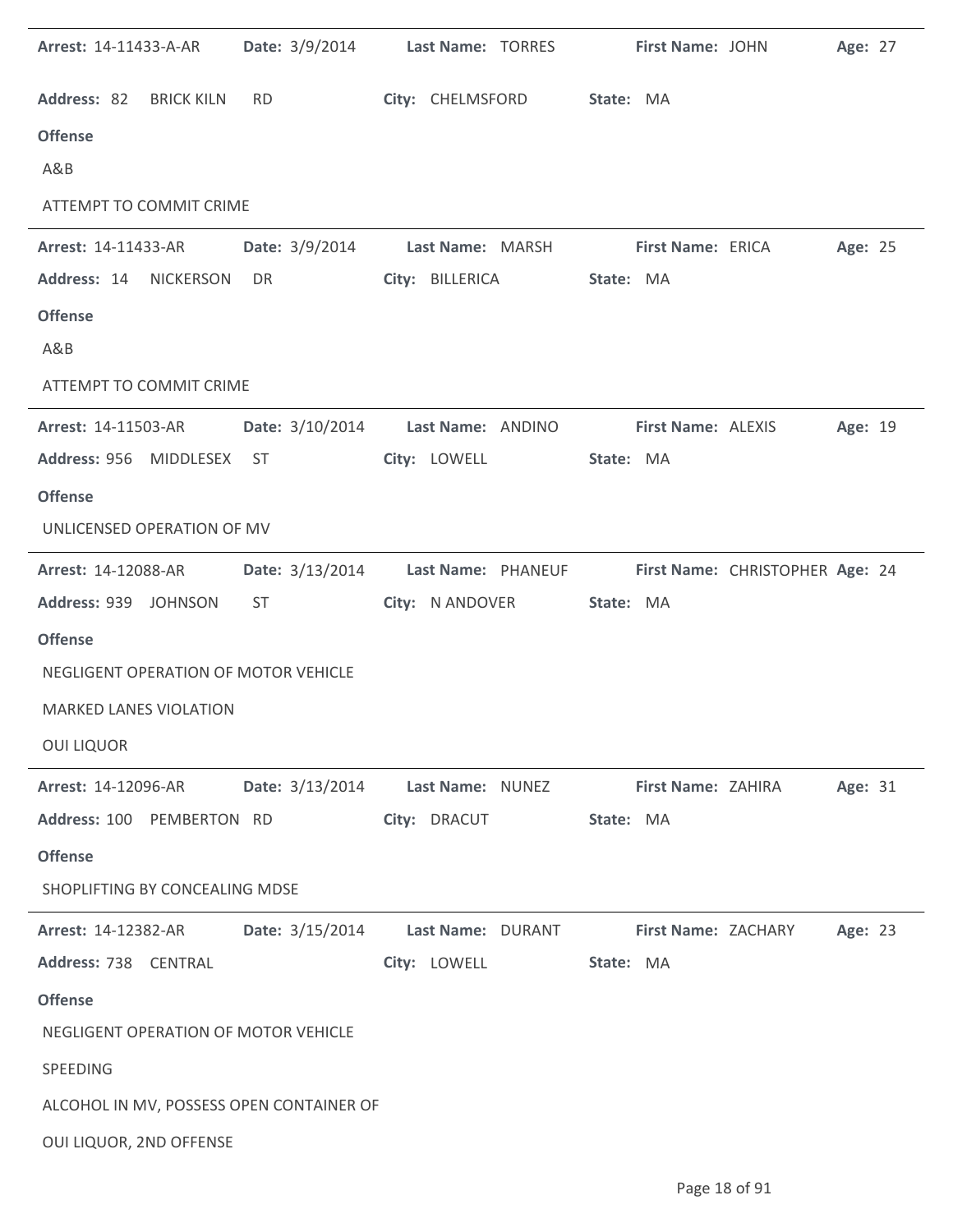| Arrest: 14-12458-AR                          | <b>Date:</b> 3/15/2014 | Last Name: FEDERICO                                    |                      | <b>First Name: CHARLES</b><br>Age: 50 |
|----------------------------------------------|------------------------|--------------------------------------------------------|----------------------|---------------------------------------|
| Address: 209 SALEM                           | <b>RD</b>              | City: TEWKSBURY                                        | State: MA            |                                       |
| <b>Offense</b>                               |                        |                                                        |                      |                                       |
| SEX OFFENDER FAIL TO REGISTER                |                        |                                                        |                      |                                       |
| <b>Arrest: 14-12899-AR</b>                   |                        | Date: 3/18/2014 Last Name: DOWNING First Name: PATRICK |                      | Age: 21                               |
| Address: 2233 AVALON                         | DR                     | City: WILMINGTON                                       | State: MA            |                                       |
| <b>Offense</b>                               |                        |                                                        |                      |                                       |
| <b>B&amp;E BUILDING NIGHTTIME FOR FELONY</b> |                        |                                                        |                      |                                       |
| <b>Arrest: 14-13315-AR</b>                   | Date: 3/20/2014        | Last Name: SCANLON                                     | First Name: TARYN    | Age: 22                               |
| Address: 5 PLYMPTON                          | ST                     | City: WOBURN                                           | State: MA            |                                       |
| <b>Offense</b>                               |                        |                                                        |                      |                                       |
| SHOPLIFTING BY ASPORTATION                   |                        |                                                        |                      |                                       |
|                                              |                        |                                                        |                      |                                       |
| <b>Arrest: 14-13335-A-AR</b>                 | Date: 3/20/2014        | Last Name: RODRIGUEZ                                   | First Name: OSCAR    | Age: 27                               |
| Address: 201 LAWRENCE                        | ST                     | City: LAWRENCE                                         | State: MA            |                                       |
| <b>Offense</b>                               |                        |                                                        |                      |                                       |
| DRUG, DISTRIBUTE CLASS A                     |                        |                                                        |                      |                                       |
| DRUG, POSSESS TO DISTRIB CLASS B             |                        |                                                        |                      |                                       |
| CONSPIRACY TO VIOLATE DRUG LAW               |                        |                                                        |                      |                                       |
| <b>Arrest: 14-13335-AR</b>                   |                        | Date: 3/20/2014 Last Name: ROSARIO                     | First Name: ANGEL    | Age: 25                               |
| Address: 201 EXCHANGE                        | ST                     | City: LAWRENCE                                         | State: MA            |                                       |
| <b>Offense</b>                               |                        |                                                        |                      |                                       |
| DRUG, POSSESS TO DISTRIB CLASS B             |                        |                                                        |                      |                                       |
| CONSPIRACY TO VIOLATE DRUG LAW               |                        |                                                        |                      |                                       |
| DRUG, DISTRIBUTE CLASS A                     |                        |                                                        |                      |                                       |
| Arrest: 14-13552-AR                          | Date: 3/21/2014        | Last Name: SALANITRO                                   | First Name: NICHOLAS | Age: 19                               |
| Address: 98 LUCERNE                          | AVE                    | City: LACONIA                                          | State: NH            |                                       |
| <b>Offense</b>                               |                        |                                                        |                      |                                       |
| <b>MARKED LANES VIOLATION</b>                |                        |                                                        |                      |                                       |
|                                              |                        |                                                        |                      |                                       |
| UNREGISTERED MOTOR VEHICLE                   |                        |                                                        |                      |                                       |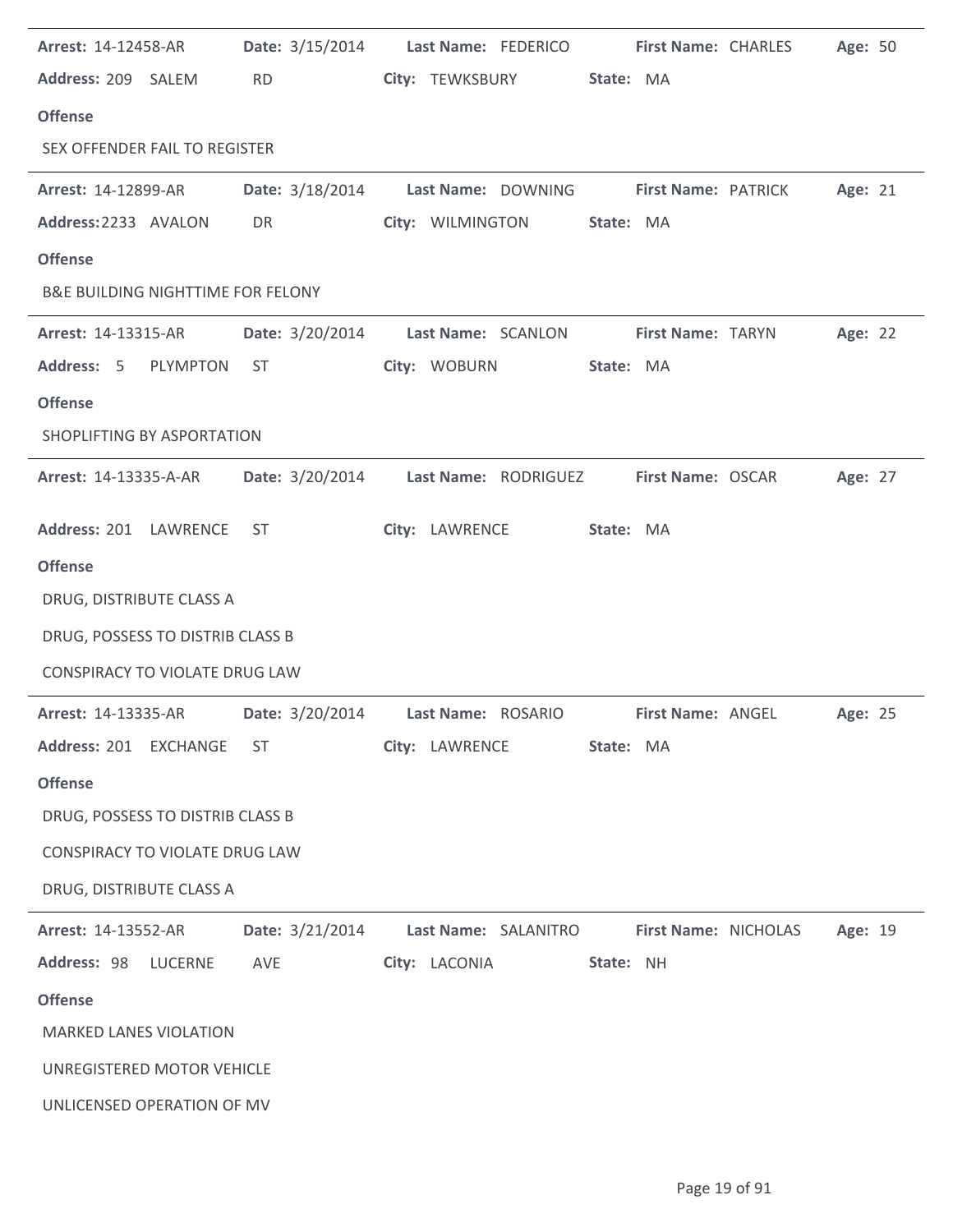| <b>Arrest: 14-13554-AR</b>                 |                                                                                                                                                                                                                                | <b>Date:</b> 3/21/2014 <b>Last Name:</b> RIOS                       | First Name: NINA                                                               | Age: 33 |
|--------------------------------------------|--------------------------------------------------------------------------------------------------------------------------------------------------------------------------------------------------------------------------------|---------------------------------------------------------------------|--------------------------------------------------------------------------------|---------|
| Address: 161 AVON                          | ST                                                                                                                                                                                                                             | City: LOWELL                                                        | State: MA                                                                      |         |
| <b>Offense</b>                             |                                                                                                                                                                                                                                |                                                                     |                                                                                |         |
| WARRANT 266/30/C LARCENY UNDER \$250.00    |                                                                                                                                                                                                                                |                                                                     |                                                                                |         |
| <b>Arrest: 14-13691-AR</b>                 |                                                                                                                                                                                                                                | Date: 3/22/2014 Last Name: MCLEAN                                   | <b>First Name: KRISTINA</b>                                                    | Age: 26 |
| Address: 12 MAPLEWOOD AVE                  |                                                                                                                                                                                                                                | City: TEWKSBURY                                                     | State: MA                                                                      |         |
| <b>Offense</b>                             |                                                                                                                                                                                                                                |                                                                     |                                                                                |         |
| WARRANT                                    |                                                                                                                                                                                                                                |                                                                     |                                                                                |         |
| Arrest: 14-13712-AR                        |                                                                                                                                                                                                                                | Date: 3/23/2014 Last Name: WRIGHT                                   | First Name: KEVIN                                                              | Age: 33 |
| Address: 10 PINEWOOD                       | <b>RD</b>                                                                                                                                                                                                                      | City: TEWKSBURY                                                     | State: MA                                                                      |         |
| <b>Offense</b>                             |                                                                                                                                                                                                                                |                                                                     |                                                                                |         |
| <b>OUI LIQUOR</b>                          |                                                                                                                                                                                                                                |                                                                     |                                                                                |         |
| NEGLIGENT OPERATION OF MOTOR VEHICLE       |                                                                                                                                                                                                                                |                                                                     |                                                                                |         |
| <b>MARKED LANES VIOLATION</b>              |                                                                                                                                                                                                                                |                                                                     |                                                                                |         |
| <b>Arrest: 14-13875-AR</b>                 |                                                                                                                                                                                                                                | Date: 3/24/2014 Last Name: CARRIGAN                                 | First Name: KEITH                                                              | Age: 41 |
| Address: 807 SHAWSHEEN ST                  |                                                                                                                                                                                                                                | City: TEWKSBURY                                                     | State: MA                                                                      |         |
| <b>Offense</b>                             |                                                                                                                                                                                                                                |                                                                     |                                                                                |         |
| LICENSE SUSPENDED, OP MV WITH, SUBSQ.OFF   |                                                                                                                                                                                                                                |                                                                     |                                                                                |         |
| WARRANT - 1354CR000611 - OP MV W/ SUSP REG |                                                                                                                                                                                                                                |                                                                     |                                                                                |         |
|                                            |                                                                                                                                                                                                                                |                                                                     | Arrest: 14-13988-AR Date: 3/24/2014 Last Name: PENALO First Name: JOSE Age: 34 |         |
|                                            |                                                                                                                                                                                                                                | Address: 132 BROOKFIELD ST City: LAWRENCE State: MA                 |                                                                                |         |
| <b>Offense</b>                             |                                                                                                                                                                                                                                |                                                                     |                                                                                |         |
|                                            |                                                                                                                                                                                                                                | WARRANT - LICENSE SUSPENDED, EXIBIT LICENSE OF ANOTHER 1318CR001646 |                                                                                |         |
| LARCENY OVER \$250                         |                                                                                                                                                                                                                                |                                                                     |                                                                                |         |
|                                            |                                                                                                                                                                                                                                | WARRANT - UTTERING, LARCENY OVER, REC STOLEN, FORGERY 0918CR001958  |                                                                                |         |
| WARRANT - LICENSE SUSPENDED 1211CR005634   |                                                                                                                                                                                                                                |                                                                     |                                                                                |         |
| <b>Arrest: 14-14204-AR</b>                 |                                                                                                                                                                                                                                | Date: 3/25/2014 Last Name: LIMA                                     | <b>First Name: GEOVANE</b>                                                     | Age: 26 |
| Address: 223 NESMITH                       | ST and the state of the state of the state of the state of the state of the state of the state of the state of the state of the state of the state of the state of the state of the state of the state of the state of the sta | City: LOWELL State: MA                                              |                                                                                |         |
| <b>Offense</b>                             |                                                                                                                                                                                                                                |                                                                     |                                                                                |         |
| WARRANT 1211CR000019 UNLICENSED OPERATION  |                                                                                                                                                                                                                                |                                                                     |                                                                                |         |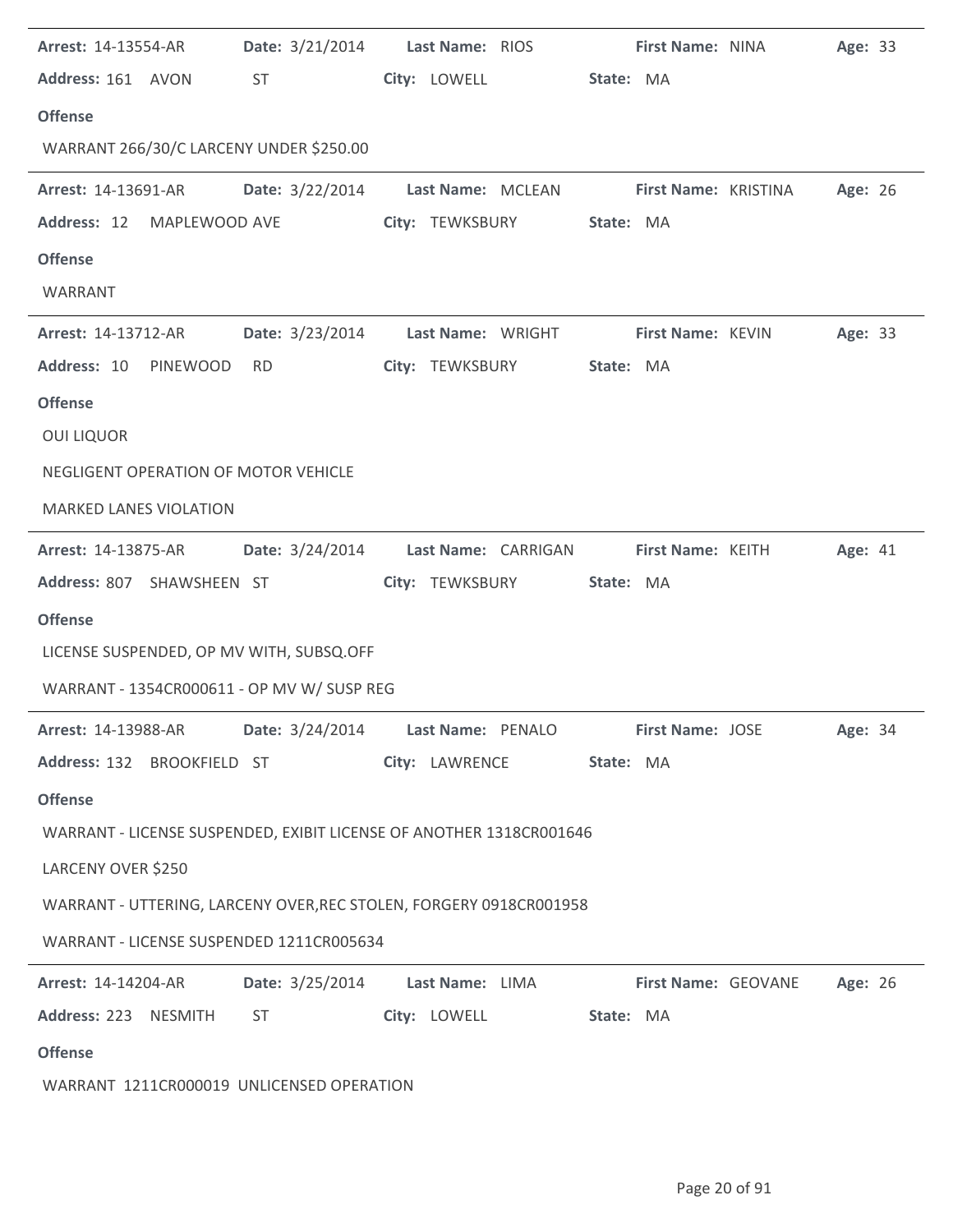| <b>Arrest: 14-14490-AR</b>       | Date: 3/27/2014 Last Name: BENTON                                      |                  |                 |           |                     | First Name: ROBIN            | Age: 33 |  |
|----------------------------------|------------------------------------------------------------------------|------------------|-----------------|-----------|---------------------|------------------------------|---------|--|
| Address: 61 MADISON AVE          |                                                                        | City: CHELSEA    |                 | State: MA |                     |                              |         |  |
| <b>Offense</b>                   |                                                                        |                  |                 |           |                     |                              |         |  |
|                                  | WARRANT-DOCKET#1423CR001056-LARCENY UNDER/UTTERING                     |                  |                 |           |                     |                              |         |  |
| <b>Arrest: 14-14517-AR</b>       | Date: 3/27/2014 Last Name: MILLER                                      |                  |                 |           | First Name: JASON   |                              | Age: 36 |  |
| Address: 193 MERRIMACK ST        |                                                                        |                  | City: LOWELL    | State: MA |                     |                              |         |  |
| <b>Offense</b>                   |                                                                        |                  |                 |           |                     |                              |         |  |
|                                  | WARRANT#SUCR0711041 UNEMPLOYMENT COMP VIOLATION (9 COUNTS)             |                  |                 |           |                     |                              |         |  |
|                                  | FALSE NAME TO A POLICE OFFICER, MV OPERATOR                            |                  |                 |           |                     |                              |         |  |
| WARRANT                          |                                                                        |                  |                 |           |                     |                              |         |  |
|                                  | WARRANT#0614CR003873 LICENSE SUSPENDED, DRUG POSS CLASS B              |                  |                 |           |                     |                              |         |  |
| LICENSE REVOKED, OPERATE MV WITH |                                                                        |                  |                 |           |                     |                              |         |  |
| SPEEDING                         |                                                                        |                  |                 |           |                     |                              |         |  |
| MOTOR VEH, RECEIVE STOLEN        |                                                                        |                  |                 |           |                     |                              |         |  |
|                                  | WARRANT#0361CR000784 LARCENY BY CHECK OVER \$250.00                    |                  |                 |           |                     |                              |         |  |
|                                  | Arrest: 14-14558-AR        Date: 3/27/2014        Last Name: BRODERICK |                  |                 |           |                     | <b>First Name: JANELLE</b>   | Age: 23 |  |
|                                  | Address: 22 TOMAHAWK DR                                                |                  | City: TEWKSBURY | State: MA |                     |                              |         |  |
| <b>Offense</b>                   |                                                                        |                  |                 |           |                     |                              |         |  |
|                                  | LICENSE SUSPENDED FOR OUI, OPER MV WITH                                |                  |                 |           |                     |                              |         |  |
| Arrest: 14-14594-AR              | Date: 3/27/2014 Last Name: FLARIS                                      |                  |                 |           |                     | First Name: EMMANUEL Age: 31 |         |  |
| Address: 150 WESTVIEW            | <b>RD</b>                                                              | City: LOWELL     |                 | State: MA |                     |                              |         |  |
| <b>Offense</b>                   |                                                                        |                  |                 |           |                     |                              |         |  |
| DRUG, DISTRIBUTE CLASS D         |                                                                        |                  |                 |           |                     |                              |         |  |
| DRUG, POSSESS TO DISTRIB CLASS D |                                                                        |                  |                 |           |                     |                              |         |  |
| DRUG, POSSESS CLASS B            |                                                                        |                  |                 |           |                     |                              |         |  |
| Arrest: 14-14596-AR              | Date: 3/27/2014                                                        | Last Name: DIAZ  |                 |           | First Name: AGAPITO |                              | Age: 28 |  |
| Address: 12D CARLSON             | ST                                                                     | City: FRAMINGHAM |                 | State: MA |                     |                              |         |  |
| <b>Offense</b>                   |                                                                        |                  |                 |           |                     |                              |         |  |
| LICENSE SUSPENDED, OP MV WITH    |                                                                        |                  |                 |           |                     |                              |         |  |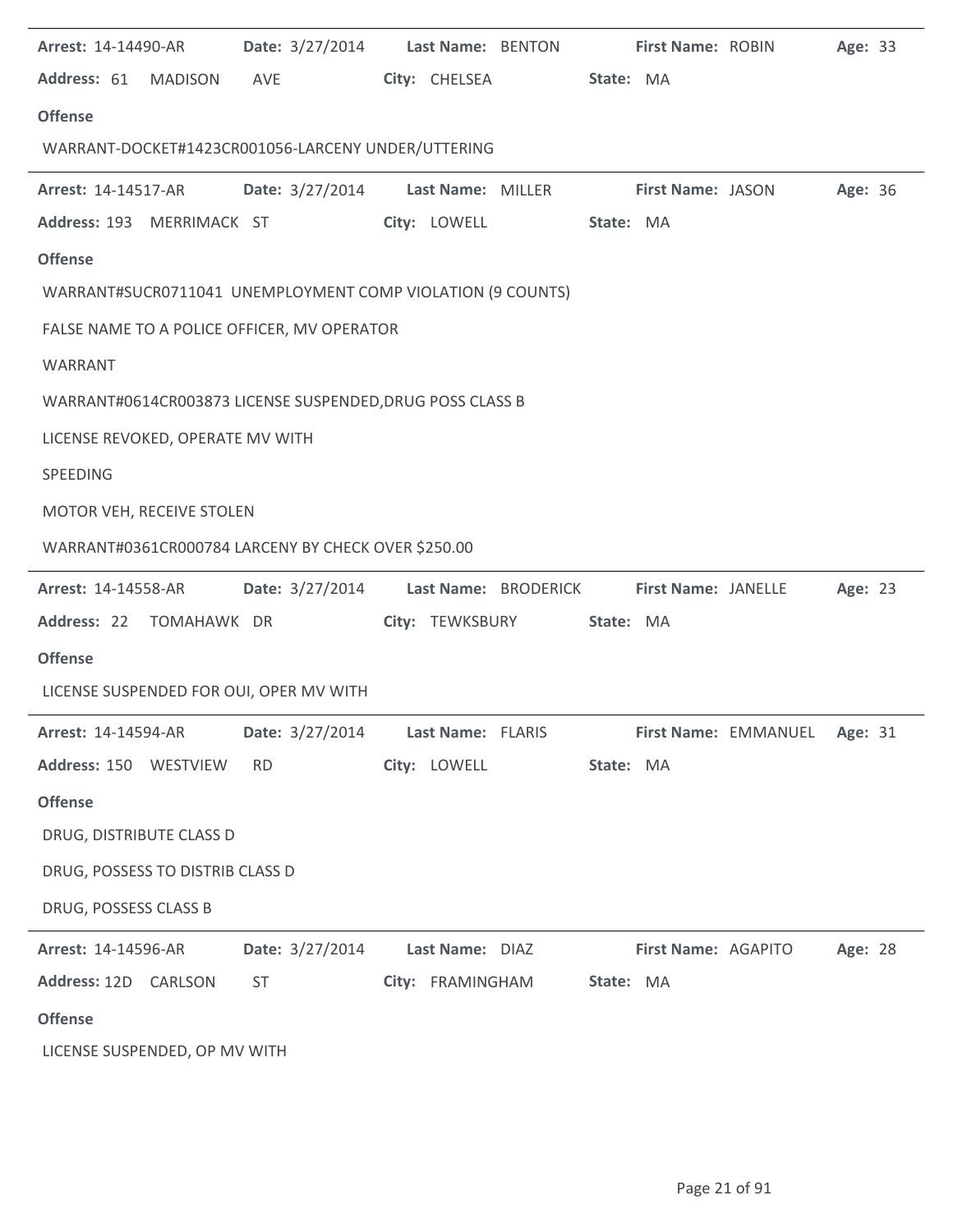| Arrest: 14-14631-AR                            |                        | Date: 3/28/2014 Last Name: GAUTHIER                                    | <b>First Name: TERESA</b>  | Age: 32 |
|------------------------------------------------|------------------------|------------------------------------------------------------------------|----------------------------|---------|
| Address: 95 MAIN                               | <b>ST</b>              | City: TEWKSBURY                                                        | State: MA                  |         |
| <b>Offense</b>                                 |                        |                                                                        |                            |         |
| <b>NUMBER PLATE VIOLATION</b>                  |                        |                                                                        |                            |         |
| LICENSE SUSPENDED, OP MV WITH                  |                        |                                                                        |                            |         |
| DRUG, POSSESS CLASS B                          |                        |                                                                        |                            |         |
| Arrest: 14-14690-AR                            | <b>Date:</b> 3/28/2014 | Last Name: BEEK                                                        | <b>First Name: SEAN</b>    | Age: 33 |
| Address: 3<br>SUMMIT                           | AVE                    | City: SOMERVILLE                                                       | State: MA                  |         |
| <b>Offense</b>                                 |                        |                                                                        |                            |         |
| WARRANT - 1318CR0064450 - POSSESS CLASS A DRUG |                        |                                                                        |                            |         |
| Arrest: 14-14845-AR                            | <b>Date:</b> 3/29/2014 | Last Name: HERCEG                                                      | First Name: STEFAN         | Age: 21 |
| Address: 14 PACE                               | <b>RD</b>              | City: TEWKSBURY                                                        | State: MA                  |         |
| <b>Offense</b>                                 |                        |                                                                        |                            |         |
| <b>OUI LIQUOR</b>                              |                        |                                                                        |                            |         |
| LIGHTS VIOLATION, MV                           |                        |                                                                        |                            |         |
| ALCOHOL IN MV, POSSESS OPEN CONTAINER OF       |                        |                                                                        |                            |         |
| <b>MARKED LANES VIOLATION</b>                  |                        |                                                                        |                            |         |
| Arrest: 14-14934-AR                            | <b>Date:</b> 3/29/2014 | Last Name: GARDNER                                                     | <b>First Name: VALERIE</b> | Age: 55 |
| Address: 14 DELWOOD                            | <b>RD</b>              | City: CHELMSFORD                                                       | State: MA                  |         |
| <b>Offense</b>                                 |                        |                                                                        |                            |         |
| <b>OUI LIQUOR</b>                              |                        |                                                                        |                            |         |
| NEGLIGENT OPERATION OF MOTOR VEHICLE           |                        |                                                                        |                            |         |
| <b>Arrest: 14-15039-AR</b>                     |                        | Date: 3/30/2014 Last Name: LANGLOIS First Name: JOSEPH                 |                            | Age: 26 |
| Address: 75 SMITH                              | ST                     | City: LOWELL                                                           | State: MA                  |         |
| <b>Offense</b>                                 |                        |                                                                        |                            |         |
| SHOPLIFTING BY CONCEALING MDSE                 |                        |                                                                        |                            |         |
|                                                |                        | Arrest: 14-15295-AR Date: 4/1/2014 Last Name: SWANSON First Name: CORY |                            | Age: 31 |
|                                                |                        |                                                                        |                            |         |
| <b>Offense</b>                                 |                        |                                                                        |                            |         |
| WARRANT                                        |                        |                                                                        |                            |         |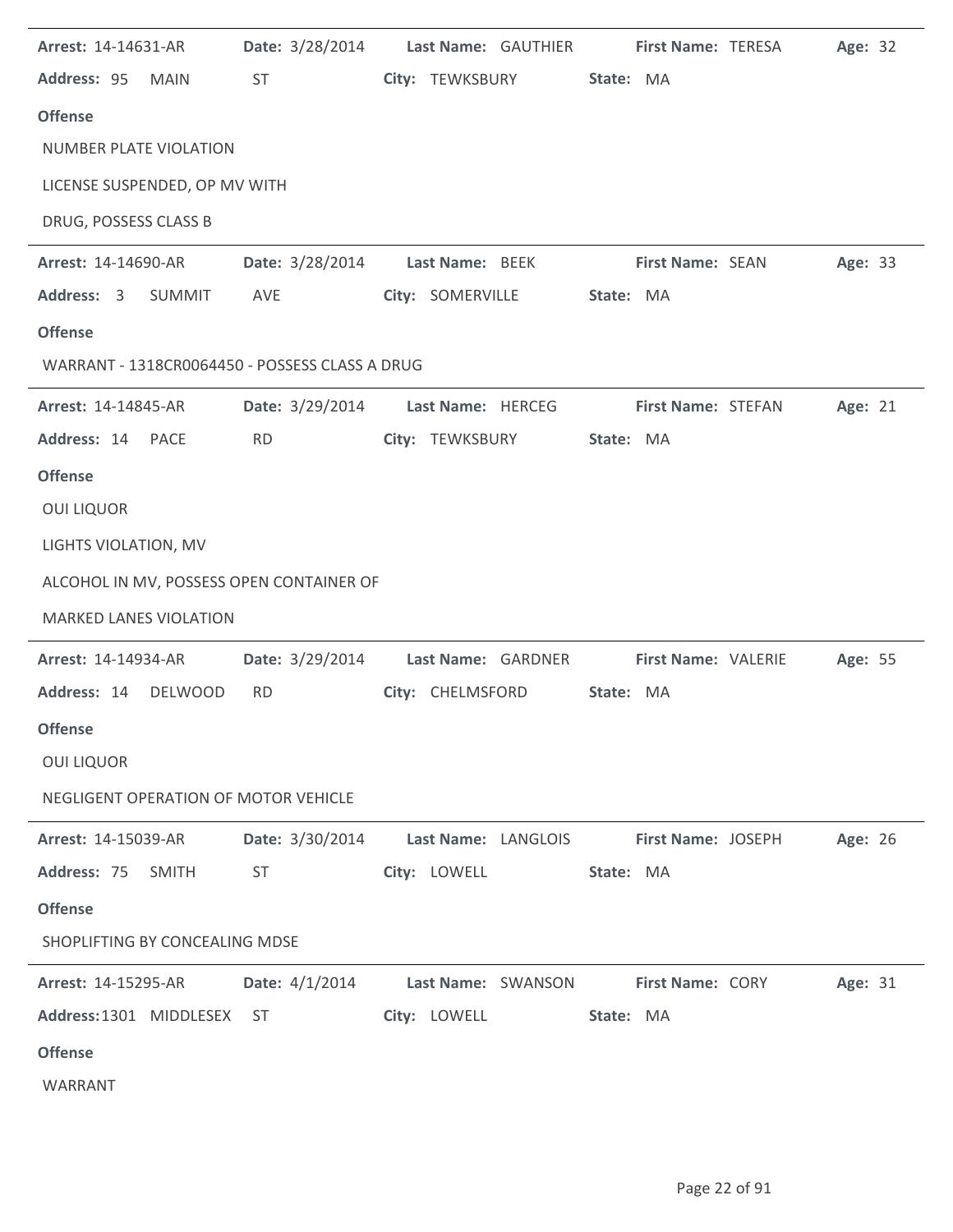| <b>Arrest: 14-15328-AR</b>                                                    |                                                                                                                                                                                                                                          |                 | Date: 4/1/2014 Last Name: HARVEY First Name: JAMES   |                           | Age: 24 |  |
|-------------------------------------------------------------------------------|------------------------------------------------------------------------------------------------------------------------------------------------------------------------------------------------------------------------------------------|-----------------|------------------------------------------------------|---------------------------|---------|--|
| Address: 150 HARRIS                                                           | RD <sub>2</sub>                                                                                                                                                                                                                          |                 | City: NASHUA 5tate: NH                               |                           |         |  |
| <b>Offense</b>                                                                |                                                                                                                                                                                                                                          |                 |                                                      |                           |         |  |
| DRUG, POSSESS CLASS A                                                         |                                                                                                                                                                                                                                          |                 |                                                      |                           |         |  |
| <b>Arrest: 14-15505-AR</b>                                                    |                                                                                                                                                                                                                                          |                 | Date: 4/2/2014 Last Name: BARBAROSSA First Name: LEE |                           | Age: 29 |  |
| Address: 185 MILLS                                                            | DR <sub>2</sub> and the set of the set of the set of the set of the set of the set of the set of the set of the set of the set of the set of the set of the set of the set of the set of the set of the set of the set of the set of the |                 | City: DRACUT State: MA                               |                           |         |  |
| <b>Offense</b>                                                                |                                                                                                                                                                                                                                          |                 |                                                      |                           |         |  |
| WARRANT-DOCKET#1367CR002181- OP MV W/ SUSP LICENSE                            |                                                                                                                                                                                                                                          |                 |                                                      |                           |         |  |
| <b>Arrest: 14-15551-AR</b>                                                    |                                                                                                                                                                                                                                          |                 | Date: 4/2/2014 Last Name: BENNETT First Name: MATHEW |                           | Age: 19 |  |
| Address: 133 SHAWSHEEN ST                                                     |                                                                                                                                                                                                                                          | City: TEWKSBURY | State: MA                                            |                           |         |  |
| <b>Offense</b>                                                                |                                                                                                                                                                                                                                          |                 |                                                      |                           |         |  |
| UNLICENSED OPERATION OF MV                                                    |                                                                                                                                                                                                                                          |                 |                                                      |                           |         |  |
| SPEEDING                                                                      |                                                                                                                                                                                                                                          |                 |                                                      |                           |         |  |
| UNREGISTERED MOTOR VEHICLE                                                    |                                                                                                                                                                                                                                          |                 |                                                      |                           |         |  |
| UNINSURED MOTOR VEHICLE                                                       |                                                                                                                                                                                                                                          |                 |                                                      |                           |         |  |
| Arrest: 14-15591-AR   Date: 4/2/2014   Last Name: LIBBY                       |                                                                                                                                                                                                                                          |                 |                                                      | <b>First Name: STEVEN</b> | Age: 24 |  |
| Address: 36 RIDGE TERRA( DR                                                   |                                                                                                                                                                                                                                          | City: CASCO     | State: ME                                            |                           |         |  |
| <b>Offense</b>                                                                |                                                                                                                                                                                                                                          |                 |                                                      |                           |         |  |
| UNLICENSED OPERATION OF MV                                                    |                                                                                                                                                                                                                                          |                 |                                                      |                           |         |  |
| Arrest: 14-15623-AR Date: 4/3/2014 Last Name: MORAN First Name: FRANK Age: 32 |                                                                                                                                                                                                                                          |                 |                                                      |                           |         |  |
| Address: 258 W 6TH                                                            | ST                                                                                                                                                                                                                                       | City: LOWELL    | State: MA                                            |                           |         |  |
| <b>Offense</b>                                                                |                                                                                                                                                                                                                                          |                 |                                                      |                           |         |  |
| LICENSE REVOKED, OP MV WITH, SUBSQ.OFF                                        |                                                                                                                                                                                                                                          |                 |                                                      |                           |         |  |
| <b>Arrest: 14-15634-AR</b>                                                    | Date: 4/3/2014                                                                                                                                                                                                                           |                 | Last Name: MBUGUA First Name: SAMUEL                 |                           | Age: 25 |  |
| Address: 213 SHAW                                                             | <b>ST</b>                                                                                                                                                                                                                                | City: LOWELL    | State: MA                                            |                           |         |  |
| <b>Offense</b>                                                                |                                                                                                                                                                                                                                          |                 |                                                      |                           |         |  |
| <b>OUI LIQUOR</b>                                                             |                                                                                                                                                                                                                                          |                 |                                                      |                           |         |  |
| <b>Arrest: 14-15661-AR</b>                                                    | Date: 4/3/2014 Last Name: COY                                                                                                                                                                                                            |                 |                                                      | First Name: NATALIE       | Age: 53 |  |
| Address: 200 MASSMILLS                                                        | DR                                                                                                                                                                                                                                       | City: LOWELL    | State: MA                                            |                           |         |  |
| <b>Offense</b>                                                                |                                                                                                                                                                                                                                          |                 |                                                      |                           |         |  |
| WARRANT                                                                       |                                                                                                                                                                                                                                          |                 |                                                      |                           |         |  |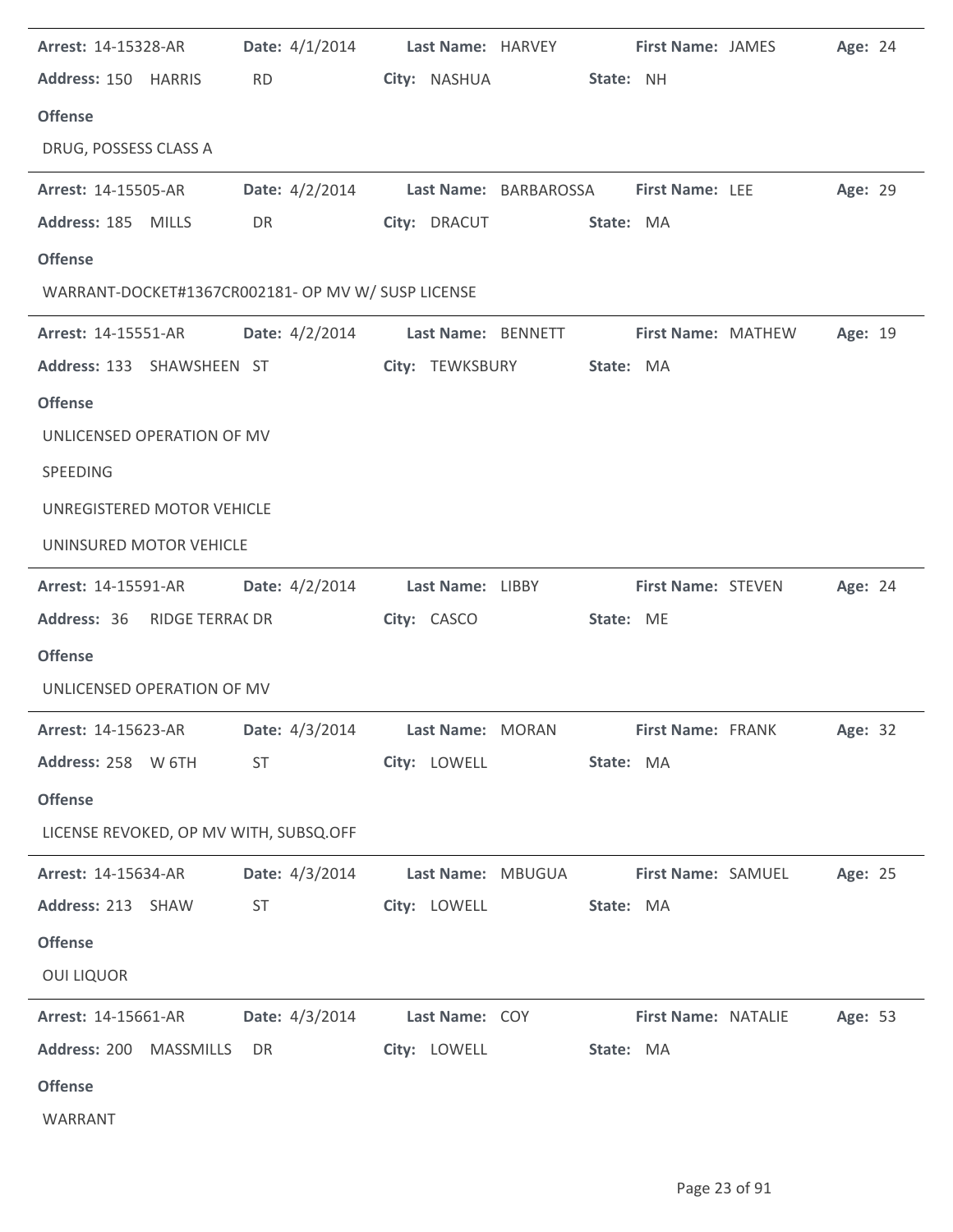| Arrest: 14-15685-AR                                    | Date: 4/3/2014   | Last Name: LEPORE   |           | First Name: CHANEL   | Age: 32 |  |
|--------------------------------------------------------|------------------|---------------------|-----------|----------------------|---------|--|
| Address: 2<br><b>STURGIS</b>                           | ST               | City: WORCESTER     | State: MA |                      |         |  |
| <b>Offense</b>                                         |                  |                     |           |                      |         |  |
| <b>B&amp;E BUILDING DAYTIME FOR FELONY</b>             |                  |                     |           |                      |         |  |
| LARCENY OVER \$250                                     |                  |                     |           |                      |         |  |
| Arrest: 14-15746-A-AR                                  | Date: 4/3/2014   | Last Name: CRUZ     |           | First Name: LUIS     | Age: 18 |  |
| Address: 45 CLARE                                      | ST               | City: LOWELL        | State: MA |                      |         |  |
| <b>Offense</b>                                         |                  |                     |           |                      |         |  |
| LIQUOR, PERSON UNDER 21 POSSESS                        |                  |                     |           |                      |         |  |
| Arrest: 14-16348-AR                                    | Date: 4/7/2014   | Last Name: ALLAIN   |           | First Name: JULIE    | Age: 37 |  |
| Address: 200 PARKER                                    | <b>ST</b>        | City: LAWRENCE      | State: MA |                      |         |  |
| <b>Offense</b>                                         |                  |                     |           |                      |         |  |
| WARRANT-DOCKET#1318CR006862-OP MV W/ SUSP LICENSE      |                  |                     |           |                      |         |  |
| WARRANT-DOCKET#1318CR002660-SHOPLIFTING BY ASPORTATION |                  |                     |           |                      |         |  |
| Arrest: 14-16387-A-AR                                  | Date: 4/7/2014   | Last Name: PURTELL  |           | First Name: DAVID    | Age: 38 |  |
|                                                        |                  |                     |           |                      |         |  |
| Address: 3<br><b>DALTON</b>                            | <b>ST</b>        | City: LOWELL        | State: MA |                      |         |  |
| <b>Offense</b>                                         |                  |                     |           |                      |         |  |
| SHOPLIFTING BY ASPORTATION                             |                  |                     |           |                      |         |  |
| CONSPIRACY                                             |                  |                     |           |                      |         |  |
| Arrest: 14-16387-AR                                    | Date: $4/7/2014$ | Last Name: REYNOLDS |           | First Name: ANTHONY  | Age: 35 |  |
| Address: 3<br><b>DALTON</b>                            | <b>ST</b>        | City: LOWELL        | State: MA |                      |         |  |
| <b>Offense</b>                                         |                  |                     |           |                      |         |  |
| SHOPLIFTING BY ASPORTATION                             |                  |                     |           |                      |         |  |
| <b>CONSPIRACY</b>                                      |                  |                     |           |                      |         |  |
| Arrest: 14-16616-A-AR                                  | Date: 4/8/2014   | Last Name: KOTSONAS |           | First Name: NICHOLAS | Age: 42 |  |
| Address: 11<br><b>MAKOS</b>                            | <b>ST</b>        | City: TYNGSBORO     | State: MA |                      |         |  |
| <b>Offense</b>                                         |                  |                     |           |                      |         |  |
| SHOPLIFTING BY ASPORTATION                             |                  |                     |           |                      |         |  |
| WARRANT 1311CR002055 VIOLATION R/O                     |                  |                     |           |                      |         |  |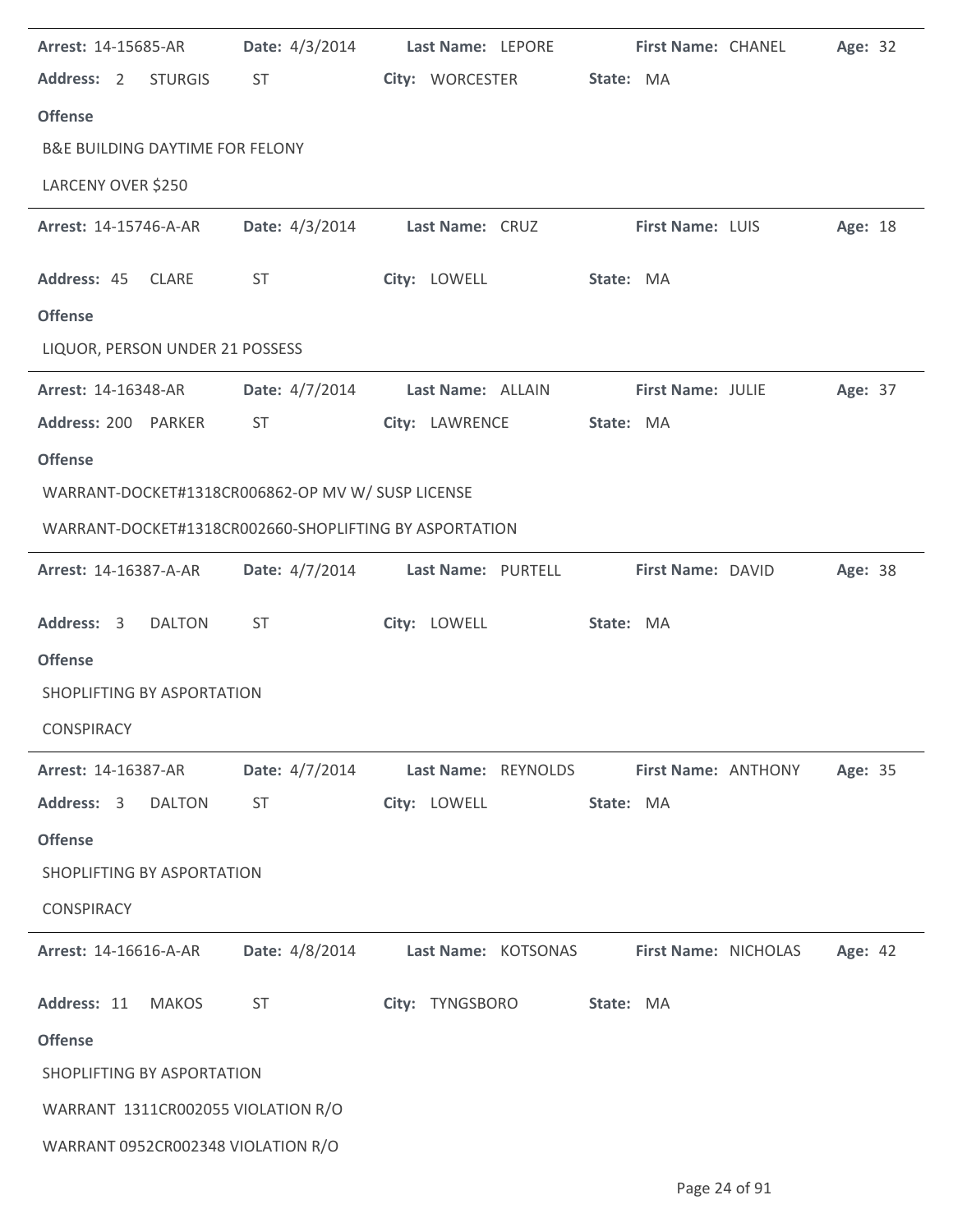| Arrest: 14-16616-AR                        | Date: 4/8/2014                                                                                                                                                                                                                 | Last Name: LEE                                    | First Name: RICHARD                                             | Age: 22 |
|--------------------------------------------|--------------------------------------------------------------------------------------------------------------------------------------------------------------------------------------------------------------------------------|---------------------------------------------------|-----------------------------------------------------------------|---------|
| Address: 789 CHELMSFORD ST                 |                                                                                                                                                                                                                                | City: LOWELL                                      | State: MA                                                       |         |
| <b>Offense</b>                             |                                                                                                                                                                                                                                |                                                   |                                                                 |         |
| SHOPLIFTING BY ASPORTATION                 |                                                                                                                                                                                                                                |                                                   |                                                                 |         |
| <b>Arrest: 14-16822-A-AR</b>               |                                                                                                                                                                                                                                | Date: 4/9/2014 Last Name: HARVEY First Name: KYLE |                                                                 | Age: 27 |
| Address: 165 TYLER                         | ST                                                                                                                                                                                                                             | City: METHUEN                                     | State: MA                                                       |         |
| <b>Offense</b>                             |                                                                                                                                                                                                                                |                                                   |                                                                 |         |
| DRUG, POSSESS CLASS B                      |                                                                                                                                                                                                                                |                                                   |                                                                 |         |
| CONSPIRACY TO VIOLATE DRUG LAW             |                                                                                                                                                                                                                                |                                                   |                                                                 |         |
| <b>Arrest: 14-16822-AR</b>                 |                                                                                                                                                                                                                                | Date: 4/9/2014 Last Name: WATKINS                 | First Name: WILLIAM                                             | Age: 30 |
| Address: 35 FOREST PARK RD                 |                                                                                                                                                                                                                                | City: DRACUT                                      | State: MA                                                       |         |
| <b>Offense</b>                             |                                                                                                                                                                                                                                |                                                   |                                                                 |         |
| DRUG, POSSESS TO DISTRIB CLASS B           |                                                                                                                                                                                                                                |                                                   |                                                                 |         |
| DRUG, DISTRIBUTE CLASS B                   |                                                                                                                                                                                                                                |                                                   |                                                                 |         |
| CONSPIRACY TO VIOLATE DRUG LAW             |                                                                                                                                                                                                                                |                                                   |                                                                 |         |
| <b>Arrest: 14-17124-AR</b>                 |                                                                                                                                                                                                                                | Date: 4/11/2014 Last Name: KELLEHER               | First Name: NANCY                                               | Age: 48 |
| Address: 211 CARTPATH                      | <b>RD</b>                                                                                                                                                                                                                      | City: TEWKSBURY                                   | State: MA                                                       |         |
| <b>Offense</b>                             |                                                                                                                                                                                                                                |                                                   |                                                                 |         |
| <b>OUI LIQUOR</b>                          |                                                                                                                                                                                                                                |                                                   |                                                                 |         |
| <b>Arrest: 14-17256-AR</b>                 |                                                                                                                                                                                                                                |                                                   | Date: 4/12/2014 Last Name: BARABY First Name: CHRISTINA Age: 31 |         |
| Address: 80 3RD                            | ST and the state of the state of the state of the state of the state of the state of the state of the state of the state of the state of the state of the state of the state of the state of the state of the state of the sta | City: LOWELL                                      | State: MA                                                       |         |
| <b>Offense</b>                             |                                                                                                                                                                                                                                |                                                   |                                                                 |         |
| <b>B&amp;E BUILDING DAYTIME FOR FELONY</b> |                                                                                                                                                                                                                                |                                                   |                                                                 |         |
| <b>Arrest: 14-17334-A-AR</b>               |                                                                                                                                                                                                                                | Date: 4/13/2014 Last Name: WILKINS                | <b>First Name: KEITH</b>                                        | Age: 22 |
| Address: 158 MAPLE                         | ST                                                                                                                                                                                                                             | City: TEWKSBURY State: MA                         |                                                                 |         |
| <b>Offense</b>                             |                                                                                                                                                                                                                                |                                                   |                                                                 |         |
| <b>OUI LIQUOR</b>                          |                                                                                                                                                                                                                                |                                                   |                                                                 |         |
| <b>Arrest: 14-17346-AR</b>                 |                                                                                                                                                                                                                                | <b>Date:</b> 4/13/2014 <b>Last Name:</b> SO       | <b>First Name: TIMOTHY Age: 22</b>                              |         |
| Address: 23<br>CONGRESS                    | AVE                                                                                                                                                                                                                            | City: LOWELL                                      | State: MA                                                       |         |
| <b>Offense</b>                             |                                                                                                                                                                                                                                |                                                   |                                                                 |         |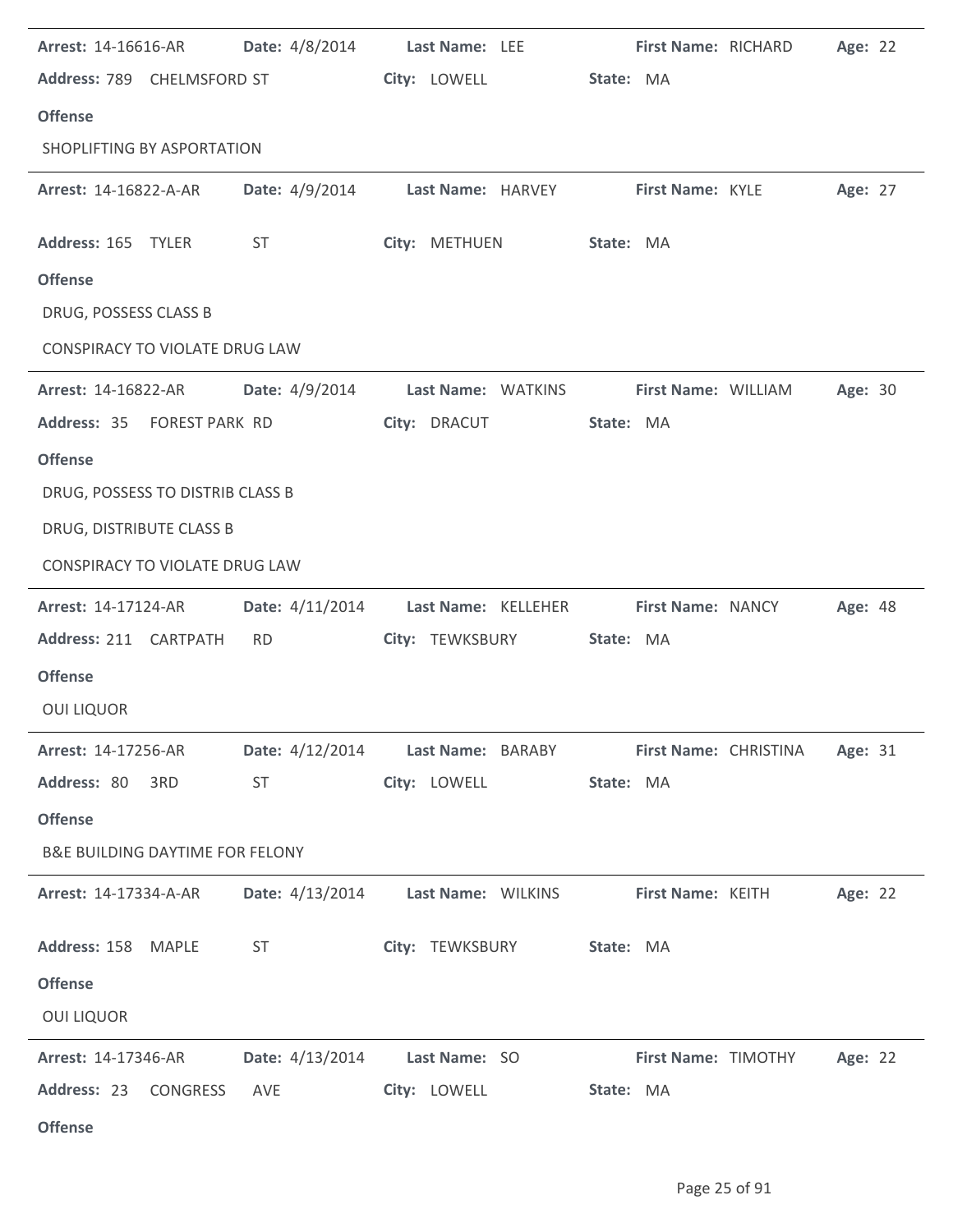Possession of one ounce or less of Marihuana / THC

WARRANT 1348CR001609A OPERATING AFTER SUSPENSION

## WARRANT 1353CR002887A OPERATING AFTER SUSPENSION

| Arrest: 14-17459-AR                                   | Date: 4/14/2014        | Last Name: SALTO    |           | First Name: REBECCA        | Age: 28 |  |
|-------------------------------------------------------|------------------------|---------------------|-----------|----------------------------|---------|--|
| Address: 63<br><b>BROOK</b>                           | ST                     | City: CARLISLE      | State: MA |                            |         |  |
| <b>Offense</b>                                        |                        |                     |           |                            |         |  |
| NEGLIGENT OPERATION OF MOTOR VEHICLE                  |                        |                     |           |                            |         |  |
| <b>MARKED LANES VIOLATION</b>                         |                        |                     |           |                            |         |  |
| DRUG, POSSESS CLASS E                                 |                        |                     |           |                            |         |  |
| <b>OUI DRUGS</b>                                      |                        |                     |           |                            |         |  |
| Arrest: 14-17608-AR                                   | Date: 4/14/2014        | Last Name: PIERRE   |           | First Name: HERBY          | Age: 44 |  |
| Address: 115 HIGH                                     | ST                     | City: N BILLERICA   | State: MA |                            |         |  |
| <b>Offense</b>                                        |                        |                     |           |                            |         |  |
| OUI LIQUOR, 2ND OFFENSE                               |                        |                     |           |                            |         |  |
| NEGLIGENT OPERATION OF MOTOR VEHICLE                  |                        |                     |           |                            |         |  |
| <b>MARKED LANES VIOLATION</b>                         |                        |                     |           |                            |         |  |
| Arrest: 14-17682-AR                                   | Date: 4/15/2014        | Last Name: LANTIGUA |           | First Name: JUAN           | Age: 33 |  |
| Address: 59<br>FRANKLIN                               | <b>ST</b>              | City: LAWRENCE      | State: MA |                            |         |  |
| <b>Offense</b>                                        |                        |                     |           |                            |         |  |
| WARRANT - 1110CR002509 - OP MV W/ SUSP LIC            |                        |                     |           |                            |         |  |
| WARRANT - 1262CR009556 - OP MV W/ SUSP LIC            |                        |                     |           |                            |         |  |
| Arrest: 14-17764-AR                                   | <b>Date:</b> 4/15/2014 | Last Name: MERCADO  |           | First Name: JOSE           | Age: 20 |  |
| Address: 173 FLETCHER                                 | ST.                    | City: LOWELL        | State: MA |                            |         |  |
| <b>Offense</b>                                        |                        |                     |           |                            |         |  |
| 1111CR007578 LARCENY OVER, RESIST ARREST, FALSE NAME, |                        |                     |           |                            |         |  |
| Arrest: 14-18036-AR                                   | Date: 4/17/2014        | Last Name: CORNWALL |           | <b>First Name: STEPHEN</b> | Age: 59 |  |
| Address: 171 OLD CAMBRD RD                            |                        | City: WOBURN        | State: MA |                            |         |  |
|                                                       |                        |                     |           |                            |         |  |
| <b>Offense</b>                                        |                        |                     |           |                            |         |  |
| WARRANT - 1413CR000311 - FALSE 911 CALL               |                        |                     |           |                            |         |  |
| WARRANT - 1213CR006073 - DISORDERLY CONDUCT           |                        |                     |           |                            |         |  |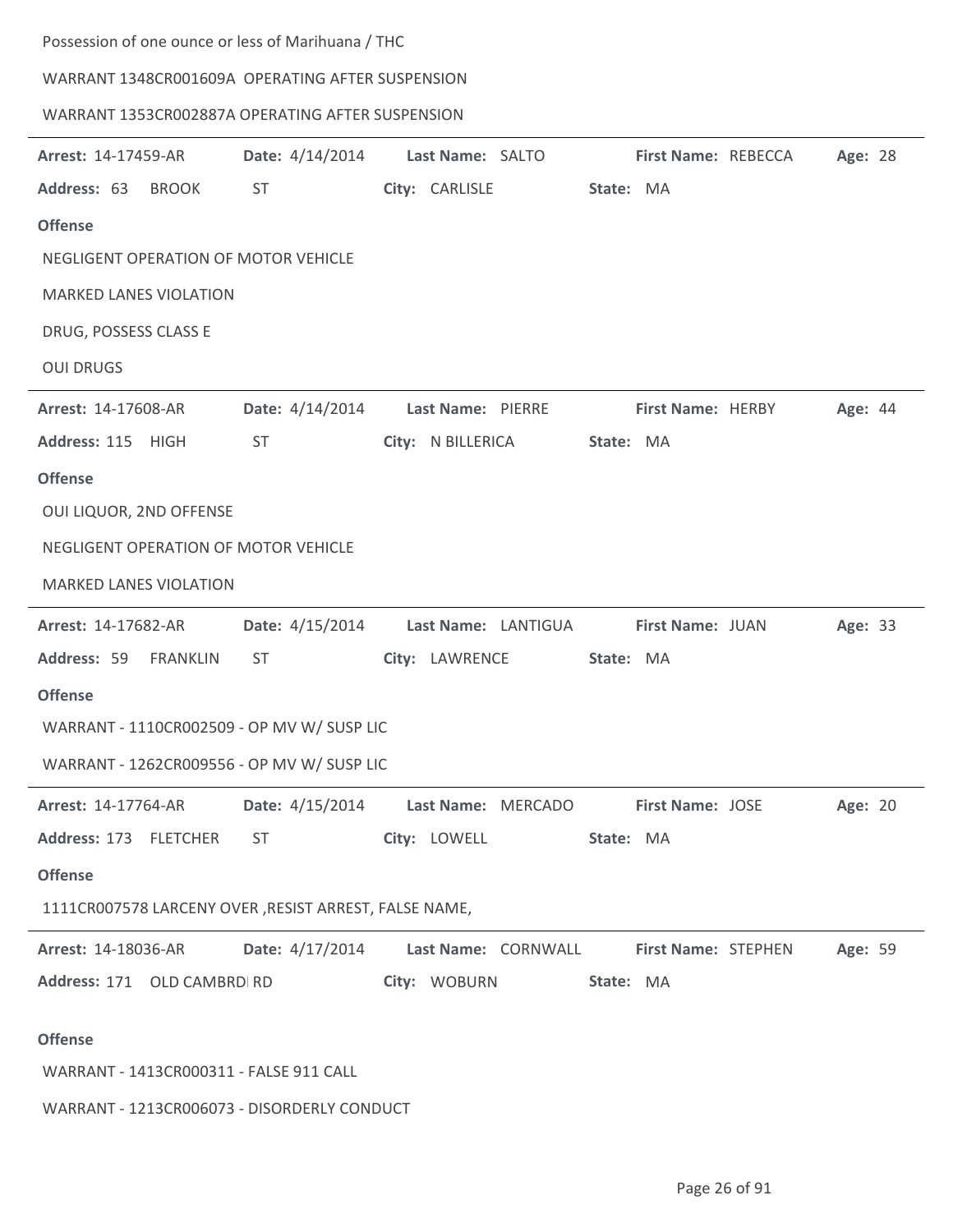| Arrest: 14-18068-AR              |                                                                                                                                                                                                                                |                    | Date: 4/17/2014 Last Name: SIERRA-OYOLA First Name: ROLANDO |                    |                          | Age: 26        |  |
|----------------------------------|--------------------------------------------------------------------------------------------------------------------------------------------------------------------------------------------------------------------------------|--------------------|-------------------------------------------------------------|--------------------|--------------------------|----------------|--|
| Address: 65 4TH                  | ST and the state of the state of the state of the state of the state of the state of the state of the state of the state of the state of the state of the state of the state of the state of the state of the state of the sta |                    | City: LOWELL State: MA                                      |                    |                          |                |  |
| <b>Offense</b>                   |                                                                                                                                                                                                                                |                    |                                                             |                    |                          |                |  |
| STOP FOR POLICE, FAIL            |                                                                                                                                                                                                                                |                    |                                                             |                    |                          |                |  |
| <b>Arrest: 14-18121-AR</b>       |                                                                                                                                                                                                                                |                    | Date: 4/17/2014 Last Name: MCVEY First Name: ROBERT         |                    |                          | <b>Age: 48</b> |  |
|                                  | Address: 21 DAVID MORRI RD                                                                                                                                                                                                     | City: TEWKSBURY    | State: MA                                                   |                    |                          |                |  |
| <b>Offense</b>                   |                                                                                                                                                                                                                                |                    |                                                             |                    |                          |                |  |
| WARRANT 1318CR004650 SHOPLIFTING |                                                                                                                                                                                                                                |                    |                                                             |                    |                          |                |  |
| <b>Arrest: 14-18292-AR</b>       | Date: 4/18/2014 Last Name: RIVERA                                                                                                                                                                                              |                    |                                                             |                    | <b>First Name: PEDRO</b> | Age: 30        |  |
| Address: 103 ABBOTT              | ST                                                                                                                                                                                                                             | City: LAWRENCE     | State: MA                                                   |                    |                          |                |  |
| <b>Offense</b>                   |                                                                                                                                                                                                                                |                    |                                                             |                    |                          |                |  |
| DRUG, POSSESS TO DISTRIB CLASS B |                                                                                                                                                                                                                                |                    |                                                             |                    |                          |                |  |
| CONSPIRACY TO VIOLATE DRUG LAW   |                                                                                                                                                                                                                                |                    |                                                             |                    |                          |                |  |
| <b>Arrest: 14-18304-AR</b>       | Date: 4/18/2014                                                                                                                                                                                                                | Last Name: PEREIRA |                                                             | First Name: JOAO   |                          | Age: 33        |  |
| Address: 11 FAIRWAY              | DR                                                                                                                                                                                                                             | City: DERRY        | State: NH                                                   |                    |                          |                |  |
| <b>Offense</b>                   |                                                                                                                                                                                                                                |                    |                                                             |                    |                          |                |  |
| <b>OUI LIQUOR</b>                |                                                                                                                                                                                                                                |                    |                                                             |                    |                          |                |  |
| <b>Arrest: 14-18344-AR</b>       |                                                                                                                                                                                                                                |                    | Date: 4/19/2014 Last Name: FERREIRA First Name: JESSICA     |                    |                          | Age: 23        |  |
| Address: 4                       | COUNTRYSIDE DR                                                                                                                                                                                                                 | City: NASHUA       | State: NH                                                   |                    |                          |                |  |
| <b>Offense</b>                   |                                                                                                                                                                                                                                |                    |                                                             |                    |                          |                |  |
| STOP/YIELD, FAIL TO              |                                                                                                                                                                                                                                |                    |                                                             |                    |                          |                |  |
| <b>MARKED LANES VIOLATION</b>    |                                                                                                                                                                                                                                |                    |                                                             |                    |                          |                |  |
| <b>OUI LIQUOR</b>                |                                                                                                                                                                                                                                |                    |                                                             |                    |                          |                |  |
|                                  | NEGLIGENT OPERATION OF MOTOR VEHICLE                                                                                                                                                                                           |                    |                                                             |                    |                          |                |  |
|                                  | ALCOHOL IN MV, POSSESS OPEN CONTAINER OF                                                                                                                                                                                       |                    |                                                             |                    |                          |                |  |
| Arrest: 14-18435-AR              | Date: 4/19/2014                                                                                                                                                                                                                | Last Name: FARLEY  |                                                             | First Name: ROBERT |                          | Age: 24        |  |
| Address: 260 SHAWSHEEN ST        |                                                                                                                                                                                                                                | City: TEWKSBURY    | State: MA                                                   |                    |                          |                |  |
| <b>Offense</b>                   |                                                                                                                                                                                                                                |                    |                                                             |                    |                          |                |  |
| <b>OUI DRUGS (DEPRESSANTS)</b>   |                                                                                                                                                                                                                                |                    |                                                             |                    |                          |                |  |
| DRUG, POSSESS CLASS E            |                                                                                                                                                                                                                                |                    |                                                             |                    |                          |                |  |
| <b>MARKED LANES VIOLATION</b>    |                                                                                                                                                                                                                                |                    |                                                             |                    |                          |                |  |
|                                  |                                                                                                                                                                                                                                |                    |                                                             |                    |                          |                |  |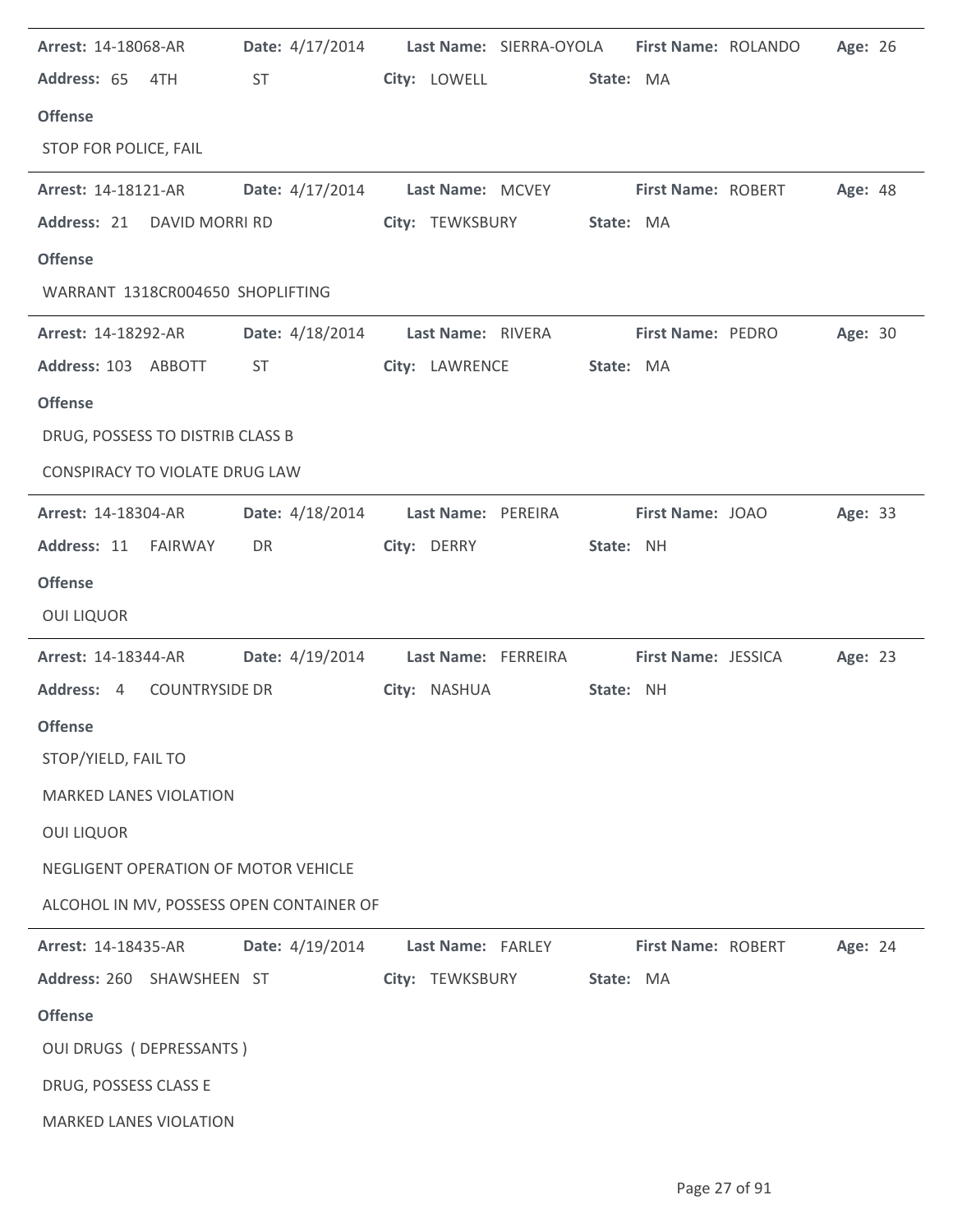| Arrest: 14-18516-AR                             |                                   |                    | Date: 4/20/2014 Last Name: MAZZARELLA                     | First Name: RALPH   | Age: 53 |  |
|-------------------------------------------------|-----------------------------------|--------------------|-----------------------------------------------------------|---------------------|---------|--|
| Address: 37 BROOKSIDE ST                        |                                   | City: DRACUT       | State: MA                                                 |                     |         |  |
| <b>Offense</b>                                  |                                   |                    |                                                           |                     |         |  |
| NEGLIGENT OPERATION OF MOTOR VEHICLE            |                                   |                    |                                                           |                     |         |  |
| <b>MARKED LANES VIOLATION</b>                   |                                   |                    |                                                           |                     |         |  |
| <b>OUI LIQUOR</b>                               |                                   |                    |                                                           |                     |         |  |
| <b>Arrest: 14-18592-AR</b>                      |                                   |                    | Date: 4/20/2014 Last Name: CHAKWIZIRA First Name: CARLTON |                     | Age: 35 |  |
| Address: 209 MERRIMACK LN<br><b>MEADOWS</b>     |                                   | City: TEWKSBURY    | State: MA                                                 |                     |         |  |
| <b>Offense</b>                                  |                                   |                    |                                                           |                     |         |  |
| WARRANT 1362CR005988 90/10 UNLICENSED OPERATION |                                   |                    |                                                           |                     |         |  |
| <b>Arrest: 14-18894-AR</b>                      | Date: 4/22/2014 Last Name: WILKIN |                    |                                                           | First Name: NINA    | Age: 29 |  |
| Address: 15 KENMAR                              | DR                                | City: BILLERICA    | State: MA                                                 |                     |         |  |
| <b>Offense</b>                                  |                                   |                    |                                                           |                     |         |  |
| WARRANT#1411CR000602 LARCENY OVER \$250.00      |                                   |                    |                                                           |                     |         |  |
| <b>Arrest: 14-18944-AR</b>                      | Date: 4/22/2014                   |                    | Last Name: MATRANGA First Name: STACY                     |                     | Age: 20 |  |
| Address: 60 RANTOUL                             | ST                                | City: BEVERLY      | State: MA                                                 |                     |         |  |
| <b>Offense</b>                                  |                                   |                    |                                                           |                     |         |  |
| 1211CR006353 DISTRIBUTE CLASS B                 |                                   |                    |                                                           |                     |         |  |
| 1211CR007845 DISTRIBUTE CLASS B                 |                                   |                    |                                                           |                     |         |  |
| 1211CR007845 POSSES CLASS B                     |                                   |                    |                                                           |                     |         |  |
| Arrest: 14-19034-AR                             | Date: 4/23/2014                   | Last Name: DOHERTY |                                                           | First Name: JAMES   | Age: 52 |  |
| Address: 704 AMES HILL                          | DR                                | City: TEWKSBURY    | State: MA                                                 |                     |         |  |
| <b>Offense</b>                                  |                                   |                    |                                                           |                     |         |  |
| 1411CR000746 DRUG, LARCENY                      |                                   |                    |                                                           |                     |         |  |
| Arrest: 14-19080-AR                             | Date: 4/23/2014                   | Last Name: GRAY    |                                                           | First Name: KASSIDY | Age: 19 |  |
| Address: 61<br>RONALD                           | DR                                | City: TEWKSBURY    | State: MA                                                 |                     |         |  |
| <b>Offense</b>                                  |                                   |                    |                                                           |                     |         |  |
| B&E VEHICLE/BOAT NIGHTTIME FOR FELONY           |                                   |                    |                                                           |                     |         |  |
| <b>B&amp;E FOR MISDEMEANOR</b>                  |                                   |                    |                                                           |                     |         |  |
| MOTOR VEH, MALICIOUS DAMAGE TO                  |                                   |                    |                                                           |                     |         |  |
| LARCENY UNDER \$250                             |                                   |                    |                                                           |                     |         |  |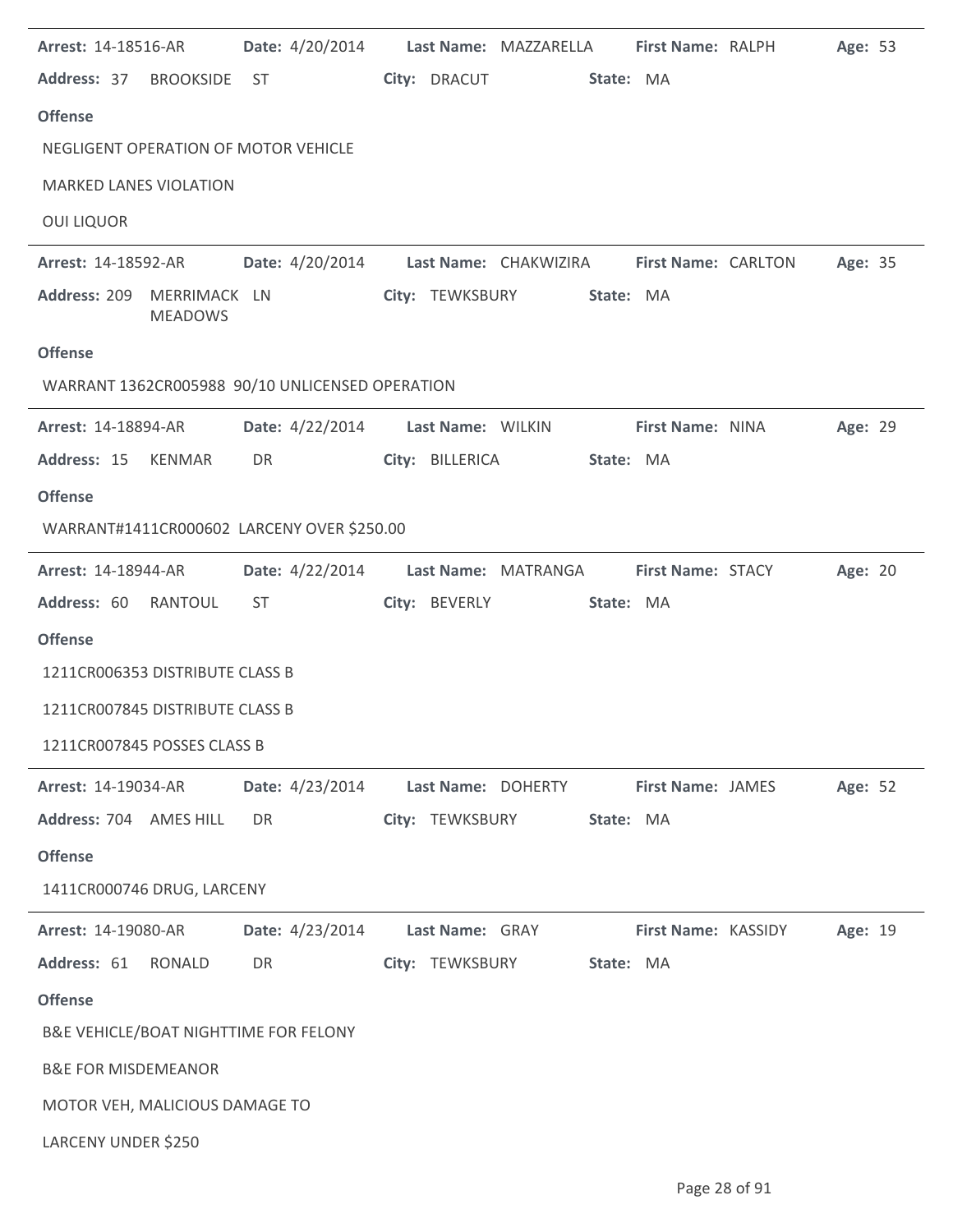| Arrest: 14-19280-AR                               | <b>Date:</b> 4/25/2014            |                    | Last Name: TREFRY    |                           | First Name: CHRISTOPHER Age: 28 |         |  |
|---------------------------------------------------|-----------------------------------|--------------------|----------------------|---------------------------|---------------------------------|---------|--|
| Address: 66 WHITCOMB                              | RD                                | City: BOLTON       | State: MA            |                           |                                 |         |  |
| <b>Offense</b>                                    |                                   |                    |                      |                           |                                 |         |  |
| OUI LIQUOR - 2ND SUBSEQUENT OFFENSE               |                                   |                    |                      |                           |                                 |         |  |
| NEGLIGENT OPERATION OF MOTOR VEHICLE              |                                   |                    |                      |                           |                                 |         |  |
| ALCOHOL IN MV, POSSESS OPEN CONTAINER OF          |                                   |                    |                      |                           |                                 |         |  |
| Arrest: 14-19627-AR                               | Date: 4/27/2014                   |                    | Last Name: THURLOW   | <b>First Name: SCOTT</b>  |                                 | Age: 42 |  |
| Address: 29 ARTHUR                                | AVE                               | City: DRACUT       | State: MA            |                           |                                 |         |  |
| <b>Offense</b>                                    |                                   |                    |                      |                           |                                 |         |  |
| <b>MARKED LANES VIOLATION</b>                     |                                   |                    |                      |                           |                                 |         |  |
| DRUG, POSSESS CLASS B                             |                                   |                    |                      |                           |                                 |         |  |
| NEGLIGENT OPERATION OF MOTOR VEHICLE              |                                   |                    |                      |                           |                                 |         |  |
| OUI LIQUOR, 2ND OFFENSE                           |                                   |                    |                      |                           |                                 |         |  |
| <b>Arrest: 14-19629-AR</b>                        | Date: 4/27/2014                   |                    | Last Name: NORMANDIN | First Name: ANNALIZA      |                                 | Age: 20 |  |
| Address: 180 PATTERSON H RD                       |                                   | City: HENNIKER     | State: NH            |                           |                                 |         |  |
| <b>Offense</b>                                    |                                   |                    |                      |                           |                                 |         |  |
| NEGLIGENT OPERATION OF MOTOR VEHICLE              |                                   |                    |                      |                           |                                 |         |  |
| LIGHTS VIOLATION, MV                              |                                   |                    |                      |                           |                                 |         |  |
| LIQUOR, PERSON UNDER 21 POSSESS                   |                                   |                    |                      |                           |                                 |         |  |
| <b>OUI LIQUOR</b>                                 |                                   |                    |                      |                           |                                 |         |  |
| <b>Arrest: 14-19636-AR</b>                        | Date: 4/27/2014 Last Name: BURNS  |                    |                      | First Name: JOHN          |                                 | Age: 29 |  |
| Address: 33 MARIE                                 | ST                                | City: TEWKSBURY    | State: MA            |                           |                                 |         |  |
| <b>Offense</b>                                    |                                   |                    |                      |                           |                                 |         |  |
| WARRANT-DOCKET#1311CR006617-OP MV W/ SUSP LICENS  |                                   |                    |                      |                           |                                 |         |  |
| <b>Arrest: 14-19641-AR</b>                        | Date: 4/27/2014                   | Last Name: DONOVAN |                      | First Name: LEAH          |                                 | Age: 27 |  |
| Address: 30 WILDROSE                              | DR                                | City: DRACUT       | State: MA            |                           |                                 |         |  |
| <b>Offense</b>                                    |                                   |                    |                      |                           |                                 |         |  |
| WARRANT-DOCKET#1311CR005953-OP MV W/ SUSP LICENSE |                                   |                    |                      |                           |                                 |         |  |
| Arrest: 14-19706-A-AR                             | Date: 4/27/2014 Last Name: CABRAL |                    |                      | <b>First Name: STEVEN</b> |                                 | Age: 22 |  |
| Address: 21 MARJORIE                              | <b>RD</b>                         | City: WILMINGTON   | State: MA            |                           |                                 |         |  |
| <b>Offense</b>                                    |                                   |                    |                      |                           |                                 |         |  |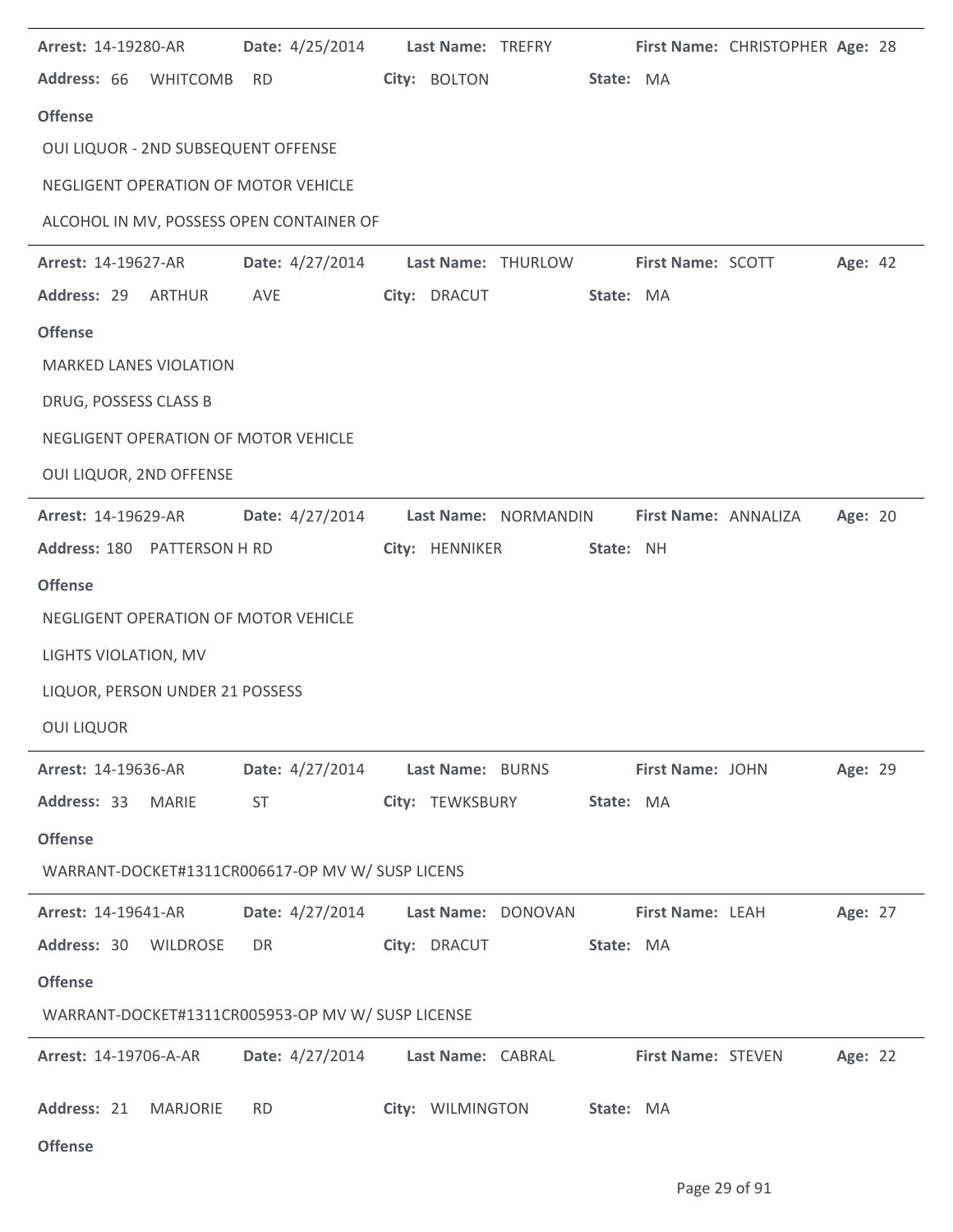| LICENSE REVOKED, OPERATE MV WITH      |                                             |                      |                      |         |
|---------------------------------------|---------------------------------------------|----------------------|----------------------|---------|
| <b>CONSPIRACY TO VIOLATE DRUG LAW</b> |                                             |                      |                      |         |
| Arrest: 14-19706-AR                   | Date: 4/27/2014                             | Last Name: SENIBALDI | First Name: CELENA   | Age: 22 |
| Address: 180 RUSSELL                  | <b>ST</b>                                   | City: EVERETT        | State: MA            |         |
| <b>Offense</b>                        |                                             |                      |                      |         |
| DRUG, POSSESS CLASS C                 |                                             |                      |                      |         |
| DRUG, POSSESS CLASS B                 |                                             |                      |                      |         |
| Arrest: 14-19706-B-AR                 | Date: 4/27/2014                             | Last Name: ROWAN     | First Name: JASON    | Age: 37 |
| Address: 12 PAWTUCKET BLVD            |                                             | City: TYNGSBOROUGH   | State: MA            |         |
| <b>Offense</b>                        |                                             |                      |                      |         |
| CONSPIRACY TO VIOLATE DRUG LAW        |                                             |                      |                      |         |
| DRUG, DISTRIBUTE CLASS E              |                                             |                      |                      |         |
| Arrest: 14-19870-AR                   | Date: 4/28/2014                             | Last Name: CASELLA   | First Name: DAVID    | Age: 20 |
| Address: 128 TREBBLE COVI RD          |                                             | City: BILLERICA      | State: MA            |         |
| <b>Offense</b>                        |                                             |                      |                      |         |
| WARRANT                               |                                             |                      |                      |         |
| Arrest: 14-19939-AR                   | Date: 4/29/2014                             | Last Name: LOGAN     | First Name: MATTHEW  | Age: 28 |
| Address: 134 RIVER                    | <b>RD</b>                                   | City: TEWKSBURY      | State: MA            |         |
| <b>Offense</b>                        |                                             |                      |                      |         |
| LICENSE SUSPENDED, OP MV WITH         |                                             |                      |                      |         |
| Arrest: 14-20006-A-AR                 | Date: 4/29/2014                             | Last Name: SHERMAN   | First Name: AARON    | Age: 30 |
|                                       |                                             |                      |                      |         |
| Address: 24<br><b>BROOKE</b>          | <b>ST</b>                                   | City: NASHUA         | State: NH            |         |
| <b>Offense</b>                        |                                             |                      |                      |         |
| DRUG, POSSESS CLASS A                 |                                             |                      |                      |         |
| FALSE NAME/SSN, ARRESTEE FURNISH      |                                             |                      |                      |         |
|                                       | WARRANT 1218CR006374A CONSPIRACY TO VIOLATE |                      |                      |         |
| Arrest: 14-20006-AR                   | Date: 4/29/2014                             | Last Name: BAILEY    | First Name: RANDOLPH | Age: 50 |
| Address: 80<br>FARWELL                | <b>RD</b>                                   | City: TYNGSBORO      | State: MA            |         |
| <b>Offense</b>                        |                                             |                      |                      |         |

 $\overline{a}$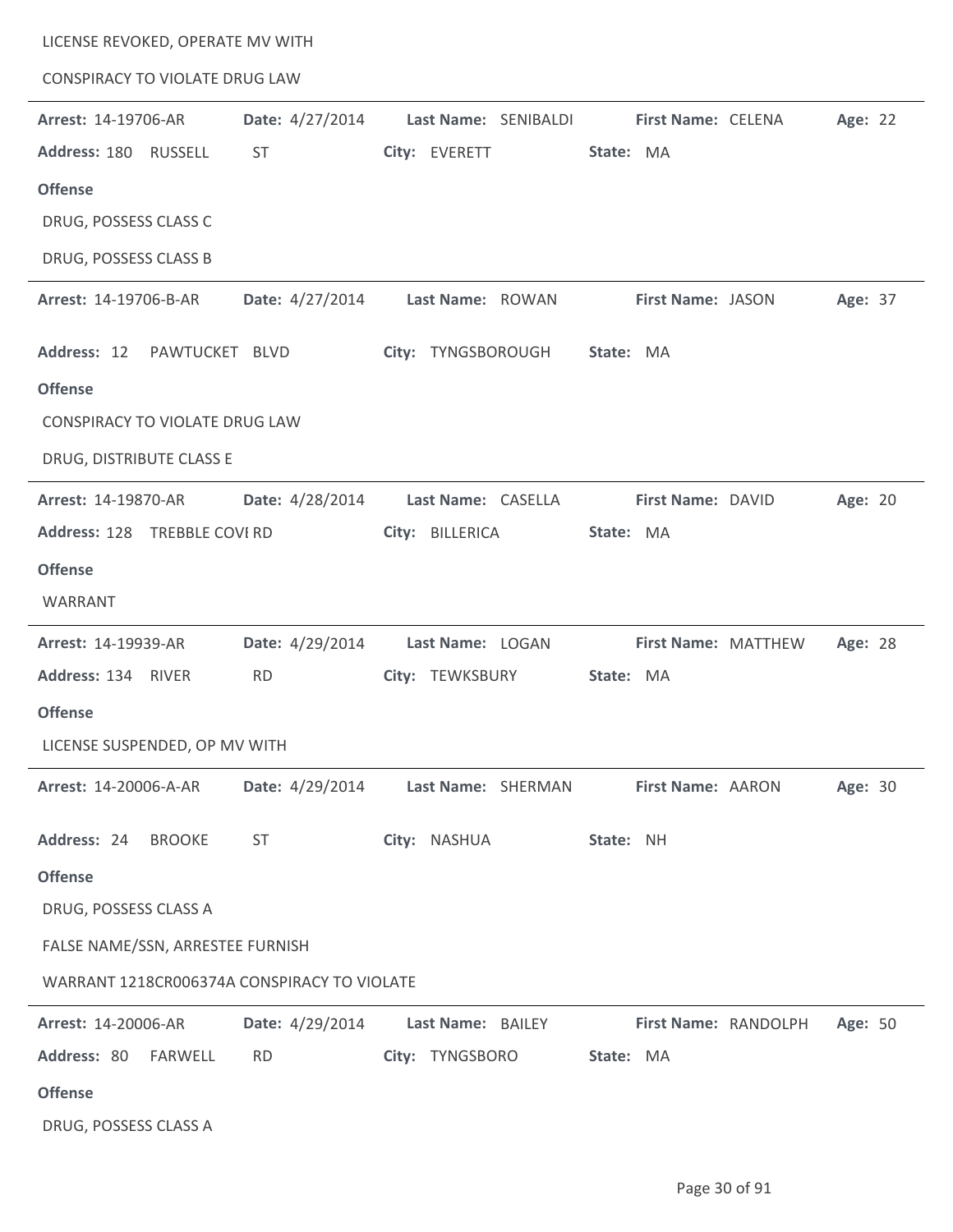|                                  | <b>Arrest: 14-20201-AR</b> |                                                          |                    | Date: 4/30/2014    Last Name: STIMPSON    First Name: JOHN |                            |                           | Age: 47 |  |
|----------------------------------|----------------------------|----------------------------------------------------------|--------------------|------------------------------------------------------------|----------------------------|---------------------------|---------|--|
| Address: 27 CHAMPA               |                            |                                                          | City: BILLERICA    | State: MA                                                  |                            |                           |         |  |
| <b>Offense</b>                   |                            |                                                          |                    |                                                            |                            |                           |         |  |
|                                  |                            | WARRANT 1311CR007437 ASSAULT & BATTERY                   |                    |                                                            |                            |                           |         |  |
| <b>Arrest: 14-20246-AR</b>       |                            |                                                          |                    | Date: 5/1/2014 Last Name: MASON First Name: RICHARD        |                            |                           | Age: 22 |  |
| Address: 10 DELMAR               |                            | <b>RD</b>                                                | City: DRACUT       | State: MA                                                  |                            |                           |         |  |
| <b>Offense</b>                   |                            |                                                          |                    |                                                            |                            |                           |         |  |
| DRUG, POSSESS TO DISTRIB CLASS D |                            |                                                          |                    |                                                            |                            |                           |         |  |
| <b>Arrest: 14-20291-AR</b>       |                            | Date: 5/1/2014 Last Name: BEAUCHESNE                     |                    |                                                            | <b>First Name: MELISSA</b> |                           | Age: 33 |  |
| Address: 16 BURNS                |                            | ST                                                       | City: LOWELL       | State: MA                                                  |                            |                           |         |  |
| <b>Offense</b>                   |                            |                                                          |                    |                                                            |                            |                           |         |  |
|                                  |                            | WARRANT#1411CR001159 CH.266 S.30A SHOPLIFTING            |                    |                                                            |                            |                           |         |  |
|                                  |                            | WARRANT#1211CR003224 CH.94C S.34A DRUG, POSSES CLASS A   |                    |                                                            |                            |                           |         |  |
| <b>Arrest: 14-20325-AR</b>       |                            | <b>Date:</b> 5/1/2014                                    |                    | Last Name: PROCTOR                                         | <b>First Name: KIRK</b>    |                           | Age: 21 |  |
| Address: 221 SHORELINE           |                            | DR                                                       | City: TEWKSBURY    | State: MA                                                  |                            |                           |         |  |
| <b>Offense</b>                   |                            |                                                          |                    |                                                            |                            |                           |         |  |
|                                  |                            | WARRANT 1311CR007061 ASSAULT BATTERY D/W                 |                    |                                                            |                            |                           |         |  |
| <b>Arrest: 14-20476-AR</b>       |                            | Date: $5/2/2014$                                         | Last Name: BARTER  |                                                            |                            | <b>First Name: HOWARD</b> | Age: 31 |  |
| Address: 216 NORTH               |                            | ST                                                       | City: TEWKSBURY    | State: MA                                                  |                            |                           |         |  |
| <b>Offense</b>                   |                            |                                                          |                    |                                                            |                            |                           |         |  |
| MOTOR VEH, LARCENY OF            |                            |                                                          |                    |                                                            |                            |                           |         |  |
| <b>Arrest: 14-20542-AR</b>       |                            | Date: 5/2/2014                                           | Last Name: SANCHEZ |                                                            |                            | First Name: JONATHAN      | Age: 25 |  |
| Address: 454 CENTRAL             |                            | ST                                                       | City: LOWELL       | State: MA                                                  |                            |                           |         |  |
| <b>Offense</b>                   |                            |                                                          |                    |                                                            |                            |                           |         |  |
|                                  |                            |                                                          |                    |                                                            |                            |                           |         |  |
|                                  |                            | WARRANT 1436CR000183 MALICIOUS DESTRUCTION OVER \$250.00 |                    |                                                            |                            |                           |         |  |
| <b>Arrest: 14-20574-AR</b>       |                            | Date: 5/3/2014                                           | Last Name: LYNCH   |                                                            | <b>First Name: DEREK</b>   |                           | Age: 42 |  |
| Address: 4                       | KIMBALL                    | CT                                                       | City: WOBURN       | State: MA                                                  |                            |                           |         |  |
| <b>Offense</b>                   |                            |                                                          |                    |                                                            |                            |                           |         |  |
| <b>MARKED LANES VIOLATION</b>    |                            |                                                          |                    |                                                            |                            |                           |         |  |
| UNREGISTERED MOTOR VEHICLE       |                            |                                                          |                    |                                                            |                            |                           |         |  |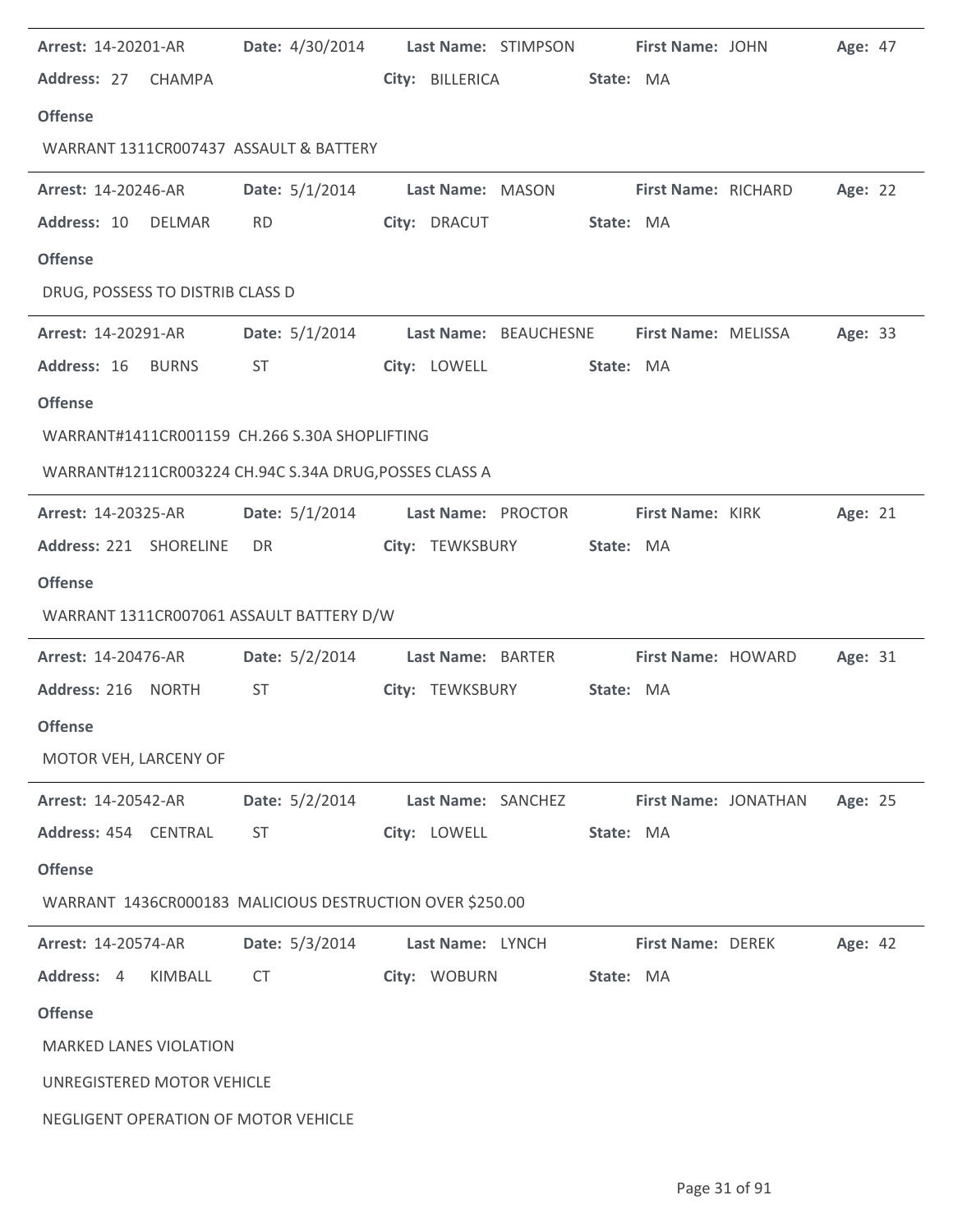| Arrest: 14-20575-AR<br>Address: 185 ALLEN<br><b>Offense</b><br><b>OUI LIQUOR</b><br>NEGLIGENT OPERATION OF MOTOR VEHICLE<br><b>MARKED LANES VIOLATION</b>                        | Date: 5/3/2014<br><b>RD</b><br>Possession of one ounce or less of Marihuana / THC         | Last Name: MACKENZIE<br>City: BILLERICA    | First Name: DERICK<br>State: MA   | Age: 18 |
|----------------------------------------------------------------------------------------------------------------------------------------------------------------------------------|-------------------------------------------------------------------------------------------|--------------------------------------------|-----------------------------------|---------|
| Arrest: 14-20578-AR<br>Address: 4<br><b>KING</b><br><b>Offense</b><br>SPEEDING<br>LIGHTS VIOLATION, MV<br>NEGLIGENT OPERATION OF MOTOR VEHICLE<br><b>OUI LIQUOR</b>              | Date: 5/3/2014<br>ST                                                                      | Last Name: DALEY<br>City: WILMINGTON       | First Name: CORY<br>State: MA     | Age: 22 |
| Arrest: 14-20638-AR<br>Address: 928 EAST<br><b>Offense</b>                                                                                                                       | Date: 5/3/2014<br><b>ST</b><br>WARRANT#1247CR000807 CH.94C S.32C DRUG, DISTRIBUTE CLASS D | Last Name: MOONEYHAN<br>City: TEWKSBURY    | First Name: MICHAEL<br>State: MA  | Age: 30 |
| Arrest: 14-20714-AR<br>Address: 32<br><b>Offense</b><br><b>OUI LIQUOR</b><br>NEGLIGENT OPERATION OF MOTOR VEHICLE                                                                | Date: 5/4/2014<br>EDGEWOOD RD                                                             | Last Name: RODRIGUEZ<br>City: TEWKSBURY    | First Name: ALEC<br>State: MA     | Age: 19 |
| Arrest: 14-20722-AR<br>Address: 55<br><b>FREMONT</b><br><b>Offense</b><br>SPEEDING<br><b>OUI LIQUOR</b><br>NEGLIGENT OPERATION OF MOTOR VEHICLE<br><b>MARKED LANES VIOLATION</b> | Date: 5/4/2014<br><b>ST</b>                                                               | Last Name: DICREDICO<br>City: E SOMERVILLE | First Name: BRITTANY<br>State: MA | Age: 24 |

OUI LIQUOR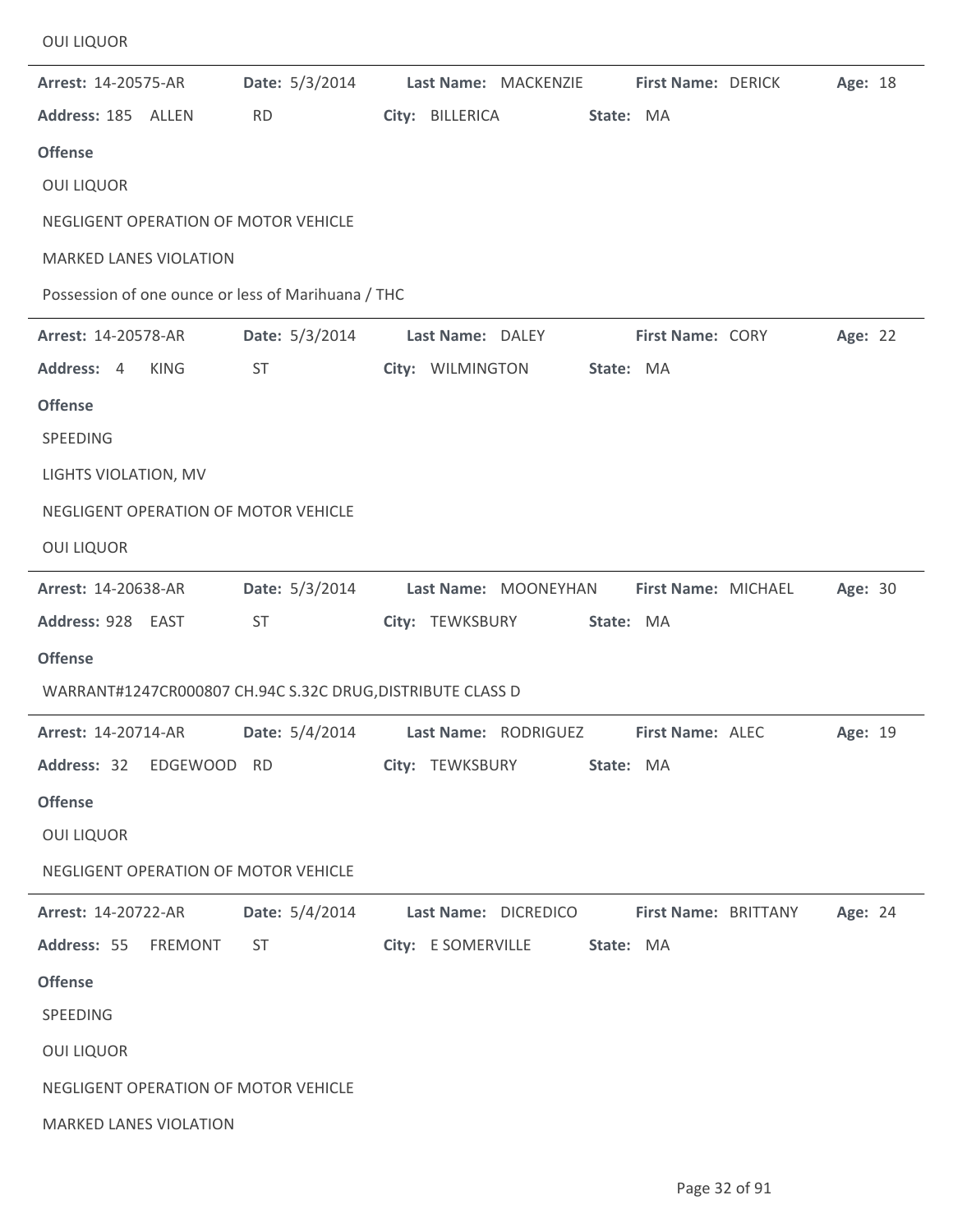| Arrest: 14-20756-A-AR                                     | Date: 5/4/2014        | Last Name: MENARD    |                     | First Name: ANTHONY      | Age: 44 |  |
|-----------------------------------------------------------|-----------------------|----------------------|---------------------|--------------------------|---------|--|
| Address: 193 MIDDLESEX                                    | ST                    | City: LOWELL         |                     | State: MA                |         |  |
| <b>Offense</b>                                            |                       |                      |                     |                          |         |  |
| WARRANT#1211CR006326 C.265 S.13A A&B                      |                       |                      |                     |                          |         |  |
| WARRANT#1211CR007761 C.265 S.13A A&B                      |                       |                      |                     |                          |         |  |
| Arrest: 14-20756-AR                                       | Date: 5/4/2014        | Last Name: MOLL      |                     | <b>First Name: JAMES</b> | Age: 51 |  |
| Address: 193 MIDDLESEX ST                                 |                       | City: LOWELL         |                     | State: MA                |         |  |
| <b>Offense</b>                                            |                       |                      |                     |                          |         |  |
| WARRANT#1411CR000236 C.266 S.30A SHOPLIFT C.265 S.13A A&B |                       |                      |                     |                          |         |  |
| Arrest: 14-20763-AR                                       | Date: $5/4/2014$      | Last Name: COTTIER   |                     | First Name: JOSEPH       | Age: 49 |  |
| Address: 37 HARVARD                                       | <b>ST</b>             | City: SOMMERVILLE    |                     | State: MA                |         |  |
| <b>Offense</b>                                            |                       |                      |                     |                          |         |  |
| WARRANT#1311CR005859 90/23 LICENSE SUSPENDED              |                       |                      |                     |                          |         |  |
| Arrest: 14-20797-AR                                       | Date: 5/4/2014        | Last Name: STAMAS    |                     | First Name: AMANDA       | Age: 26 |  |
| Address: 6<br><b>CARLISLE</b>                             | LN                    | City: PELHAM         | State: NH           |                          |         |  |
| <b>Offense</b>                                            |                       |                      |                     |                          |         |  |
| DRUG, POSSESS CLASS B                                     |                       |                      |                     |                          |         |  |
| DRUG, LARCENY OF                                          |                       |                      |                     |                          |         |  |
| Arrest: 14-21163-AR                                       | <b>Date:</b> 5/6/2014 | Last Name: PROCTOR   |                     | First Name: KIRK         | Age: 21 |  |
| Address: 221 SHORELINE                                    | DR.                   | City: TEWKSBURY      |                     | State: MA                |         |  |
| <b>Offense</b>                                            |                       |                      |                     |                          |         |  |
| WARRANT 1311CR007061 ASSAULT D/W                          |                       |                      |                     |                          |         |  |
| Arrest: 14-21203-AR                                       | Date: 5/7/2014        |                      | Last Name: DEACKOFF | First Name: HARRISON     | Age: 21 |  |
| Address: 674 EAST                                         | <b>ST</b>             | City: TEWKSBURY      |                     | State: MA                |         |  |
| <b>Offense</b>                                            |                       |                      |                     |                          |         |  |
| WARRANT - 90/24E NEGLIGENT OP OF MV                       |                       |                      |                     |                          |         |  |
| Arrest: 14-21263-AR                                       | Date: 5/7/2014        | Last Name: BOUTILIER |                     | First Name: RICHARD      | Age: 51 |  |
| Address: 100 FREESE                                       | <b>ST</b>             | City: PROVIDENCE     | State: RI           |                          |         |  |
| <b>Offense</b>                                            |                       |                      |                     |                          |         |  |
| WARRANT - ASSAULT&BATTERY                                 |                       |                      |                     |                          |         |  |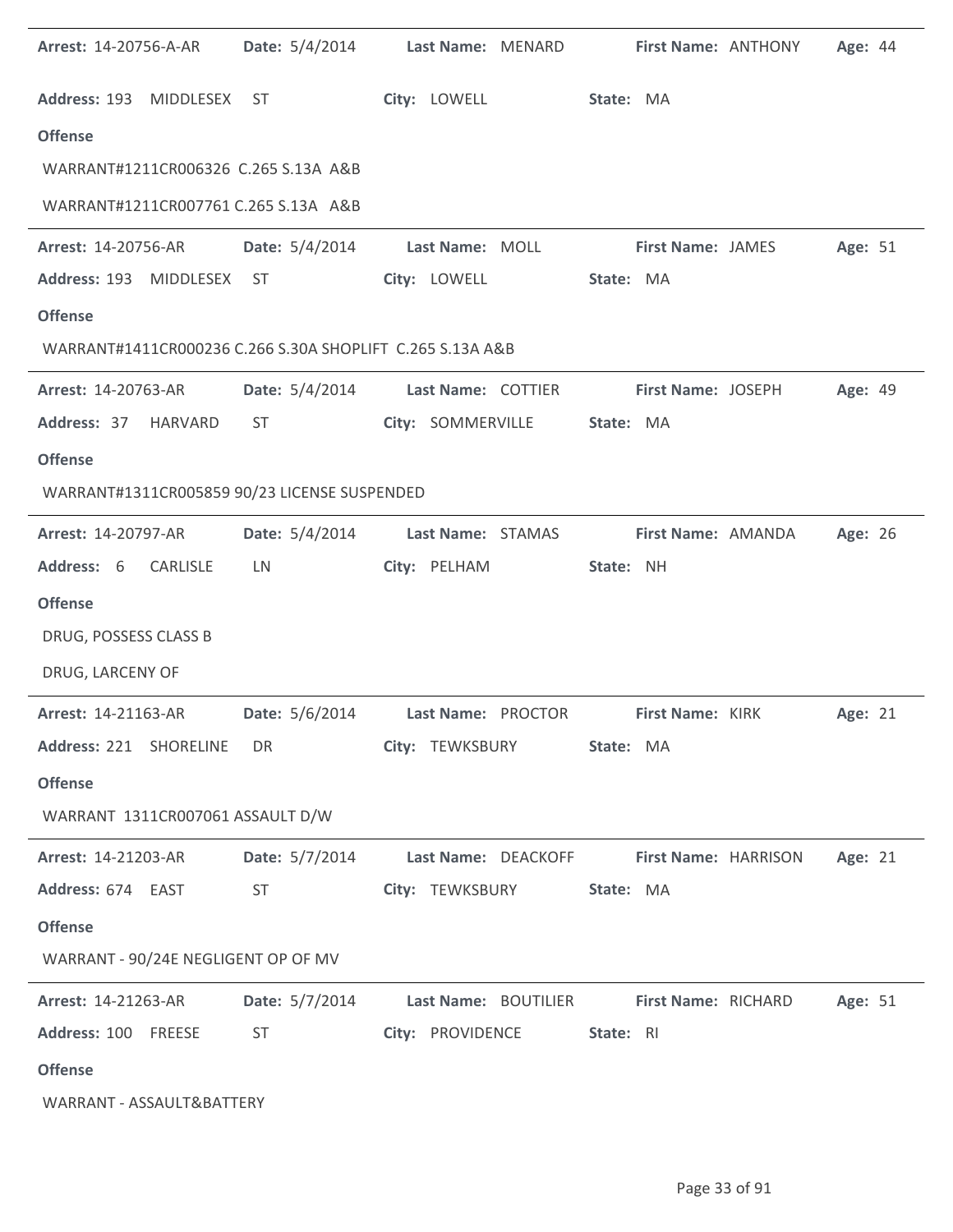| Arrest: 14-21491-AR                                       | Date: 5/8/2014                   | Last Name: DECARLO |                        | <b>First Name: JUNE</b> | Age: 57 |  |
|-----------------------------------------------------------|----------------------------------|--------------------|------------------------|-------------------------|---------|--|
| Address: 1883 MIDDLESEX ST                                |                                  | City: LOWELL       |                        | State: MA               |         |  |
| <b>Offense</b>                                            |                                  |                    |                        |                         |         |  |
| WARRANT#1361CR001395 C.266 S.30A SHOPLIFTING              |                                  |                    |                        |                         |         |  |
| WARRANT#1411CR000155 C.266 S.30A SHOPLIFTING              |                                  |                    |                        |                         |         |  |
| <b>Arrest: 14-21653-AR</b>                                | Date: 5/9/2014 Last Name: CODNER |                    |                        | First Name: RYAN        | Age: 22 |  |
| Address: 34<br><b>CINNAMON</b>                            | <b>CIR</b>                       | City: TEWKSBURY    |                        | State: MA               |         |  |
| <b>Offense</b>                                            |                                  |                    |                        |                         |         |  |
| WARRANT#1311CR001678 266/18/B B&E BUILDING DAYTIME FELONY |                                  |                    |                        |                         |         |  |
| WARRANT#1311CR001441 266/18 B&E BUILDING DAYTIME FELONY   |                                  |                    |                        |                         |         |  |
| Arrest: 14-21787-AR                                       | <b>Date:</b> 5/10/2014           | Last Name: THACH   |                        | First Name: LARRY       | Age: 51 |  |
| Address: 797 FOREST                                       | AVE                              | City: PORTLAND     |                        | State: ME               |         |  |
| <b>Offense</b>                                            |                                  |                    |                        |                         |         |  |
| WARRANT                                                   |                                  |                    |                        |                         |         |  |
| <b>Arrest: 14-21875-AR</b>                                | <b>Date:</b> 5/10/2014           | Last Name: HELM    |                        | First Name: MIKAYLA     | Age: 19 |  |
| Address: 80 SECOR                                         | WAY                              | City: TEWKSBURY    |                        | State: MA               |         |  |
| <b>Offense</b>                                            |                                  |                    |                        |                         |         |  |
| SHOPLIFTING BY CONCEALING MDSE                            |                                  |                    |                        |                         |         |  |
| <b>Arrest: 14-21948-AR</b>                                | <b>Date:</b> 5/11/2014           | Last Name: MANNING |                        | First Name: MICHELLE    | Age: 31 |  |
| Address: 1011 MIDDLESEX ST                                |                                  | City: LOWELL       |                        | State: MA               |         |  |
|                                                           |                                  |                    |                        |                         |         |  |
| <b>Offense</b><br>WARRANT - 1411CR002664 - ASSAULT W/ DW  |                                  |                    |                        |                         |         |  |
|                                                           |                                  |                    |                        |                         |         |  |
| Arrest: 14-21990-AR                                       | Date: 5/11/2014                  | Last Name: MCNEIL  |                        | First Name: MICHAEL     | Age: 32 |  |
| Address: 26<br>SHEPARD                                    | <b>ST</b>                        | City: LYNN         |                        | State: MA               |         |  |
| <b>Offense</b>                                            |                                  |                    |                        |                         |         |  |
| WARRANT CREDIT CARD, STOLEN 1214CR000113                  |                                  |                    |                        |                         |         |  |
| WARRANT LARCENY OVER 1113CR002915                         |                                  |                    |                        |                         |         |  |
| Arrest: 14-22057-AR                                       | Date: 5/12/2014                  |                    | Last Name: FITZPATRICK | First Name: KAREN       | Age: 42 |  |
| Address: 330<br><b>NESMITH</b>                            |                                  | City: LOWELL       |                        | State: MA               |         |  |
| <b>Offense</b>                                            |                                  |                    |                        |                         |         |  |
| NEGLIGENT OPERATION OF MOTOR VEHICLE                      |                                  |                    |                        |                         |         |  |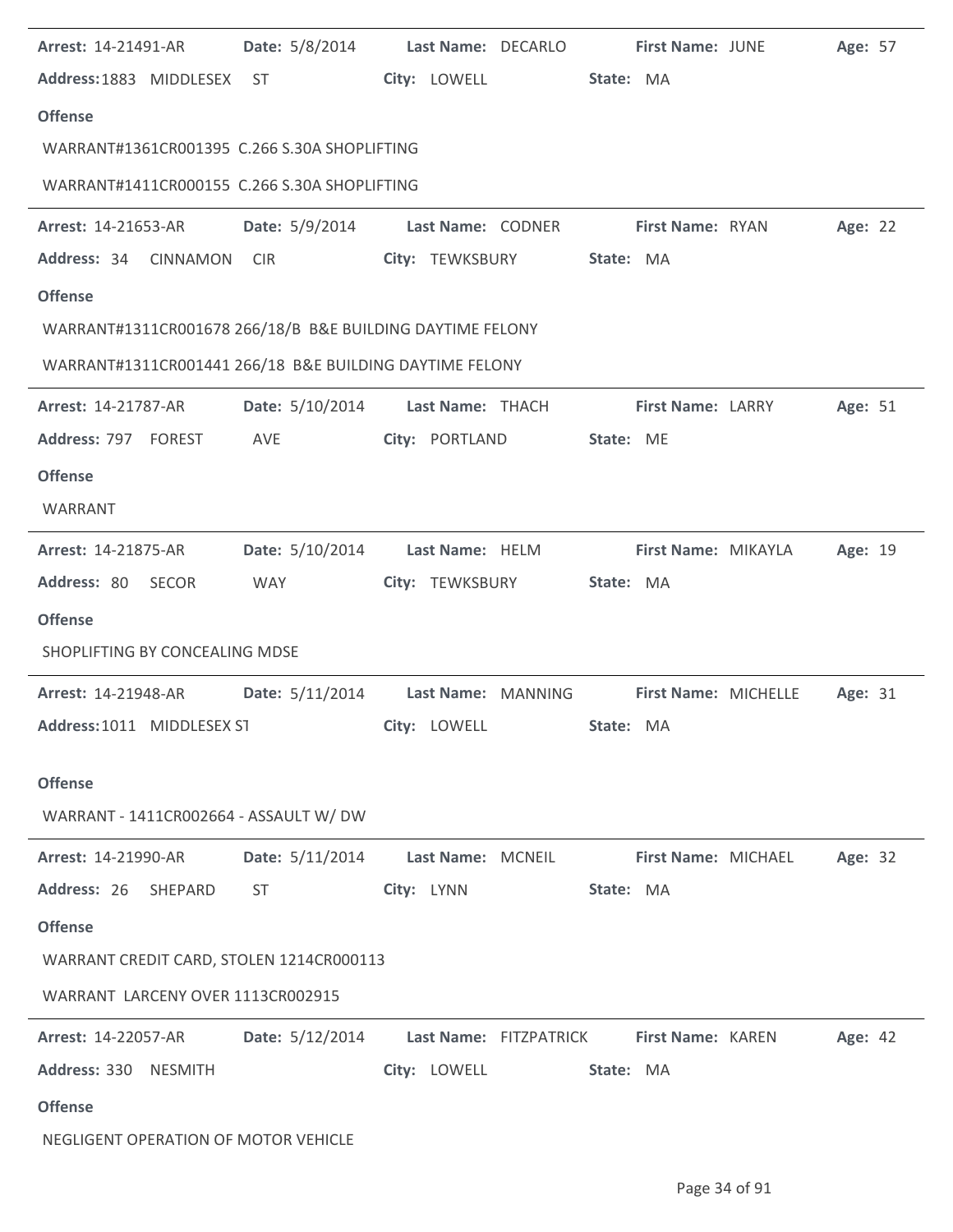| <b>OUI LIQUOR</b>                                   |                        |                 |                      |           |                     |                |  |
|-----------------------------------------------------|------------------------|-----------------|----------------------|-----------|---------------------|----------------|--|
| <b>Arrest: 14-22490-AR</b>                          | Date: 5/14/2014        |                 | Last Name: DIAS      |           | First Name: PAUL    | <b>Age: 44</b> |  |
| Address: 17 BROOKVIEW DR                            |                        | City: PELHAM    |                      | State: NH |                     |                |  |
| <b>Offense</b>                                      |                        |                 |                      |           |                     |                |  |
| WARRANT-DOCKET#0711CR003775-OUI LIQUOR, 2ND OFFENSE |                        |                 |                      |           |                     |                |  |
| WARRANT-DOCKET#0811CR002119-UNLICENSED OP OF MV     |                        |                 |                      |           |                     |                |  |
| WARRANT-DOCKET#1211CR000921-OP MV W/ SUSP LICENSE   |                        |                 |                      |           |                     |                |  |
| <b>Arrest: 14-22530-AR</b>                          | Date: 5/14/2014        |                 | Last Name: BRUNETTO  |           | First Name: DYLAN   | Age: 23        |  |
| Address: 3 CARDINGTON AVE                           |                        |                 | City: BILLERICA      | State: MA |                     |                |  |
| <b>Offense</b>                                      |                        |                 |                      |           |                     |                |  |
| SEAT BELT, FAIL WEAR                                |                        |                 |                      |           |                     |                |  |
| FALSE NAME TO A POLICE OFFICER, MV OPERATOR         |                        |                 |                      |           |                     |                |  |
| INSPECTION/STICKER, NO                              |                        |                 |                      |           |                     |                |  |
| LICENSE SUSPENDED, OP MV WITH                       |                        |                 |                      |           |                     |                |  |
| WARRANT#1311CR005020 C.268 S.32B RESISTING ARREST   |                        |                 |                      |           |                     |                |  |
| <b>Arrest: 14-22544-AR</b>                          | <b>Date:</b> 5/14/2014 |                 | Last Name: HERNANDEZ |           | First Name: GERALDO | <b>Age: 40</b> |  |
| Address: 39 LILLEY AVE                              |                        | City: LOWELL    |                      | State: MA |                     |                |  |
| <b>Offense</b>                                      |                        |                 |                      |           |                     |                |  |
| <b>MARKED LANES VIOLATION</b>                       |                        |                 |                      |           |                     |                |  |
| LICENSE REVOKED AS HTO, OPERATE MV WITH             |                        |                 |                      |           |                     |                |  |
| <b>Arrest: 14-22631-AR</b>                          | Date: 5/15/2014        |                 | Last Name: MCCARTHY  |           | First Name: BRANDON | Age: 25        |  |
| Address: 21 GEORGE BRO\ ST                          |                        | City: BILLERICA |                      | State: MA |                     |                |  |
| <b>Offense</b>                                      |                        |                 |                      |           |                     |                |  |
| OUI LIQUOR, 2ND OFFENSE                             |                        |                 |                      |           |                     |                |  |
| NEGLIGENT OPERATION OF MOTOR VEHICLE                |                        |                 |                      |           |                     |                |  |
| <b>MARKED LANES VIOLATION</b>                       |                        |                 |                      |           |                     |                |  |
| SPEEDING                                            |                        |                 |                      |           |                     |                |  |
| Arrest: 14-22882-AR                                 | Date: 5/16/2014        |                 | Last Name: GALLAGHER |           | First Name: RICHARD | Age: 51        |  |
| Address: 227 FAYETTE                                | <b>ST</b>              | City: LOWELL    |                      | State: MA |                     |                |  |
| <b>Offense</b>                                      |                        |                 |                      |           |                     |                |  |
| OUI LIQUOR, 4TH OFFENSE                             |                        |                 |                      |           |                     |                |  |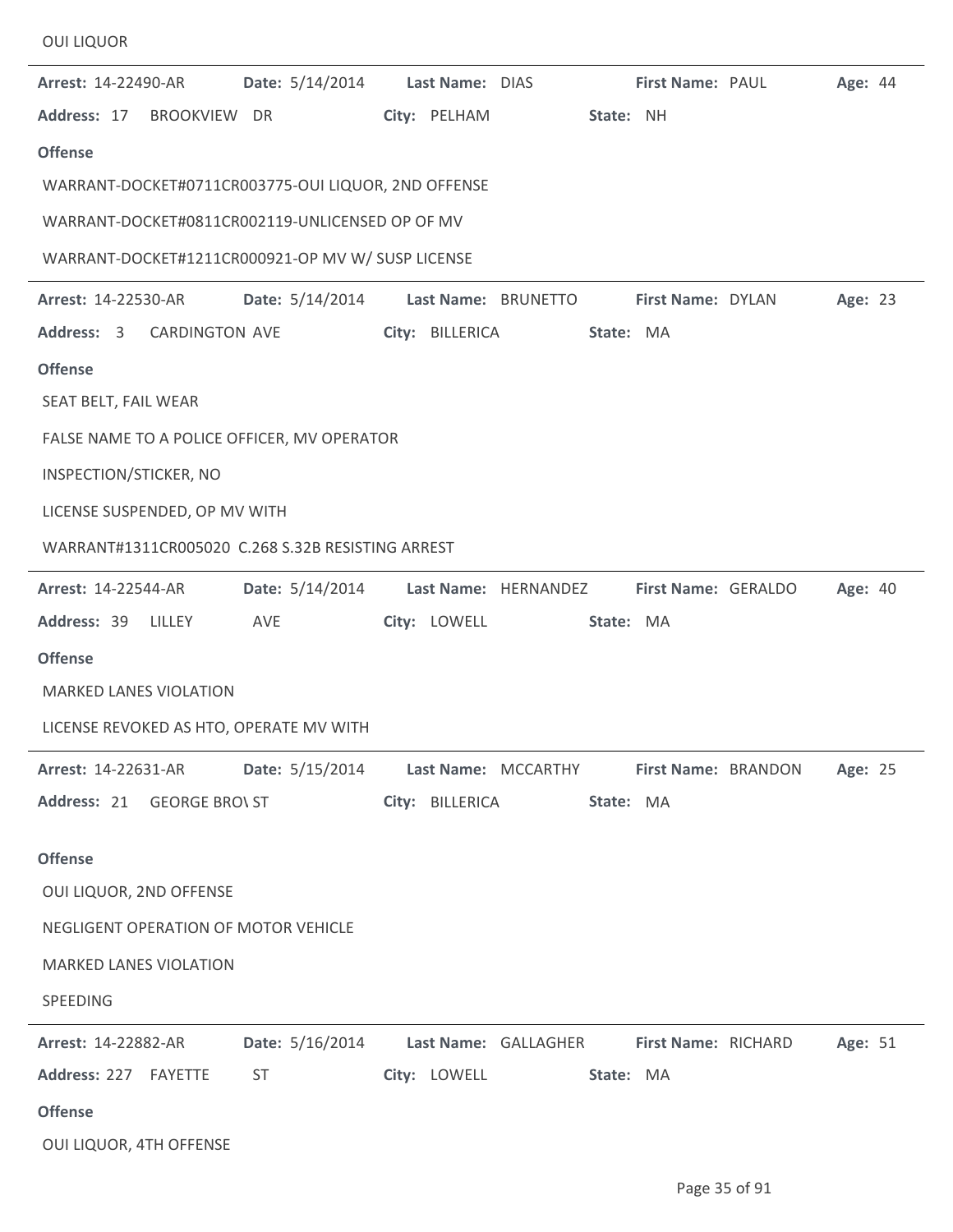| SEAT BELT, FAIL WEAR                |             |                                                   |                      |           |                     |         |  |
|-------------------------------------|-------------|---------------------------------------------------|----------------------|-----------|---------------------|---------|--|
| LICENSE REVOKED, OPERATE MV WITH    |             |                                                   |                      |           |                     |         |  |
|                                     |             | ALCOHOL IN MV, POSSESS OPEN CONTAINER OF          |                      |           |                     |         |  |
| <b>MARKED LANES VIOLATION</b>       |             |                                                   |                      |           |                     |         |  |
|                                     |             | NEGLIGENT OPERATION OF MOTOR VEHICLE              |                      |           |                     |         |  |
| Arrest: 14-22883-AR                 |             | Date: 5/16/2014                                   | Last Name: FREDA     |           | First Name: KAYLA   | Age: 19 |  |
| Address: 49 SAVILLE                 |             | ST.                                               | City: SAUGUS         | State: MA |                     |         |  |
| <b>Offense</b>                      |             |                                                   |                      |           |                     |         |  |
| DRUG, POSSESS CLASS B, SUBSQ.OFF.   |             |                                                   |                      |           |                     |         |  |
|                                     |             | WARRANT#1311CR001679 CH.266 S.60 RECEIVING STOLEN |                      |           |                     |         |  |
| Arrest: 14-23056-AR                 |             | Date: 5/17/2014                                   | Last Name: GRAY      |           | First Name: KASSIDY | Age: 20 |  |
| Address: 61                         | RONALD      | DR                                                | City: TEWKSBURY      | State: MA |                     |         |  |
| <b>Offense</b>                      |             |                                                   |                      |           |                     |         |  |
| SHOPLIFTING BY ASPORTATION          |             |                                                   |                      |           |                     |         |  |
| Arrest: 14-23120-AR                 |             | <b>Date:</b> 5/18/2014                            | Last Name: PERRONE   |           | First Name: RAYMOND | Age: 54 |  |
| Address: 20 WELLINGTON CIR          |             |                                                   | City: TEWKSBURY      | State: MA |                     |         |  |
| <b>Offense</b>                      |             |                                                   |                      |           |                     |         |  |
| <b>OUI LIQUOR</b>                   |             |                                                   |                      |           |                     |         |  |
|                                     |             | NEGLIGENT OPERATION OF MOTOR VEHICLE              |                      |           |                     |         |  |
| NUMBER PLATE VIOLATION              |             |                                                   |                      |           |                     |         |  |
| Arrest: 14-23132-AR                 |             | <b>Date:</b> 5/18/2014                            | Last Name: HOGLE     |           | First Name: MELINDA | Age: 39 |  |
| Address: 95                         | <b>MAIN</b> | <b>ST</b>                                         | City: TEWKSBURY      | State: MA |                     |         |  |
| <b>Offense</b>                      |             |                                                   |                      |           |                     |         |  |
| WARRANT - 1311CR007754 - OUI LIQUOR |             |                                                   |                      |           |                     |         |  |
| Arrest: 14-23220-AR                 |             | Date: 5/18/2014                                   | Last Name: BONIFACIO |           | First Name: LUIS    | Age: 51 |  |
| Address: 1574 MAIN                  |             | <b>ST</b>                                         | City: TEWKSBURY      | State: MA |                     |         |  |
| <b>Offense</b>                      |             |                                                   |                      |           |                     |         |  |
| MOTOR VEH, RECEIVE STOLEN           |             |                                                   |                      |           |                     |         |  |
| UNLICENSED OPERATION OF MV          |             |                                                   |                      |           |                     |         |  |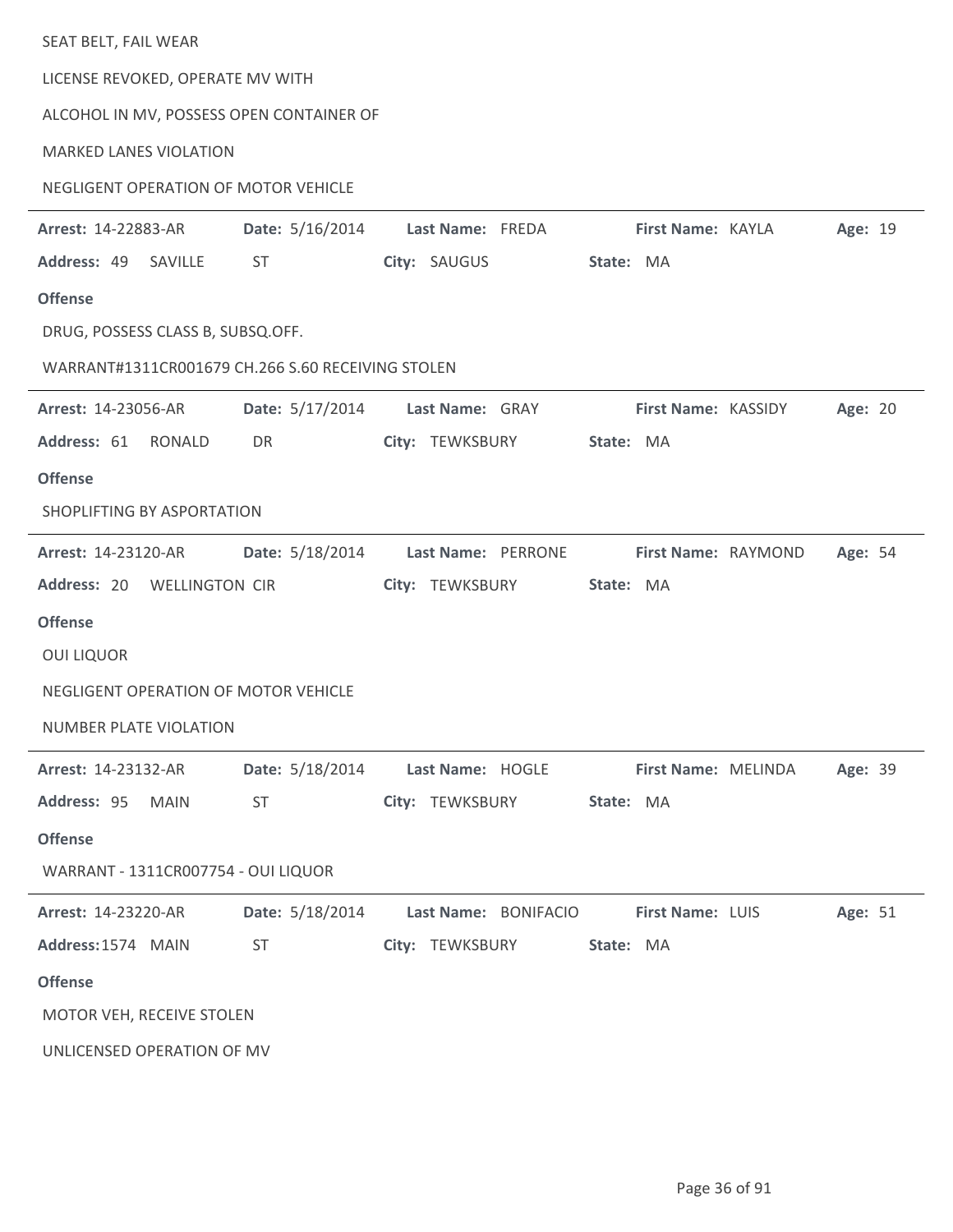| Arrest: 14-23691-AR                              | Date: 5/21/2014 |                    | Last Name: MULHOLLAND | First Name: HENRY       | Age: 57 |  |
|--------------------------------------------------|-----------------|--------------------|-----------------------|-------------------------|---------|--|
| Address: 1192 MAIN                               | <b>ST</b>       | City: TEWKSBURY    | State: MA             |                         |         |  |
| <b>Offense</b>                                   |                 |                    |                       |                         |         |  |
| FIREARM, POSSESS LARGE CAPACITY (FEEDING DEVICE) |                 |                    |                       |                         |         |  |
| FIREARM, POSSESS LARGE CAPACITY (FEEDING DEVICE) |                 |                    |                       |                         |         |  |
| FIREARM, POSSESS LARGE CAPACITY (FEEDING DEVICE) |                 |                    |                       |                         |         |  |
| THREAT TO COMMIT CRIME                           |                 |                    |                       |                         |         |  |
| FIREARM WITHOUT FID CARD, POSSESS                |                 |                    |                       |                         |         |  |
| POSSESSION OF AMMUNITION, NO LICENSE             |                 |                    |                       |                         |         |  |
| Arrest: 14-23719-AR                              | Date: 5/21/2014 | Last Name: DUARTE  |                       | <b>First Name: GARY</b> | Age: 37 |  |
| Address: 95<br>MAIN                              | ST              | City: TEWKSBURY    | State: MA             |                         |         |  |
| <b>Offense</b>                                   |                 |                    |                       |                         |         |  |
| WARRANT                                          |                 |                    |                       |                         |         |  |
| Arrest: 14-23733-AR                              | Date: 5/21/2014 | Last Name: SMITH   |                       | First Name: MICHAEL     | Age: 39 |  |
| Address: 320 OLD MAIN                            | ST.             | City: TEWKSBURY    | State: MA             |                         |         |  |
| <b>Offense</b>                                   |                 |                    |                       |                         |         |  |
| DRUG, POSSESS CLASS A                            |                 |                    |                       |                         |         |  |
| Arrest: 14-23852-AR                              | Date: 5/22/2014 | Last Name: LEON    |                       | <b>First Name: JOSE</b> | Age: 21 |  |
| Address: 191 HOWARD ST 1 FL                      |                 | City: LAWRENCE     | State: MA             |                         |         |  |
| <b>Offense</b>                                   |                 |                    |                       |                         |         |  |
| UNLICENSED OPERATION OF MV                       |                 |                    |                       |                         |         |  |
| <b>NUMBER PLATE VIOLATION</b>                    |                 |                    |                       |                         |         |  |
| Arrest: 14-23875-AR                              | Date: 5/22/2014 | Last Name: RYAN    |                       | First Name: NICHOLE     | Age: 26 |  |
| Address: 1285 LAWRENCE                           | ST              | City: LOWELL       | State: MA             |                         |         |  |
| <b>Offense</b>                                   |                 |                    |                       |                         |         |  |
| LICENSE SUSPENDED, OP MV WITH                    |                 |                    |                       |                         |         |  |
| 1311CR002622 LARCENY UNDER 250                   |                 |                    |                       |                         |         |  |
| Arrest: 14-23901-AR                              | Date: 5/22/2014 | Last Name: LAVIGNE |                       | First Name: JENNIFER    | Age: 27 |  |
| Address: 24 WARNOCK                              | <b>ST</b>       | City: LOWELL       | State: MA             |                         |         |  |
| <b>Offense</b>                                   |                 |                    |                       |                         |         |  |
| 1411CR001297 ABDW                                |                 |                    |                       |                         |         |  |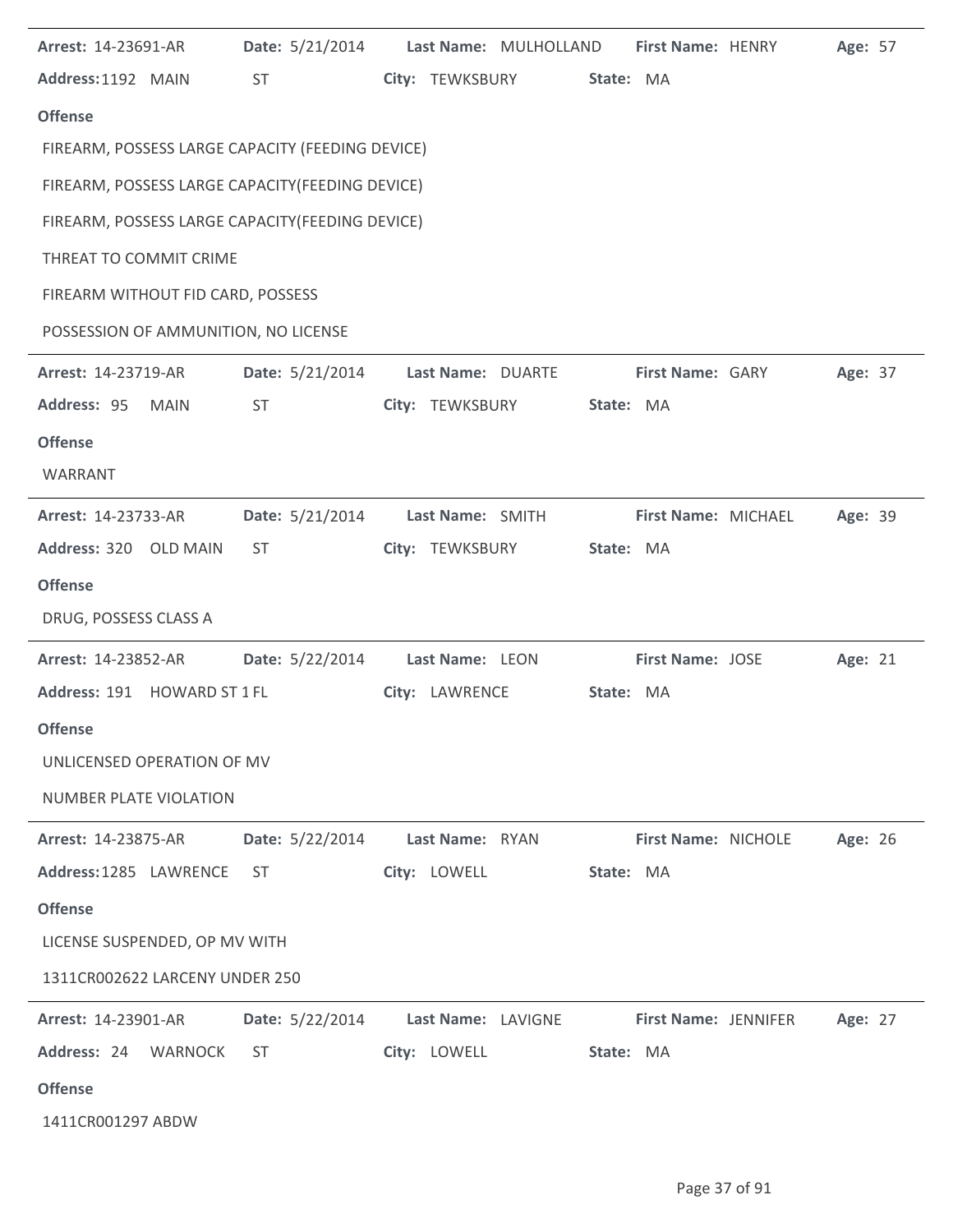| 1418CR00081                                        |                                                                                                                                                                                                                                |                                          |                               |         |  |
|----------------------------------------------------|--------------------------------------------------------------------------------------------------------------------------------------------------------------------------------------------------------------------------------|------------------------------------------|-------------------------------|---------|--|
| Arrest: 14-23908-AR<br>Address: 35 OLD ELM         | Date: 5/23/2014<br><b>ST</b>                                                                                                                                                                                                   | Last Name: FITZGERALD<br>City: BILLERICA | First Name: JAKE<br>State: MA | Age: 20 |  |
| <b>Offense</b>                                     |                                                                                                                                                                                                                                |                                          |                               |         |  |
| WARRANT - 1111CR003394 - WANTON DESTRUCTION -\$250 |                                                                                                                                                                                                                                |                                          |                               |         |  |
| Arrest: 14-23917-A-AR                              | <b>Date:</b> 5/23/2014                                                                                                                                                                                                         | Last Name: THERRIEN                      | First Name: MARC              | Age: 36 |  |
| Address: 31<br><b>MADONNA</b>                      | <b>CIR</b>                                                                                                                                                                                                                     | City: LOWELL                             | State: MA                     |         |  |
| <b>Offense</b>                                     |                                                                                                                                                                                                                                |                                          |                               |         |  |
| DRUG, POSSESS CLASS A                              |                                                                                                                                                                                                                                |                                          |                               |         |  |
| Arrest: 14-23917-AR                                | Date: 5/23/2014                                                                                                                                                                                                                | Last Name: AVILA                         | First Name: KARA              | Age: 31 |  |
| Address: 11<br>HILDRETH                            | <b>ST</b>                                                                                                                                                                                                                      | City: LOWELL                             | State: MA                     |         |  |
| <b>Offense</b>                                     |                                                                                                                                                                                                                                |                                          |                               |         |  |
| DRUG, POSSESS CLASS A                              |                                                                                                                                                                                                                                |                                          |                               |         |  |
| Arrest: 14-23917-B-AR                              | Date: 5/23/2014                                                                                                                                                                                                                | Last Name: CAPUA                         | First Name: JASON             | Age: 33 |  |
| <b>Address:</b><br><b>HOMELESS</b>                 |                                                                                                                                                                                                                                | City: LOWELL                             | State: MA                     |         |  |
| <b>Offense</b>                                     |                                                                                                                                                                                                                                |                                          |                               |         |  |
| DRUG, POSSESS CLASS A                              |                                                                                                                                                                                                                                |                                          |                               |         |  |
| <b>Arrest: 14-24031-AR</b>                         | Date: 5/23/2014                                                                                                                                                                                                                | Last Name: MCLEAN                        | First Name: JONATHAN          | Age: 30 |  |
| Address: 18 ALMONT                                 |                                                                                                                                                                                                                                |                                          | State: MA                     |         |  |
| <b>Offense</b>                                     |                                                                                                                                                                                                                                |                                          |                               |         |  |
| WARRANT 1318CR002142 SUSPENDED LICENSE             |                                                                                                                                                                                                                                |                                          |                               |         |  |
| WARRANT 1318CR002624 POSSESS CLASS A               |                                                                                                                                                                                                                                |                                          |                               |         |  |
| WARRANT 1311CR005290 ASSAULT & BATTERY             |                                                                                                                                                                                                                                |                                          |                               |         |  |
| <b>Arrest: 14-24047-AR</b>                         | Date: 5/23/2014 Last Name: DUARTE                                                                                                                                                                                              |                                          | <b>First Name: GARY</b>       | Age: 37 |  |
| Address: 95 MAIN                                   | ST and the state of the state of the state of the state of the state of the state of the state of the state of the state of the state of the state of the state of the state of the state of the state of the state of the sta | City: TEWKSBURY State: MA                |                               |         |  |
| <b>Offense</b>                                     |                                                                                                                                                                                                                                |                                          |                               |         |  |
| WARRANT 1211CR001195 OUI - LIQUOR                  |                                                                                                                                                                                                                                |                                          |                               |         |  |
| <b>Arrest: 14-24097-AR</b>                         | Date: 5/24/2014 Last Name: COUGHLIN First Name: THOMAS                                                                                                                                                                         |                                          |                               | Age: 27 |  |
| Address: 316 ROGERS                                | <b>ST</b>                                                                                                                                                                                                                      | City: LOWELL                             | State: MA                     |         |  |
| <b>Offense</b>                                     |                                                                                                                                                                                                                                |                                          |                               |         |  |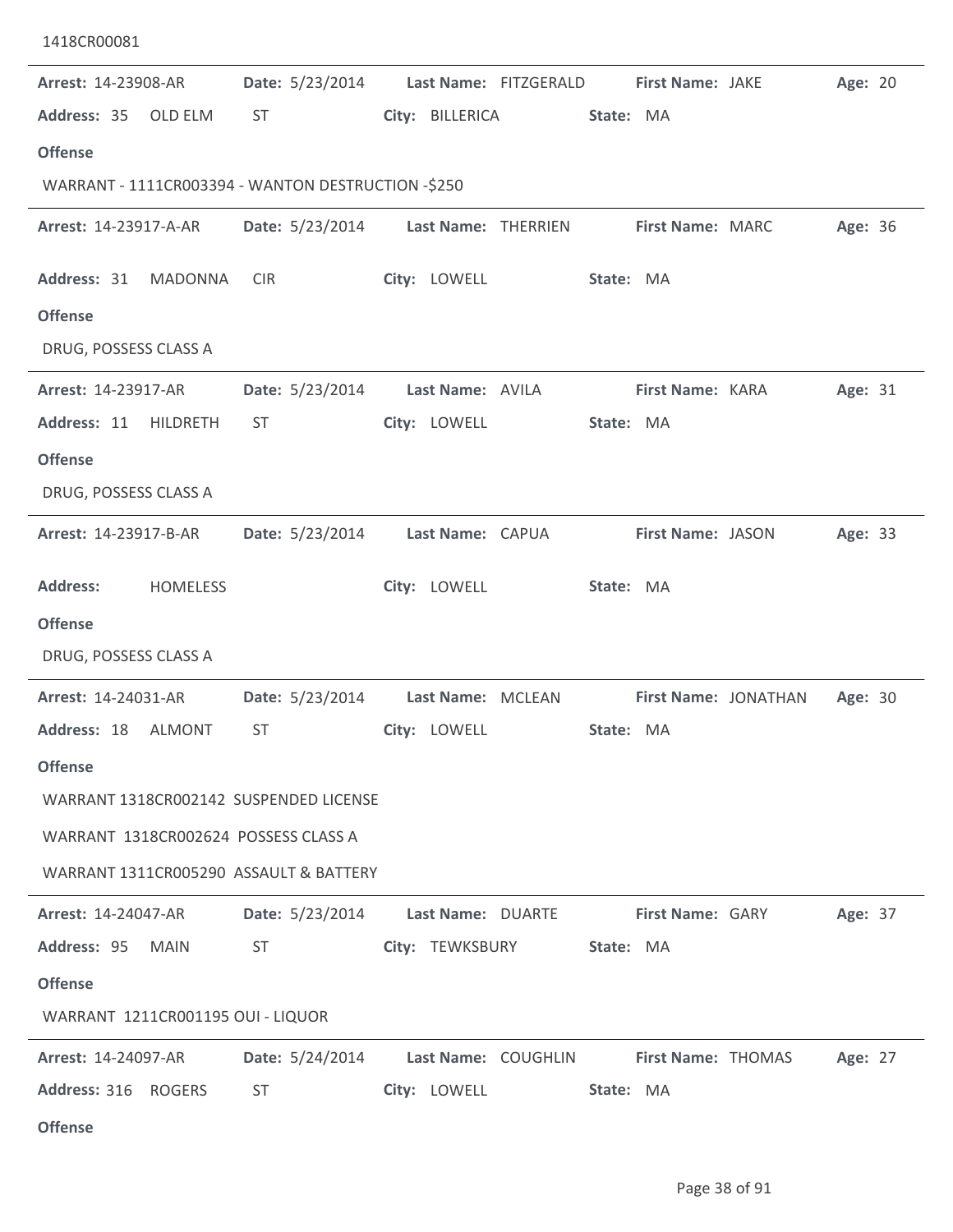| <b>Arrest: 14-24098-AR</b>           |              | Date: 5/24/2014 Last Name: HASTY First Name: MARIE      |                   |                     |           |                     |                                           | Age: 49 |  |
|--------------------------------------|--------------|---------------------------------------------------------|-------------------|---------------------|-----------|---------------------|-------------------------------------------|---------|--|
| Address: 9                           | <b>ESSEX</b> | LN                                                      |                   | City: PEABODY       | State: MA |                     |                                           |         |  |
| <b>Offense</b>                       |              |                                                         |                   |                     |           |                     |                                           |         |  |
| WARRANT - 1436CR000583               |              |                                                         |                   |                     |           |                     |                                           |         |  |
| <b>Arrest: 14-24222-AR</b>           |              | Date: 5/24/2014                                         |                   | Last Name: MOLINARI |           | First Name: JOHN    |                                           | Age: 40 |  |
| Address: 110 MAUREEN                 |              | DR                                                      |                   | City: TEWKSBURY     | State: MA |                     |                                           |         |  |
| <b>Offense</b>                       |              |                                                         |                   |                     |           |                     |                                           |         |  |
| <b>OUI LIQUOR, 4TH OFFENSE</b>       |              |                                                         |                   |                     |           |                     |                                           |         |  |
| NEGLIGENT OPERATION OF MOTOR VEHICLE |              |                                                         |                   |                     |           |                     |                                           |         |  |
| <b>MARKED LANES VIOLATION</b>        |              |                                                         |                   |                     |           |                     |                                           |         |  |
| REGISTRATION REVOKED, OP MV WITH     |              |                                                         |                   |                     |           |                     |                                           |         |  |
| USE MV WITHOUT AUTHORITY             |              |                                                         |                   |                     |           |                     |                                           |         |  |
| Arrest: 14-24652-AR                  |              | Date: 5/27/2014                                         |                   |                     |           |                     | Last Name: SVETLICHNYY First Name: ALEXEY | Age: 31 |  |
| Address: 11 OLD BOSTON RD            |              |                                                         |                   | City: TEWKSBURY     | State: MA |                     |                                           |         |  |
| <b>Offense</b>                       |              |                                                         |                   |                     |           |                     |                                           |         |  |
| WARRANT                              |              |                                                         |                   |                     |           |                     |                                           |         |  |
| Arrest: 14-24693-AR                  |              | Date: 5/27/2014 Last Name: CARDINAL First Name: JESSICA |                   |                     |           |                     |                                           | Age: 20 |  |
| Address: 95                          | <b>MAIN</b>  | ST                                                      |                   | City: TEWKSBURY     | State: MA |                     |                                           |         |  |
| <b>Offense</b>                       |              |                                                         |                   |                     |           |                     |                                           |         |  |
|                                      |              | WARRANT#1411CR003166 LARCENY UNDER \$250.00             |                   |                     |           |                     |                                           |         |  |
| Arrest: 14-24702-AR                  |              | Date: 5/27/2014                                         | Last Name: HELM   |                     |           | First Name: MIKAYLA |                                           | Age: 19 |  |
| Address: 80                          | SECOR        | <b>WAY</b>                                              | City: TEWKSBURY   |                     | State: MA |                     |                                           |         |  |
| <b>Offense</b>                       |              |                                                         |                   |                     |           |                     |                                           |         |  |
|                                      |              | WARRANT#1411CR003168 266/30 LARCENY UNDER \$250         |                   |                     |           |                     |                                           |         |  |
| Arrest: 14-24911-AR                  |              | Date: 5/28/2014                                         | Last Name: DUARTE |                     |           | First Name: GARY    |                                           | Age: 37 |  |
| Address: 95                          | <b>MAIN</b>  | <b>ST</b>                                               | City: TEWKSBURY   |                     | State: MA |                     |                                           |         |  |
| <b>Offense</b>                       |              |                                                         |                   |                     |           |                     |                                           |         |  |
| 1411CR003151 THREAT TO COMMIT CRIME  |              |                                                         |                   |                     |           |                     |                                           |         |  |
| 1211CR001195 OUI                     |              |                                                         |                   |                     |           |                     |                                           |         |  |

WARRANT - 1311CR003552 - POSSESS CLASS A DRUG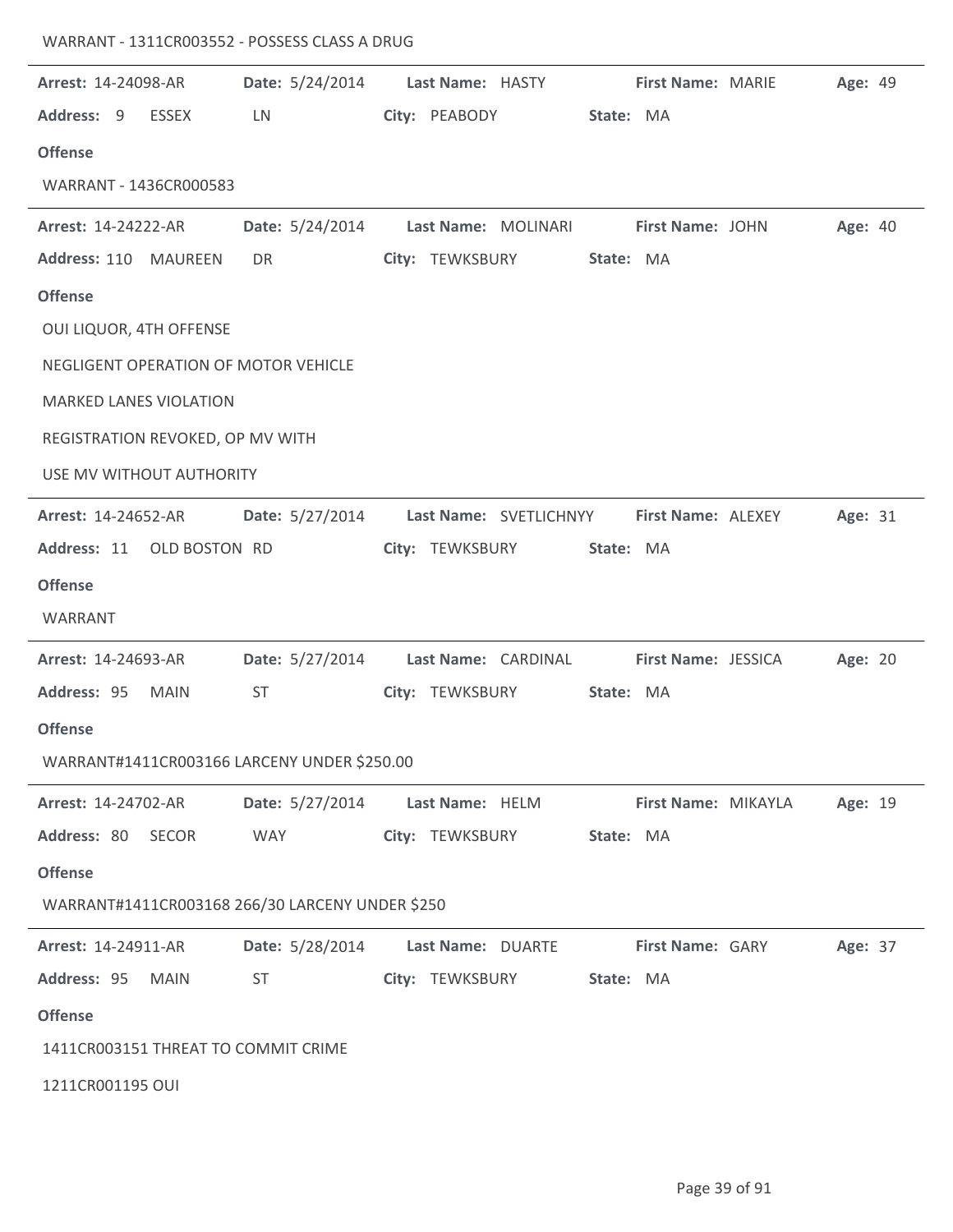| Arrest: 14-24916-AR                         |                 | Date: 5/28/2014 Last Name: MCLAUGHLIN First Name: KENNETH |                            | Age: 24 |  |
|---------------------------------------------|-----------------|-----------------------------------------------------------|----------------------------|---------|--|
| Address: 205 209 MIDDLESI ST                |                 | City: LOWELL State: MA                                    |                            |         |  |
| <b>Offense</b>                              |                 |                                                           |                            |         |  |
| 1411CR003124 LARCENY UNDER                  |                 |                                                           |                            |         |  |
| <b>Arrest: 14-25053-AR</b>                  |                 | Date: 5/29/2014 Last Name: OSTERTAG First Name: PATRICIA  |                            | Age: 50 |  |
| Address: 31 BABICZ                          | <b>RD</b>       | City: TEWKSBURY                                           | State: MA                  |         |  |
| <b>Offense</b>                              |                 |                                                           |                            |         |  |
| CHILD ENDANGERMENT WHILE OUI                |                 |                                                           |                            |         |  |
| <b>OUI LIQUOR</b>                           |                 |                                                           |                            |         |  |
| NEGLIGENT OPERATION OF MOTOR VEHICLE        |                 |                                                           |                            |         |  |
| <b>MARKED LANES VIOLATION</b>               |                 |                                                           |                            |         |  |
| <b>Arrest: 14-25062-A-AR</b>                | Date: 5/29/2014 | Last Name: WALSH                                          | First Name: ASHLEIGH       | Age: 25 |  |
| Address: 130 EASTGATE                       | <b>RD</b>       | City: TEWKSBURY                                           | State: MA                  |         |  |
| <b>Offense</b>                              |                 |                                                           |                            |         |  |
| DRUG, DISTRIBUTE CLASS E                    |                 |                                                           |                            |         |  |
| CONSPIRACY TO VIOLATE DRUG LAW              |                 |                                                           |                            |         |  |
| DRUG, POSSESS TO DISTRIB CLASS C            |                 |                                                           |                            |         |  |
| <b>Arrest: 14-25062-AR</b>                  |                 | Date: 5/29/2014 Last Name: PARENT First Name: CARLIE      |                            | Age: 22 |  |
| Address: 100 MARION                         | ST              | City: WILMINGTON                                          | State: MA                  |         |  |
| <b>Offense</b>                              |                 |                                                           |                            |         |  |
| DRUG, POSSESS CLASS E                       |                 |                                                           |                            |         |  |
| CONSPIRACY TO VIOLATE DRUG LAW              |                 |                                                           |                            |         |  |
| Arrest: 14-25215-AR                         | Date: 5/30/2014 | Last Name: SABATO                                         | First Name: JOHN           | Age: 28 |  |
| Address: 46 VILLA ROMA [<br><b>TEWKSBUR</b> |                 | City: N TEWKSBURY                                         | State: MA                  |         |  |
| <b>Offense</b>                              |                 |                                                           |                            |         |  |
| DRUG, POSSESS CLASS B                       |                 |                                                           |                            |         |  |
| Arrest: 14-25238-AR                         | Date: 5/30/2014 | Last Name: PLOURDE                                        | <b>First Name: TIFFANY</b> | Age: 22 |  |
| Address: 101 HILDRETH                       | <b>ST</b>       | City: WESTFORD                                            | State: MA                  |         |  |
| <b>Offense</b>                              |                 |                                                           |                            |         |  |
| SHOPLIFTING BY ASPORTATION                  |                 |                                                           |                            |         |  |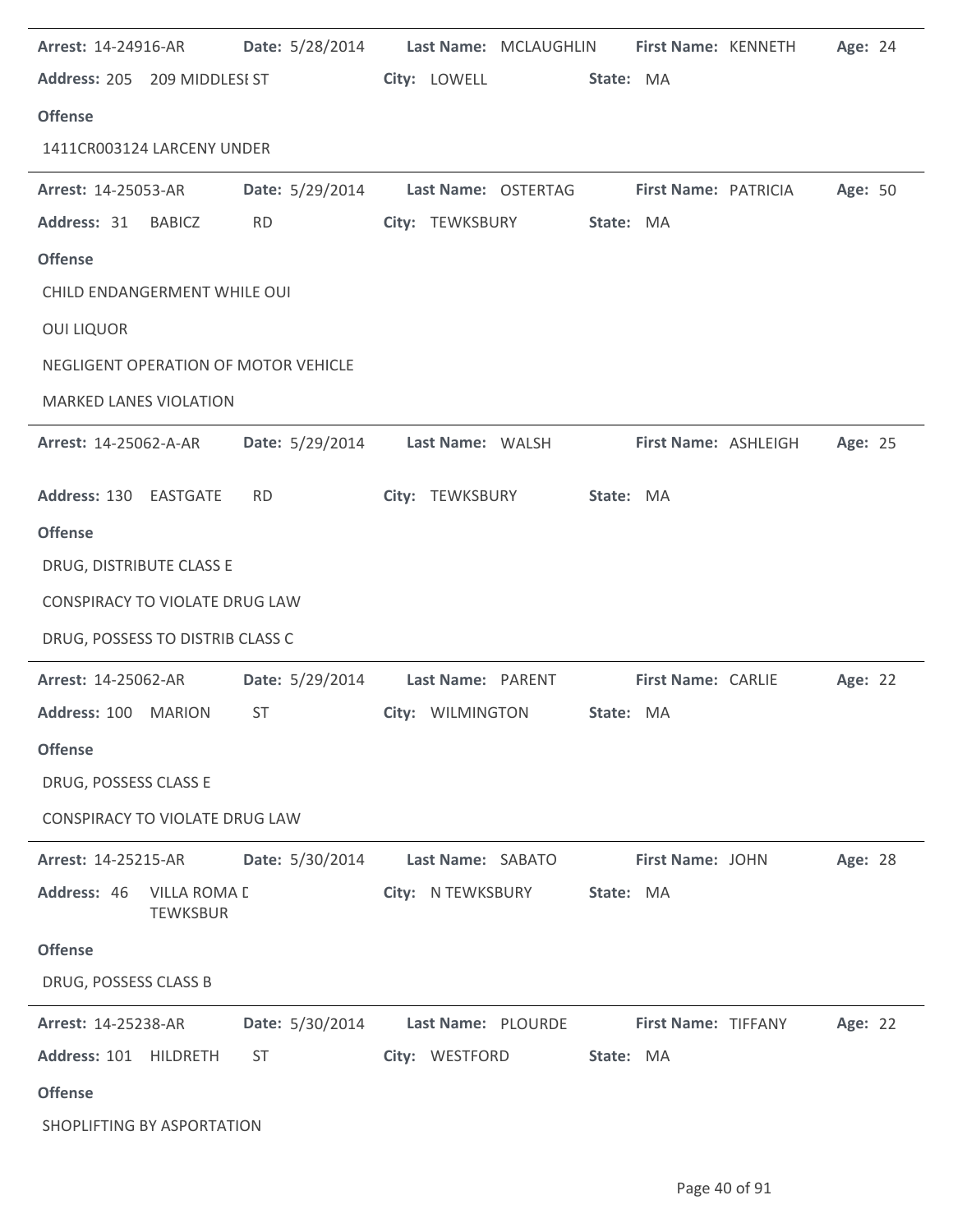| <b>Arrest: 14-25253-AR</b>        | Date: 5/30/2014 Last Name: MURPHY First Name: JUSTIN                                                                                                                                                                           |              |                            |                  |                     |                     | Age: 27 |  |
|-----------------------------------|--------------------------------------------------------------------------------------------------------------------------------------------------------------------------------------------------------------------------------|--------------|----------------------------|------------------|---------------------|---------------------|---------|--|
| Address: 125 GORHAM ST            |                                                                                                                                                                                                                                |              | City: CHELMSFORD State: MA |                  |                     |                     |         |  |
| <b>Offense</b>                    |                                                                                                                                                                                                                                |              |                            |                  |                     |                     |         |  |
| DRUG, POSSESS TO DISTRIB CLASS B  |                                                                                                                                                                                                                                |              |                            |                  |                     |                     |         |  |
| <b>Arrest: 14-25311-AR</b>        | Date: 5/31/2014 Last Name: PICARDI First Name: KEVIN                                                                                                                                                                           |              |                            |                  |                     |                     | Age: 34 |  |
| Address: 282 BROWN                | ST and the state of the state of the state of the state of the state of the state of the state of the state of the state of the state of the state of the state of the state of the state of the state of the state of the sta |              | City: TEWKSBURY State: MA  |                  |                     |                     |         |  |
| <b>Offense</b>                    |                                                                                                                                                                                                                                |              |                            |                  |                     |                     |         |  |
| LICENSE REVOKED, OPERATE MV WITH  |                                                                                                                                                                                                                                |              |                            |                  |                     |                     |         |  |
| WITNESS, INTIMIDATE               |                                                                                                                                                                                                                                |              |                            |                  |                     |                     |         |  |
| USE MV WITHOUT AUTHORITY          |                                                                                                                                                                                                                                |              |                            |                  |                     |                     |         |  |
| <b>Arrest: 14-25313-AR</b>        | Date: 5/31/2014 Last Name: SHERMAN                                                                                                                                                                                             |              |                            |                  |                     | First Name: HAROLD  | Age: 52 |  |
| Address: 187 FOUNTAIN             | ST                                                                                                                                                                                                                             |              | City: SPRINGFIELD          | State: MA        |                     |                     |         |  |
| <b>Offense</b>                    |                                                                                                                                                                                                                                |              |                            |                  |                     |                     |         |  |
|                                   | WARRANT#0348CR000864 CH.90 S.23 LICENSE SUSPENDED, OP MV                                                                                                                                                                       |              |                            |                  |                     |                     |         |  |
| <b>Arrest: 14-25317-AR</b>        | Date: 5/31/2014 Last Name: BEAUCHESNE                                                                                                                                                                                          |              |                            |                  |                     | First Name: MELISSA | Age: 33 |  |
| Address: 86 BALDWIN               | ST.                                                                                                                                                                                                                            | City: LOWELL |                            | State: MA        |                     |                     |         |  |
| <b>Offense</b>                    |                                                                                                                                                                                                                                |              |                            |                  |                     |                     |         |  |
|                                   | WARRANT#0751CR001527 CH.90 S.24 OUI-DRUGS                                                                                                                                                                                      |              |                            |                  |                     |                     |         |  |
|                                   | Arrest: 14-25352-AR Date: 5/31/2014 Last Name: LYONS First Name: JAMES                                                                                                                                                         |              |                            |                  |                     |                     | Age: 55 |  |
|                                   |                                                                                                                                                                                                                                |              |                            | <b>State: MA</b> |                     |                     |         |  |
| <b>Offense</b>                    |                                                                                                                                                                                                                                |              |                            |                  |                     |                     |         |  |
|                                   | WARRANT 0911CR002101 DISTURBING THE POLICE                                                                                                                                                                                     |              |                            |                  |                     |                     |         |  |
| WARRANT 0911CR003393 POSS CLASS B |                                                                                                                                                                                                                                |              |                            |                  |                     |                     |         |  |
|                                   | WARRANT 0911CR003479 SUSPENDED LICENSE                                                                                                                                                                                         |              |                            |                  |                     |                     |         |  |
| <b>Arrest: 14-25379-AR</b>        | Date: 5/31/2014    Last Name: PROCHILO                                                                                                                                                                                         |              |                            |                  | First Name: MICHAEL |                     | Age: 31 |  |
| Address: 23 HICHBORN              | ST and the state of the state of the state of the state of the state of the state of the state of the state of the state of the state of the state of the state of the state of the state of the state of the state of the sta |              | City: REVERE               | State: MA        |                     |                     |         |  |
| <b>Offense</b>                    |                                                                                                                                                                                                                                |              |                            |                  |                     |                     |         |  |
| MARIJUANA, POSSESS                |                                                                                                                                                                                                                                |              |                            |                  |                     |                     |         |  |
|                                   |                                                                                                                                                                                                                                |              |                            |                  |                     |                     |         |  |
| <b>OUI LIQUOR</b>                 |                                                                                                                                                                                                                                |              |                            |                  |                     |                     |         |  |
| DRUG, POSSESS CLASS B             |                                                                                                                                                                                                                                |              |                            |                  |                     |                     |         |  |
| DRUG, POSSESS CLASS C             |                                                                                                                                                                                                                                |              |                            |                  |                     |                     |         |  |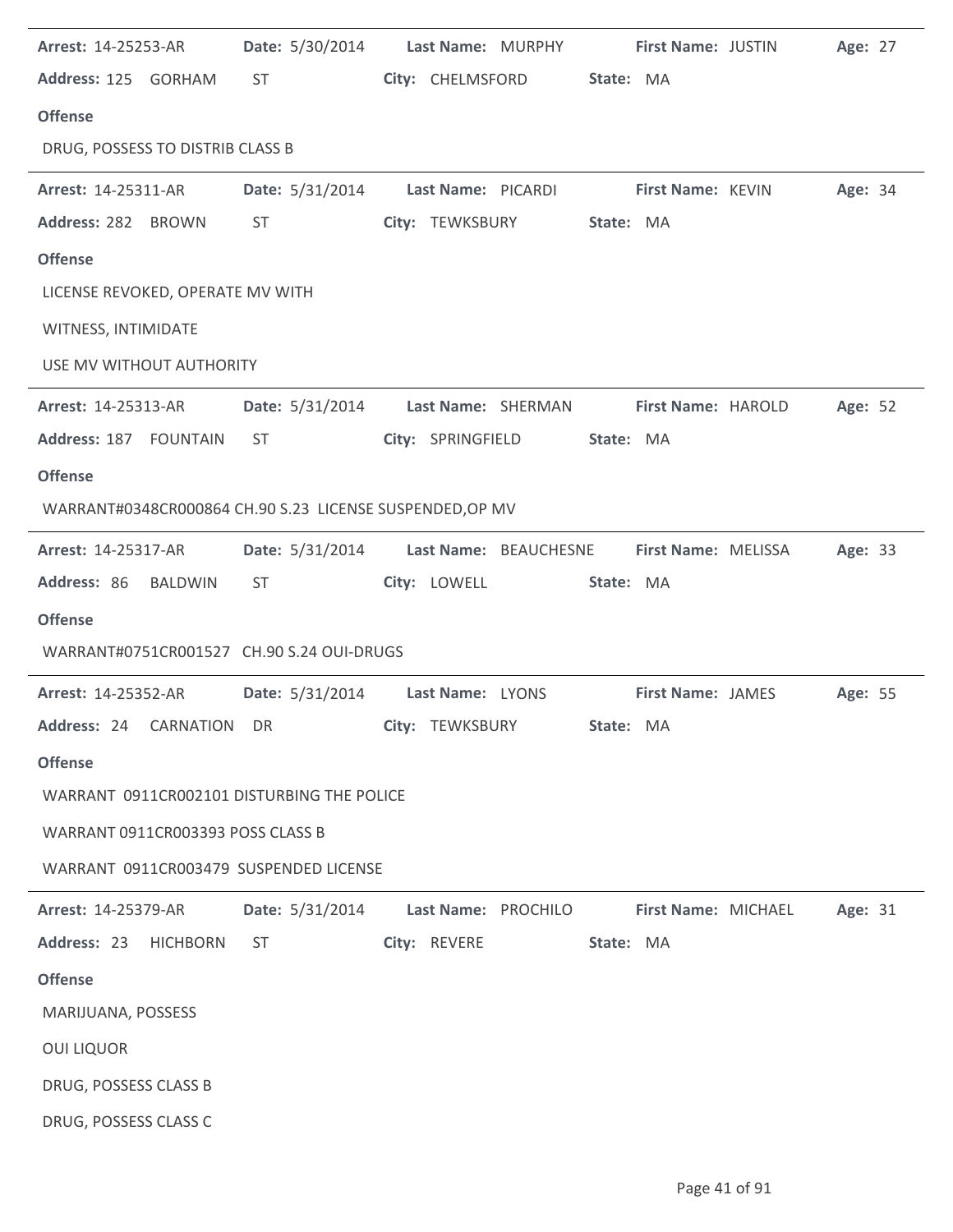| THREAT TO COMMIT CRIME                  |                  |                                  |           |                           |         |
|-----------------------------------------|------------------|----------------------------------|-----------|---------------------------|---------|
| <b>Arrest: 14-25409-AR</b>              | Date: $6/1/2014$ | Last Name: COLLINS               |           | First Name: MICHAEL       | Age: 28 |
| Address: 632 NORTH                      | <b>ST</b>        | City: TEWKSBURY                  | State: MA |                           |         |
| <b>Offense</b>                          |                  |                                  |           |                           |         |
| <b>DISORDERLY CONDUCT</b>               |                  |                                  |           |                           |         |
| A&B                                     |                  |                                  |           |                           |         |
| Arrest: 14-25426-AR                     |                  | Date: 6/1/2014 Last Name: SNYDER |           | <b>First Name: RYAN</b>   | Age: 31 |
| Address: 100 HAVILAH                    | <b>ST</b>        | City: LOWELL                     | State: MA |                           |         |
| <b>Offense</b>                          |                  |                                  |           |                           |         |
| <b>OUI DRUGS</b>                        |                  |                                  |           |                           |         |
| NEGLIGENT OPERATION OF MOTOR VEHICLE    |                  |                                  |           |                           |         |
| <b>Arrest: 14-25450-AR</b>              | Date: $6/1/2014$ | Last Name: CLARKE                |           | First Name: ROBERT        | Age: 49 |
| Address: 205 MIDDLESEX ST               |                  | City: LOWELL                     | State: MA |                           |         |
| <b>Offense</b>                          |                  |                                  |           |                           |         |
| SHOPLIFTING \$100+ BY CONCEALING MDSE   |                  |                                  |           |                           |         |
| <b>RESIST ARREST</b>                    |                  |                                  |           |                           |         |
| <b>Arrest: 14-25583-AR</b>              | Date: $6/2/2014$ | Last Name: BENNETT               |           | <b>First Name: MATHEW</b> | Age: 20 |
| Address: 133 SHAWSHEEN ST               |                  | City: TEWKSBURY                  | State: MA |                           |         |
| <b>Offense</b>                          |                  |                                  |           |                           |         |
| UNLICENSED OPERATION OF MV              |                  |                                  |           |                           |         |
| UNREGISTERED MOTOR VEHICLE              |                  |                                  |           |                           |         |
| UNINSURED MOTOR VEHICLE                 |                  |                                  |           |                           |         |
| WARRANT - 1411CR001860 - UNLIC OP OF MV |                  |                                  |           |                           |         |
| SPEEDING IN VIOL SPECIAL REGULATION     |                  |                                  |           |                           |         |
| <b>Arrest: 14-25605-AR</b>              | Date: 6/2/2014   | Last Name: MOLAI                 |           | First Name: MOEKETSI      | Age: 32 |
| Address: 573<br>NASHUA                  | <b>RD</b>        | City: DRACUT                     | State: MA |                           |         |
| <b>Offense</b>                          |                  |                                  |           |                           |         |
| LICENSE SUSPENDED, OP MV WITH           |                  |                                  |           |                           |         |
| SPEEDING IN VIOL SPECIAL REGULATION     |                  |                                  |           |                           |         |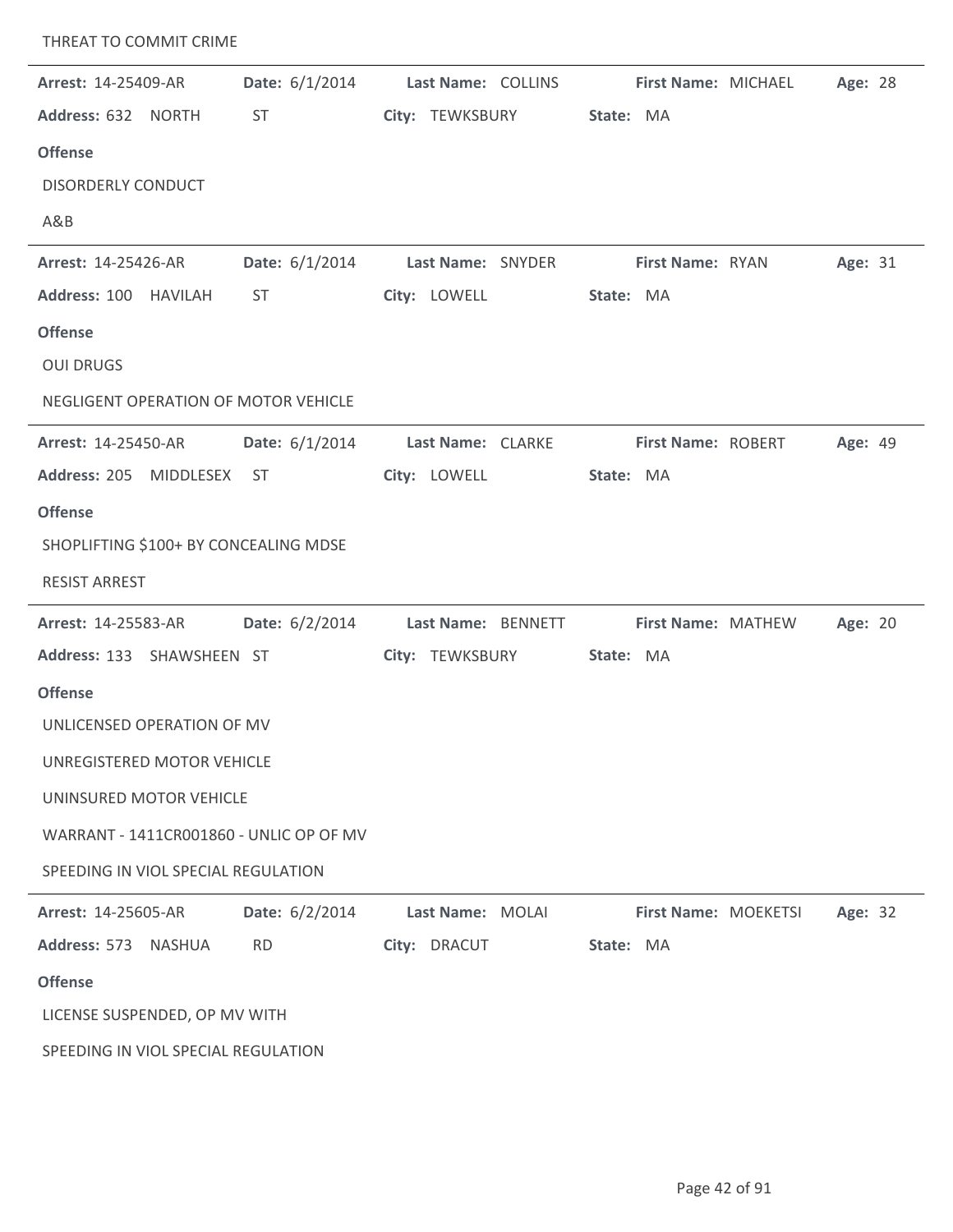| Arrest: 14-25739-AR                   | Date: 6/3/2014                           | Last Name: BIBIK  |                            |           | First Name: CHRISTINA |                                 | Age: 37 |  |
|---------------------------------------|------------------------------------------|-------------------|----------------------------|-----------|-----------------------|---------------------------------|---------|--|
| Address: 360 LITTLETON                | <b>RD</b>                                |                   | City: CHELMSFORD State: MA |           |                       |                                 |         |  |
| <b>Offense</b>                        |                                          |                   |                            |           |                       |                                 |         |  |
| WARRANT                               |                                          |                   |                            |           |                       |                                 |         |  |
| DRUG, POSSESS CLASS B                 |                                          |                   |                            |           |                       |                                 |         |  |
| Arrest: 14-25759-AR                   | Date: 6/3/2014                           |                   | Last Name: PIANTIDOSI      |           | First Name: MARK      |                                 | Age: 33 |  |
| Address: 311 DALE                     | ST                                       |                   | City: N ANDOVER            | State: MA |                       |                                 |         |  |
| <b>Offense</b>                        |                                          |                   |                            |           |                       |                                 |         |  |
| LICENSE SUSPENDED, OP MV WITH         |                                          |                   |                            |           |                       |                                 |         |  |
|                                       | ALCOHOL IN MV, POSSESS OPEN CONTAINER OF |                   |                            |           |                       |                                 |         |  |
| STOP FOR POLICE, FAIL                 |                                          |                   |                            |           |                       |                                 |         |  |
| SPEEDING IN VIOL SPECIAL REGULATION   |                                          |                   |                            |           |                       |                                 |         |  |
| <b>OUI LIQUOR</b>                     |                                          |                   |                            |           |                       |                                 |         |  |
| NEGLIGENT OPERATION OF MOTOR VEHICLE  |                                          |                   |                            |           |                       |                                 |         |  |
| <b>MARKED LANES VIOLATION</b>         |                                          |                   |                            |           |                       |                                 |         |  |
| <b>Arrest: 14-25771-A-AR</b>          | Date: 6/3/2014                           |                   | Last Name: BEURMAN         |           |                       | First Name: CHRISTOPHER Age: 47 |         |  |
| Address: 43 LEICESTER                 | <b>ST</b>                                | City: N OXFORD    |                            | State: MA |                       |                                 |         |  |
| <b>Offense</b>                        |                                          |                   |                            |           |                       |                                 |         |  |
| DRUG, POSSESS CLASS B                 |                                          |                   |                            |           |                       |                                 |         |  |
| CONSPIRACY TO VIOLATE DRUG LAW        |                                          |                   |                            |           |                       |                                 |         |  |
| Arrest: 14-25771-AR                   | Date: 6/3/2014                           | Last Name: ALBANO |                            |           | First Name: MICHAEL   |                                 | Age: 58 |  |
| Address: 5<br>RICHARD                 | ST                                       | City: MEDFORD     |                            | State: MA |                       |                                 |         |  |
| <b>Offense</b>                        |                                          |                   |                            |           |                       |                                 |         |  |
| DRUG, POSSESS TO DISTRIB CLASS B      |                                          |                   |                            |           |                       |                                 |         |  |
| DRUG, POSSESS TO DISTRIB CLASS A      |                                          |                   |                            |           |                       |                                 |         |  |
| <b>COCAINE, DISTRIBUTE</b>            |                                          |                   |                            |           |                       |                                 |         |  |
| <b>COCAINE, POSSESS TO DISTRIBUTE</b> |                                          |                   |                            |           |                       |                                 |         |  |
| <b>COCAINE, POSSESS TO DISTRIBUTE</b> |                                          |                   |                            |           |                       |                                 |         |  |
| CONSPIRACY TO VIOLATE DRUG LAW        |                                          |                   |                            |           |                       |                                 |         |  |

 $\overline{\phantom{a}}$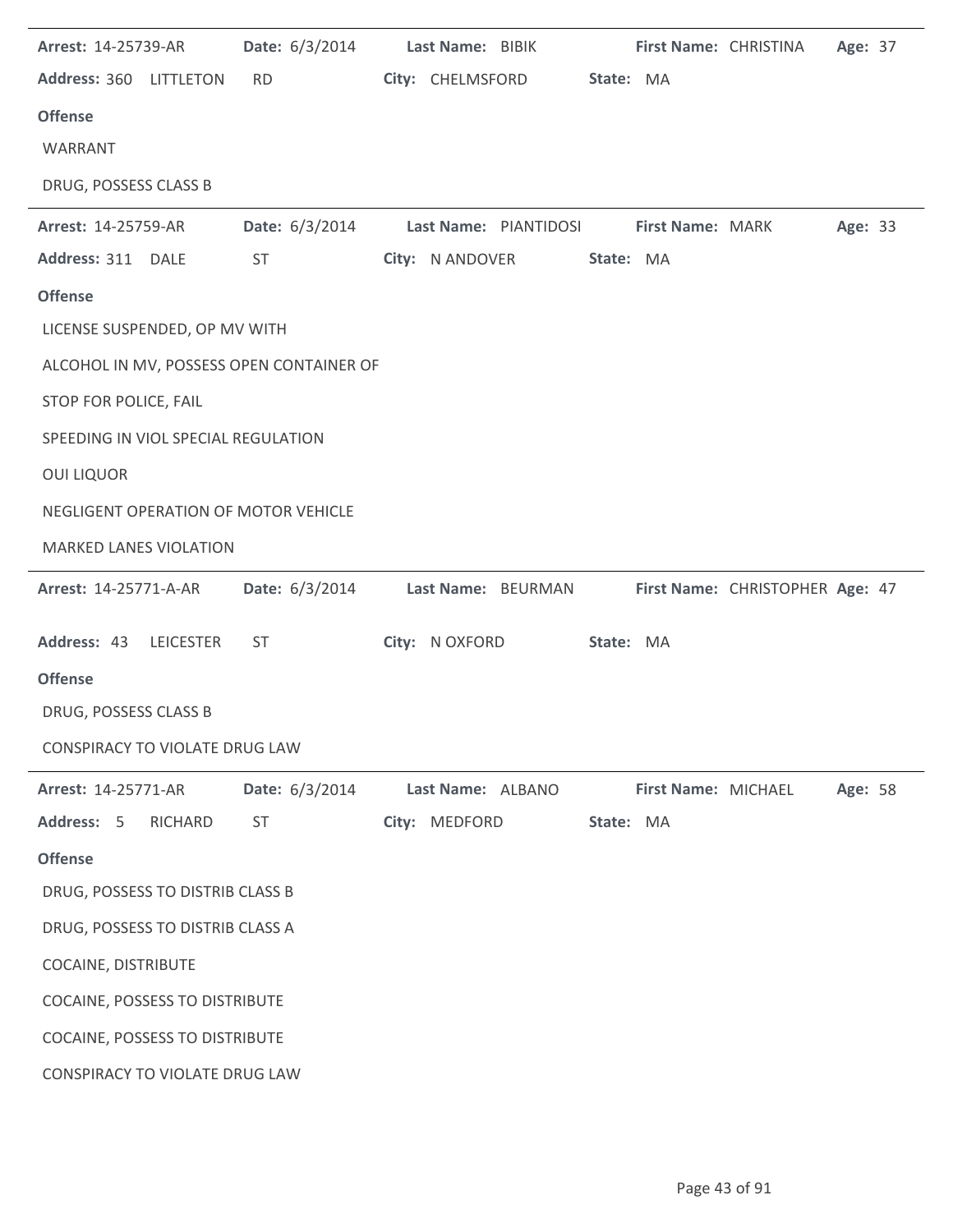| Arrest: 14-25811-A-AR                       | <b>Date:</b> 6/3/2014 | Last Name: FLAHERTY       | First Name: TYLER         | Age: 23 |  |
|---------------------------------------------|-----------------------|---------------------------|---------------------------|---------|--|
| Address: 20 BOISVERT                        | <b>RD</b>             | City: TEWKSBURY State: MA |                           |         |  |
| <b>Offense</b>                              |                       |                           |                           |         |  |
| DRUG, POSSESS TO DISTRIB CLASS A            |                       |                           |                           |         |  |
| DRUG, POSSESS TO DISTRIB CLASS A            |                       |                           |                           |         |  |
| <b>Arrest: 14-25982-AR</b>                  | <b>Date:</b> 6/5/2014 | Last Name: ROUX           | <b>First Name: EUGENE</b> | Age: 55 |  |
| Address: 155 HELVETIA                       | ST                    | City: TEWKSBURY           | State: MA                 |         |  |
| <b>Offense</b>                              |                       |                           |                           |         |  |
| OUI LIQUOR, 2ND OFFENSE                     |                       |                           |                           |         |  |
| <b>MARKED LANES VIOLATION</b>               |                       |                           |                           |         |  |
| NEGLIGENT OPERATION OF MOTOR VEHICLE        |                       |                           |                           |         |  |
| <b>Arrest: 14-26420-AR</b>                  | Date: 6/8/2014        | Last Name: DANEHY         | First Name: JARRAD        | Age: 38 |  |
| Address: 38 SALEM                           | <b>RD</b>             | City: BILLERICA           | State: MA                 |         |  |
| <b>Offense</b>                              |                       |                           |                           |         |  |
| <b>OUI LIQUOR</b>                           |                       |                           |                           |         |  |
| NEGLIGENT OPERATION OF MOTOR VEHICLE        |                       |                           |                           |         |  |
| <b>MARKED LANES VIOLATION</b>               |                       |                           |                           |         |  |
| <b>Arrest: 14-26441-AR</b>                  | Date: 6/8/2014        | Last Name: WALSH          | <b>First Name: SHANE</b>  | Age: 21 |  |
| Address: 114 BURNSIDE                       | ST                    | City: LOWELL              | State: MA                 |         |  |
| <b>Offense</b>                              |                       |                           |                           |         |  |
| <b>OUI LIQUOR</b>                           |                       |                           |                           |         |  |
| NEGLIGENT OPERATION OF MOTOR VEHICLE        |                       |                           |                           |         |  |
| <b>MARKED LANES VIOLATION</b>               |                       |                           |                           |         |  |
| SPEEDING                                    |                       |                           |                           |         |  |
| Arrest: 14-26480-AR                         | Date: 6/8/2014        | Last Name: BUTLER         | First Name: JACOB         | Age: 29 |  |
| Address: 27<br>OSTRANDER AVE                |                       | City: LOWELL              | State: MA                 |         |  |
| <b>Offense</b>                              |                       |                           |                           |         |  |
| <b>MARKED LANES VIOLATION</b>               |                       |                           |                           |         |  |
| WARRANT                                     |                       |                           |                           |         |  |
| WARRANT                                     |                       |                           |                           |         |  |
| FALSE NAME TO A POLICE OFFICER, MV OPERATOR |                       |                           |                           |         |  |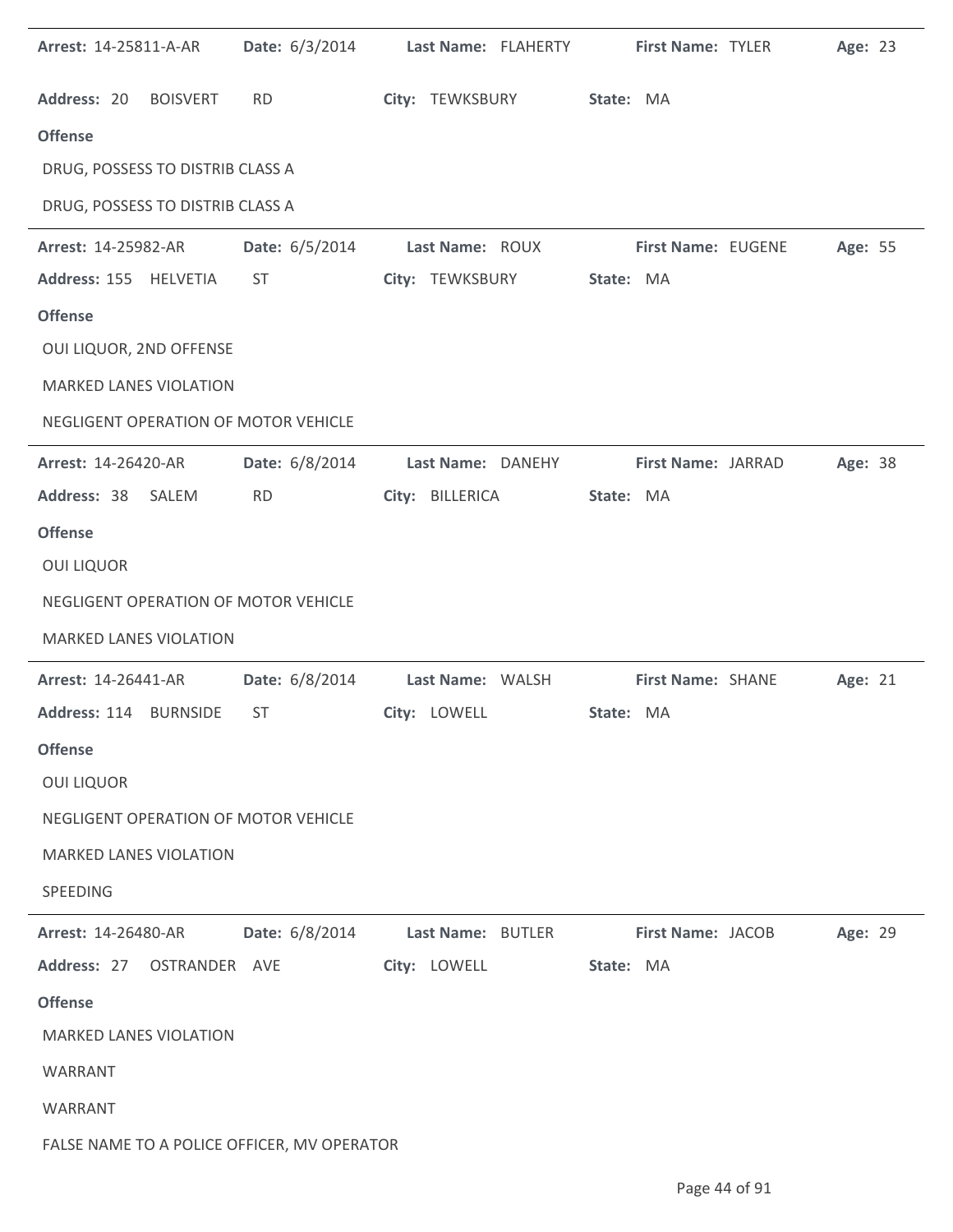| LICENSE SUSPENDED, OP MV WITH<br>WARRANT     |                 |                                                                 |           |                         |                              |         |  |
|----------------------------------------------|-----------------|-----------------------------------------------------------------|-----------|-------------------------|------------------------------|---------|--|
| Arrest: 14-26623-AR                          | Date: 6/9/2014  | Last Name: NEENAN First Name: BRIAN                             |           |                         |                              | Age: 39 |  |
| Address: 4<br><b>HIGHWOOD</b>                | DR              | City: TEWKSBURY                                                 | State: MA |                         |                              |         |  |
| <b>Offense</b>                               |                 |                                                                 |           |                         |                              |         |  |
|                                              |                 | WARRANT#1122CR001876 CH.268/34A FALSE NAME/SSN ARRESTEE FURNISH |           |                         |                              |         |  |
| Arrest: 14-26661-AR                          | Date: 6/9/2014  | Last Name: CAHILL                                               |           |                         | <b>First Name: STEPHANIE</b> | Age: 24 |  |
| Address: 31 VERNDALE                         | ST              | City: HAVERHILL                                                 | State: MA |                         |                              |         |  |
| <b>Offense</b>                               |                 |                                                                 |           |                         |                              |         |  |
| SHOPLIFTING BY ASPORTATION                   |                 |                                                                 |           |                         |                              |         |  |
| 1318CR006097 POSSESS CLASS A DRUGS           |                 |                                                                 |           |                         |                              |         |  |
| 1218CR006381 LARCENY PHONE                   |                 |                                                                 |           |                         |                              |         |  |
| 1211CR003892 LARCENY OVER                    |                 |                                                                 |           |                         |                              |         |  |
| 1211CR004398 ATTEMPT TO COMMIT CRIME         |                 |                                                                 |           |                         |                              |         |  |
| 1318CR006097 POSSESS CLASS B                 |                 |                                                                 |           |                         |                              |         |  |
| Arrest: 14-26712-AR                          | Date: 6/10/2014 | Last Name: RAMOS                                                |           | First Name: FELIPE      |                              | Age: 34 |  |
| Address: 86 BEACON                           | ST              | City: LAWRENCE                                                  | State: MA |                         |                              |         |  |
| <b>Offense</b>                               |                 |                                                                 |           |                         |                              |         |  |
| LICENSE SUSPENDED, OP MV WITH                |                 |                                                                 |           |                         |                              |         |  |
| FAIL TO GRANT RIGHT OF WAY                   |                 |                                                                 |           |                         |                              |         |  |
| <b>Arrest: 14-26758-AR</b>                   | Date: 6/10/2014 | Last Name: AYSCOUGH                                             |           | <b>First Name: JUDY</b> |                              | Age: 49 |  |
| Address: 66 HAROLD PK                        | <b>RD</b>       | City: ANDOVER                                                   | State: MA |                         |                              |         |  |
| <b>Offense</b>                               |                 |                                                                 |           |                         |                              |         |  |
| 1211CR006856 POSSESS TO DISTRIB CLASS E DRUG |                 |                                                                 |           |                         |                              |         |  |
| 1311CR005818 SHOPLIFTING                     |                 |                                                                 |           |                         |                              |         |  |
| SHOPLIFTING \$100+ BY ASPORTATION            |                 |                                                                 |           |                         |                              |         |  |
| Arrest: 14-26761-AR                          | Date: 6/10/2014 | Last Name: SCHIRIPO                                             |           | First Name: ANTHONY     |                              | Age: 62 |  |
| Address: 1<br>CHERRYWOOI DR                  |                 | City: DRACUT                                                    | State: MA |                         |                              |         |  |
| <b>Offense</b>                               |                 |                                                                 |           |                         |                              |         |  |
| LICENSE REVOKED, OPERATE MV WITH             |                 |                                                                 |           |                         |                              |         |  |
|                                              |                 |                                                                 |           |                         |                              |         |  |

 $\overline{a}$ 

 $\overline{a}$ 

÷

 $\overline{a}$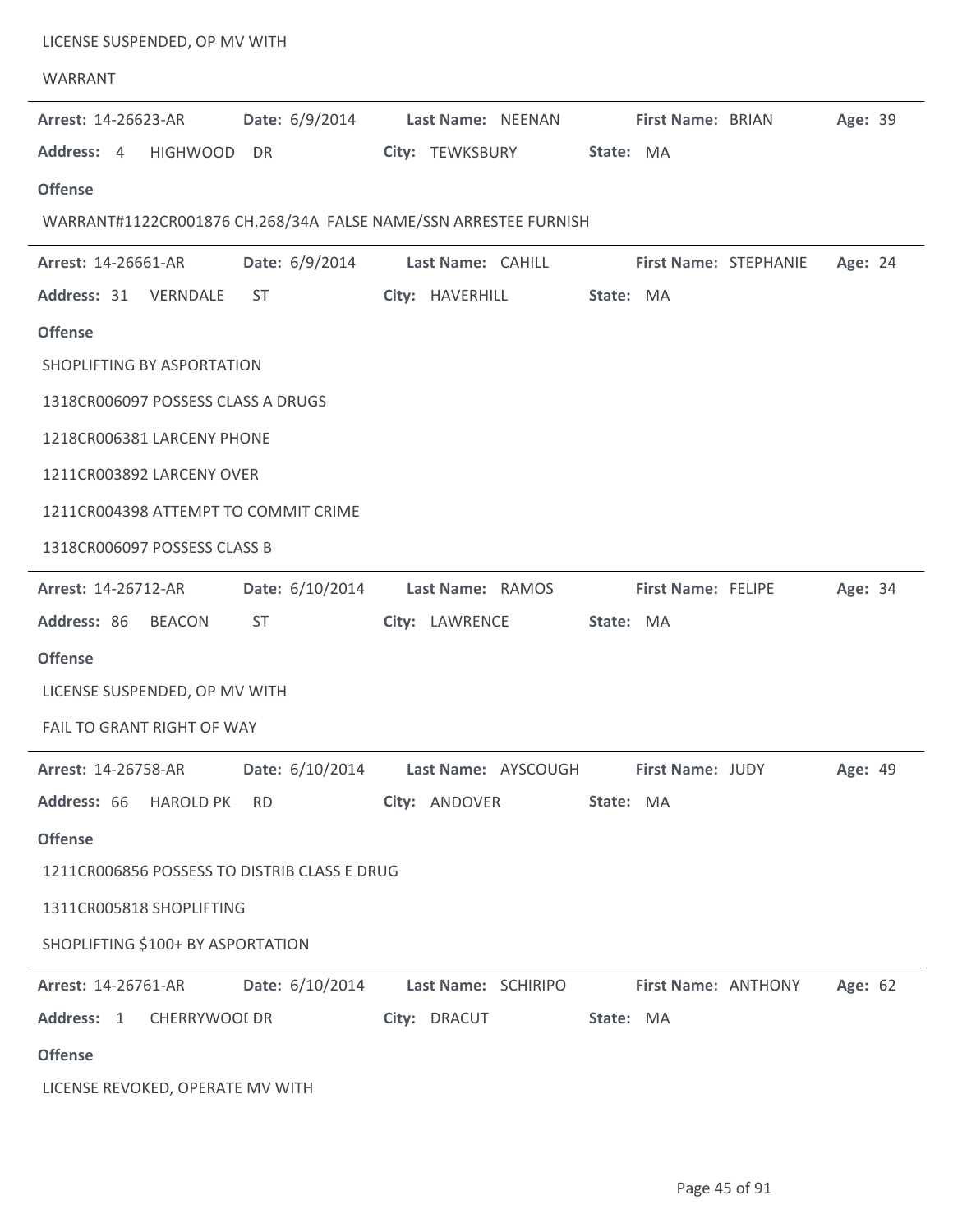| Arrest: 14-26779-AR                          | <b>Date:</b> 6/10/2014                                      | Last Name: MACINTYRE                            |                            | First Name: BRITTANY            | Age: 20 |  |
|----------------------------------------------|-------------------------------------------------------------|-------------------------------------------------|----------------------------|---------------------------------|---------|--|
| Address: 18<br>ORANGE                        | <b>ST</b>                                                   | City: NASUHA                                    | State: NH                  |                                 |         |  |
| <b>Offense</b>                               |                                                             |                                                 |                            |                                 |         |  |
| WARRANT                                      |                                                             |                                                 |                            |                                 |         |  |
| <b>Arrest: 14-26873-AR</b>                   |                                                             | Date: 6/11/2014 Last Name: WADE First Name: WIL |                            |                                 | Age: 19 |  |
| Address: 14<br>DAVIS ST 5TH                  |                                                             | City: HAVERHILL                                 | State: MA                  |                                 |         |  |
| <b>Offense</b>                               |                                                             |                                                 |                            |                                 |         |  |
| 1438CR001539 A&B AGGRAVATED                  |                                                             |                                                 |                            |                                 |         |  |
| <b>Arrest: 14-27202-AR</b>                   | <b>Date:</b> 6/13/2014                                      | Last Name: SEARCY                               |                            | First Name: CHRISTOPHER Age: 19 |         |  |
| Address: 90 PATRICK                          | <b>RD</b>                                                   | City: TEWKSBURY                                 | State: MA                  |                                 |         |  |
| <b>Offense</b>                               |                                                             |                                                 |                            |                                 |         |  |
| A&B ON POLICE OFFICER                        |                                                             |                                                 |                            |                                 |         |  |
| Arrest: 14-27244-AR                          | Date: 6/13/2014                                             | Last Name: ELLIOTT                              | First Name: JUSTIN         |                                 | Age: 31 |  |
| Address: 540 SOUTH                           | <b>ST</b>                                                   | City: TEWKSBURY                                 | State: MA                  |                                 |         |  |
| <b>Offense</b>                               |                                                             |                                                 |                            |                                 |         |  |
| DRUG, POSSESS CLASS A                        |                                                             |                                                 |                            |                                 |         |  |
| <b>DISTURBING THE PEACE</b>                  |                                                             |                                                 |                            |                                 |         |  |
|                                              |                                                             |                                                 |                            |                                 |         |  |
| Arrest: 14-27316-AR                          | Date: 6/14/2014                                             | Last Name: SMITH                                | <b>First Name: NICOLE</b>  |                                 | Age: 27 |  |
| Address: 117 SHERIDAN                        |                                                             | City: MEDFORD                                   | State: MA                  |                                 |         |  |
| <b>Offense</b>                               |                                                             |                                                 |                            |                                 |         |  |
|                                              | WARRANT - 1456CR000299 - OUI RELATED OFF WHILE LICENSE SUSP |                                                 |                            |                                 |         |  |
| <b>Arrest: 14-27318-AR</b>                   | Date: 6/14/2014                                             | Last Name: FIELDS                               | First Name: CRAIG          |                                 | Age: 33 |  |
| Address: 185 TAFT                            | <b>RD</b>                                                   | City: WILMINGTON                                | State: MA                  |                                 |         |  |
| <b>Offense</b>                               |                                                             |                                                 |                            |                                 |         |  |
| LICENSE RESTRICTION, OPERATE MV IN VIOL      |                                                             |                                                 |                            |                                 |         |  |
| Arrest: 14-27385-AR                          | <b>Date:</b> 6/14/2014                                      | Last Name: CORBIN                               | <b>First Name: STEVE</b>   |                                 | Age: 28 |  |
| Address: 19 3RD                              | AVE                                                         | City: LOWELL                                    | State: MA                  |                                 |         |  |
| <b>Offense</b>                               |                                                             |                                                 |                            |                                 |         |  |
| <b>B&amp;E BUILDING NIGHTTIME FOR FELONY</b> |                                                             |                                                 |                            |                                 |         |  |
| <b>Arrest: 14-27406-AR</b>                   |                                                             | Last Name: GARAFALO                             | <b>First Name: MICHAEL</b> |                                 | Age: 27 |  |
|                                              | <b>Date:</b> 6/14/2014                                      |                                                 |                            |                                 |         |  |
| Address: 70<br><b>HIGH</b>                   | <b>ST</b>                                                   | City: CLINTON                                   | State: MA                  |                                 |         |  |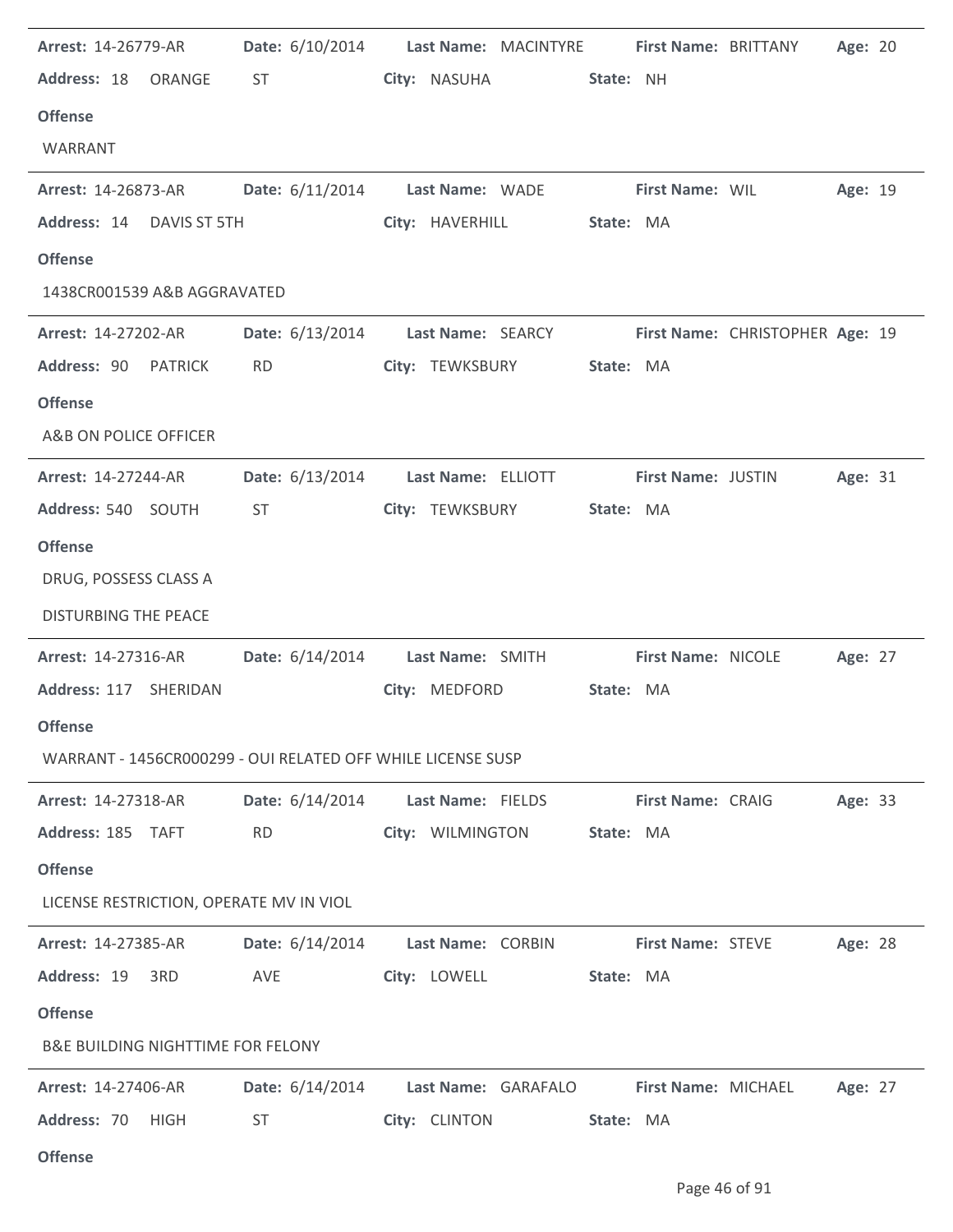| <b>Arrest: 14-27438-AR</b>    |                                    | Date: 6/15/2014                          |                   | Last Name: MACDONALD |           | First Name: RODERICK | Age: 39 |  |
|-------------------------------|------------------------------------|------------------------------------------|-------------------|----------------------|-----------|----------------------|---------|--|
| Address: 158 HAMPSHIRE        |                                    |                                          | City: LOWELL      |                      | State: MA |                      |         |  |
| <b>Offense</b>                |                                    |                                          |                   |                      |           |                      |         |  |
| OUI LIQUOR, 2ND OFFENSE       |                                    |                                          |                   |                      |           |                      |         |  |
|                               |                                    | LICENSE REVOKED AS HTO, OPERATE MV WITH  |                   |                      |           |                      |         |  |
|                               |                                    | ALCOHOL IN MV, POSSESS OPEN CONTAINER OF |                   |                      |           |                      |         |  |
| Arrest: 14-27463-AR           |                                    | Date: 6/15/2014                          | Last Name: RIVAS  |                      |           | First Name: ROBERT   | Age: 42 |  |
| Address: 2                    | <b>BOYLSTON</b>                    | LN                                       | City: LOWELL      |                      | State: MA |                      |         |  |
| <b>Offense</b>                |                                    |                                          |                   |                      |           |                      |         |  |
| <b>MARKED LANES VIOLATION</b> |                                    |                                          |                   |                      |           |                      |         |  |
|                               |                                    | LICENSE REVOKED, OP MV WITH, SUBSQ.OFF   |                   |                      |           |                      |         |  |
|                               |                                    | NEGLIGENT OPERATION OF MOTOR VEHICLE     |                   |                      |           |                      |         |  |
| OUI LIQUOR, 2ND OFFENSE       |                                    |                                          |                   |                      |           |                      |         |  |
| Arrest: 14-27464-AR           |                                    | Date: 6/15/2014                          | Last Name: GORSKI |                      |           | First Name: DONALD   | Age: 20 |  |
| Address: 96 NICHOLS           |                                    | ST                                       |                   | City: WILMINGTON     | State: MA |                      |         |  |
| <b>Offense</b>                |                                    |                                          |                   |                      |           |                      |         |  |
|                               |                                    | NEGLIGENT OPERATION OF MOTOR VEHICLE     |                   |                      |           |                      |         |  |
| <b>MARKED LANES VIOLATION</b> |                                    |                                          |                   |                      |           |                      |         |  |
|                               |                                    | ALCOHOL IN MV, POSSESS OPEN CONTAINER OF |                   |                      |           |                      |         |  |
| <b>OUI LIQUOR</b>             |                                    |                                          |                   |                      |           |                      |         |  |
| Arrest: 14-27511-AR           |                                    | Date: 6/15/2014                          |                   | Last Name: PALERMO   |           | First Name: JOSEPH   | Age: 67 |  |
| <b>Address:</b>               | RT 28 MANOR<br><b>HOTEL</b>        |                                          | City: WINDHAM     |                      | State: NH |                      |         |  |
| <b>Offense</b>                |                                    |                                          |                   |                      |           |                      |         |  |
| 1218CR004811 LARCENY OVER     |                                    |                                          |                   |                      |           |                      |         |  |
| 1218CR005599 LARCENY OVER     |                                    |                                          |                   |                      |           |                      |         |  |
| 1218CR005006 LARCENY UNDER    |                                    |                                          |                   |                      |           |                      |         |  |
| <b>Arrest: 14-27544-AR</b>    |                                    | Date: 6/15/2014                          | Last Name: GARTHE |                      |           | First Name: LORRAINE | Age: 47 |  |
| Address: 79                   | <b>CHANDLER ST</b><br><b>HOUSE</b> |                                          | City: BOSTON      |                      | State: MA |                      |         |  |

## **Offense**

DRUG, POSSESS CLASS A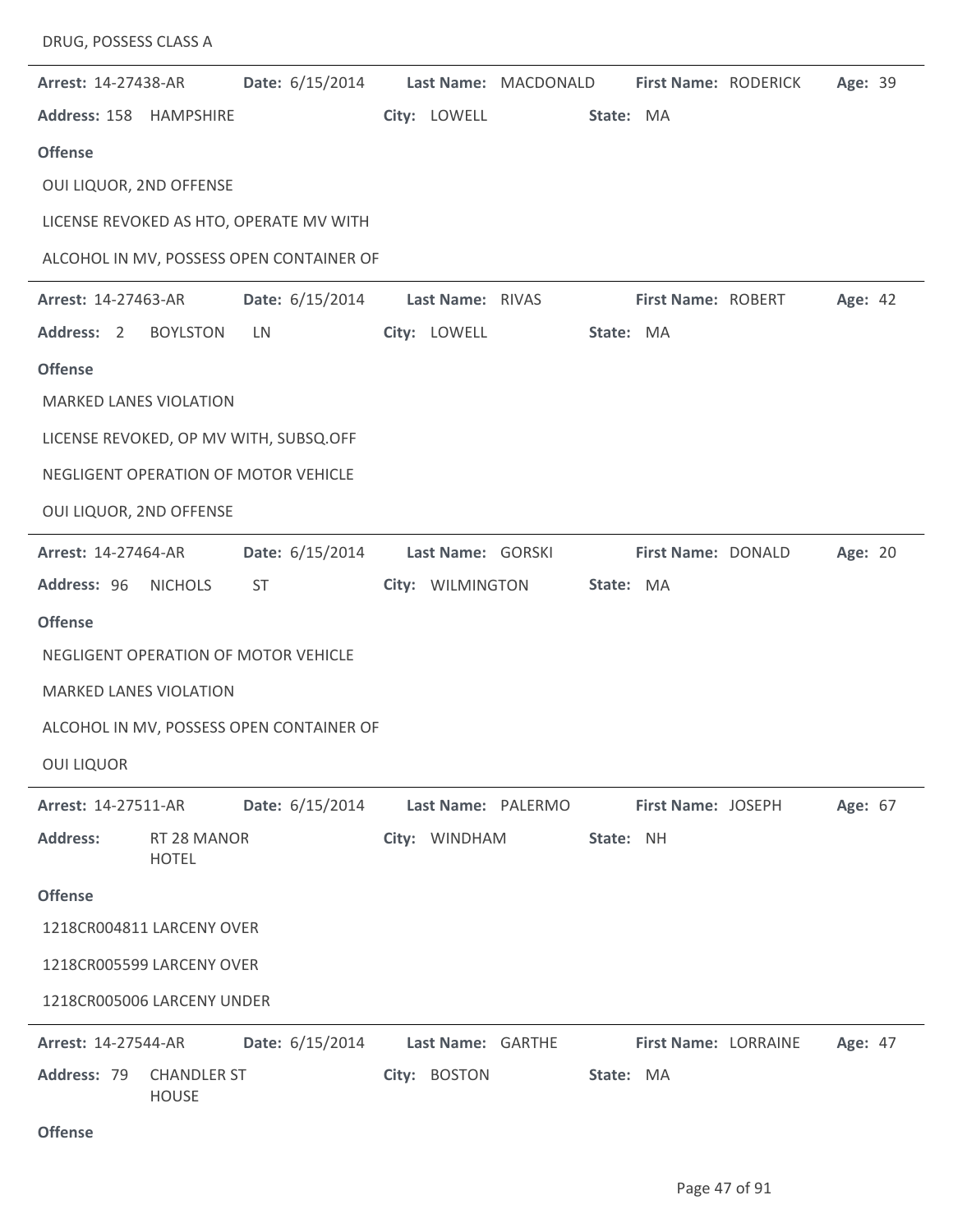| 1111CR000860 LARCENY BY CHECK                |                 |                     |                                          |                       |                |
|----------------------------------------------|-----------------|---------------------|------------------------------------------|-----------------------|----------------|
| 1011CR000709 CHECK, FORGERY                  |                 |                     |                                          |                       |                |
| Arrest: 14-27711-A-AR                        | Date: 6/16/2014 |                     | Last Name: TAVERAS MORA First Name: JUAN |                       | Age: 27        |
| Address: 18<br><b>MELROSE</b>                | <b>ST</b>       | City: LAWRENCE      |                                          | State: MA             |                |
| <b>Offense</b>                               |                 |                     |                                          |                       |                |
| <b>CONSPIRACY TO VIOLATE DRUG LAW</b>        |                 |                     |                                          |                       |                |
| DRUG, DISTRIBUTE CLASS A                     |                 |                     |                                          |                       |                |
| Arrest: 14-27711-AR                          | Date: 6/16/2014 | Last Name: SANTANA  |                                          | First Name: WILFRY    | Age: 21        |
| Address: 8<br><b>CRESTSHIRE</b>              | DR              | City: LAWRENCE      |                                          | State: MA             |                |
| <b>Offense</b>                               |                 |                     |                                          |                       |                |
| <b>CONSPIRACY TO VIOLATE DRUG LAW</b>        |                 |                     |                                          |                       |                |
| DRUG, DISTRIBUTE CLASS A                     |                 |                     |                                          |                       |                |
| Arrest: 14-27776-AR                          | Date: 6/17/2014 |                     | Last Name: BARTOLOTTI                    | First Name: JOSEPH    | Age: 52        |
| <b>Address:</b><br><b>MAIN</b>               | <b>ST</b>       | City: TEWKSBURY     |                                          | State: MA             |                |
| <b>Offense</b>                               |                 |                     |                                          |                       |                |
| WARRANT - 1447CR000717 - LARCENY OVER \$250  |                 |                     |                                          |                       |                |
| WARRANT - 1486CR000675 - UNLICENSED OP OF MV |                 |                     |                                          |                       |                |
| <b>Arrest: 14-27777-AR</b>                   | Date: 6/17/2014 | Last Name: EAGAN    |                                          | First Name: STEPHEN   | <b>Age: 46</b> |
| Address: 154 ANDOVER                         | <b>RD</b>       | City: N BILLERICA   |                                          | State: MA             |                |
| <b>Offense</b>                               |                 |                     |                                          |                       |                |
| WARRANT - 1153CR002899 - OUI LIQUOR          |                 |                     |                                          |                       |                |
| Arrest: 14-27782-AR                          | Date: 6/17/2014 | Last Name: FALCONE  |                                          | First Name: MICHAEL   | Age: 20        |
| Address: 60<br><b>GEDDES</b>                 | DR              | City: TEWKSBURY     |                                          | State: MA             |                |
| <b>Offense</b>                               |                 |                     |                                          |                       |                |
| LICENSE REVOKED, OPERATE MV WITH             |                 |                     |                                          |                       |                |
| Arrest: 14-27859-A-AR                        | Date: 6/17/2014 | Last Name: DOUCETTE |                                          | First Name: CHRISTIAN | Age: 22        |
| Address: 48<br>SHAWSHEEN RD                  |                 | City: BILLERICA     |                                          | State: MA             |                |
| <b>Offense</b>                               |                 |                     |                                          |                       |                |
| <b>B&amp;E BUILDING DAYTIME FOR FELONY</b>   |                 |                     |                                          |                       |                |
| LARCENY OVER \$250 BY SINGLE SCHEME          |                 |                     |                                          |                       |                |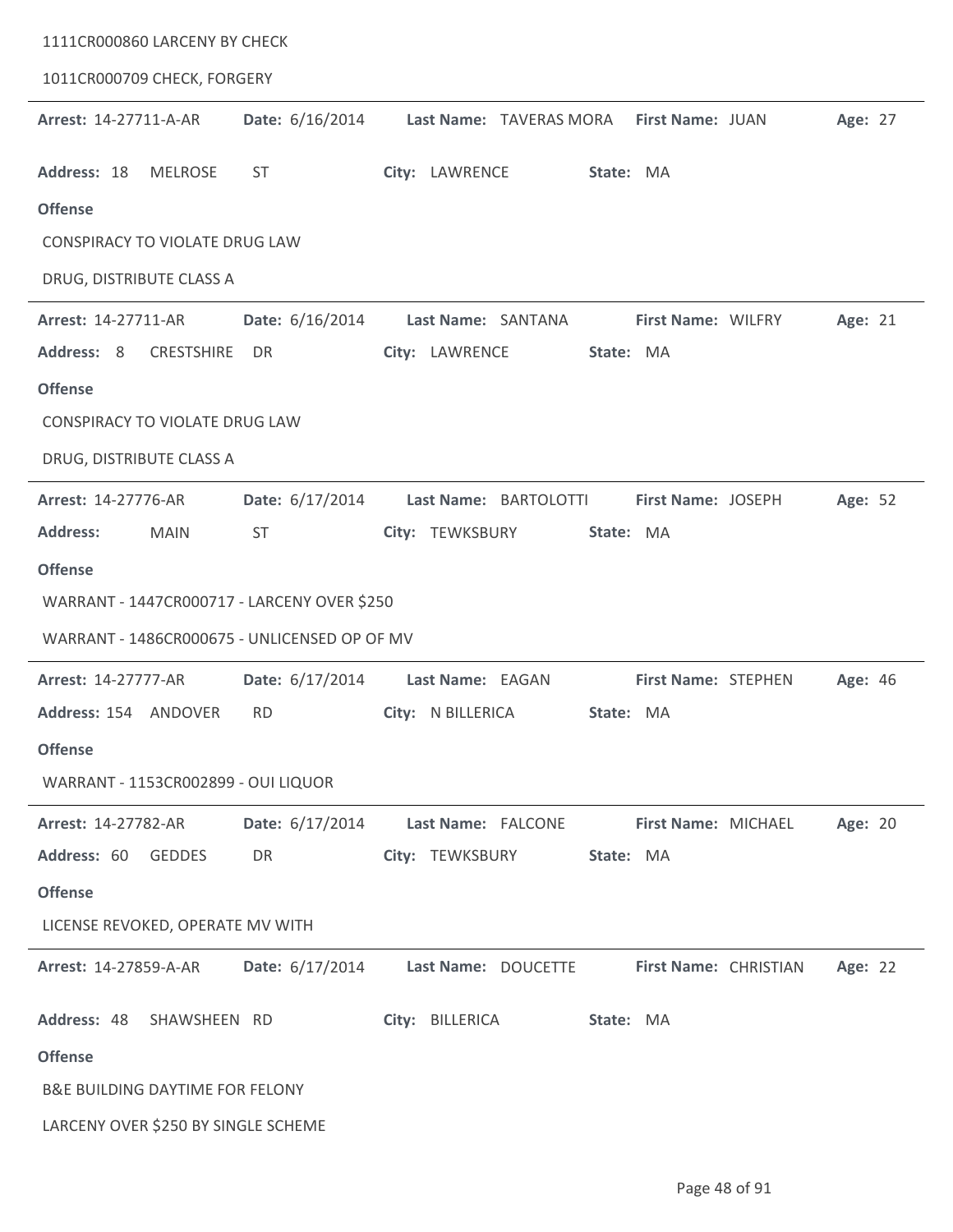| FIREARM, CARRY WITHOUT LICENSE                  |                        |                     |                         |                           |         |  |
|-------------------------------------------------|------------------------|---------------------|-------------------------|---------------------------|---------|--|
| <b>CONSPIRACY</b>                               |                        |                     |                         |                           |         |  |
| FIREARM, LARCENY OF                             |                        |                     |                         |                           |         |  |
| Arrest: 14-27859-AR                             | Date: 6/17/2014        | Last Name: PETERSON |                         | First Name: STEPHEN       | Age: 23 |  |
| Address: 12 GILMAN                              | <b>RD</b>              | City: N BILLERICA   |                         | State: MA                 |         |  |
| <b>Offense</b>                                  |                        |                     |                         |                           |         |  |
| FIREARM, CARRY WITHOUT LICENSE                  |                        |                     |                         |                           |         |  |
| <b>CONSPIRACY</b>                               |                        |                     |                         |                           |         |  |
| FIREARM, LARCENY OF                             |                        |                     |                         |                           |         |  |
| LARCENY OVER \$250                              |                        |                     |                         |                           |         |  |
| <b>B&amp;E BUILDING DAYTIME FOR FELONY</b>      |                        |                     |                         |                           |         |  |
| Arrest: 14-28053-AR                             | Date: 6/19/2014        | Last Name: BENNETT  |                         | First Name: HEATHER       | Age: 25 |  |
| Address: 123 COMMONWE AVE                       |                        | City: LOWELL        |                         | State: MA                 |         |  |
| <b>Offense</b>                                  |                        |                     |                         |                           |         |  |
| WARRANT-DOCKET# 1311CR007541- A&B               |                        |                     |                         |                           |         |  |
| WARRANT- DOCKET# 1411CR001493- SHOPLIFTING      |                        |                     |                         |                           |         |  |
| Arrest: 14-28115-AR                             | Date: 6/19/2014        | Last Name: GREEN    |                         | <b>First Name: JAMERS</b> | Age: 25 |  |
| Address: 218 WILDER                             | <b>ST</b>              | City: LOWELL        |                         | State: MA                 |         |  |
| <b>Offense</b>                                  |                        |                     |                         |                           |         |  |
| WARRANT 1311CR007042 OPERATING AFTER SUSPENSION |                        |                     |                         |                           |         |  |
| Arrest: 14-28133-AR                             | <b>Date:</b> 6/19/2014 |                     | Last Name: ROBLES-ALERS | First Name: LIZMARI       | Age: 28 |  |
| Address: 20 LAWSON                              | <b>ST</b>              | City: LOWELL        |                         | State: MA                 |         |  |
| <b>Offense</b>                                  |                        |                     |                         |                           |         |  |
| CONSPIRACY TO VIOLATE DRUG LAW                  |                        |                     |                         |                           |         |  |
| DRUG, DISTRIBUTE CLASS B                        |                        |                     |                         |                           |         |  |
| DRUG, POSSESS TO DISTRIB CLASS B                |                        |                     |                         |                           |         |  |
| Arrest: 14-28402-A-AR                           | Date: 6/21/2014        | Last Name: SMITH    |                         | First Name: MICHAEL       | Age: 39 |  |
| Address: 320 OLD MAIN                           | <b>ST</b>              | City: TEWKSBURY     |                         | State: MA                 |         |  |
| <b>Offense</b>                                  |                        |                     |                         |                           |         |  |
|                                                 |                        |                     |                         |                           |         |  |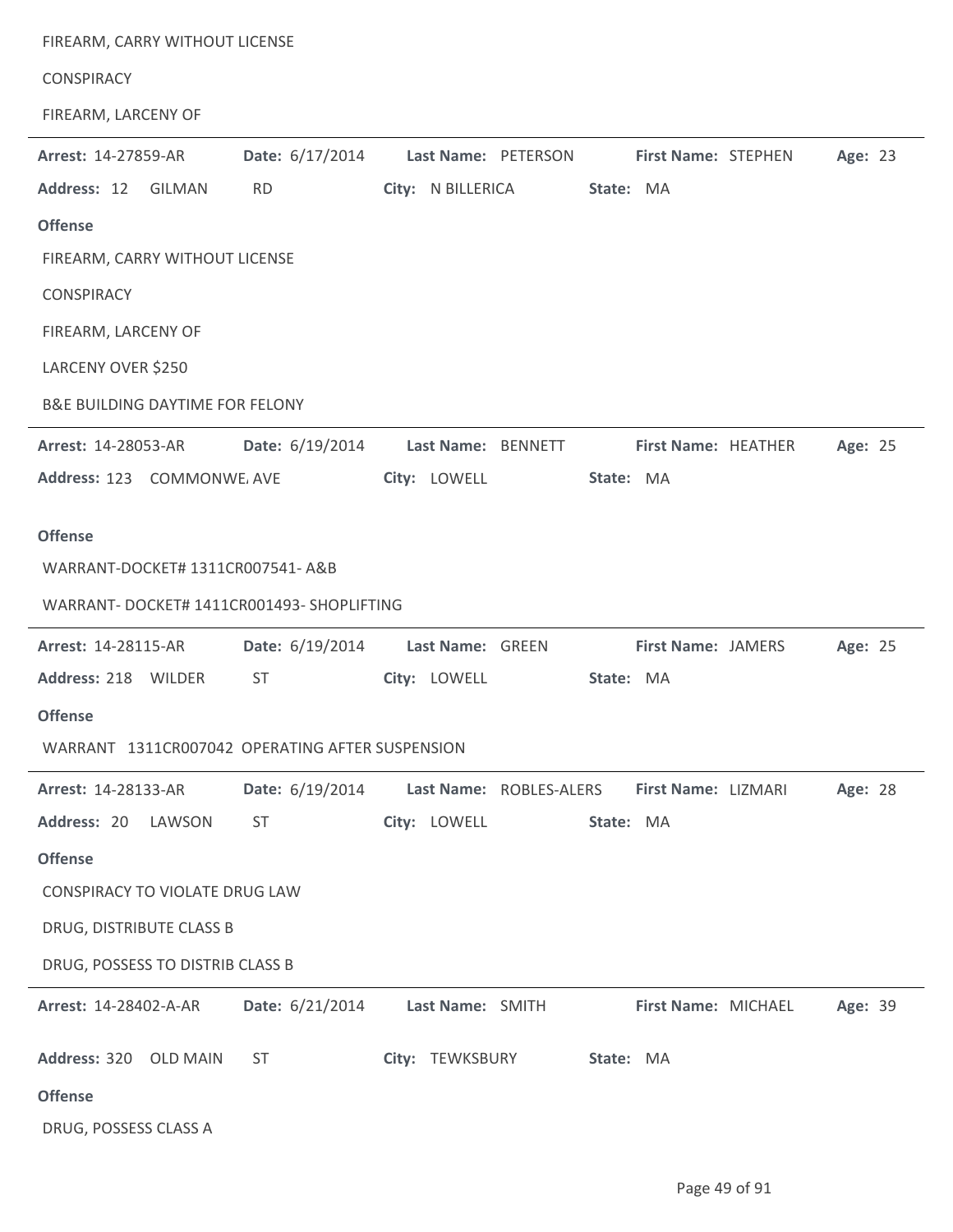| <b>INSPECTION/STICKER, NO</b>                      |                        |                                                                                    |                           |                             |         |  |
|----------------------------------------------------|------------------------|------------------------------------------------------------------------------------|---------------------------|-----------------------------|---------|--|
| Arrest: 14-28420-AR                                | Date: 6/21/2014        | Last Name: SERRANO                                                                 |                           | <b>First Name: JENTTREY</b> | Age: 19 |  |
| Address: 2 GRAINGER                                | ST.                    | City: LAWRENCE                                                                     | State: MA                 |                             |         |  |
| <b>Offense</b>                                     |                        |                                                                                    |                           |                             |         |  |
| SHOPLIFTING BY ASPORTATION                         |                        |                                                                                    |                           |                             |         |  |
| <b>Arrest: 14-28444-AR</b>                         | Date: 6/21/2014        | Last Name: MEEHAN                                                                  | <b>First Name: WALTER</b> |                             | Age: 29 |  |
| Address: 26<br>CONGRESS                            | ST                     | City: WILMINGTON                                                                   | State: MA                 |                             |         |  |
| <b>Offense</b>                                     |                        |                                                                                    |                           |                             |         |  |
| <b>OUI DRUGS</b>                                   |                        |                                                                                    |                           |                             |         |  |
| NEGLIGENT OPERATION OF MOTOR VEHICLE               |                        |                                                                                    |                           |                             |         |  |
| <b>MARKED LANES VIOLATION</b>                      |                        |                                                                                    |                           |                             |         |  |
| <b>Arrest: 14-28631-AR</b>                         | <b>Date:</b> 6/23/2014 | Last Name: RYAN                                                                    | <b>First Name: CASEY</b>  |                             | Age: 31 |  |
| Address: 275 WILLOW                                | AVE                    | City: HAVERHILL                                                                    | State: MA                 |                             |         |  |
| <b>Offense</b>                                     |                        |                                                                                    |                           |                             |         |  |
| WARRANT - 1438CR000946 - RECKLESS OP OF MV         |                        |                                                                                    |                           |                             |         |  |
| Arrest: 14-28632-AR                                | Date: 6/23/2014        | Last Name: CHISHOLM                                                                | First Name: EMILY         |                             | Age: 30 |  |
| Address: 43 3RD                                    | AVE                    | City: LOWELL                                                                       | State: MA                 |                             |         |  |
| <b>Offense</b>                                     |                        |                                                                                    |                           |                             |         |  |
| WARRANT - 1247CR000220 - POSSESSION CLASS E DRUG   |                        |                                                                                    |                           |                             |         |  |
|                                                    |                        | Arrest: 14-28878-AR Date: 6/24/2014 Last Name: RODRIGUEZ First Name: JESUS Age: 27 |                           |                             |         |  |
|                                                    |                        | Address: 340 SBROADWAY ST <b>City: LAWRENCE State: MA</b>                          |                           |                             |         |  |
| <b>Offense</b>                                     |                        |                                                                                    |                           |                             |         |  |
| LARCENY OVER \$250                                 |                        |                                                                                    |                           |                             |         |  |
| <b>Arrest: 14-28999-A-AR</b>                       |                        | Date: 6/25/2014 Last Name: ARACHE First Name: JANITZA                              |                           |                             | Age: 22 |  |
|                                                    |                        |                                                                                    |                           |                             |         |  |
| Address: 39 LILLEY AVE                             |                        | City: LOWELL State: MA                                                             |                           |                             |         |  |
| <b>Offense</b>                                     |                        |                                                                                    |                           |                             |         |  |
| WARRANT#1311CR002599 UNINSURED MV, UNREGISTERED MV |                        |                                                                                    |                           |                             |         |  |
| <b>Arrest: 14-28999-AR</b>                         |                        | Date: 6/25/2014 Last Name: CONCEPCION First Name: CHRISTOPHER Age: 23              |                           |                             |         |  |
| Address: 39 LILLEY                                 | <b>AVE</b>             | City: LOWELL State: MA                                                             |                           |                             |         |  |
| <b>Offense</b>                                     |                        |                                                                                    |                           |                             |         |  |
| LICENSE REVOKED, OPERATE MV WITH                   |                        |                                                                                    |                           |                             |         |  |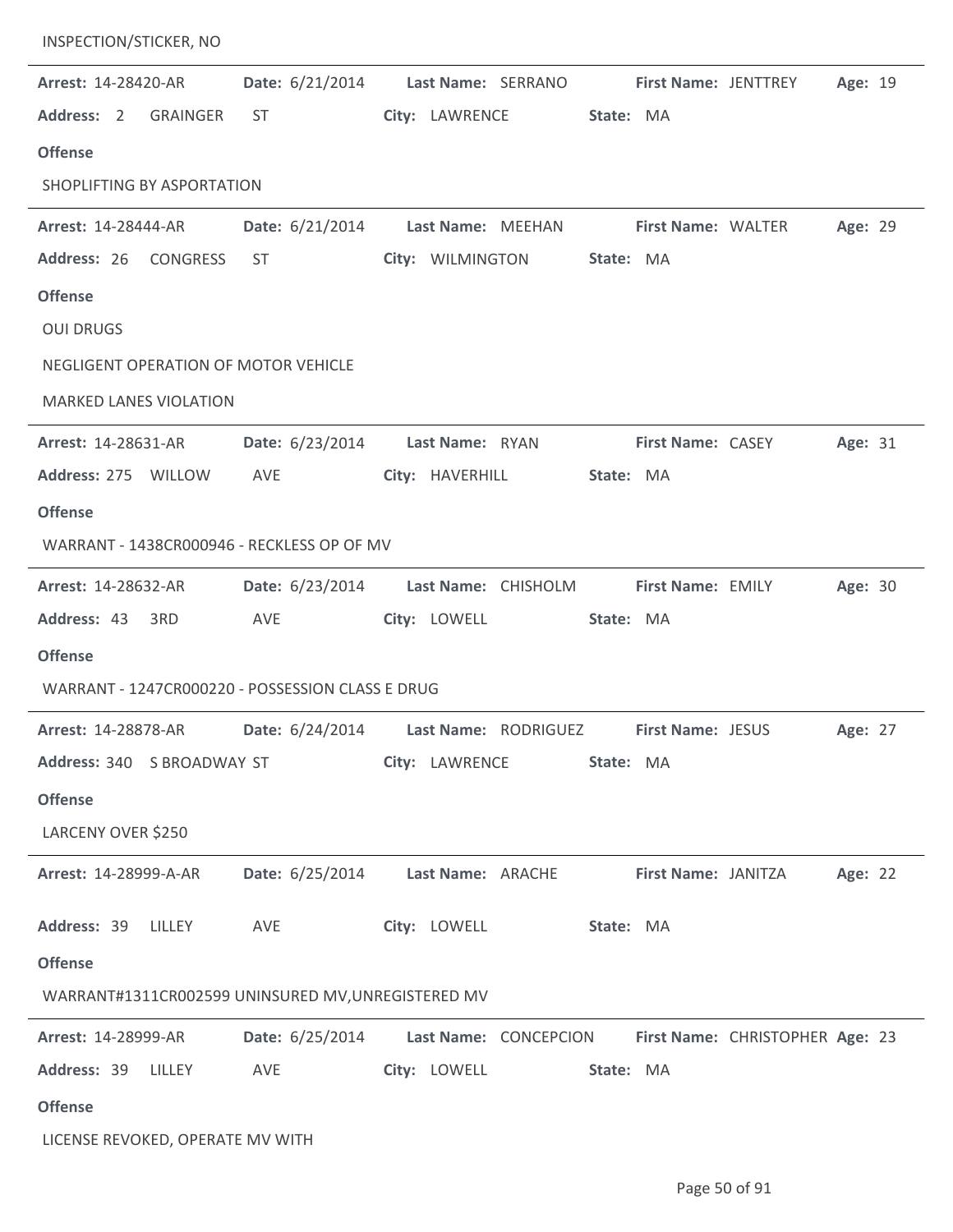| Arrest: 14-29013-AR           |                          | <b>Date:</b> 6/25/2014                                                      | Last Name: ROBSON |                                      | First Name: DAVID          | Age: 34 |  |
|-------------------------------|--------------------------|-----------------------------------------------------------------------------|-------------------|--------------------------------------|----------------------------|---------|--|
| <b>Address:</b>               | <b>UNKNOWN</b>           |                                                                             | City: LOWELL      |                                      | State: MA                  |         |  |
| <b>Offense</b>                |                          |                                                                             |                   |                                      |                            |         |  |
|                               |                          | WARRANT#1311CR004290 LARCENY UNDER 250                                      |                   |                                      |                            |         |  |
|                               |                          | WARRANT#1211CR005786 CREDIT CARD FRAUD                                      |                   |                                      |                            |         |  |
| <b>Arrest: 14-29224-A-AR</b>  |                          | Date: 6/26/2014 Last Name: KENNEY                                           |                   |                                      | <b>First Name: DAWN</b>    | Age: 34 |  |
| Address: 32 LEE               |                          | ST                                                                          | City: TEWKSBURY   |                                      | State: MA                  |         |  |
| <b>Offense</b>                |                          |                                                                             |                   |                                      |                            |         |  |
|                               |                          | WARRANT#1111CR001292 C.274 S.4 ACCESSORY AFTER THE FACT                     |                   |                                      |                            |         |  |
|                               |                          | WARRANT#1011CR008114 C.265 S.13A A&B                                        |                   |                                      |                            |         |  |
| Arrest: 14-29224-AR           |                          | Date: 6/26/2014                                                             | Last Name: MAY    |                                      | First Name: MICHAEL        | Age: 27 |  |
| Address: 32 LEE               |                          | <b>ST</b>                                                                   | City: TEWKSBURY   |                                      | State: MA                  |         |  |
| <b>Offense</b>                |                          |                                                                             |                   |                                      |                            |         |  |
|                               |                          | WARRANT#1011CR008151 C.266 S.120 TRESSPASS                                  |                   |                                      |                            |         |  |
|                               |                          | WARRANT#1011CR006394 C.266 S.120 TRESSPASS, POSSESS CLASS B, POSSES CLASS E |                   |                                      |                            |         |  |
| Arrest: 14-29343-AR           |                          | Date: 6/27/2014                                                             |                   | Last Name: ANGIOLILLO                | <b>First Name: JAMES</b>   | Age: 39 |  |
| Address: 57 GLEN              |                          | <b>RD</b>                                                                   | City: WILMINGTON  |                                      | State: MA                  |         |  |
| <b>Offense</b>                |                          |                                                                             |                   |                                      |                            |         |  |
| LICENSE SUSPENDED, OP MV WITH |                          |                                                                             |                   |                                      |                            |         |  |
| UNREGISTERED MOTOR VEHICLE    |                          |                                                                             |                   |                                      |                            |         |  |
| <b>Arrest: 14-29734-AR</b>    |                          | <b>Date:</b> 6/30/2014                                                      |                   | Last Name: MCNALLY First Name: JAMES |                            | Age: 65 |  |
| Address: 34 BURNHAM           |                          | RD.                                                                         | City: ANDOVER     |                                      | State: MA                  |         |  |
| <b>Offense</b>                |                          |                                                                             |                   |                                      |                            |         |  |
|                               |                          | WARRANT#1153CR001507 CH.90 S.24 OUI-LIQUOR                                  |                   |                                      |                            |         |  |
| <b>Arrest: 14-29760-AR</b>    |                          | Date: 6/30/2014 Last Name: YANDLE                                           |                   |                                      | <b>First Name: KENNETH</b> | Age: 27 |  |
| Address: 49                   | <b>MOUNT</b><br>PLEASANT | <b>ST</b>                                                                   |                   | City: N BILLERICA State: MA          |                            |         |  |
| <b>Offense</b>                |                          |                                                                             |                   |                                      |                            |         |  |
| LICENSE SUSPENDED, OP MV WITH |                          |                                                                             |                   |                                      |                            |         |  |

LIGHTS VIOLATION, MV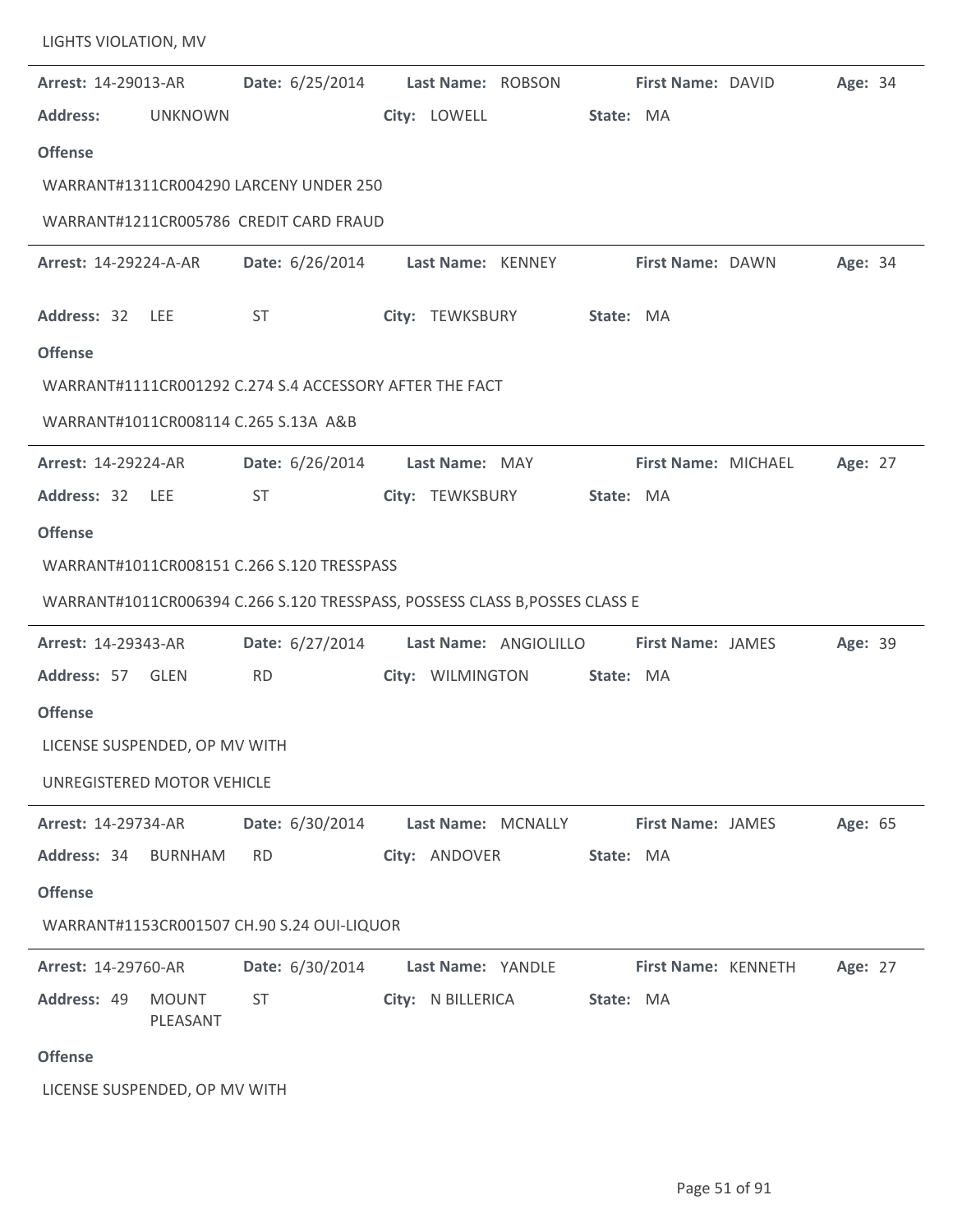| Arrest: 14-29889-AR           |                | Date: 7/1/2014 Last Name: CARDINAL      |                     | First Name: JESSICA | Age: 20 |  |
|-------------------------------|----------------|-----------------------------------------|---------------------|---------------------|---------|--|
| <b>Address:</b>               | ***UNKNOWI     |                                         | City: HOMELESS      | State: MA           |         |  |
| <b>Offense</b>                |                |                                         |                     |                     |         |  |
| DRUG, POSSESS CLASS E         |                |                                         |                     |                     |         |  |
| WARRANT (274/7; CONSPIRACY)   |                |                                         |                     |                     |         |  |
| Arrest: 14-30130-AR           |                | Date: 7/2/2014                          | Last Name: FORTUNE  | First Name: BRIAN   | Age: 29 |  |
| Address: 97 GLEN              |                | <b>RD</b>                               | City: WILMINGTON    | State: MA           |         |  |
| <b>Offense</b>                |                |                                         |                     |                     |         |  |
| <b>OUI DRUGS</b>              |                |                                         |                     |                     |         |  |
| DRUG, POSSESS CLASS E         |                |                                         |                     |                     |         |  |
| DRUG, POSSESS CLASS E         |                |                                         |                     |                     |         |  |
| DRUG, POSSESS CLASS E         |                |                                         |                     |                     |         |  |
| Arrest: 14-30273-AR           |                | Date: 7/3/2014                          | Last Name: SAWYER   | First Name: DEREK   | Age: 25 |  |
| Address: 44 FLOYD             |                | <b>ST</b>                               | City: LOWELL        | State: MA           |         |  |
| <b>Offense</b>                |                |                                         |                     |                     |         |  |
| LICENSE SUSPENDED, OP MV WITH |                |                                         |                     |                     |         |  |
| STOP/YIELD, FAIL TO           |                |                                         |                     |                     |         |  |
| Arrest: 14-30448-AR           |                | Date: 7/4/2014                          | Last Name: CATERINO | First Name: COLLEEN | Age: 46 |  |
| Address: 1830 MAIN            |                | <b>ST</b>                               | City: TEWKSBURY     | State: MA           |         |  |
| <b>Offense</b>                |                |                                         |                     |                     |         |  |
| OUI LIQUOR, 2ND OFFENSE       |                |                                         |                     |                     |         |  |
|                               |                | LICENSE SUSPENDED FOR OUI, OPER MV WITH |                     |                     |         |  |
| Arrest: 14-30516-AR           |                | Date: 7/5/2014                          | Last Name: KUNTZ    | First Name: JOSEPH  | Age: 32 |  |
| Address: 18                   | <b>COMPASS</b> | DR                                      | City: MASHPEE       | State: MA           |         |  |
| <b>Offense</b>                |                |                                         |                     |                     |         |  |
| SHOPLIFTING BY ASPORTATION    |                |                                         |                     |                     |         |  |
| <b>Arrest: 14-30700-AR</b>    |                | Date: 7/6/2014                          | Last Name: ROBSON   | First Name: DAVID   | Age: 34 |  |
| Address: 173 COBURN           |                | <b>ST</b>                               | City: LOWELL        | State: MA           |         |  |
| <b>Offense</b>                |                |                                         |                     |                     |         |  |
|                               |                | WARRANT 1311CR004290ARECEIVING STOLEN   |                     |                     |         |  |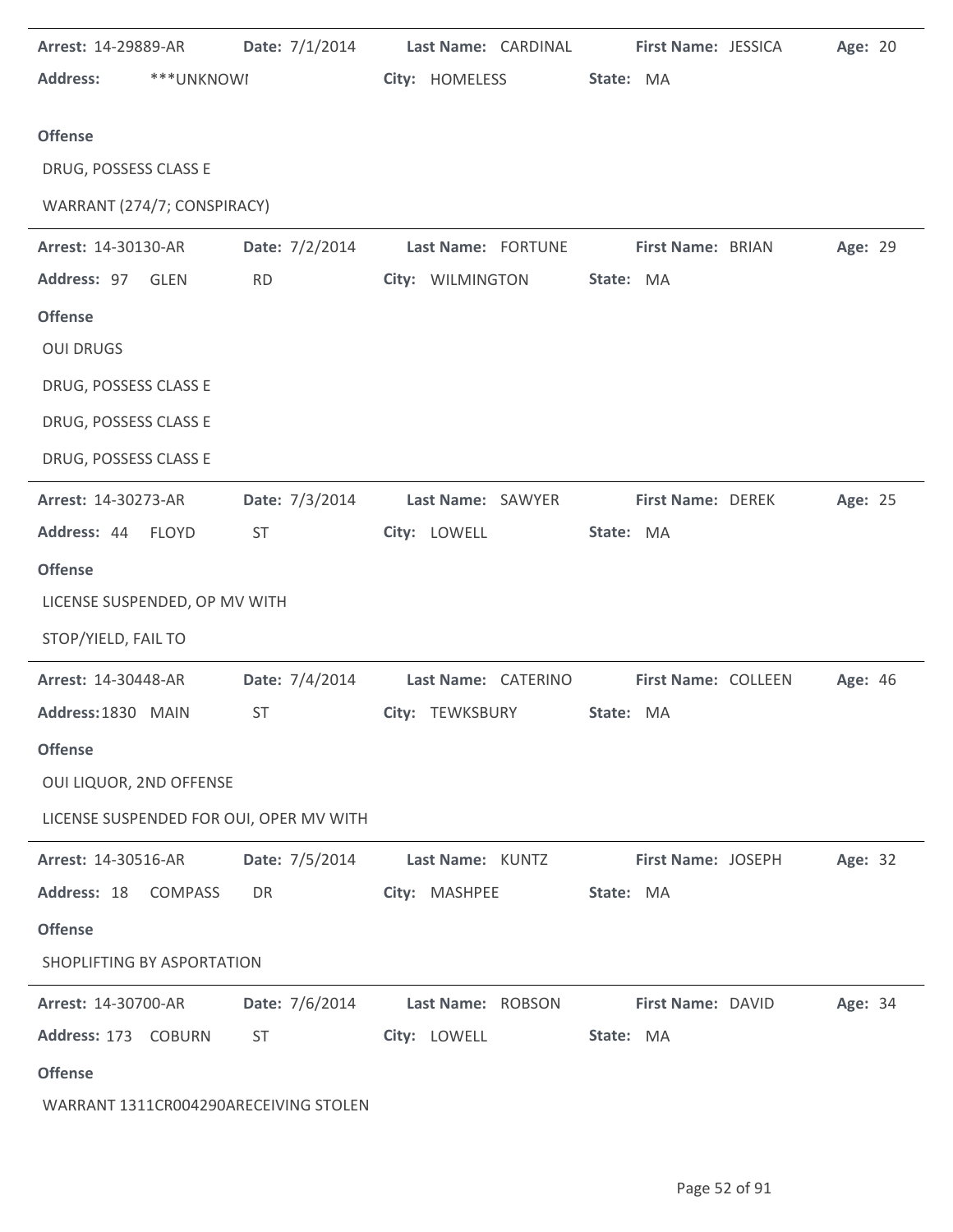| Arrest: 14-30926-AR                     |                                                                                                                                                                                                                                |                                    | Date: 7/7/2014 Last Name: TRITES First Name: KENNETH   | Age: 53 |
|-----------------------------------------|--------------------------------------------------------------------------------------------------------------------------------------------------------------------------------------------------------------------------------|------------------------------------|--------------------------------------------------------|---------|
| Address: 94 ROCK                        | <b>ST</b>                                                                                                                                                                                                                      | City: LOWELL                       | State: MA                                              |         |
| <b>Offense</b>                          |                                                                                                                                                                                                                                |                                    |                                                        |         |
| SHOPLIFTING BY ASPORTATION, 3RD OFF.    |                                                                                                                                                                                                                                |                                    |                                                        |         |
| <b>Arrest: 14-31124-AR</b>              |                                                                                                                                                                                                                                |                                    | Date: 7/8/2014 Last Name: BICKFORD First Name: MARLENE | Age: 48 |
| Address: 17 VERENA                      | <b>RD</b>                                                                                                                                                                                                                      | City: BILLERICA                    | State: MA                                              |         |
| <b>Offense</b>                          |                                                                                                                                                                                                                                |                                    |                                                        |         |
| LICENSE REVOKED, OPERATE MV WITH        |                                                                                                                                                                                                                                |                                    |                                                        |         |
| <b>Arrest: 14-31238-AR</b>              |                                                                                                                                                                                                                                | Date: 7/9/2014 Last Name: CONNELL  | <b>First Name: DAVID</b>                               | Age: 48 |
| Address: 370 MERRIMACK ST               |                                                                                                                                                                                                                                | City: LOWELL                       | State: MA                                              |         |
| <b>Offense</b>                          |                                                                                                                                                                                                                                |                                    |                                                        |         |
| LARCENY OVER \$250                      |                                                                                                                                                                                                                                |                                    |                                                        |         |
| <b>Arrest: 14-31247-AR</b>              | Date: 7/9/2014                                                                                                                                                                                                                 | Last Name: GINGRAS                 | First Name: BRIAN                                      | Age: 28 |
| Address: 20 HARWOOD                     | DR.                                                                                                                                                                                                                            | City: BILLERICA                    | State: MA                                              |         |
| <b>Offense</b>                          |                                                                                                                                                                                                                                |                                    |                                                        |         |
| SHOPLIFTING BY ASPORTATION              |                                                                                                                                                                                                                                |                                    |                                                        |         |
| Arrest: 14-31272-AR                     |                                                                                                                                                                                                                                | Date: 7/9/2014 Last Name: CHAPPIE  | <b>First Name: KEVIN</b>                               | Age: 34 |
| Address: 148 GORHAM                     | ST                                                                                                                                                                                                                             | City: CHELMSFORD                   | State: MA                                              |         |
| <b>Offense</b>                          |                                                                                                                                                                                                                                |                                    |                                                        |         |
| SHOPLIFTING BY CONCEALING MDSE          |                                                                                                                                                                                                                                |                                    |                                                        |         |
| <b>Arrest: 14-31285-AR</b>              | <b>Date:</b> 7/9/2014                                                                                                                                                                                                          | Last Name: ROSARIO                 | <b>First Name: GREGORY</b>                             | Age: 28 |
| Address: 22 COLLINS                     | ST and the state of the state of the state of the state of the state of the state of the state of the state of the state of the state of the state of the state of the state of the state of the state of the state of the sta | City: LYNN                         | State: MA                                              |         |
| <b>Offense</b>                          |                                                                                                                                                                                                                                |                                    |                                                        |         |
| 1413CR000627 UNREGISTERED MOTOR VEHICLE |                                                                                                                                                                                                                                |                                    |                                                        |         |
| <b>Arrest: 14-31442-AR</b>              |                                                                                                                                                                                                                                | Date: 7/10/2014    Last Name: KANG | <b>First Name: KIM</b>                                 | Age: 34 |
| Address: 40<br><b>CINNAMON</b>          | <b>CIR</b>                                                                                                                                                                                                                     | City: TEWKSBURY                    | State: MA                                              |         |
| <b>Offense</b>                          |                                                                                                                                                                                                                                |                                    |                                                        |         |
| OUI LIQUOR, 2ND OFFENSE                 |                                                                                                                                                                                                                                |                                    |                                                        |         |
| NEGLIGENT OPERATION OF MOTOR VEHICLE    |                                                                                                                                                                                                                                |                                    |                                                        |         |
| <b>Arrest: 14-31801-AR</b>              | Date: 7/13/2014                                                                                                                                                                                                                | Last Name: REYNOLDS                | First Name: CHERYL                                     | Age: 55 |
| Address: 1<br>SWAIN                     | <b>RD</b>                                                                                                                                                                                                                      | City: WILMINGTON                   | State: MA                                              |         |
| <b>Offense</b>                          |                                                                                                                                                                                                                                |                                    |                                                        |         |

ż,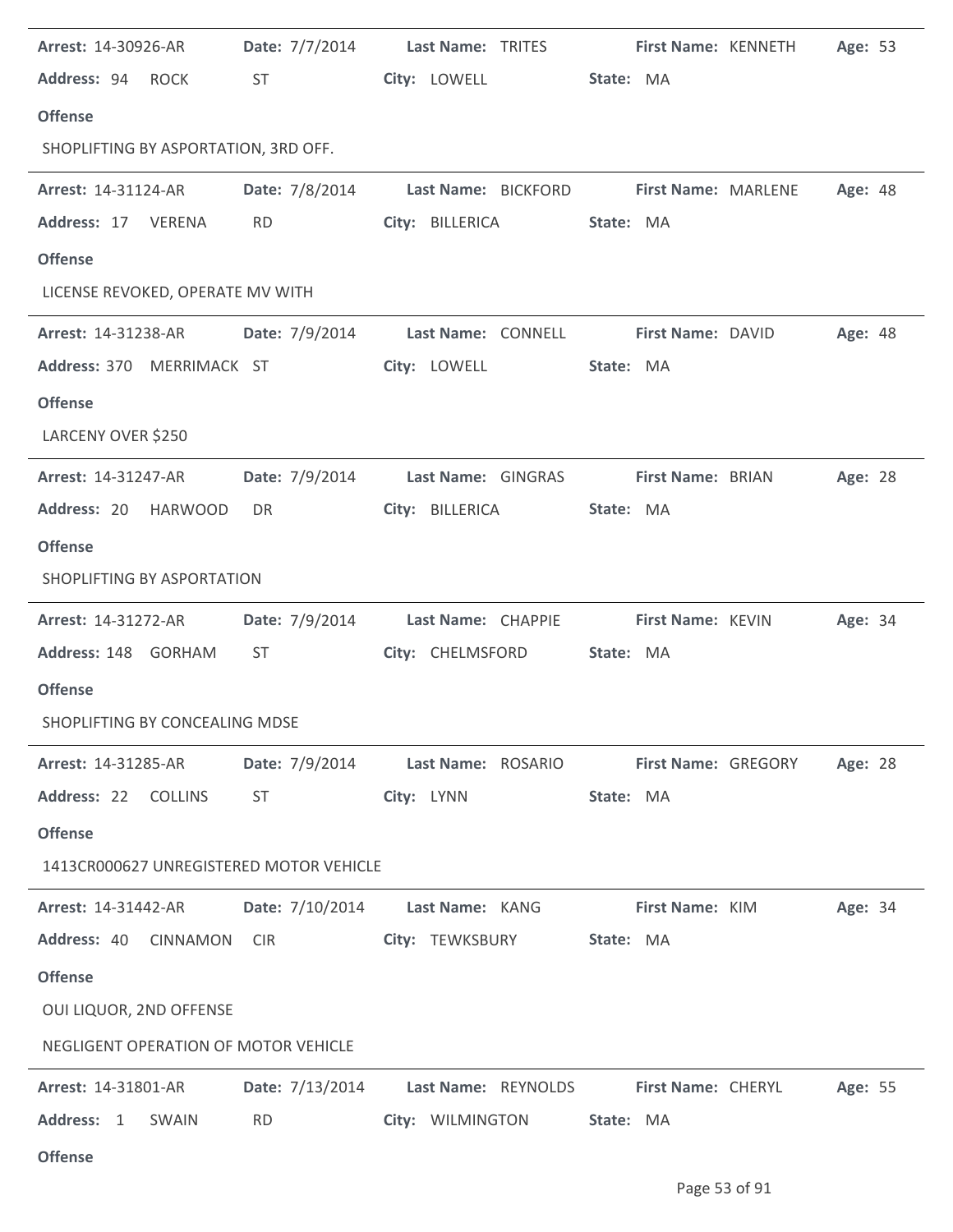| NEGLIGENT OPERATION OF MOTOR VEHICLE |                                    |                     |           |                      |                      |         |  |
|--------------------------------------|------------------------------------|---------------------|-----------|----------------------|----------------------|---------|--|
| <b>OUI DRUGS</b>                     |                                    |                     |           |                      |                      |         |  |
| STOP/YIELD, FAIL TO                  |                                    |                     |           |                      |                      |         |  |
| <b>MARKED LANES VIOLATION</b>        |                                    |                     |           |                      |                      |         |  |
| <b>OUI LIQUOR</b>                    |                                    |                     |           |                      |                      |         |  |
| Arrest: 14-31812-AR                  | Date: 7/13/2014                    | Last Name: HOMEM    |           | First Name: CRISTINA |                      | Age: 20 |  |
| Address: 19<br><b>IRENE</b>          | AVE                                | City: BILLERICA     | State: MA |                      |                      |         |  |
| <b>Offense</b>                       |                                    |                     |           |                      |                      |         |  |
| NEGLIGENT OPERATION OF MOTOR VEHICLE |                                    |                     |           |                      |                      |         |  |
| <b>MARKED LANES VIOLATION</b>        |                                    |                     |           |                      |                      |         |  |
| <b>OUI LIQUOR</b>                    |                                    |                     |           |                      |                      |         |  |
| Arrest: 14-31926-A-AR                | Date: 7/14/2014                    | Last Name: MARSHALL |           |                      | First Name: ANNMARIE | Age: 42 |  |
| Address: 450 PAWTUCKET ST            |                                    | City: LOWELL        | State: MA |                      |                      |         |  |
| <b>Offense</b>                       |                                    |                     |           |                      |                      |         |  |
| <b>CONSPIRACY</b>                    |                                    |                     |           |                      |                      |         |  |
| LARCENY OVER \$250                   |                                    |                     |           |                      |                      |         |  |
| Arrest: 14-31926-AR                  | Date: 7/14/2014 Last Name: LEGATOS |                     |           |                      | First Name: THEODORE | Age: 45 |  |
| Address: 450 PAWTUCKET S AVE         |                                    | City: LOWELL        | State: MA |                      |                      |         |  |
| <b>Offense</b>                       |                                    |                     |           |                      |                      |         |  |
| LARCENY OVER \$250                   |                                    |                     |           |                      |                      |         |  |
| <b>CONSPIRACY</b>                    |                                    |                     |           |                      |                      |         |  |
| Arrest: 14-31988-AR                  | Date: 7/14/2014                    | Last Name: WARUHIU  |           | First Name: BRYAN    |                      | Age: 21 |  |
| Address: 64<br><b>SCHOOL</b>         | <b>ST</b>                          | City: DRACUT        | State: MA |                      |                      |         |  |
| <b>Offense</b>                       |                                    |                     |           |                      |                      |         |  |
| FALSE NAME/SSN, ARRESTEE FURNISH     |                                    |                     |           |                      |                      |         |  |
| SPEEDING                             |                                    |                     |           |                      |                      |         |  |
| <b>OUI LIQUOR</b>                    |                                    |                     |           |                      |                      |         |  |
| NEGLIGENT OPERATION OF MOTOR VEHICLE |                                    |                     |           |                      |                      |         |  |
| MARKED LANES VIOLATION               |                                    |                     |           |                      |                      |         |  |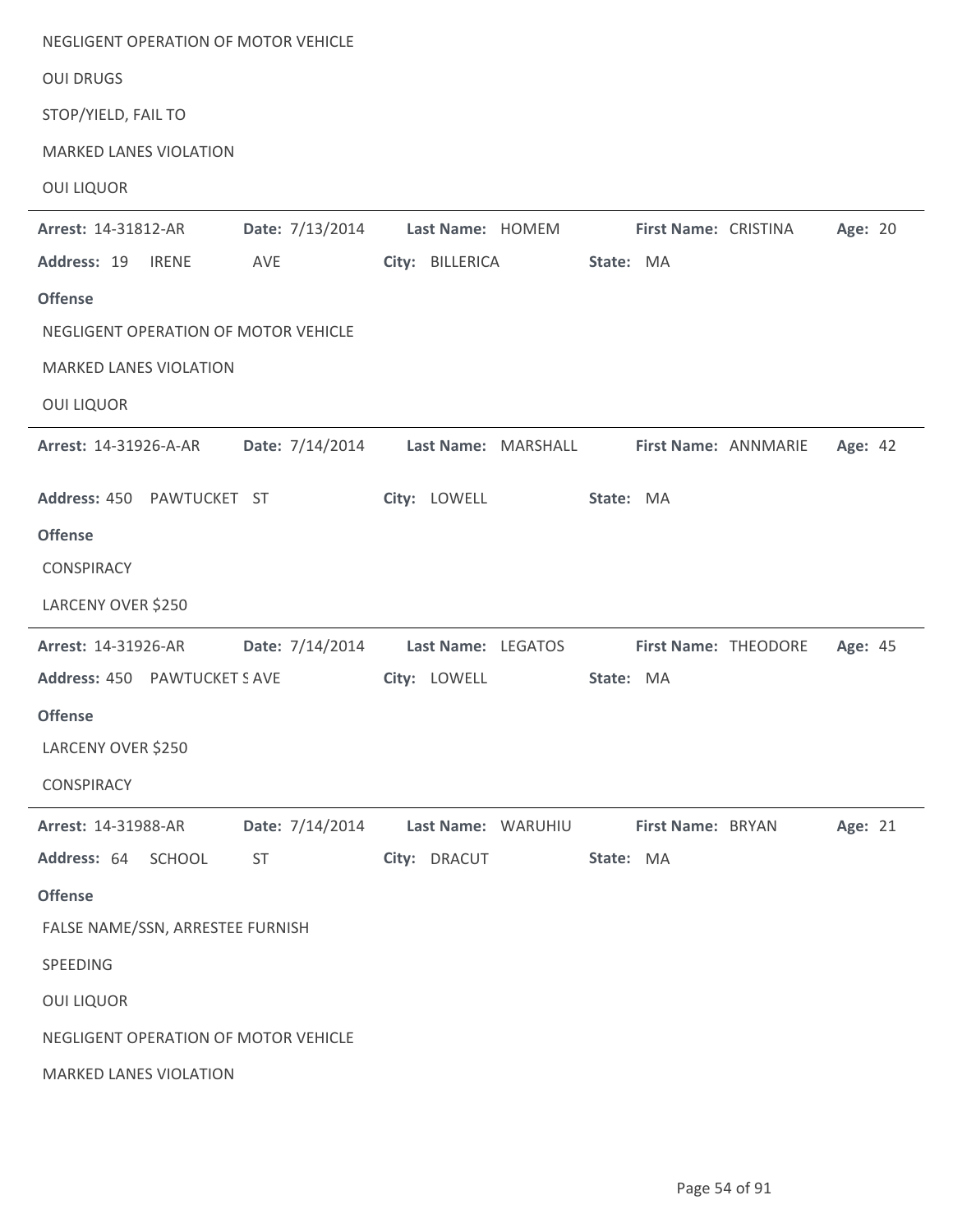| Address: 60 RANTOUL<br>City: BEVERLY State: MA<br>ST and the state of the state of the state of the state of the state of the state of the state of the state of the state of the state of the state of the state of the state of the state of the state of the state of the sta<br><b>Offense</b><br>LICENSE SUSPENDED, OP MV WITH<br>Date: 7/16/2014 Last Name: HANNON First Name: JACKIE<br><b>Arrest: 14-32358-AR</b> |         |
|---------------------------------------------------------------------------------------------------------------------------------------------------------------------------------------------------------------------------------------------------------------------------------------------------------------------------------------------------------------------------------------------------------------------------|---------|
|                                                                                                                                                                                                                                                                                                                                                                                                                           |         |
|                                                                                                                                                                                                                                                                                                                                                                                                                           |         |
|                                                                                                                                                                                                                                                                                                                                                                                                                           |         |
|                                                                                                                                                                                                                                                                                                                                                                                                                           | Age: 46 |
| Address: 21 SECOR<br><b>WAY</b><br>City: TEWKSBURY State: MA                                                                                                                                                                                                                                                                                                                                                              |         |
| <b>Offense</b>                                                                                                                                                                                                                                                                                                                                                                                                            |         |
| A&B TO COLLECT LOAN                                                                                                                                                                                                                                                                                                                                                                                                       |         |
| Date: 7/18/2014 Last Name: GOULETTE First Name: KATELYN<br><b>Arrest: 14-32714-AR</b>                                                                                                                                                                                                                                                                                                                                     | Age: 33 |
| Address: 34 MARIE<br>ST<br>City: TEWKSBURY<br>State: MA                                                                                                                                                                                                                                                                                                                                                                   |         |
| <b>Offense</b>                                                                                                                                                                                                                                                                                                                                                                                                            |         |
| WARRANT 1311CR003088 SHOPLIFTING                                                                                                                                                                                                                                                                                                                                                                                          |         |
| Date: 7/18/2014<br>Last Name: HURST<br><b>First Name: JAMES</b><br><b>Arrest: 14-32721-AR</b>                                                                                                                                                                                                                                                                                                                             | Age: 23 |
| City: WINDHAM<br>Address: 3 EASTWOOD RD<br>State: NH                                                                                                                                                                                                                                                                                                                                                                      |         |
| <b>Offense</b>                                                                                                                                                                                                                                                                                                                                                                                                            |         |
| WARRANT 1318CR006937 OUI DRUGS                                                                                                                                                                                                                                                                                                                                                                                            |         |
| DRUG, POSSESS CLASS E                                                                                                                                                                                                                                                                                                                                                                                                     |         |
| LICENSE SUSPENDED, OP MV WITH                                                                                                                                                                                                                                                                                                                                                                                             |         |
| WARRANT 1318CR004311 POSSESSION OF CLASS A                                                                                                                                                                                                                                                                                                                                                                                |         |
| LICENSE NOT IN POSSESSION                                                                                                                                                                                                                                                                                                                                                                                                 |         |
| Date: 7/19/2014<br>Last Name: SANTOS<br><b>Arrest: 14-32926-AR</b><br><b>First Name: JESSICA</b>                                                                                                                                                                                                                                                                                                                          | Age: 26 |
| Address: 6 GREAT NECK DR<br>City: WILMINGTON<br>State: MA                                                                                                                                                                                                                                                                                                                                                                 |         |
| <b>Offense</b>                                                                                                                                                                                                                                                                                                                                                                                                            |         |
| DRUG, POSSESS TO DISTRIB CLASS B                                                                                                                                                                                                                                                                                                                                                                                          |         |
| Date: 7/20/2014<br>First Name: LUKE<br><b>Arrest: 14-33052-AR</b><br>Last Name: CARACCIO                                                                                                                                                                                                                                                                                                                                  | Age: 29 |
| Address: 19<br><b>BROWN</b><br>CT<br>City: METHUEN<br>State: MA                                                                                                                                                                                                                                                                                                                                                           |         |
|                                                                                                                                                                                                                                                                                                                                                                                                                           |         |
| <b>Offense</b>                                                                                                                                                                                                                                                                                                                                                                                                            |         |
| NUMBER PLATE VIOLATION                                                                                                                                                                                                                                                                                                                                                                                                    |         |
| LICENSE SUSPENDED, OP MV WITH                                                                                                                                                                                                                                                                                                                                                                                             |         |
| SPEEDING                                                                                                                                                                                                                                                                                                                                                                                                                  |         |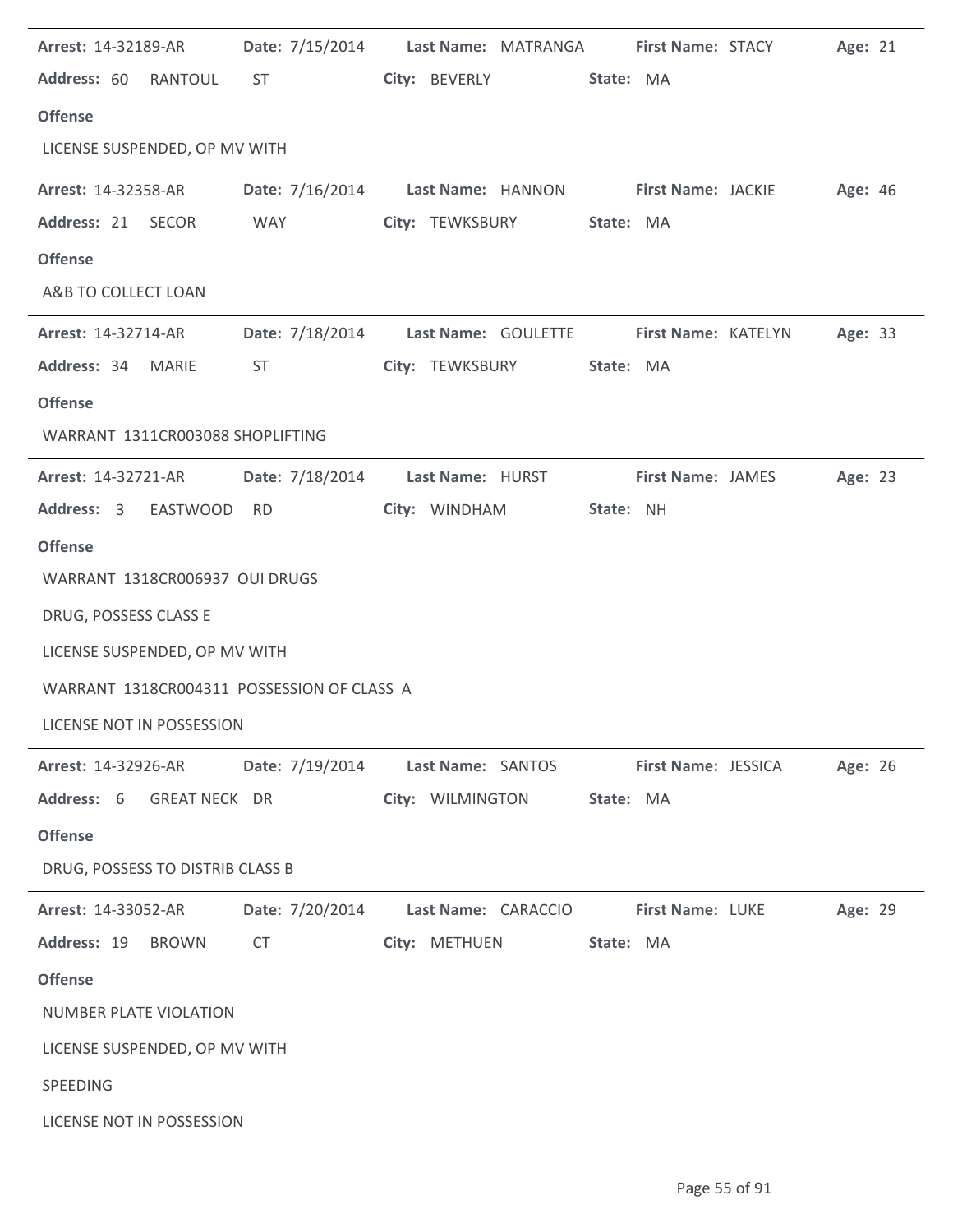| Arrest: 14-33808-AR<br>Address: 20 TEXAS<br><b>Offense</b><br>WARRANT                                                    | <b>RD</b>                    | Date: 7/25/2014 Last Name: GAFFNEY<br>City: TEWKSBURY               | First Name: ALYSSA<br>State: MA       | Age: 17 |
|--------------------------------------------------------------------------------------------------------------------------|------------------------------|---------------------------------------------------------------------|---------------------------------------|---------|
| <b>Arrest: 14-33852-AR</b><br>Address: 12 ESSEX<br><b>Offense</b>                                                        | ST                           | Date: 7/25/2014 Last Name: COHOON First Name: JAMIE<br>City: LOWELL | State: MA                             | Age: 37 |
| DRUG, POSSESS TO DISTRIB CLASS B<br>DRUG, POSSESS TO DISTRIB CLASS C                                                     |                              |                                                                     |                                       |         |
| <b>Arrest: 14-33910-AR</b><br>Address: 4 HOMESTEAD LN<br><b>Offense</b>                                                  | Date: 7/26/2014              | Last Name: HANAFIN<br>City: BILLERICA                               | First Name: PATRICK<br>State: MA      | Age: 21 |
| <b>OUI LIQUOR</b><br>NEGLIGENT OPERATION OF MOTOR VEHICLE<br><b>MARKED LANES VIOLATION</b><br>UNREGISTERED MOTOR VEHICLE |                              |                                                                     |                                       |         |
| <b>Arrest: 14-34011-AR</b><br>Address: 15 AUSTIN<br><b>Offense</b><br>1311CR000792 A&B                                   | Date: 7/26/2014<br><b>RD</b> | Last Name: PAGLIUCA<br>City: BILLERICA                              | <b>First Name: RENEE</b><br>State: MA | Age: 25 |
| <b>Arrest: 14-34351-AR</b><br>Address: 80 DEXTER<br><b>Offense</b><br>SHOPLIFTING BY CONCEALING MDSE                     | Date: 7/29/2014<br>AVE       | Last Name: ANDREWS<br>City: DRACUT                                  | First Name: BRIANNA<br>State: MA      | Age: 22 |
| <b>Arrest: 14-34381-AR</b><br>Address: 543 MIDDLESEX<br><b>Offense</b><br>UNLICENSED OPERATION OF MV                     | Date: 7/29/2014<br>ST        | Last Name: AMARO<br>City: LOWELL                                    | First Name: MELISSA<br>State: MA      | Age: 25 |
| Arrest: 14-34526-A-AR<br>Address: 1<br><b>TAREILA</b><br><b>Offense</b>                                                  | <b>CIR</b>                   | Date: 7/30/2014 Last Name: WILLETTE<br>City: TEWKSBURY              | First Name: BRITTANY<br>State: MA     | Age: 24 |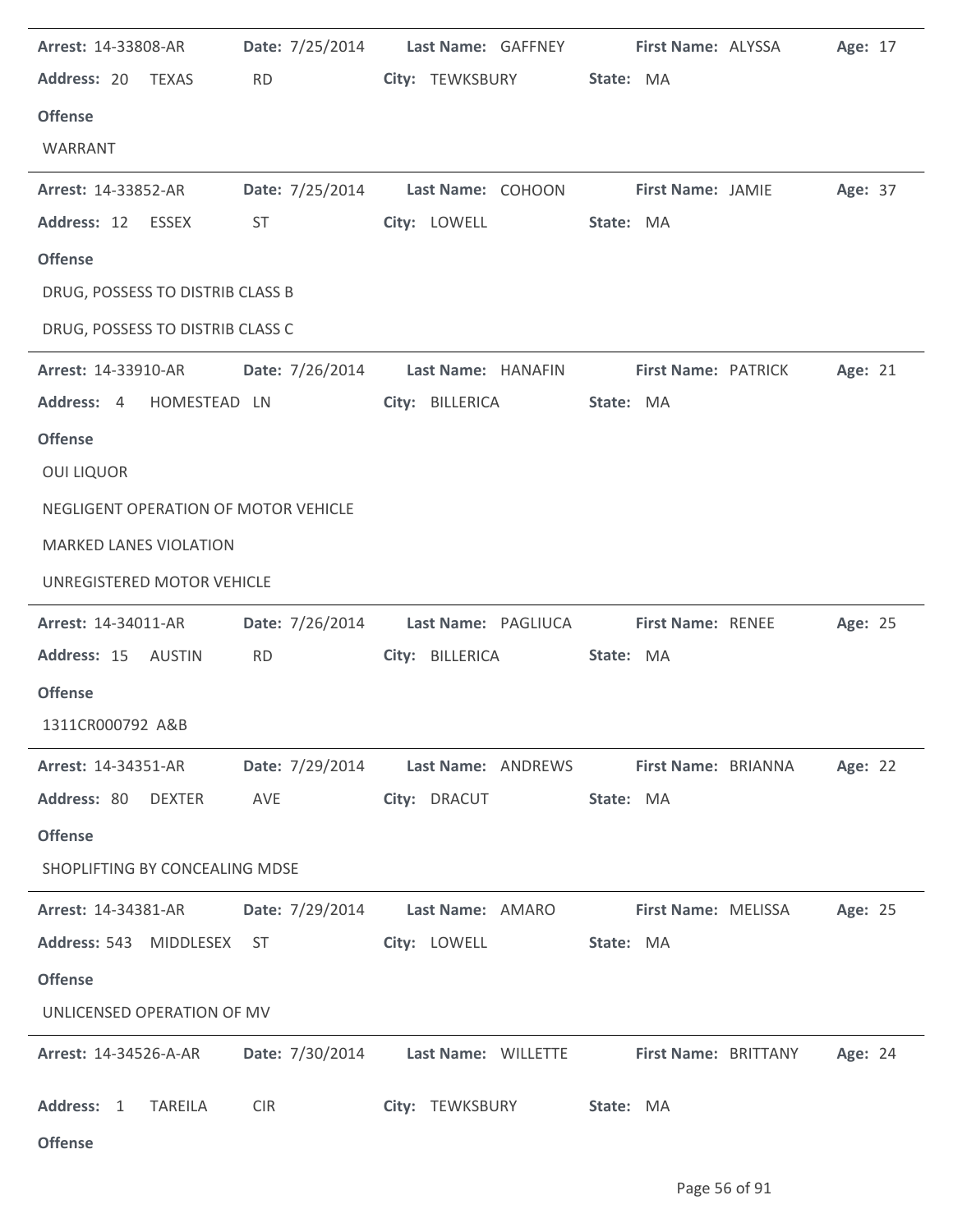| SHOPLIFTING BY CONCEALING MDSE<br><b>CONSPIRACY</b> |                 |                     |                      |                     |                      |         |  |
|-----------------------------------------------------|-----------------|---------------------|----------------------|---------------------|----------------------|---------|--|
| Arrest: 14-34526-AR                                 | Date: 7/30/2014 | Last Name: DAHANY   |                      |                     | First Name: MOUHCINE | Age: 29 |  |
| Address: 100<br><b>MASSMILLS</b>                    | DR              | City: LOWELL        |                      | State: MA           |                      |         |  |
| <b>Offense</b>                                      |                 |                     |                      |                     |                      |         |  |
| SHOPLIFTING BY CONCEALING MDSE                      |                 |                     |                      |                     |                      |         |  |
| <b>CONSPIRACY</b>                                   |                 |                     |                      |                     |                      |         |  |
| Arrest: 14-34880-A-AR                               | Date: 8/1/2014  | Last Name: BENJAMIN |                      | First Name: HORACE  |                      | Age: 55 |  |
| Address: 572 SECOND                                 | <b>ST</b>       | City: EVERETT       |                      | State: MA           |                      |         |  |
| <b>Offense</b>                                      |                 |                     |                      |                     |                      |         |  |
| DRUG, POSSESS CLASS B, SUBSQ.OFF.                   |                 |                     |                      |                     |                      |         |  |
| <b>RESIST ARREST</b>                                |                 |                     |                      |                     |                      |         |  |
| <b>Arrest: 14-34880-AR</b>                          | Date: 8/1/2014  | Last Name: RINALDI  |                      | First Name: NICOLE  |                      | Age: 30 |  |
| Address: 38<br>TRUMAN                               | DR              | City: MALDEN        |                      | State: MA           |                      |         |  |
| <b>Offense</b>                                      |                 |                     |                      |                     |                      |         |  |
| DRUG, POSSESS CLASS B, SUBSQ.OFF.                   |                 |                     |                      |                     |                      |         |  |
| DRUG, POSSESS TO DISTRIB CLASS B                    |                 |                     |                      |                     |                      |         |  |
| Arrest: 14-34935-AR                                 | Date: 8/2/2014  | Last Name: JEAN     |                      | First Name: RUSSELL |                      | Age: 19 |  |
| Address: 945 RIVERSIDE                              | DR              | City: METHUEN       |                      | State: MA           |                      |         |  |
| <b>Offense</b>                                      |                 |                     |                      |                     |                      |         |  |
| <b>OUI LIQUOR</b>                                   |                 |                     |                      |                     |                      |         |  |
| NEGLIGENT OPERATION OF MOTOR VEHICLE                |                 |                     |                      |                     |                      |         |  |
| Arrest: 14-34978-AR                                 | Date: 8/2/2014  |                     | Last Name: BOULANGER | First Name: DAVID   |                      | Age: 37 |  |
| Address: 70 VIRGINIA                                | AVE             | City: LOWELL        |                      | State: MA           |                      |         |  |
| <b>Offense</b>                                      |                 |                     |                      |                     |                      |         |  |
| WARRANT#1253CR000374 C.266 S.30A SHOPLIFTING        |                 |                     |                      |                     |                      |         |  |
| Arrest: 14-35067-AR                                 | Date: 8/3/2014  | Last Name: MCGRATH  |                      | First Name: LEWIS   |                      | Age: 28 |  |
| Address: 5<br><b>DRAGON</b>                         | <b>CT</b>       | City: WOBURN        |                      | State: MA           |                      |         |  |
| <b>Offense</b>                                      |                 |                     |                      |                     |                      |         |  |
| <b>OUI LIQUOR</b>                                   |                 |                     |                      |                     |                      |         |  |
| A&B ON POLICE OFFICER                               |                 |                     |                      |                     |                      |         |  |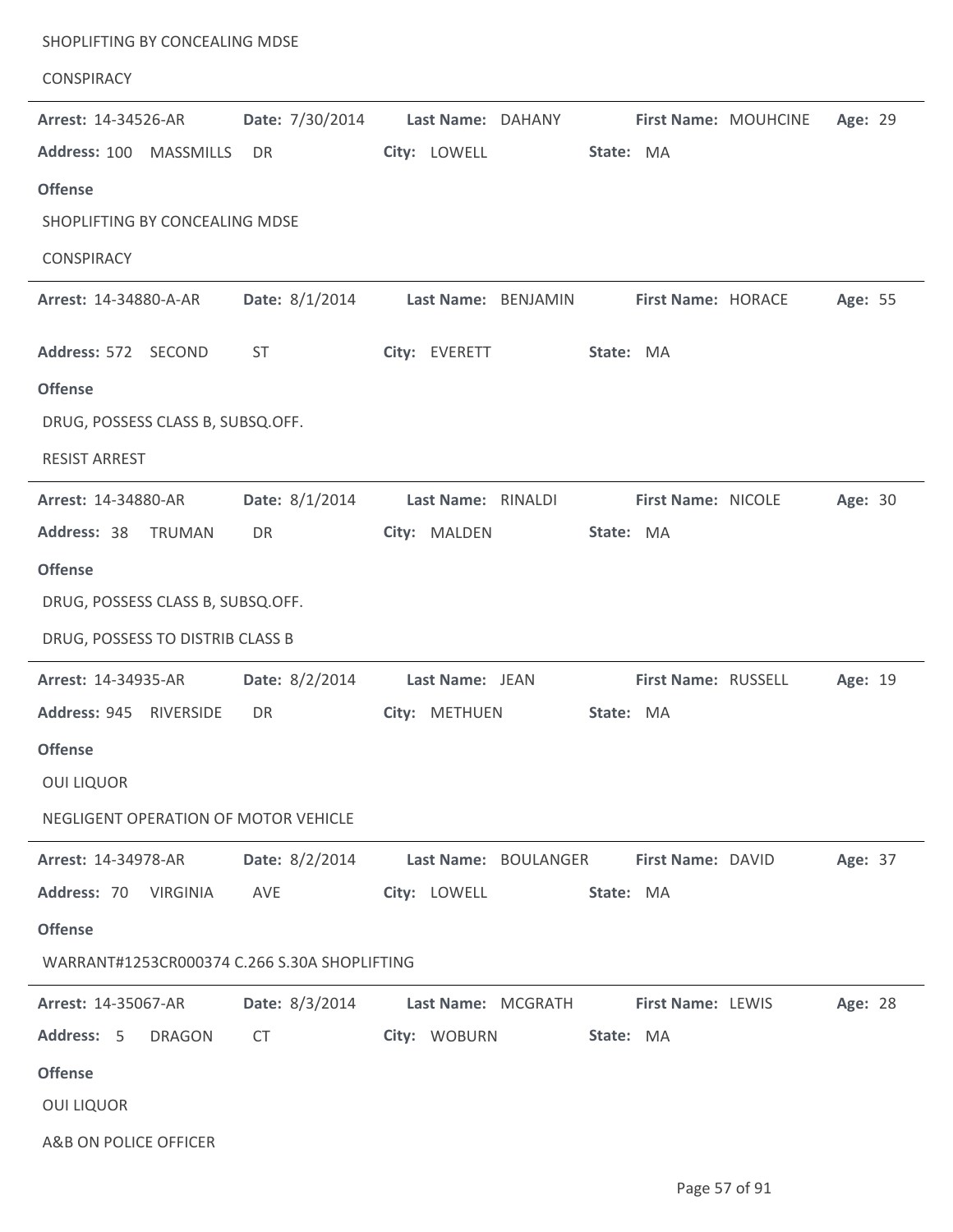| <b>RESIST ARREST</b>          |                 |                                                               |                           |           |                     |         |  |
|-------------------------------|-----------------|---------------------------------------------------------------|---------------------------|-----------|---------------------|---------|--|
| <b>MARKED LANES VIOLATION</b> |                 |                                                               |                           |           |                     |         |  |
|                               |                 | NEGLIGENT OPERATION OF MOTOR VEHICLE                          |                           |           |                     |         |  |
| Arrest: 14-35140-AR           |                 | Date: 8/3/2014                                                | Last Name: VARNEY         |           | First Name: MICHAEL | Age: 26 |  |
| Address: 24 OTIS              |                 | <b>ST</b>                                                     | City: TEWKSBURY           | State: MA |                     |         |  |
| <b>Offense</b>                |                 |                                                               |                           |           |                     |         |  |
|                               |                 | WARRANT LARCENY BY CHECK 1411CR000601                         |                           |           |                     |         |  |
|                               |                 | WARRANT LICENSE SUSPENSION OP MV 1318CR005332                 |                           |           |                     |         |  |
|                               |                 | WARRANT LARCENY BY CHECK 1453CR000025                         |                           |           |                     |         |  |
|                               |                 | WARRANT LICENSE SUSPENDED OP/MV 1347CR001232                  |                           |           |                     |         |  |
| Arrest: 14-35730-A-AR         |                 | Date: 8/7/2014 Last Name: NABIH                               |                           |           | First Name: ILYASS  | Age: 27 |  |
| Address: 39 ASH               |                 | <b>ST</b>                                                     | City: NASHUA              | State: NH |                     |         |  |
| <b>Offense</b>                |                 |                                                               |                           |           |                     |         |  |
| DRUG, POSSESS CLASS A         |                 |                                                               |                           |           |                     |         |  |
| Arrest: 14-35730-AR           |                 | Date: 8/7/2014                                                | Last Name: BARRERA        |           | First Name: REMI    | Age: 26 |  |
| Address: 525 ANHERST          |                 | <b>ST</b>                                                     | City: NASHUA              | State: NH |                     |         |  |
| <b>Offense</b>                |                 |                                                               |                           |           |                     |         |  |
| DRUG, POSSESS CLASS A         |                 |                                                               |                           |           |                     |         |  |
|                               |                 | WARRANT - 0911CR003928 - POSSESS CLASS D TO DISTRIBUTE        |                           |           |                     |         |  |
| <b>Arrest: 14-35997-AR</b>    |                 | <b>Date:</b> 8/9/2014                                         | Last Name: BROUSSEAU      |           | First Name: TREVOR  | Age: 23 |  |
| <b>Address:</b>               | <b>HOMELESS</b> |                                                               | City: HOMELESS            | State: MA |                     |         |  |
| <b>Offense</b>                |                 |                                                               |                           |           |                     |         |  |
|                               |                 | WARRANT#1311CR004604 C.265 S.13A ASSAULT & BATTERY            |                           |           |                     |         |  |
|                               |                 | WARRANT#1411CR000281 C.265 S.13A ASSAULT & BATTERY (2 COUNTS) |                           |           |                     |         |  |
| Arrest: 14-36206-AR           |                 | Date: 8/10/2014                                               | Last Name: JENKINS        |           | First Name: RYAN    | Age: 22 |  |
| Address: 81 KATIE             |                 | <b>WAY</b>                                                    | City: TEWKSBURY State: MA |           |                     |         |  |
| <b>Offense</b>                |                 |                                                               |                           |           |                     |         |  |
|                               |                 | NEGLIGENT OPERATION OF MOTOR VEHICLE                          |                           |           |                     |         |  |
| <b>MARKED LANES VIOLATION</b> |                 |                                                               |                           |           |                     |         |  |

OUI LIQUOR, 2ND OFFENSE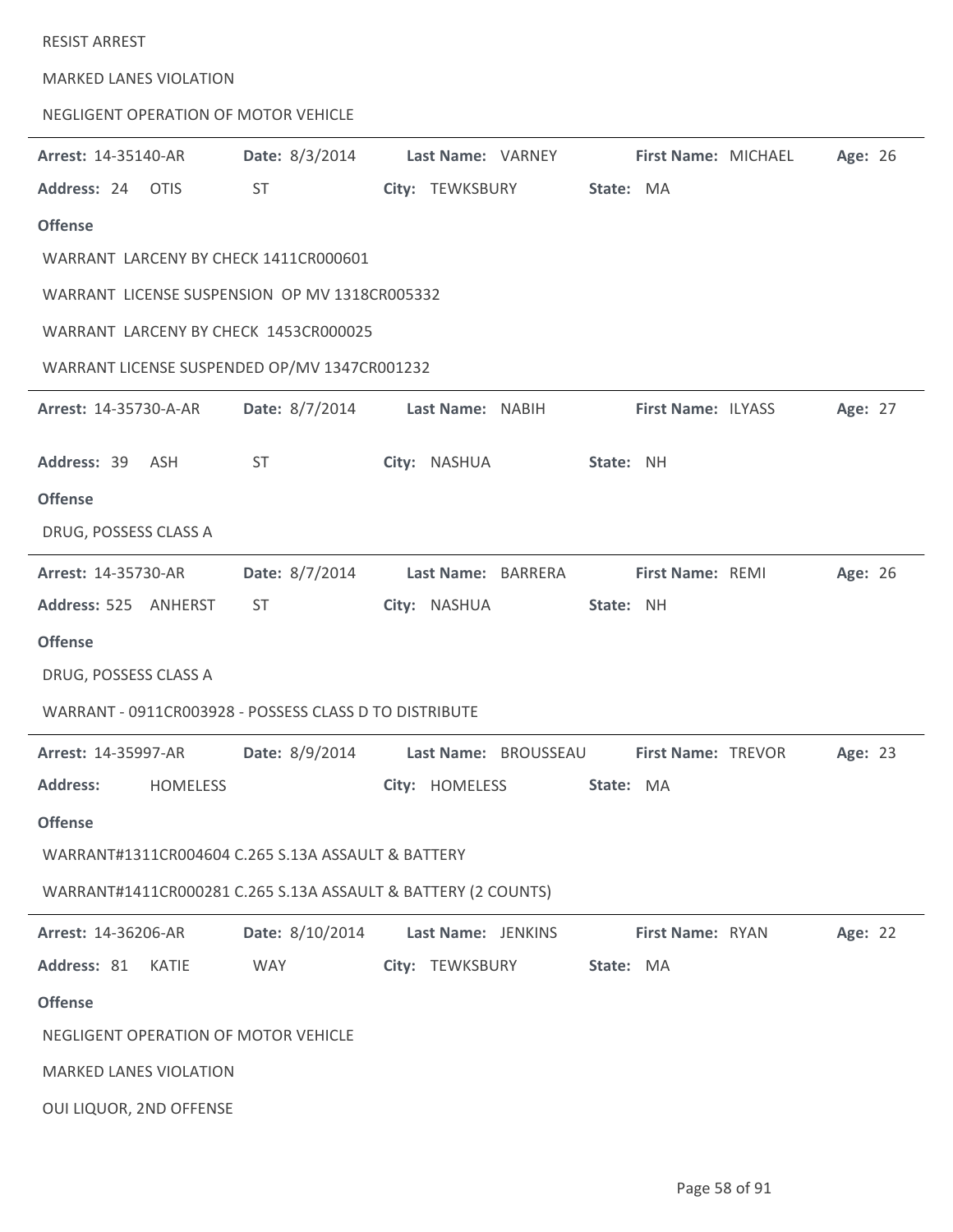| <b>Arrest: 14-36280-AR</b> | Date: 8/11/2014 Last Name: RITSON First Name: BRITTANY                                                                                                                                                                         |                 |                           |           |                            |                            | Age: 24 |  |
|----------------------------|--------------------------------------------------------------------------------------------------------------------------------------------------------------------------------------------------------------------------------|-----------------|---------------------------|-----------|----------------------------|----------------------------|---------|--|
| Address: 32 MAYNARD        | <b>RD</b>                                                                                                                                                                                                                      | City: MALDEN    |                           | State: MA |                            |                            |         |  |
| <b>Offense</b>             |                                                                                                                                                                                                                                |                 |                           |           |                            |                            |         |  |
|                            | WARRANT#1154CR000291 C.266S.30 LARCENY OVER \$250 BY SINGLE SCHEME                                                                                                                                                             |                 |                           |           |                            |                            |         |  |
|                            | WARRANT#1353CR000594 C.90 S.10 UNLICENDED OPERATION                                                                                                                                                                            |                 |                           |           |                            |                            |         |  |
| WARRANT#1353CR002610       |                                                                                                                                                                                                                                |                 |                           |           |                            |                            |         |  |
|                            | WARRANT#1453CR000026 C.266 S.28 MOTOR VEHICLE, MALICIOUS DAMAGE TO                                                                                                                                                             |                 |                           |           |                            |                            |         |  |
|                            | WARRANT#1453CR000135 C.266 S.30 LARCENY UNDER \$250                                                                                                                                                                            |                 |                           |           |                            |                            |         |  |
|                            |                                                                                                                                                                                                                                |                 |                           |           |                            |                            |         |  |
| <b>Arrest: 14-36368-AR</b> | Date: 8/12/2014 Last Name: MONTI                                                                                                                                                                                               |                 |                           |           |                            | First Name: MICHAEL        | Age: 45 |  |
| Address: 1535 MAIN         | ST                                                                                                                                                                                                                             |                 | City: TEWKSBURY           | State: MA |                            |                            |         |  |
| <b>Offense</b>             |                                                                                                                                                                                                                                |                 |                           |           |                            |                            |         |  |
|                            | WARRANT-DOCKET#0418CR005675-UNREG MV/ UNINSURED MV                                                                                                                                                                             |                 |                           |           |                            |                            |         |  |
| <b>Arrest: 14-36393-AR</b> | Date: 8/12/2014 Last Name: CLANCEY                                                                                                                                                                                             |                 |                           |           | <b>First Name: GREGORY</b> |                            | Age: 57 |  |
| Address: 338 RIVER         | <b>RD</b>                                                                                                                                                                                                                      |                 | City: TEWKSBURY           | State: MA |                            |                            |         |  |
| <b>Offense</b>             |                                                                                                                                                                                                                                |                 |                           |           |                            |                            |         |  |
|                            | SEX OFFENDER FAIL TO REGISTER LEVEL 2 OR 3                                                                                                                                                                                     |                 |                           |           |                            |                            |         |  |
| <b>Arrest: 14-36395-AR</b> | Date: 8/12/2014 Last Name: CARDINAL                                                                                                                                                                                            |                 |                           |           |                            | <b>First Name: JESSICA</b> | Age: 20 |  |
| Address: 18 B              | <b>ST</b>                                                                                                                                                                                                                      | City: BILLERICA |                           | State: MA |                            |                            |         |  |
| <b>Offense</b>             |                                                                                                                                                                                                                                |                 |                           |           |                            |                            |         |  |
|                            | WARRANT#1411CR004079 C.266 S.30A LARCENY OVER \$250                                                                                                                                                                            |                 |                           |           |                            |                            |         |  |
| <b>Arrest: 14-36684-AR</b> | Date: 8/14/2014 Last Name: DOHERTY First Name: PAUL                                                                                                                                                                            |                 |                           |           |                            |                            | Age: 54 |  |
| Address: 4 SHARON          | ST and the state of the state of the state of the state of the state of the state of the state of the state of the state of the state of the state of the state of the state of the state of the state of the state of the sta |                 | City: TEWKSBURY State: MA |           |                            |                            |         |  |
| <b>Offense</b>             |                                                                                                                                                                                                                                |                 |                           |           |                            |                            |         |  |
| THREAT TO COMMIT CRIME     |                                                                                                                                                                                                                                |                 |                           |           |                            |                            |         |  |
| <b>ASSAULT</b>             |                                                                                                                                                                                                                                |                 |                           |           |                            |                            |         |  |
| Arrest: 14-36710-AR        | Date: 8/14/2014 Last Name: RIOS-ARROYO First Name: DAVID                                                                                                                                                                       |                 |                           |           |                            |                            | Age: 44 |  |
|                            | Address: 205 209 MIDDLESI ST                                                                                                                                                                                                   |                 | City: LOWELL State: MA    |           |                            |                            |         |  |
| <b>Offense</b>             |                                                                                                                                                                                                                                |                 |                           |           |                            |                            |         |  |
|                            | WARRANT#1211CR007781 C.272 S.53 DISORDERLY CONDUCT                                                                                                                                                                             |                 |                           |           |                            |                            |         |  |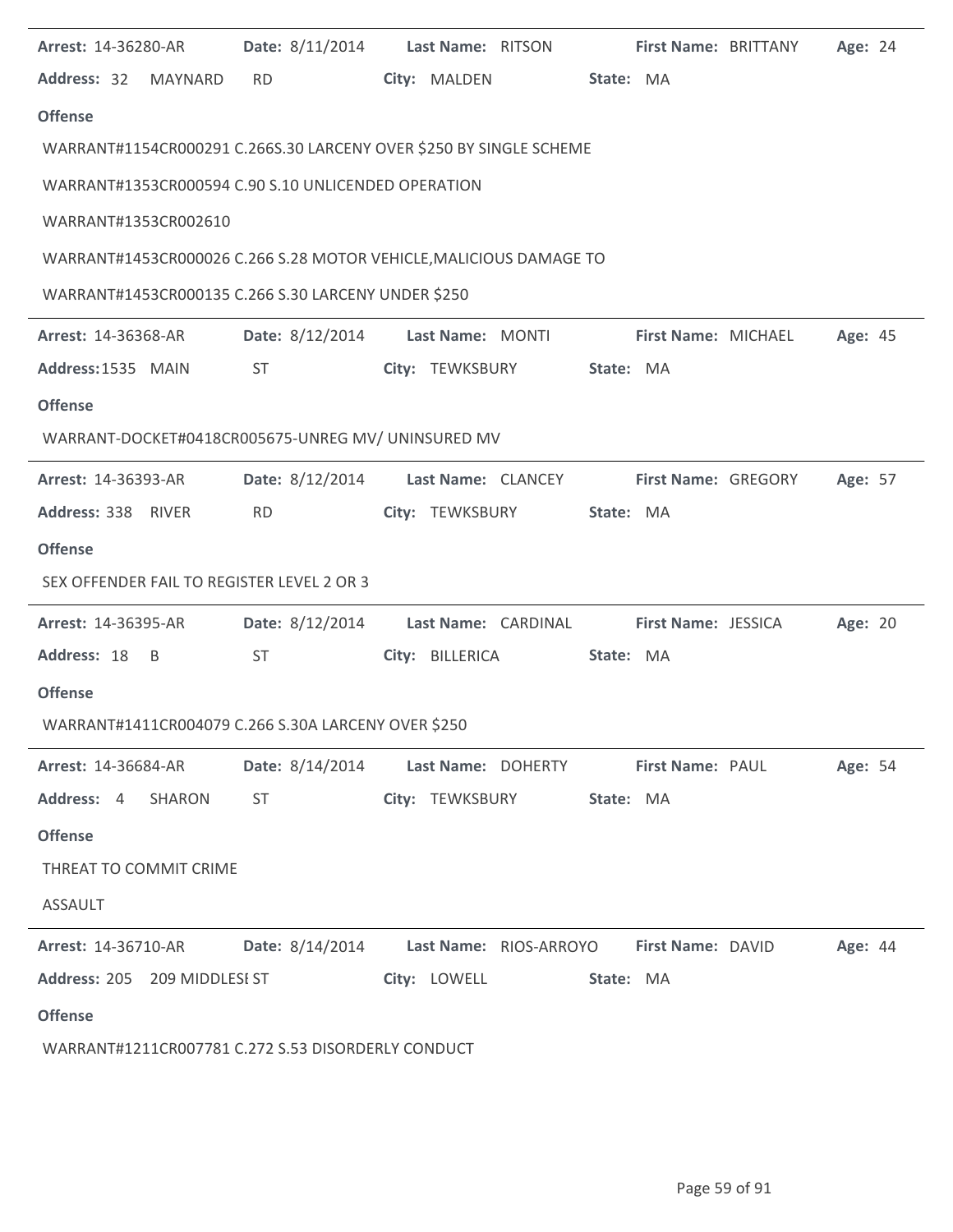| Arrest: 14-36711-AR                                   | Date: 8/14/2014 | Last Name: DUARTE                  | First Name: GARY     |                                | Age: 37 |
|-------------------------------------------------------|-----------------|------------------------------------|----------------------|--------------------------------|---------|
| Address: 333 FOSTER                                   | <b>RD</b>       | City: TEWKSBURY                    | State: MA            |                                |         |
| <b>Offense</b>                                        |                 |                                    |                      |                                |         |
| WARRANT#1211CR001195 C. OUI LIQUOR                    |                 |                                    |                      |                                |         |
| WARRANT#1411CR003151 C.275 S.2 THREAT TO COMMIT CRIME |                 |                                    |                      |                                |         |
| <b>Arrest: 14-36834-AR</b>                            |                 | Date: 8/15/2014 Last Name: FORBES  | First Name: IRA      |                                | Age: 27 |
| Address: 105 LINCOLN                                  | <b>RD</b>       | City: BROOKLYN                     | State: NY            |                                |         |
| <b>Offense</b>                                        |                 |                                    |                      |                                |         |
| <b>DISORDERLY CONDUCT</b>                             |                 |                                    |                      |                                |         |
| <b>Arrest: 14-36986-AR</b>                            | Date: 8/16/2014 | Last Name: CODNER                  | First Name: RYAN     |                                | Age: 22 |
| Address: 34 CINNAMON                                  | <b>CIR</b>      | City: TEWKSBURY                    | State: MA            |                                |         |
| <b>Offense</b>                                        |                 |                                    |                      |                                |         |
| WARRANT 1311CR001678 B&E DAYTIME                      |                 |                                    |                      |                                |         |
| WARRANT 1311CR001441B LARCENY MORE                    |                 |                                    |                      |                                |         |
| Arrest: 14-37117-AR                                   |                 | Date: 8/17/2014 Last Name: LAKMANY |                      | First Name: SACKSAWANH Age: 39 |         |
| Address: 324 AMES HILL                                | DR.             | City: TEWKSBURY                    | State: MA            |                                |         |
| <b>Offense</b>                                        |                 |                                    |                      |                                |         |
| WITNESS, INTIMIDATE                                   |                 |                                    |                      |                                |         |
| Arrest: 14-37367-AR                                   |                 | Date: 8/19/2014 Last Name: PURCELL | First Name: NICOLE   |                                | Age: 42 |
| Address: 1535 MAIN                                    | <b>ST</b>       | City: TEWKSBURY                    | State: MA            |                                |         |
| <b>Offense</b>                                        |                 |                                    |                      |                                |         |
| WARRANT#1311CR004960 C.265 S.13A ASSAULT & BATTERY    |                 |                                    |                      |                                |         |
| Arrest: 14-37406-AR                                   | Date: 8/19/2014 | Last Name: LOPEZ                   | First Name: JENNIFER |                                | Age: 43 |
| Address: 14<br><b>MORRISON</b>                        | <b>RD</b>       | City: WINDHAM                      | State: NH            |                                |         |
| <b>Offense</b>                                        |                 |                                    |                      |                                |         |
| DRUG, POSSESS TO DISTRIB CLASS B                      |                 |                                    |                      |                                |         |
| DRUG, POSSESS CLASS B                                 |                 |                                    |                      |                                |         |
| DRUG, POSSESS CLASS A                                 |                 |                                    |                      |                                |         |
| Arrest: 14-37536-AR                                   | Date: 8/20/2014 | Last Name: DELGADO                 | First Name: MADELINE |                                | Age: 30 |
| Address: 325 HIGH                                     | <b>ST</b>       | City: LAWRENCE                     | State: MA            |                                |         |
| <b>Offense</b>                                        |                 |                                    |                      |                                |         |

 $\overline{a}$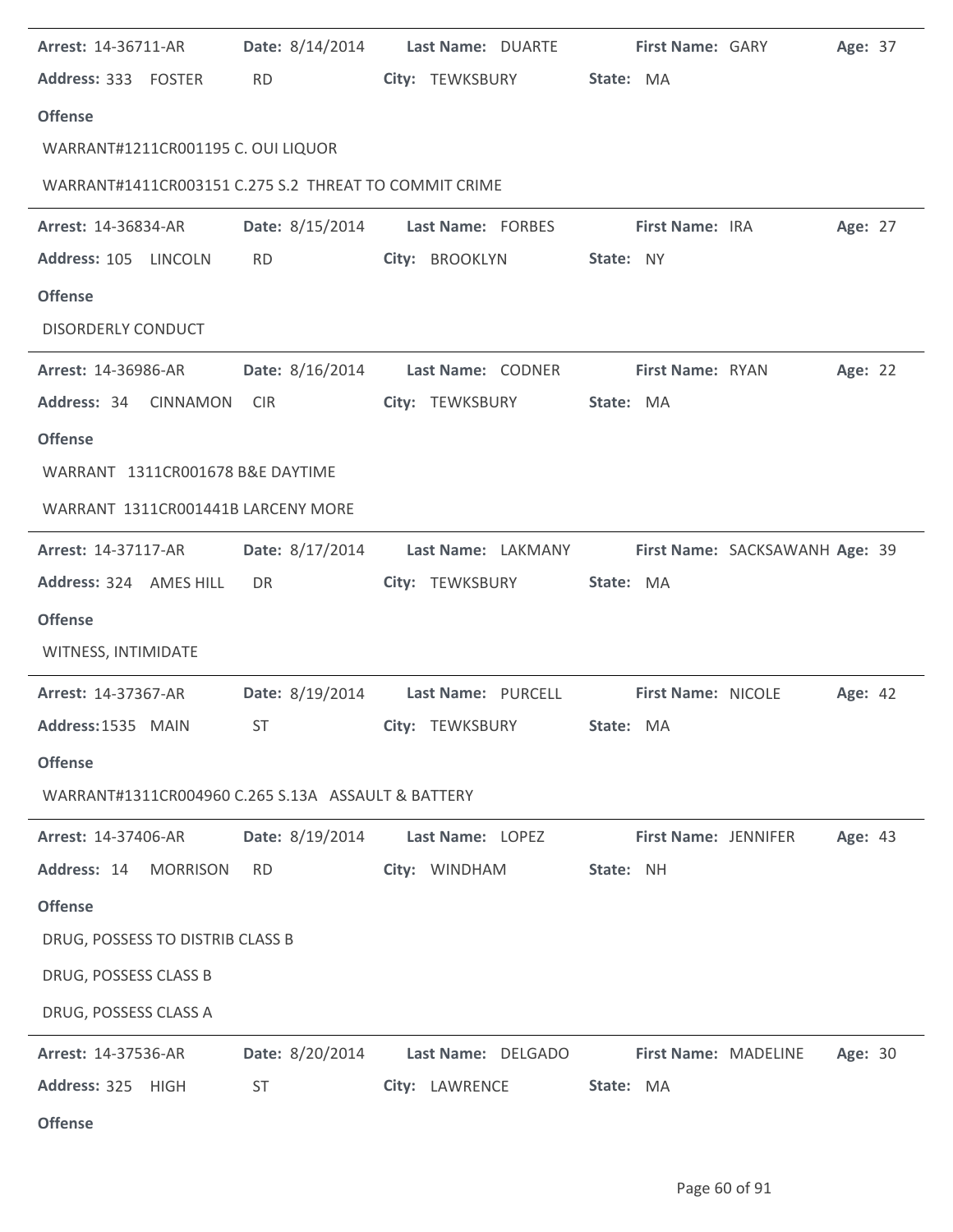| LARCENY OVER \$250                         |                        |                                          |                            |         |
|--------------------------------------------|------------------------|------------------------------------------|----------------------------|---------|
| Arrest: 14-37543-AR                        | Date: 8/20/2014        | Last Name: SARGENT                       | First Name: JANELLE        | Age: 31 |
| Address: 12 JUNE                           | <b>ST</b>              | City: PEPPERELL                          | State: MA                  |         |
| <b>Offense</b>                             |                        |                                          |                            |         |
| <b>OUI LIQUOR</b>                          |                        |                                          |                            |         |
| NEGLIGENT OPERATION OF MOTOR VEHICLE       |                        |                                          |                            |         |
| Arrest: 14-37875-AR                        |                        | Date: 8/22/2014 Last Name: CABRERA       | First Name: RIGOBERTO      | Age: 26 |
| Address: 20<br><b>DEBBIE</b>               | LN                     | City: LAWRENCE                           | State: MA                  |         |
| <b>Offense</b>                             |                        |                                          |                            |         |
| WARRANT 31318CR002459 UNLICENSED OPERATION |                        |                                          |                            |         |
| Arrest: 14-37884-AR                        | <b>Date:</b> 8/23/2014 | Last Name: BANDEIRA                      | <b>First Name: CHARLES</b> | Age: 25 |
| Address: 59 5TH                            | <b>ST</b>              | City: LOWELL                             | State: MA                  |         |
| <b>Offense</b>                             |                        |                                          |                            |         |
| <b>OUI LIQUOR</b>                          |                        |                                          |                            |         |
| NEGLIGENT OPERATION OF MOTOR VEHICLE       |                        |                                          |                            |         |
| <b>MARKED LANES VIOLATION</b>              |                        |                                          |                            |         |
| INSPECTION/STICKER, NO                     |                        |                                          |                            |         |
| LIGHTS VIOLATION, MV                       |                        |                                          |                            |         |
| Arrest: 14-38115-AR                        |                        | Date: 8/24/2014 Last Name: MORASH        | First Name: MICHAEL        | Age: 39 |
|                                            |                        | Address: 19 ST MARKS RD City: DORCHESTER | State: MA                  |         |
| <b>Offense</b>                             |                        |                                          |                            |         |
| LARCENY OVER \$250 BY SINGLE SCHEME        |                        |                                          |                            |         |
| SHOPLIFTING \$100+ BY ASPORTATION          |                        |                                          |                            |         |
| Arrest: 14-38233-AR                        | Date: 8/25/2014        | Last Name: BOURGEOIS                     | First Name: JASON          | Age: 40 |
| Address: 20 OREGON                         | <b>RD</b>              | City: TEWKSBURY                          | State: MA                  |         |
| <b>Offense</b>                             |                        |                                          |                            |         |
| LICENSE REVOKED, OPERATE MV WITH           |                        |                                          |                            |         |
| <b>Arrest: 14-38256-AR</b>                 | Date: 8/25/2014        | Last Name: LAMIRANDE                     | First Name: MICHAEL        | Age: 30 |
| Address: 11<br><b>DEPOT</b>                | <b>RD</b>              | City: DENNISPORT                         | State: MA                  |         |
| <b>Offense</b>                             |                        |                                          |                            |         |
| 1311CR005564 FAILURE TO STOP               |                        |                                          |                            |         |

j.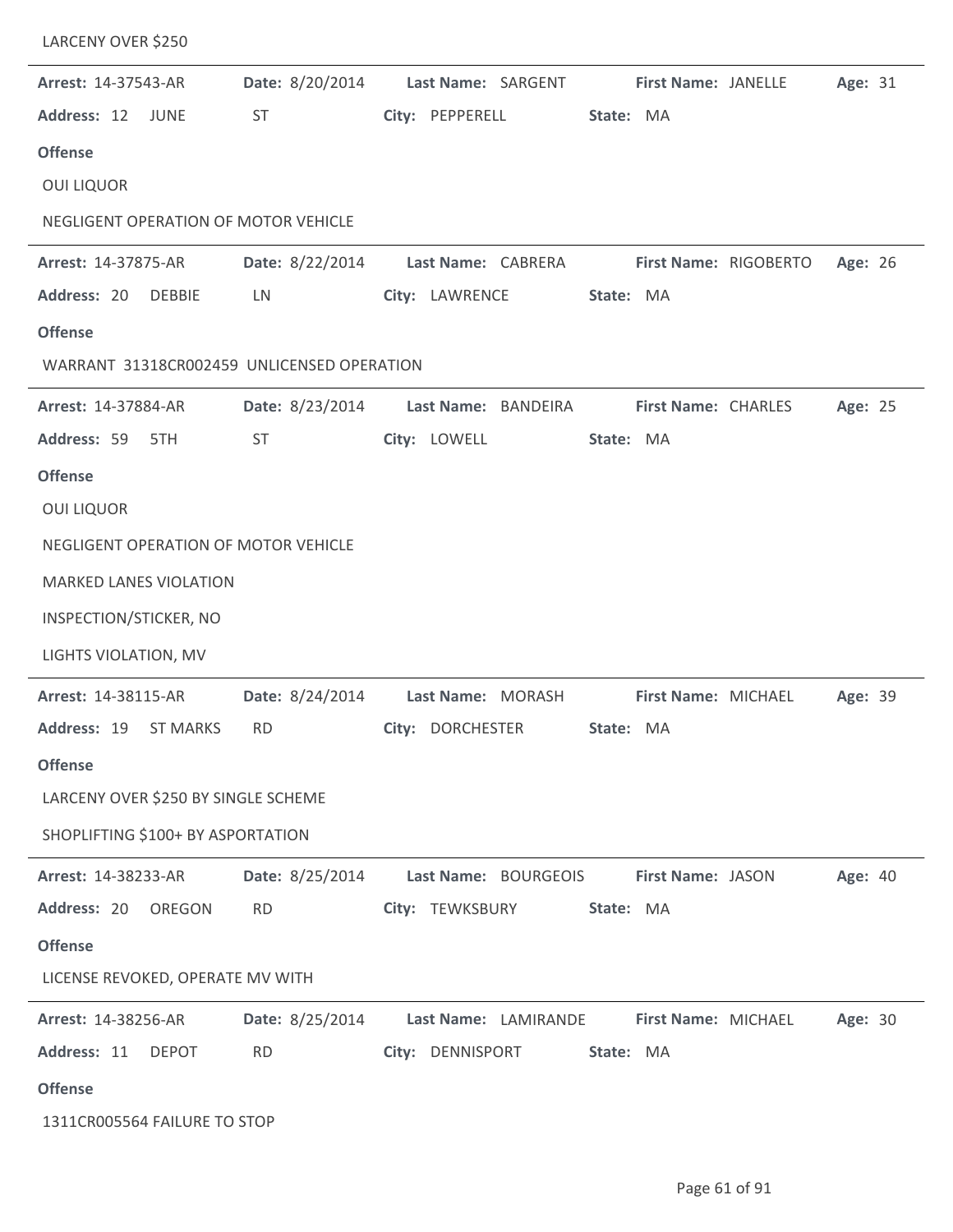| 1411CR003147 A&B                                     |                 |                                                        |                   |                                |
|------------------------------------------------------|-----------------|--------------------------------------------------------|-------------------|--------------------------------|
| Arrest: 14-38388-AR                                  | Date: 8/26/2014 | Last Name: MATHENA First Name: DENNIS                  |                   | Age: 20                        |
| Address: 31<br><b>TENTH</b>                          | <b>ST</b>       | City: LOWELL                                           | State: MA         |                                |
| <b>Offense</b>                                       |                 |                                                        |                   |                                |
| WARRANT#1411CR004521 C.266 S.30/A LARCENY OVER \$250 |                 |                                                        |                   |                                |
| Arrest: 14-38389-A-AR                                |                 | Date: 8/26/2014 Last Name: TEJEDA                      |                   | First Name: WELLINGTON Age: 34 |
| Address: 1<br><b>BOSTON</b>                          | <b>ST</b>       | City: LYNN                                             | State: MA         |                                |
| <b>Offense</b>                                       |                 |                                                        |                   |                                |
| <b>RESIST ARREST</b>                                 |                 |                                                        |                   |                                |
| CONSPIRACY TO VIOLATE DRUG LAW                       |                 |                                                        |                   |                                |
| Arrest: 14-38389-AR                                  | Date: 8/26/2014 | Last Name: MARTE                                       | First Name: HARRY | Age: 39                        |
| Address: 10<br><b>KEMPTON</b>                        |                 | City: LAWRENCE                                         | State: MA         |                                |
| <b>Offense</b>                                       |                 |                                                        |                   |                                |
| CONSPIRACY TO VIOLATE DRUG LAW                       |                 |                                                        |                   |                                |
| Arrest: 14-38389-B-AR                                | Date: 8/26/2014 | Last Name: POLANCO                                     |                   | First Name: BERNARDINO Age: 44 |
| Address: 80 PARK                                     | <b>ST</b>       | City: LAWRENCE                                         | State: MA         |                                |
| <b>Offense</b>                                       |                 |                                                        |                   |                                |
| <b>CONSPIRACY TO VIOLATE DRUG LAW</b>                |                 |                                                        |                   |                                |
| Arrest: 14-38773-AR                                  |                 | Date: 8/29/2014 Last Name: HARRINGTON First Name: JOHN |                   | Age: 30                        |
| Address: 20<br>AREKALIAN                             | DR.             | City: BILLERICA                                        | State: MA         |                                |
| <b>Offense</b>                                       |                 |                                                        |                   |                                |
| UNREGISTERED MOTOR VEHICLE                           |                 |                                                        |                   |                                |
| OUI LIQUOR, 2ND OFFENSE                              |                 |                                                        |                   |                                |
| NEGLIGENT OPERATION OF MOTOR VEHICLE                 |                 |                                                        |                   |                                |
| <b>MARKED LANES VIOLATION</b>                        |                 |                                                        |                   |                                |
| STOP/YIELD, FAIL TO                                  |                 |                                                        |                   |                                |
| REGISTRATION REVOKED, OP MV WITH                     |                 |                                                        |                   |                                |
| <b>Arrest: 14-38933-AR</b>                           | Date: 8/29/2014 | Last Name: BOURGEOIS                                   | First Name: JASON | Age: 40                        |
| Address: 20<br>OREGON                                | <b>RD</b>       | City: TEWKSBURY                                        | State: MA         |                                |
| <b>Offense</b>                                       |                 |                                                        |                   |                                |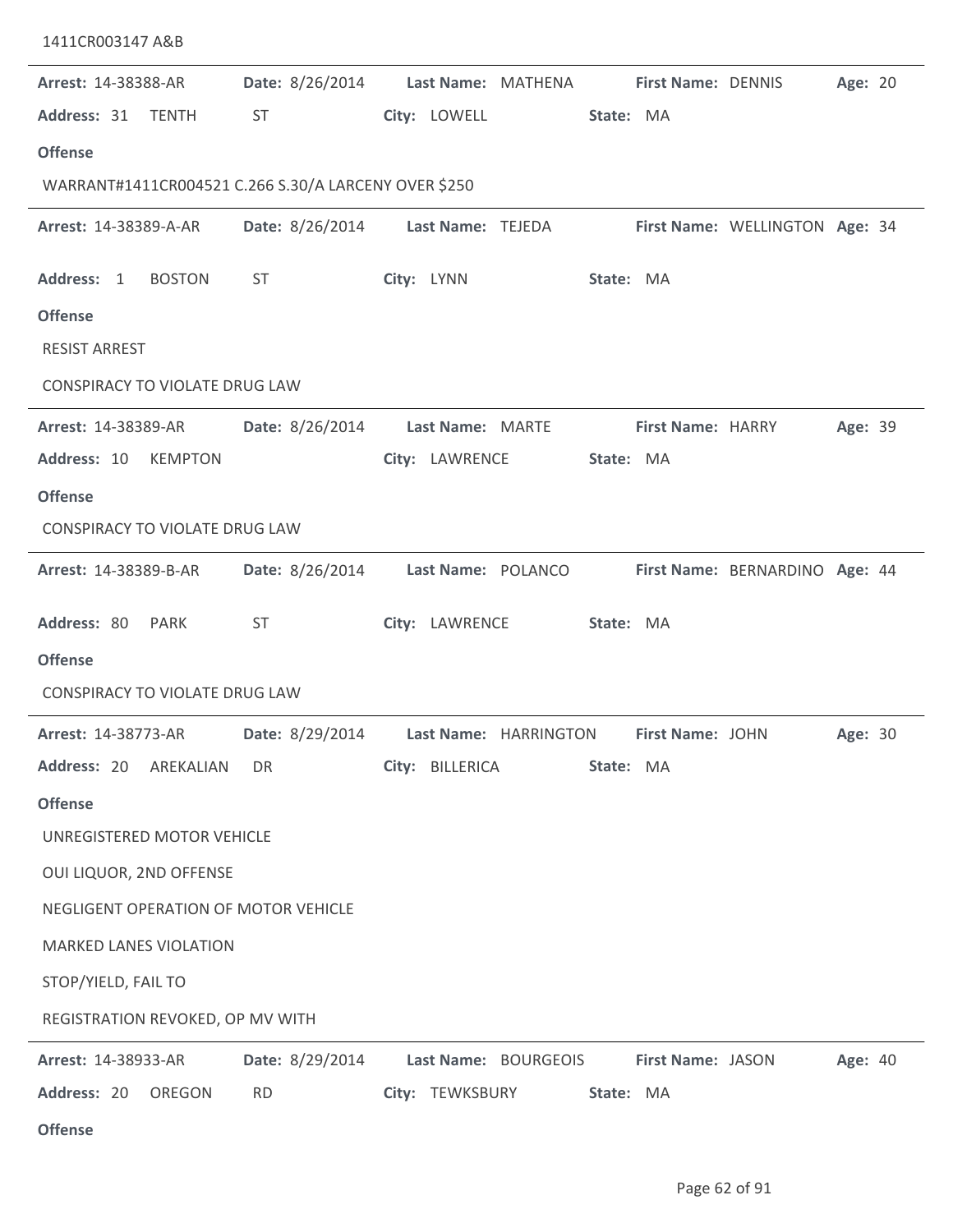| WARRANT 1411CR004800 LICENSE SUSPENDED |                 |                      |           |                      |         |  |
|----------------------------------------|-----------------|----------------------|-----------|----------------------|---------|--|
| Arrest: 14-39004-A-AR                  | Date: 8/30/2014 | Last Name: LAMIRANDE |           | First Name: WALTER   | Age: 33 |  |
| Address: 136 SMITH                     | <b>ST</b>       | City: LOWELL         | State: MA |                      |         |  |
| <b>Offense</b>                         |                 |                      |           |                      |         |  |
| SHOPLIFTING BY ASPORTATION             |                 |                      |           |                      |         |  |
| <b>CONSPIRACY</b>                      |                 |                      |           |                      |         |  |
| Arrest: 14-39004-AR                    | Date: 8/30/2014 | Last Name: GRIFFIN   |           | First Name: ERICA    | Age: 27 |  |
| Address: 331 PLEASANT                  | <b>ST</b>       | City: HANSON         | State: MA |                      |         |  |
| <b>Offense</b>                         |                 |                      |           |                      |         |  |
| <b>CONSPIRACY</b>                      |                 |                      |           |                      |         |  |
| SHOPLIFTING BY ASPORTATION             |                 |                      |           |                      |         |  |
| Arrest: 14-39032-AR                    | Date: 8/30/2014 | Last Name: ANDERSON  |           | First Name: KIMBERLY | Age: 27 |  |
| Address: 14B MELLON                    | <b>RD</b>       | City: N BILLERICA    | State: MA |                      |         |  |
| <b>Offense</b>                         |                 |                      |           |                      |         |  |
| DRUG, POSSESS CLASS E                  |                 |                      |           |                      |         |  |
| DRUG, POSSESS CLASS A                  |                 |                      |           |                      |         |  |
| WARRANT                                |                 |                      |           |                      |         |  |
| WARRANT                                |                 |                      |           |                      |         |  |
| Arrest: 14-39070-AR                    | Date: 8/30/2014 | Last Name: SERRANO   |           | First Name: JENTTREY | Age: 19 |  |
| Address: 2<br><b>GRAINGER</b>          | <b>ST</b>       | City: LAWRENCE       | State: MA |                      |         |  |
| <b>Offense</b>                         |                 |                      |           |                      |         |  |
| UNINSURED MOTOR VEHICLE                |                 |                      |           |                      |         |  |
| <b>ATTACHING PLATES</b>                |                 |                      |           |                      |         |  |
| UNREGISTERED MOTOR VEHICLE             |                 |                      |           |                      |         |  |
| INSPECTION/STICKER, NO                 |                 |                      |           |                      |         |  |
| LICENSE SUSPENDED, OP MV WITH          |                 |                      |           |                      |         |  |
| NUMBER PLATE VIOLATION                 |                 |                      |           |                      |         |  |
| Arrest: 14-39075-AR                    | Date: 8/30/2014 | Last Name: GRIBBIN   |           | First Name: AARON    | Age: 20 |  |
| Address: 73<br>POMFRET                 | <b>RD</b>       | City: TEWKSBURY      | State: MA |                      |         |  |
| <b>Offense</b>                         |                 |                      |           |                      |         |  |
| MOTOR VEH, RECEIVE STOLEN              |                 |                      |           |                      |         |  |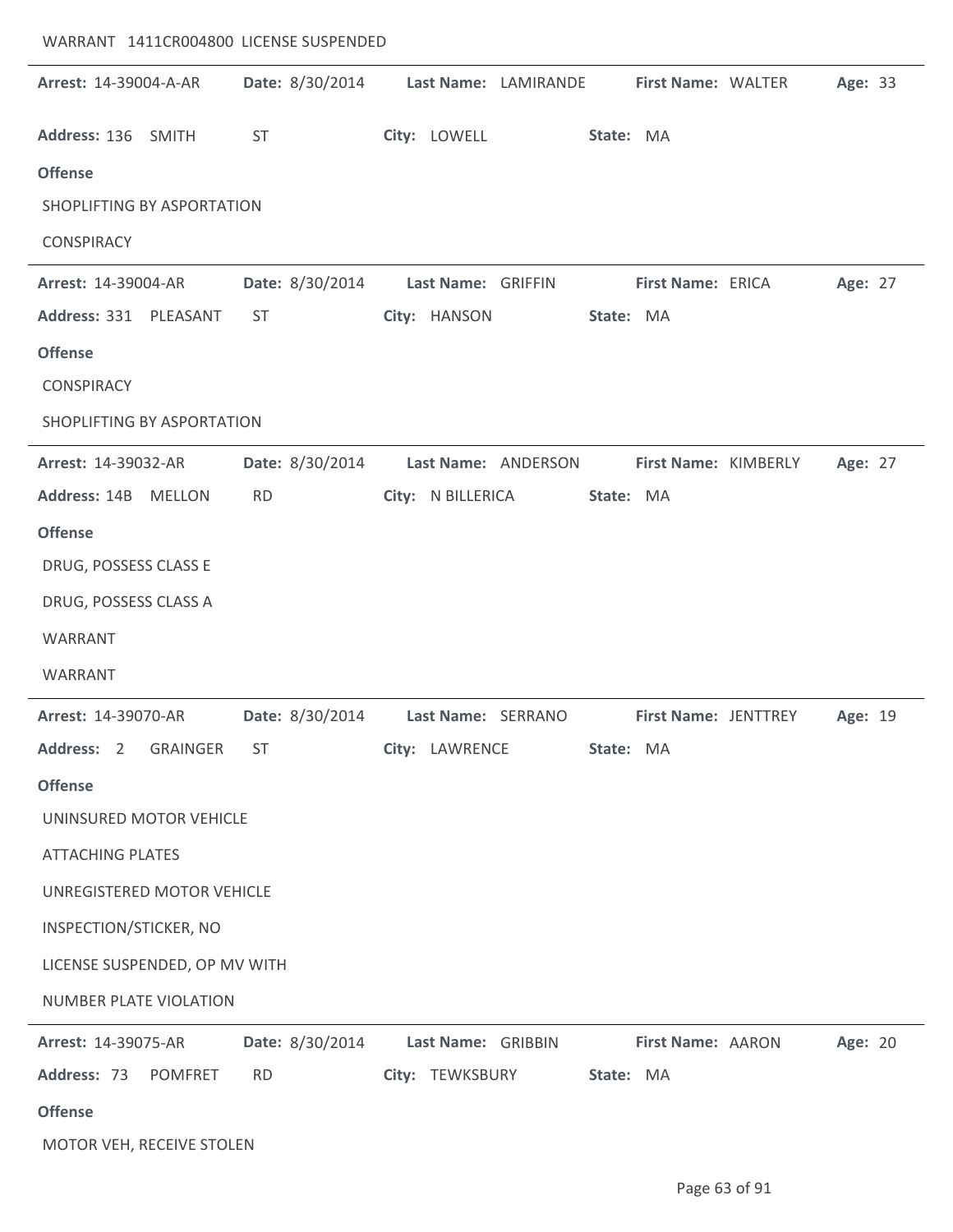| LICENSE SUSPENDED, OP MV WITH  |               |                                              |                    |                       |           |                     |                                    |         |  |
|--------------------------------|---------------|----------------------------------------------|--------------------|-----------------------|-----------|---------------------|------------------------------------|---------|--|
| Arrest: 14-39086-AR            |               | Date: 8/30/2014                              |                    | Last Name: ANDELLA    |           | First Name: LOUIS   |                                    | Age: 60 |  |
| Address: 8                     | <b>COMMON</b> | <b>ST</b>                                    | City: STONEHAM     |                       | State: MA |                     |                                    |         |  |
| <b>Offense</b>                 |               |                                              |                    |                       |           |                     |                                    |         |  |
|                                |               | WARRANT 0636CR003220 LICENSE SUSPENDED       |                    |                       |           |                     |                                    |         |  |
| Arrest: 14-39835-AR            |               | Date: 9/5/2014                               |                    | Last Name: MCLAUGHLIN |           | First Name: SHANNON |                                    | Age: 21 |  |
| Address: 1                     | <b>HALL</b>   | <b>ST</b>                                    | City: DERRY        |                       | State: NH |                     |                                    |         |  |
| <b>Offense</b>                 |               |                                              |                    |                       |           |                     |                                    |         |  |
| <b>RESIST ARREST</b>           |               |                                              |                    |                       |           |                     |                                    |         |  |
| DRUG, POSSESS CLASS A          |               |                                              |                    |                       |           |                     |                                    |         |  |
| Arrest: 14-39842-AR            |               | <b>Date:</b> $9/5/2014$                      | Last Name: LUCEY   |                       |           | First Name: ROBERT  |                                    | Age: 26 |  |
| Address: 86 WILDCREST          |               | AVE                                          | City: BILLERICA    |                       | State: MA |                     |                                    |         |  |
| <b>Offense</b>                 |               |                                              |                    |                       |           |                     |                                    |         |  |
|                                |               | WARRANT#1411CR004978 C.266 S.30A SHOPLIFTING |                    |                       |           |                     |                                    |         |  |
|                                |               | WARRANT#1411CR004979 C.266 S.30A SHOPLIFTING |                    |                       |           |                     |                                    |         |  |
| Arrest: 14-39851-AR            |               | Date: 9/5/2014                               | Last Name: SKINNER |                       |           | First Name: TED     |                                    | Age: 43 |  |
| Address: 106 GREAT             |               | <b>RD</b>                                    | City: MAYNARD      |                       | State: MA |                     |                                    |         |  |
| <b>Offense</b>                 |               |                                              |                    |                       |           |                     |                                    |         |  |
| <b>STALKING</b>                |               |                                              |                    |                       |           |                     |                                    |         |  |
| Arrest: 14-39866-AR            |               | <b>Date:</b> 9/5/2014                        | Last Name: HANKS   |                       |           |                     | <b>First Name: BRANDON Age: 22</b> |         |  |
| Address: 44B GILLIS            |               | <b>ST</b>                                    | City: NASHUA       |                       | State: NH |                     |                                    |         |  |
| <b>Offense</b>                 |               |                                              |                    |                       |           |                     |                                    |         |  |
| DRUG, POSSESS CLASS A          |               |                                              |                    |                       |           |                     |                                    |         |  |
| <b>Arrest: 14-39900-AR</b>     |               | Date: 9/6/2014                               | Last Name: SIMMS   |                       |           | First Name: SHYEM   |                                    | Age: 25 |  |
| Address: 1                     | <b>DOYLE</b>  | <b>ST</b>                                    |                    | City: LAWRENCE        | State: MA |                     |                                    |         |  |
| <b>Offense</b>                 |               |                                              |                    |                       |           |                     |                                    |         |  |
|                                |               | NEGLIGENT OPERATION OF MOTOR VEHICLE         |                    |                       |           |                     |                                    |         |  |
| LEAVE SCENE OF PERSONAL INJURY |               |                                              |                    |                       |           |                     |                                    |         |  |
| <b>MARKED LANES VIOLATION</b>  |               |                                              |                    |                       |           |                     |                                    |         |  |
| <b>OUI LIQUOR</b>              |               |                                              |                    |                       |           |                     |                                    |         |  |
| LICENSE SUSPENDED, OP MV WITH  |               |                                              |                    |                       |           |                     |                                    |         |  |
|                                |               |                                              |                    |                       |           |                     |                                    |         |  |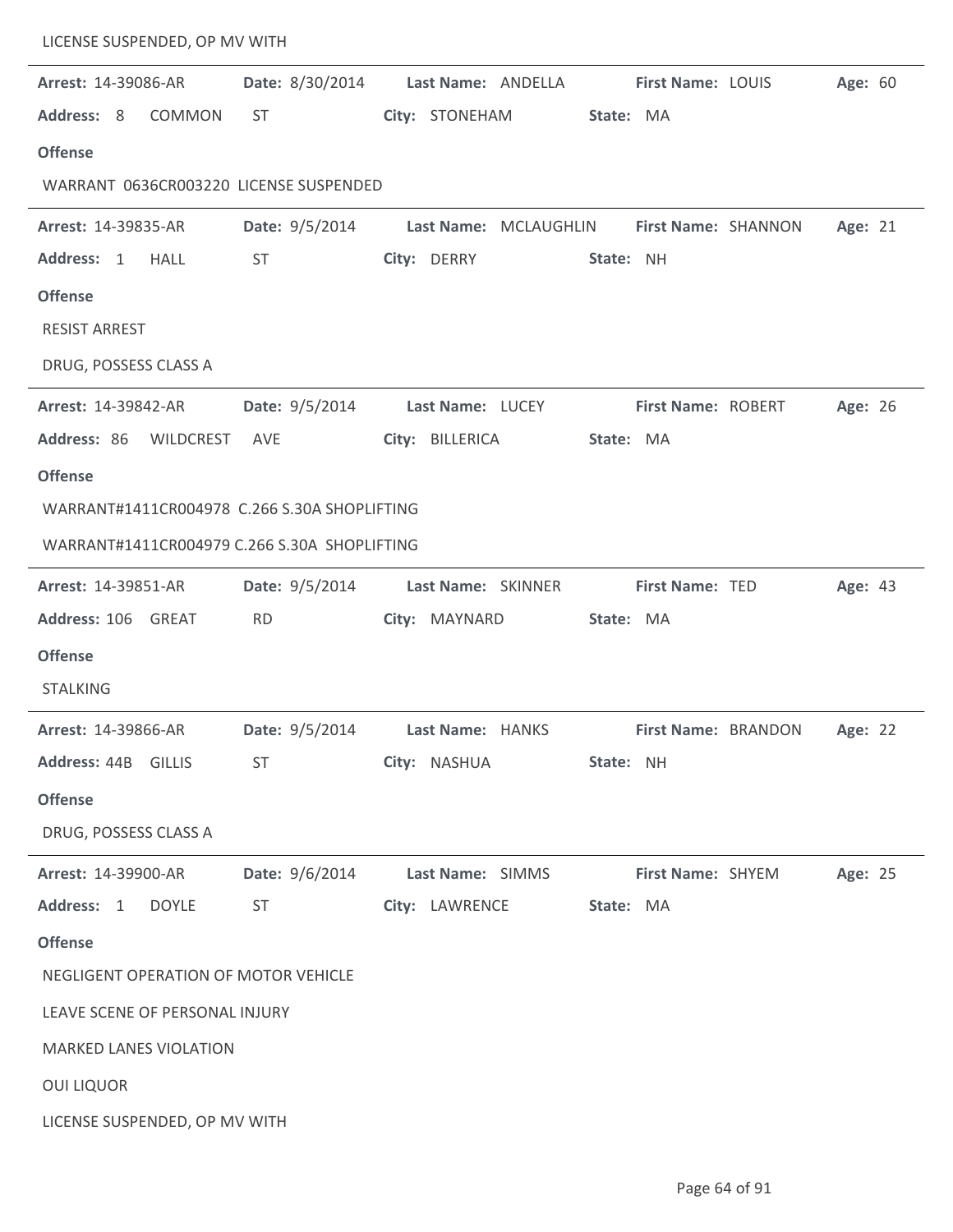| Arrest: 14-39956-AR                                                           | Date: 9/6/2014  |                 | Last Name: GLEATON    |           | First Name: JEREMY   | Age: 22 |  |
|-------------------------------------------------------------------------------|-----------------|-----------------|-----------------------|-----------|----------------------|---------|--|
| Address: 697 SHAWSHEEN ST                                                     |                 | City: TEWKSBURY |                       | State: MA |                      |         |  |
| <b>Offense</b>                                                                |                 |                 |                       |           |                      |         |  |
| SHOPLIFTING BY CONCEALING MDSE                                                |                 |                 |                       |           |                      |         |  |
| Arrest: 14-39994-AR                                                           | Date: 9/6/2014  |                 | Last Name: TENAGLIA   |           | First Name: PETER    | Age: 18 |  |
| Address: 27<br><b>WILSON</b>                                                  | <b>RD</b>       | City: TEWKSBURY |                       | State: MA |                      |         |  |
| <b>Offense</b>                                                                |                 |                 |                       |           |                      |         |  |
| Possession of one ounce or less of Marijuana / THC                            |                 |                 |                       |           |                      |         |  |
| Arrest: 14-40067-AR                                                           | Date: 9/7/2014  |                 | Last Name: GATTONI    |           | First Name: DANTE    | Age: 43 |  |
| <b>Address:</b><br><b>HOMELESS</b>                                            |                 | City: HOMELESS  |                       | State: MA |                      |         |  |
| <b>Offense</b>                                                                |                 |                 |                       |           |                      |         |  |
| SHOPLIFTING BY ASPORTATION                                                    |                 |                 |                       |           |                      |         |  |
| Arrest: 14-40217-A-AR                                                         | Date: 9/8/2014  |                 | Last Name: MARTINEAU  |           | First Name: KEVIN    | Age: 51 |  |
| Address: 25<br>DELARD                                                         | <b>ST</b>       | City: LOWELL    |                       | State: MA |                      |         |  |
| <b>Offense</b>                                                                |                 |                 |                       |           |                      |         |  |
| <b>CONSPIRACY TO VIOLATE DRUG LAW</b>                                         |                 |                 |                       |           |                      |         |  |
| Unlawful manufacture, distribution, cultivation, intent to manufacture classD |                 |                 |                       |           |                      |         |  |
| Arrest: 14-40217-AR                                                           | Date: 9/8/2014  |                 | Last Name: BECKETT    |           | First Name: PAUL     | Age: 53 |  |
| Address: 531 WOLFBORO                                                         | HWY             | City: ALTON     |                       | State: NH |                      |         |  |
| <b>Offense</b>                                                                |                 |                 |                       |           |                      |         |  |
| Unlawful manufacture, distribution, cultivation, intent to manufacture classD |                 |                 |                       |           |                      |         |  |
| <b>CONSPIRACY TO VIOLATE DRUG LAW</b>                                         |                 |                 |                       |           |                      |         |  |
| Arrest: 14-40403-AR                                                           | Date: 9/9/2014  |                 | Last Name: MCGONIAGLE |           | First Name: JENNIFER | Age: 25 |  |
| Address: 1423 GORHAM                                                          | <b>ST</b>       | City: LOWELL    |                       | State: MA |                      |         |  |
| <b>Offense</b>                                                                |                 |                 |                       |           |                      |         |  |
| WARRANT RECEIVING STOLEN OVE3R \$250.00 1411CR003920                          |                 |                 |                       |           |                      |         |  |
| Arrest: 14-40437-AR                                                           | Date: 9/10/2014 |                 | Last Name: ANDERSON   |           | First Name: MEGAN    | Age: 22 |  |
| Address: 30<br><b>WIGHTMAN</b>                                                | <b>RD</b>       | City: TEWKSBURY |                       | State: MA |                      |         |  |
| <b>Offense</b>                                                                |                 |                 |                       |           |                      |         |  |
| A&B ON POLICE OFFICER                                                         |                 |                 |                       |           |                      |         |  |
| <b>DISTURBING THE PEACE</b>                                                   |                 |                 |                       |           |                      |         |  |
|                                                                               |                 |                 |                       |           |                      |         |  |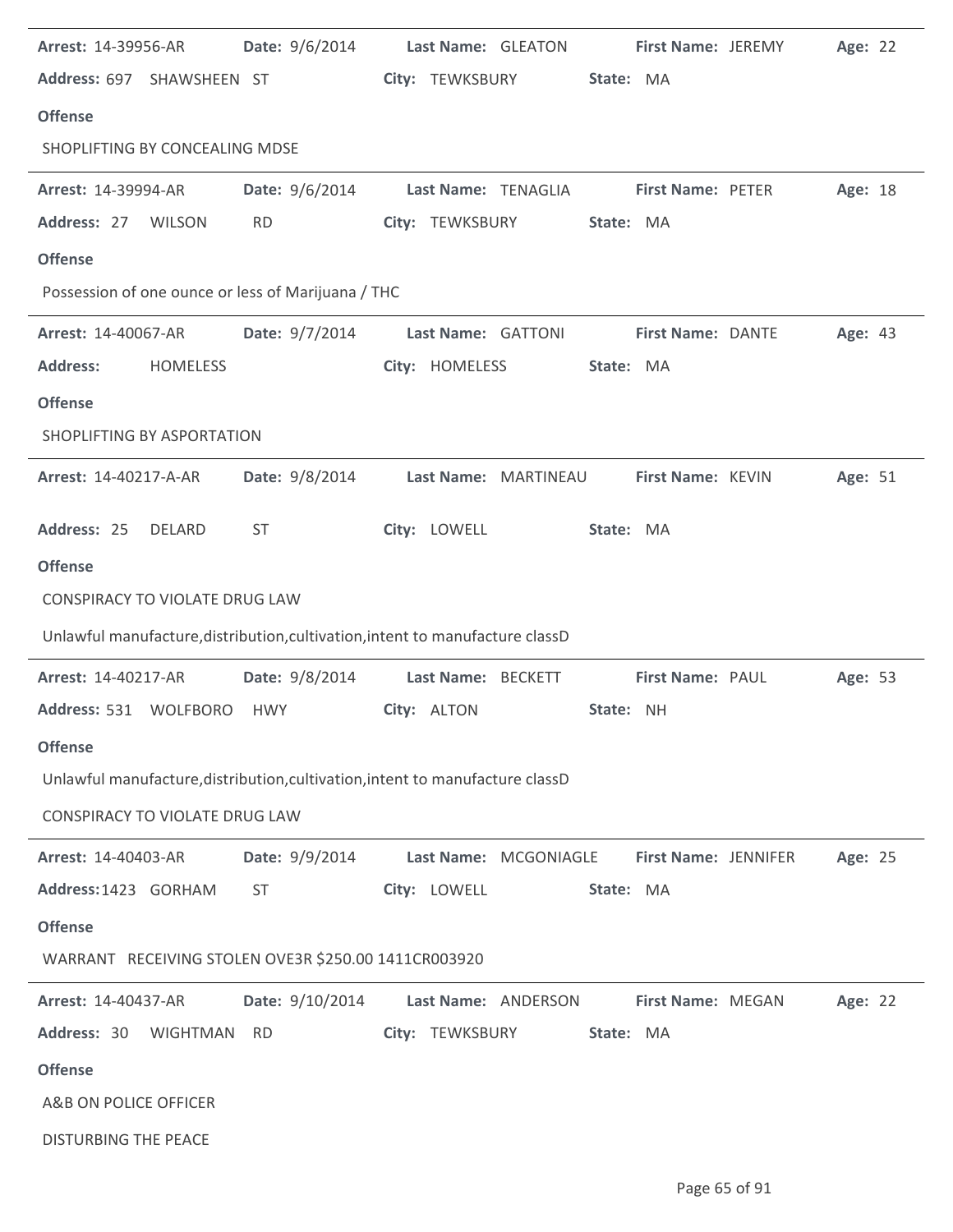| <b>RESIST ARREST</b>                                       |                        |                                                                |         |
|------------------------------------------------------------|------------------------|----------------------------------------------------------------|---------|
| A&B                                                        |                        |                                                                |         |
| Arrest: 14-40480-AR                                        | Date: 9/10/2014        | Last Name: MARIA-PAULINO First Name: ERICKSON                  | Age: 19 |
| Address: 55 WASHINGTON ST                                  |                        | City: LAWRENCE<br>State: MA                                    |         |
| <b>Offense</b>                                             |                        |                                                                |         |
| LARCENY OVER \$250                                         |                        |                                                                |         |
| <b>Arrest: 14-40493-AR</b>                                 | <b>Date:</b> 9/10/2014 | Last Name: LUCEY<br><b>First Name: ROBERT</b>                  | Age: 26 |
| Address: 86<br><b>WILDCREST</b>                            | AVE                    | City: BILLERICA<br>State: MA                                   |         |
| <b>Offense</b>                                             |                        |                                                                |         |
| SHOPLIFTING BY ASPORTATION                                 |                        |                                                                |         |
| Arrest: 14-40616-AR                                        | Date: 9/11/2014        | Last Name: SILVA<br>First Name: JONATHAN                       | Age: 30 |
| Address: 147 CONCORD                                       | <b>ST</b>              | City: LOWELL<br>State: MA                                      |         |
| <b>Offense</b>                                             |                        |                                                                |         |
| A&B TO COLLECT LOAN                                        |                        |                                                                |         |
| A&B                                                        |                        |                                                                |         |
| <b>DISTURBING THE PEACE</b>                                |                        |                                                                |         |
| Arrest: 14-40619-AR                                        | Date: 9/11/2014        | Last Name: MCNEILL<br>First Name: JOAN                         | Age: 52 |
| Address: 55<br>WHITTEN                                     | ST                     | City: DORCHESTER<br>State: MA                                  |         |
| <b>Offense</b>                                             |                        |                                                                |         |
| WARRANT#1358CR001365 C.266 S.30 LARCENY OVER \$250         |                        |                                                                |         |
| WARRANT#0901CR001632 C.266 S.30A SHOPLIFTING BY CONCEALING |                        |                                                                |         |
| Arrest: 14-40704-AR                                        | Date: 9/12/2014        | Last Name: FARLEY<br>First Name: BETH                          | Age: 24 |
| Address: 70<br>NEW JERSEY RD                               |                        | City: TEWKSBURY<br>State: MA                                   |         |
| <b>Offense</b>                                             |                        |                                                                |         |
| NEGLIGENT OPERATION OF MOTOR VEHICLE                       |                        |                                                                |         |
| <b>OUI LIQUOR</b>                                          |                        |                                                                |         |
| Arrest: 14-40771-A-AR                                      |                        | Date: 9/12/2014 Last Name: CHAKALIS-HALEY First Name: DIMITRIA | Age: 56 |
| Address: 23<br>VALLEY                                      | <b>RD</b>              | City: STONEHAM<br>State: MA                                    |         |
| <b>Offense</b>                                             |                        |                                                                |         |
| SEXUAL CONDUCT FOR FEE                                     |                        |                                                                |         |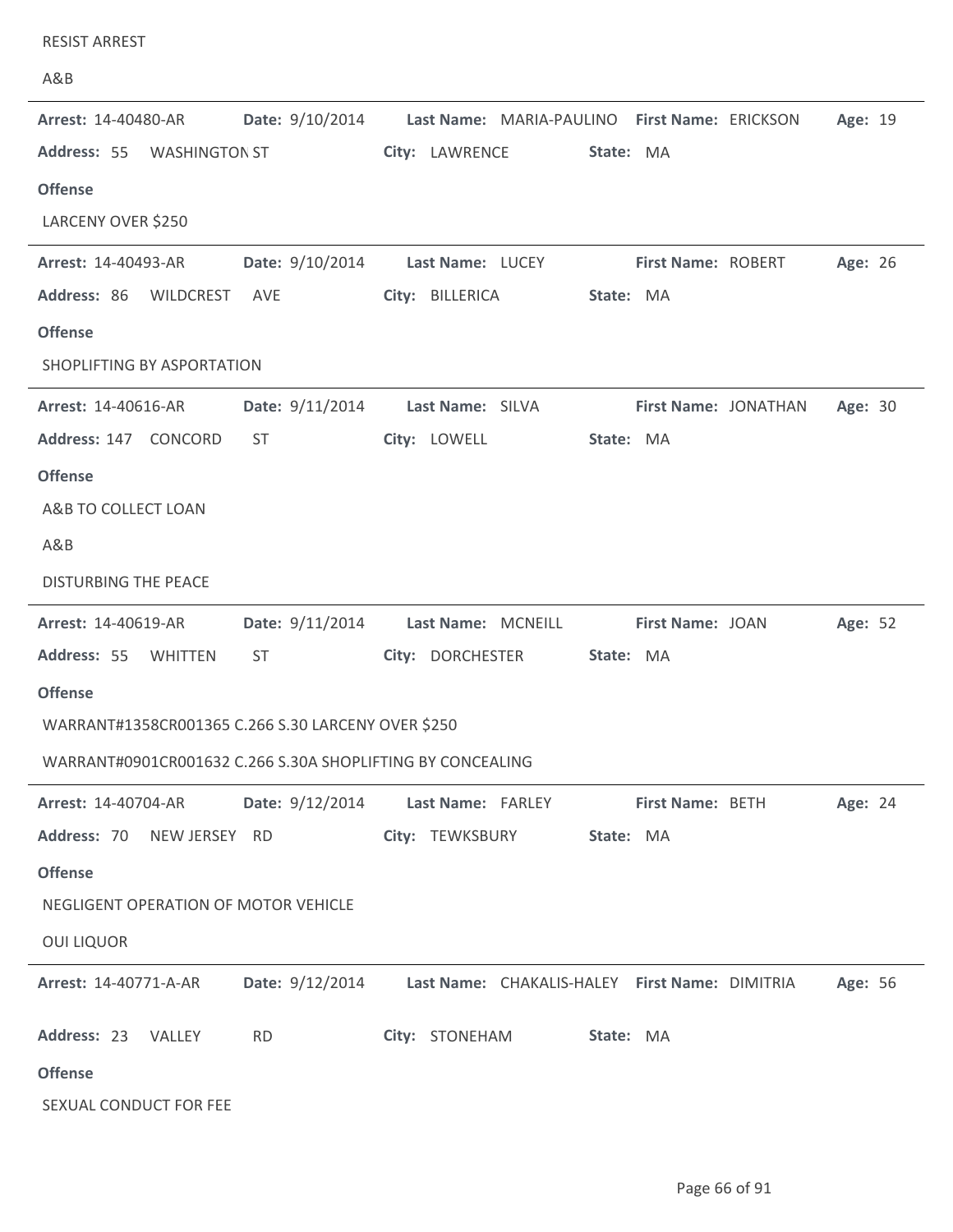| Arrest: 14-40771-AR                        | Date: 9/12/2014                      | Last Name: RIVERA                                                   |                    | First Name: JOHNARENE<br>Age: 34 |
|--------------------------------------------|--------------------------------------|---------------------------------------------------------------------|--------------------|----------------------------------|
| <b>Address:</b>                            | HIGHWOOD DR                          | City: TEWKSBURY                                                     | State: MA          |                                  |
| <b>Offense</b>                             |                                      |                                                                     |                    |                                  |
|                                            |                                      | WARRANT#1207CR004659 C.94C S.32 DRUG, POSSESS TO DISTRIBUTE CLASS B |                    |                                  |
| SEXUAL CONDUCT FOR FEE                     |                                      |                                                                     |                    |                                  |
| Arrest: 14-40783-A-AR                      |                                      | Date: 9/12/2014 Last Name: FARMER                                   | First Name: KERRY  | Age: 62                          |
| Address: 630 MAIN                          | <b>ST</b>                            | City: HARWICH                                                       | State: MA          |                                  |
| <b>Offense</b>                             |                                      |                                                                     |                    |                                  |
| DRUG, POSSESS CLASS B                      |                                      |                                                                     |                    |                                  |
| Arrest: 14-40783-AR                        | Date: 9/12/2014                      | Last Name: CUTILLO                                                  | First Name: STEVEN | Age: 23                          |
| Address: 35 NAUSET                         | <b>LN</b>                            | City: CENTERVILLE                                                   | State: MA          |                                  |
| <b>Offense</b>                             |                                      |                                                                     |                    |                                  |
| DRUG, POSSESS CLASS B                      |                                      |                                                                     |                    |                                  |
| Arrest: 14-40787-AR                        | Date: 9/12/2014                      | Last Name: MELO                                                     | First Name: ERIC   | Age: 27                          |
| Address: 434 NORTH                         | <b>ST</b>                            | City: TEWKSBURY                                                     | State: MA          |                                  |
| <b>Offense</b>                             |                                      |                                                                     |                    |                                  |
| <b>B&amp;E BUILDING DAYTIME FOR FELONY</b> |                                      |                                                                     |                    |                                  |
| LARCENY OVER \$250                         |                                      |                                                                     |                    |                                  |
| LARCENY OVER \$250                         |                                      |                                                                     |                    |                                  |
| <b>B&amp;E BUILDING DAYTIME FOR FELONY</b> |                                      |                                                                     |                    |                                  |
| <b>B&amp;E BUILDING DAYTIME FOR FELONY</b> |                                      |                                                                     |                    |                                  |
| LARCENY OVER \$250                         |                                      |                                                                     |                    |                                  |
| Arrest: 14-40872-AR                        | Date: 9/13/2014                      | Last Name: TOPALLI                                                  | First Name: EDI    | Age: 35                          |
| Address: 261 SEA                           | <b>ST</b>                            | City: QUINCY                                                        | State: MA          |                                  |
| <b>Offense</b>                             |                                      |                                                                     |                    |                                  |
| <b>OUI LIQUOR</b>                          |                                      |                                                                     |                    |                                  |
| <b>MARKED LANES VIOLATION</b>              |                                      |                                                                     |                    |                                  |
|                                            | NEGLIGENT OPERATION OF MOTOR VEHICLE |                                                                     |                    |                                  |
| Arrest: 14-41004-AR                        | Date: 9/14/2014                      | Last Name: TIGHE                                                    | First Name: BRIAN  | Age: 33                          |
| Address: 20<br><b>OXFORD</b>               | <b>RD</b>                            | City: TEWKSBURY                                                     | State: MA          |                                  |

**Offense**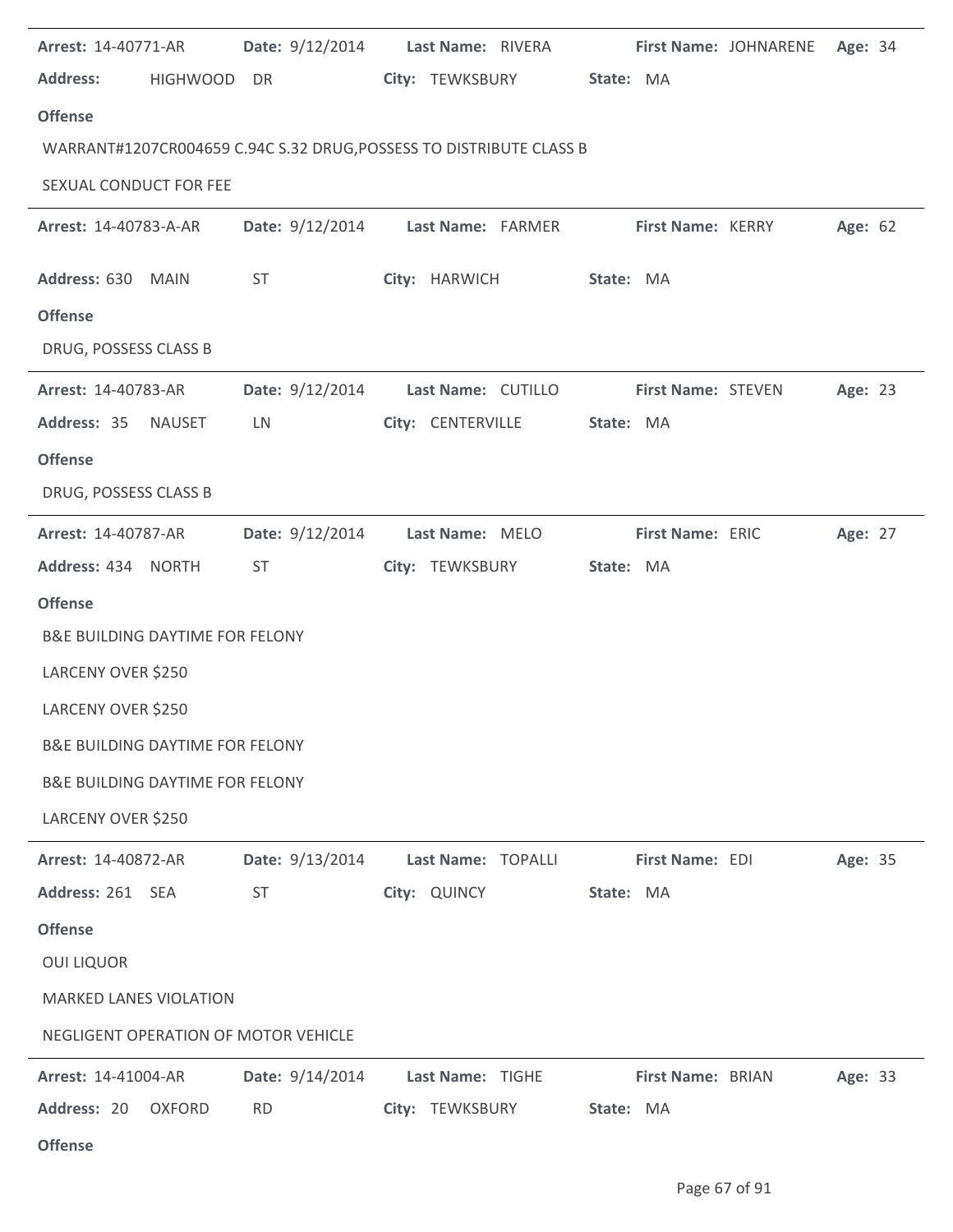| OUI LIQUOR, 2ND OFFENSE                          |                                     |                     |           |                      |         |
|--------------------------------------------------|-------------------------------------|---------------------|-----------|----------------------|---------|
| NEGLIGENT OPERATION OF MOTOR VEHICLE             |                                     |                     |           |                      |         |
| SPEEDING                                         |                                     |                     |           |                      |         |
| <b>MARKED LANES VIOLATION</b>                    |                                     |                     |           |                      |         |
| Arrest: 14-41302-AR                              | Date: 9/16/2014                     | Last Name: WILSIE   |           | First Name: CANDACE  | Age: 57 |
| Address: 41 FORREST                              | ST.                                 | City: LOWELL        | State: MA |                      |         |
| <b>Offense</b>                                   |                                     |                     |           |                      |         |
| WARRANT#1411CR003502 C.275 S.2 THREAT TO COMMIT  |                                     |                     |           |                      |         |
| Arrest: 14-41325-AR                              | Date: 9/16/2014 Last Name: SULLIVAN |                     |           | First Name: PATRICK  | Age: 22 |
| Address: 172 WEST MEADO RD                       |                                     | City: LOWELL        | State: MA |                      |         |
| <b>Offense</b>                                   |                                     |                     |           |                      |         |
| WARRANT#1111CR007011 C.90 S.23 LICENSE SUSPENDED |                                     |                     |           |                      |         |
| <b>Arrest: 14-41499-AR</b>                       | Date: 9/17/2014 Last Name: MOGE     |                     |           | First Name: MEAGHAN  | Age: 21 |
| Address: 20 PATTEN                               | <b>RD</b>                           | City: TEWKSBURY     | State: MA |                      |         |
| <b>Offense</b>                                   |                                     |                     |           |                      |         |
| WARRANT#1318CR005437 C.DRUG, POSSESS CLASS A     |                                     |                     |           |                      |         |
| <b>Arrest: 14-41509-AR</b>                       | Date: 9/17/2014                     | Last Name: CRUZ     |           | First Name: MICHAEL  | Age: 35 |
| Address: 3 LINCOLN                               | ST                                  | City: HAVERHILL     | State: MA |                      |         |
| <b>Offense</b>                                   |                                     |                     |           |                      |         |
| SEX OFFENDER FAIL TO REGISTER                    |                                     |                     |           |                      |         |
| Arrest: 14-41705-AR                              | Date: 9/18/2014                     | Last Name: THERRIEN |           | First Name: MARC     | Age: 36 |
| Address: 31<br><b>MADONNA</b>                    | <b>CIR</b>                          | City: LOWELL        | State: MA |                      |         |
| <b>Offense</b>                                   |                                     |                     |           |                      |         |
| DRUG, DISTRIBUTE CLASS A                         |                                     |                     |           |                      |         |
| DRUG, DISTRIBUTE CLASS B                         |                                     |                     |           |                      |         |
| DRUG, POSSESS CLASS B                            |                                     |                     |           |                      |         |
| Arrest: 14-41842-AR                              | Date: 9/19/2014                     | Last Name: REED     |           |                      |         |
| Address: 49<br>ADAMS                             | <b>ST</b>                           | City: HAVERHILL     | State: MA | First Name: BENJAMIN | Age: 25 |
| <b>Offense</b>                                   |                                     |                     |           |                      |         |
| DRUG, POSSESS CLASS E                            |                                     |                     |           |                      |         |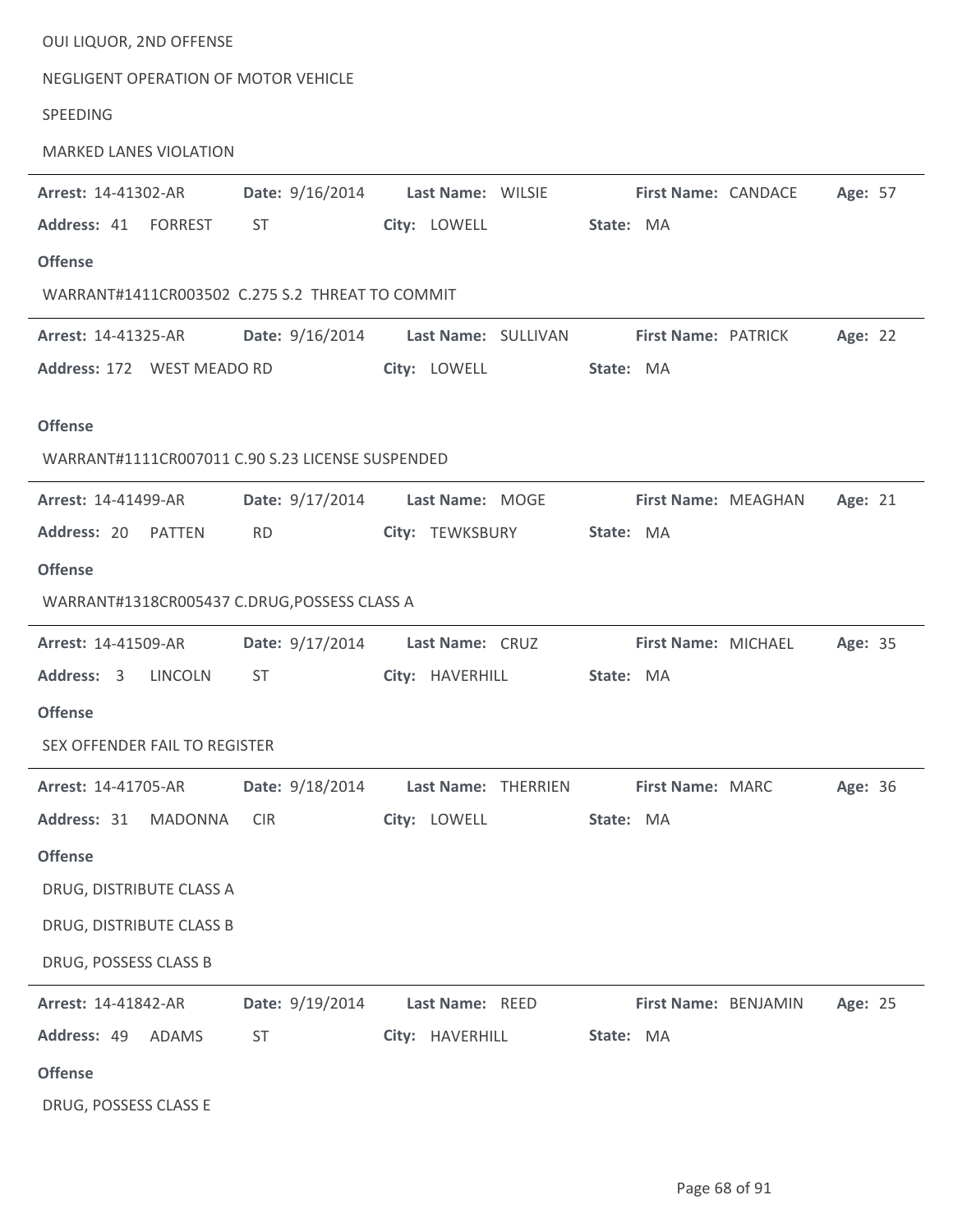| Arrest: 14-41979-AR                      | Date: 9/20/2014 | Last Name: DUNBAR<br>First Name: WILLIAM              | Age: 48 |
|------------------------------------------|-----------------|-------------------------------------------------------|---------|
| Address: 81 GROVE AVEA                   |                 | City: WILMINGTON<br>State: MA                         |         |
| <b>Offense</b>                           |                 |                                                       |         |
| OUI LIQUOR, 3RD OFFENSE                  |                 |                                                       |         |
| CHILD ENDANGERMENT WHILE OUI             |                 |                                                       |         |
| <b>Arrest: 14-42048-AR</b>               |                 | Date: 9/21/2014 Last Name: TYMPANICK First Name: RENA | Age: 27 |
| Address: 95<br>CENTENIAL                 | <b>ST</b>       | City: PASCOAG<br>State: RI                            |         |
| <b>Offense</b>                           |                 |                                                       |         |
| <b>DISTURBING THE PEACE</b>              |                 |                                                       |         |
| Arrest: 14-42312-A-AR                    | Date: 9/23/2014 | Last Name: BOURGEOIS<br>First Name: JASON             | Age: 40 |
| Address: 20<br>OREGON                    | <b>RD</b>       | City: TEWKSBURY<br>State: MA                          |         |
| <b>Offense</b>                           |                 |                                                       |         |
| MOTOR VEH, RECEIVE STOLEN                |                 |                                                       |         |
| RECKLESS OPERATION OF MOTOR VEHICLE      |                 |                                                       |         |
| SPEEDING                                 |                 |                                                       |         |
| STOP FOR POLICE, FAIL                    |                 |                                                       |         |
| <b>MARKED LANES VIOLATION</b>            |                 |                                                       |         |
| LICENSE REVOKED, OPERATE MV WITH         |                 |                                                       |         |
| LARCENY UNDER \$250                      |                 |                                                       |         |
| Arrest: 14-42312-AR                      | Date: 9/23/2014 | Last Name: MCKENNA<br>First Name: SHAINA              | Age: 29 |
| Address: 1 WACO                          | <b>CIR</b>      | City: CHELMSFORD<br>State: MA                         |         |
| <b>Offense</b>                           |                 |                                                       |         |
| LARCENY UNDER \$250                      |                 |                                                       |         |
| MOTOR VEH, RECEIVE STOLEN                |                 |                                                       |         |
| Arrest: 14-42402-A-AR                    | Date: 9/23/2014 | Last Name: HARRINGTON<br>First Name: MARK             | Age: 28 |
| Address: 54 PATTEN                       | <b>RD</b>       | City: TEWKSBURY<br>State: MA                          |         |
| <b>Offense</b>                           |                 |                                                       |         |
| DRUG, POSSESS CLASS B                    |                 |                                                       |         |
| DRUG, POSSESS TO DISTRIB CLASS C, SUBSQ. |                 |                                                       |         |
| DRUG, POSSESS CLASS C                    |                 |                                                       |         |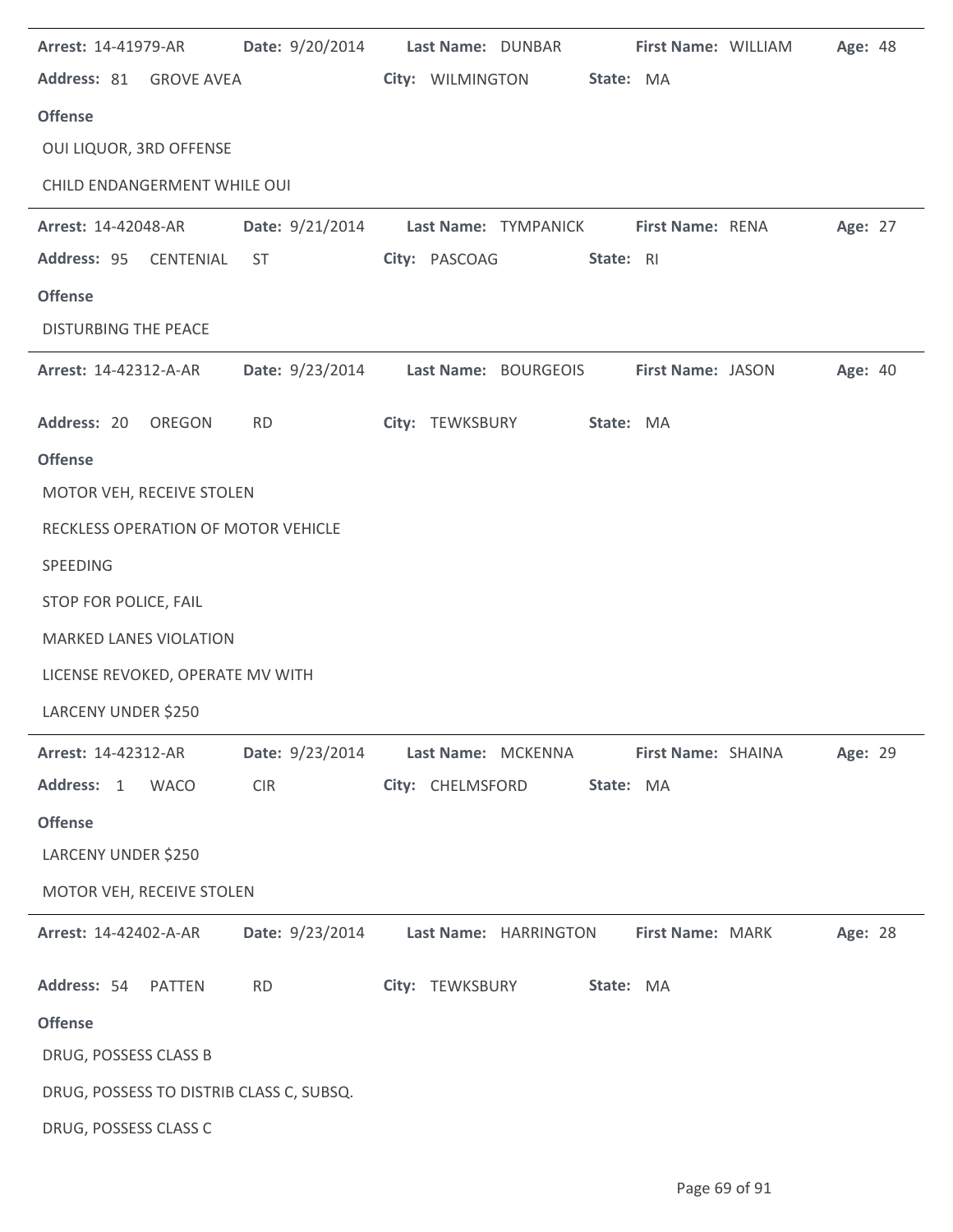| WARRANT: C.94C S.32 POSSESS W/INTENT TO DISTRIBUTE CLASS D                    |                 |                    |                       |                          |         |
|-------------------------------------------------------------------------------|-----------------|--------------------|-----------------------|--------------------------|---------|
| DRUG, POSSESS CLASS E                                                         |                 |                    |                       |                          |         |
| DRUG, POSSESS CLASS B                                                         |                 |                    |                       |                          |         |
| DRUG, POSSESS CLASS A                                                         |                 |                    |                       |                          |         |
| DRUG, POSSESS TO DISTRIB CLASS C, SUBSQ.                                      |                 |                    |                       |                          |         |
| Unlawful manufacture, distribution, cultivation, intent to manufacture classD |                 |                    |                       |                          |         |
| DRUG, POSSESS TO DISTRIB CLASS D, SUBSQ.                                      |                 |                    |                       |                          |         |
| CONSPIRACY TO VIOLATE DRUG LAW                                                |                 |                    |                       |                          |         |
| DRUG, POSSESS CLASS E                                                         |                 |                    |                       |                          |         |
| DRUG, POSSESS TO DISTRIB CLASS E, SUBSQ.                                      |                 |                    |                       |                          |         |
| Arrest: 14-42402-AR                                                           | Date: 9/23/2014 |                    | Last Name: HARRINGTON | First Name: HOLLY        | Age: 28 |
| Address: 54<br>PATTEN                                                         | <b>RD</b>       | City: N TEWKSBURY  |                       | State: MA                |         |
| <b>Offense</b>                                                                |                 |                    |                       |                          |         |
| CONSPIRACY TO VIOLATE DRUG LAW                                                |                 |                    |                       |                          |         |
| Unlawful manufacture, distribution, cultivation, intent to manufacture classD |                 |                    |                       |                          |         |
| DRUG, POSSESS CLASS B                                                         |                 |                    |                       |                          |         |
| DRUG, POSSESS CLASS E                                                         |                 |                    |                       |                          |         |
| DRUG, POSSESS CLASS C                                                         |                 |                    |                       |                          |         |
| DRUG, POSSESS CLASS B                                                         |                 |                    |                       |                          |         |
| <b>WARRANT: DISTRIBUTION CLASS D</b>                                          |                 |                    |                       |                          |         |
| DRUG, POSSESS CLASS E                                                         |                 |                    |                       |                          |         |
| DRUG, POSSESS TO DISTRIB CLASS D                                              |                 |                    |                       |                          |         |
| DRUG, POSSESS CLASS A                                                         |                 |                    |                       |                          |         |
| Arrest: 14-42411-AR                                                           | Date: 9/23/2014 | Last Name: MATSEAS |                       | First Name: DAVID        | Age: 51 |
| Address: 235 LITTLETON                                                        | <b>RD</b>       | City: CHELMSFORD   |                       | State: MA                |         |
| <b>Offense</b>                                                                |                 |                    |                       |                          |         |
| DISORDERLY CONDUCT                                                            |                 |                    |                       |                          |         |
| Arrest: 14-42442-AR                                                           | Date: 9/23/2014 | Last Name: LAVALLE |                       | <b>First Name: JAMES</b> | Age: 51 |
| Address: 75<br>HILLMAN                                                        | <b>ST</b>       | City: TEWKSBURY    |                       | State: MA                |         |
| <b>Offense</b>                                                                |                 |                    |                       |                          |         |
| B&E VEHICLE/BOAT NIGHTTIME FOR FELONY                                         |                 |                    |                       |                          |         |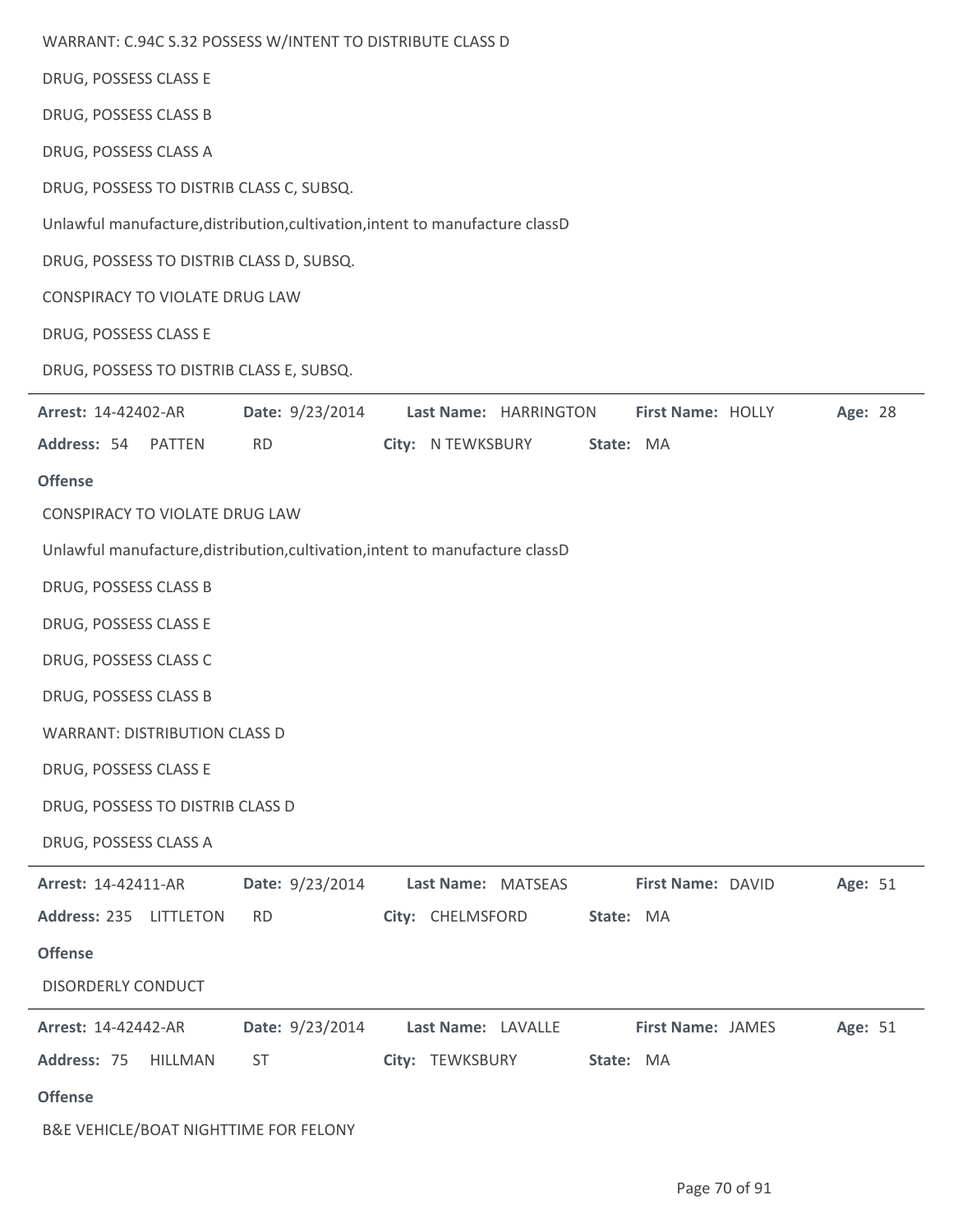| LARCENY OVER \$250                     |                 |                      |           |                         |         |  |
|----------------------------------------|-----------------|----------------------|-----------|-------------------------|---------|--|
| Arrest: 14-42468-AR                    | Date: 9/24/2014 | Last Name: DIDONATO  |           | First Name: JULIA       | Age: 21 |  |
| Address: 15<br><b>OAKLAND</b>          | AVE             | City: TEWKSBURY      | State: MA |                         |         |  |
| <b>Offense</b>                         |                 |                      |           |                         |         |  |
| DRUG, POSSESS CLASS A                  |                 |                      |           |                         |         |  |
| Arrest: 14-42555-AR                    | Date: 9/24/2014 | Last Name: LAVALLE   |           | First Name: JAMES       | Age: 51 |  |
| Address: 75<br>HILLMAN                 | <b>ST</b>       | City: TEWKSBURY      | State: MA |                         |         |  |
| <b>Offense</b>                         |                 |                      |           |                         |         |  |
| LICENSE REVOKED, OP MV WITH, SUBSQ.OFF |                 |                      |           |                         |         |  |
| Arrest: 14-42752-AR                    | Date: 9/25/2014 | Last Name: RAMOS     |           | <b>First Name: TROY</b> | Age: 22 |  |
| Address: 23<br><b>BARTLETT</b>         | <b>ST</b>       | City: HAVERHILL      | State: MA |                         |         |  |
| <b>Offense</b>                         |                 |                      |           |                         |         |  |
| SHOPLIFTING BY ASPORTATION             |                 |                      |           |                         |         |  |
| <b>Arrest: 14-42776-AR</b>             | Date: 9/25/2014 | Last Name: HEGARTY   |           | First Name: JOHN        | Age: 50 |  |
| Address: 6302 ARCHSTONE AVE            |                 | City: TEWKSBURY      | State: MA |                         |         |  |
| <b>Offense</b>                         |                 |                      |           |                         |         |  |
| OUI LIQUOR, 2ND OFFENSE                |                 |                      |           |                         |         |  |
| NEGLIGENT OPERATION OF MOTOR VEHICLE   |                 |                      |           |                         |         |  |
| Arrest: 14-42812-AR                    | Date: 9/26/2014 | Last Name: WALSH     |           | First Name: RYAN        | Age: 27 |  |
| Address: 851 MAIN                      | ST              | City: WILMINGTON     | State: MA |                         |         |  |
| <b>Offense</b>                         |                 |                      |           |                         |         |  |
| OUI LIQUOR, 2ND OFFENSE                |                 |                      |           |                         |         |  |
| NEGLIGENT OPERATION OF MOTOR VEHICLE   |                 |                      |           |                         |         |  |
| STOP/YIELD, FAIL TO                    |                 |                      |           |                         |         |  |
| Arrest: 14-42855-AR                    | Date: 9/26/2014 | Last Name: SCHUURMAN |           | First Name: MICHAEL     | Age: 30 |  |
| Address: 74<br>SALEM                   | <b>ST</b>       | City: WILMINGTON     | State: MA |                         |         |  |
| <b>Offense</b>                         |                 |                      |           |                         |         |  |
| SHOPLIFTING BY ASPORTATION             |                 |                      |           |                         |         |  |
| Arrest: 14-42933-AR                    | Date: 9/27/2014 | Last Name: CRUZ      |           | First Name: ALFREDO     | Age: 22 |  |
| Address: 185 CHESTNUT                  | <b>ST</b>       | City: LAWRENCE       | State: MA |                         |         |  |
| <b>Offense</b>                         |                 |                      |           |                         |         |  |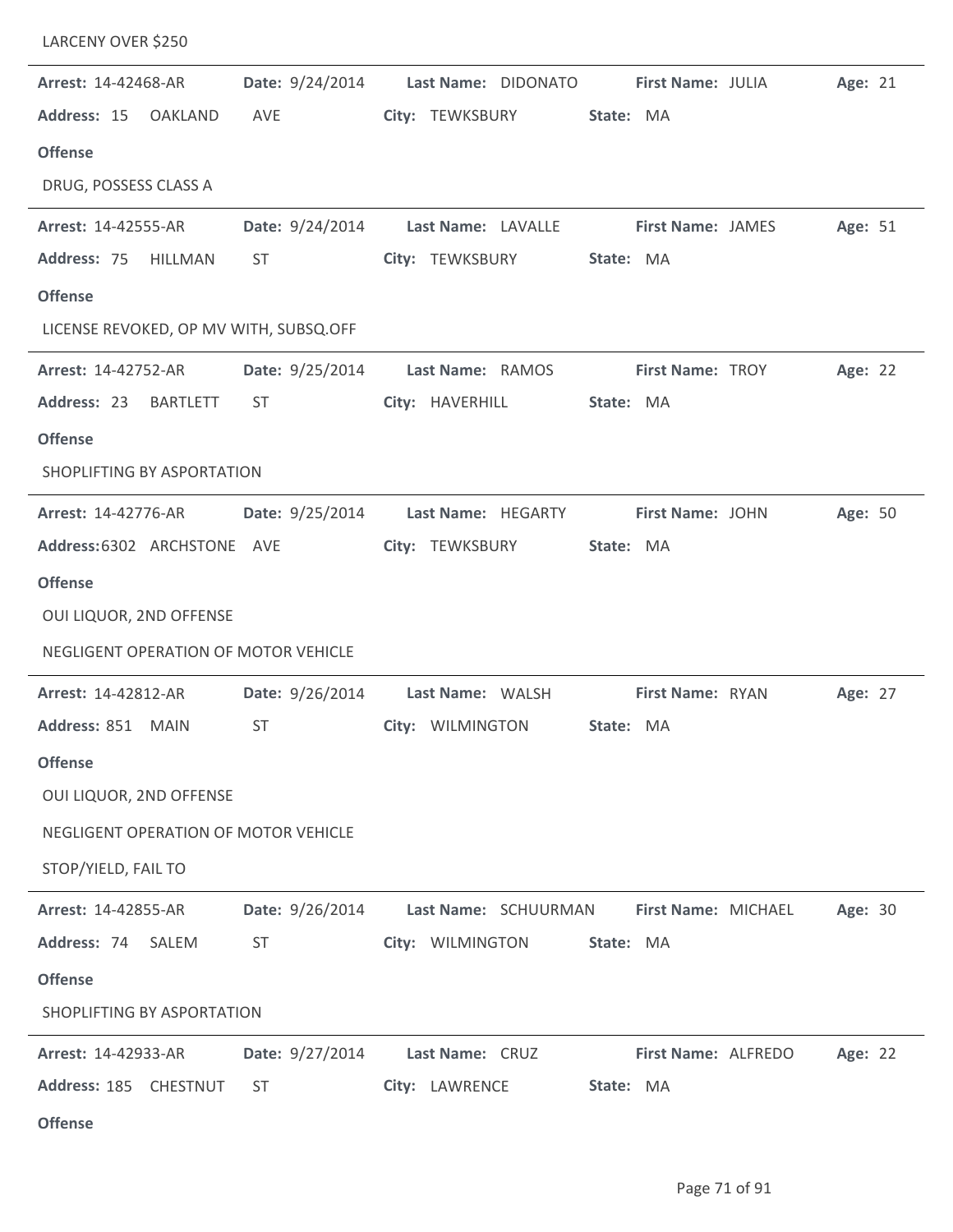| <b>OUI LIQUOR</b>                          |                    |                      |                                 |         |
|--------------------------------------------|--------------------|----------------------|---------------------------------|---------|
| ALCOHOL IN MV, POSSESS OPEN CONTAINER OF   |                    |                      |                                 |         |
| <b>MARKED LANES VIOLATION</b>              |                    |                      |                                 |         |
| UNLICENSED OPERATION OF MV                 |                    |                      |                                 |         |
| NEGLIGENT OPERATION OF MOTOR VEHICLE       |                    |                      |                                 |         |
| STOP FOR POLICE, FAIL                      |                    |                      |                                 |         |
| Date: 9/27/2014<br>Arrest: 14-42956-AR     | Last Name: HOFFMAN | First Name: DEVIN    |                                 | Age: 21 |
| Address: 19<br>TOMAHAWK DR                 | City: TEWKSBURY    | State: MA            |                                 |         |
| <b>Offense</b>                             |                    |                      |                                 |         |
| <b>OUI LIQUOR</b>                          |                    |                      |                                 |         |
| NEGLIGENT OPERATION OF MOTOR VEHICLE       |                    |                      |                                 |         |
| REGISTRATION REVOKED, OP MV WITH           |                    |                      |                                 |         |
| Date: 9/27/2014<br>Arrest: 14-42962-AR     | Last Name: HANSON  | First Name: JASON    |                                 | Age: 37 |
| Address: 69<br><b>BURNHAM</b><br><b>RD</b> | City: LOWELL       | State: MA            |                                 |         |
| <b>Offense</b>                             |                    |                      |                                 |         |
| OUI LIQUOR, 3RD OFFENSE                    |                    |                      |                                 |         |
| Date: 9/28/2014<br>Arrest: 14-43109-AR     | Last Name: MURPHY  |                      | First Name: CHRISTOPHER Age: 50 |         |
| Address: 616 FARMS<br>DR                   | City: BURLINGTON   | State: MA            |                                 |         |
| <b>Offense</b>                             |                    |                      |                                 |         |
| OUI LIQUOR, 4TH OFFENSE                    |                    |                      |                                 |         |
| <b>MARKED LANES VIOLATION</b>              |                    |                      |                                 |         |
| Date: 10/2/2014<br>Arrest: 14-43716-AR     | Last Name: BOBE    | First Name: FELIX    |                                 | Age: 44 |
| Address: 246 MARKET<br><b>ST</b>           | City: LOWELL       | State: MA            |                                 |         |
| <b>Offense</b>                             |                    |                      |                                 |         |
| WARRANT                                    |                    |                      |                                 |         |
| Date: 10/2/2014<br>Arrest: 14-43727-AR     | Last Name: ROCCO   | First Name: NICHOLAS |                                 | Age: 27 |
| Address: 21<br><b>RD</b><br>VALLEY         | City: TEWKSBURY    | State: MA            |                                 |         |
| <b>Offense</b>                             |                    |                      |                                 |         |
| A&B ON POLICE OFFICER                      |                    |                      |                                 |         |
| <b>RESIST ARREST</b>                       |                    |                      |                                 |         |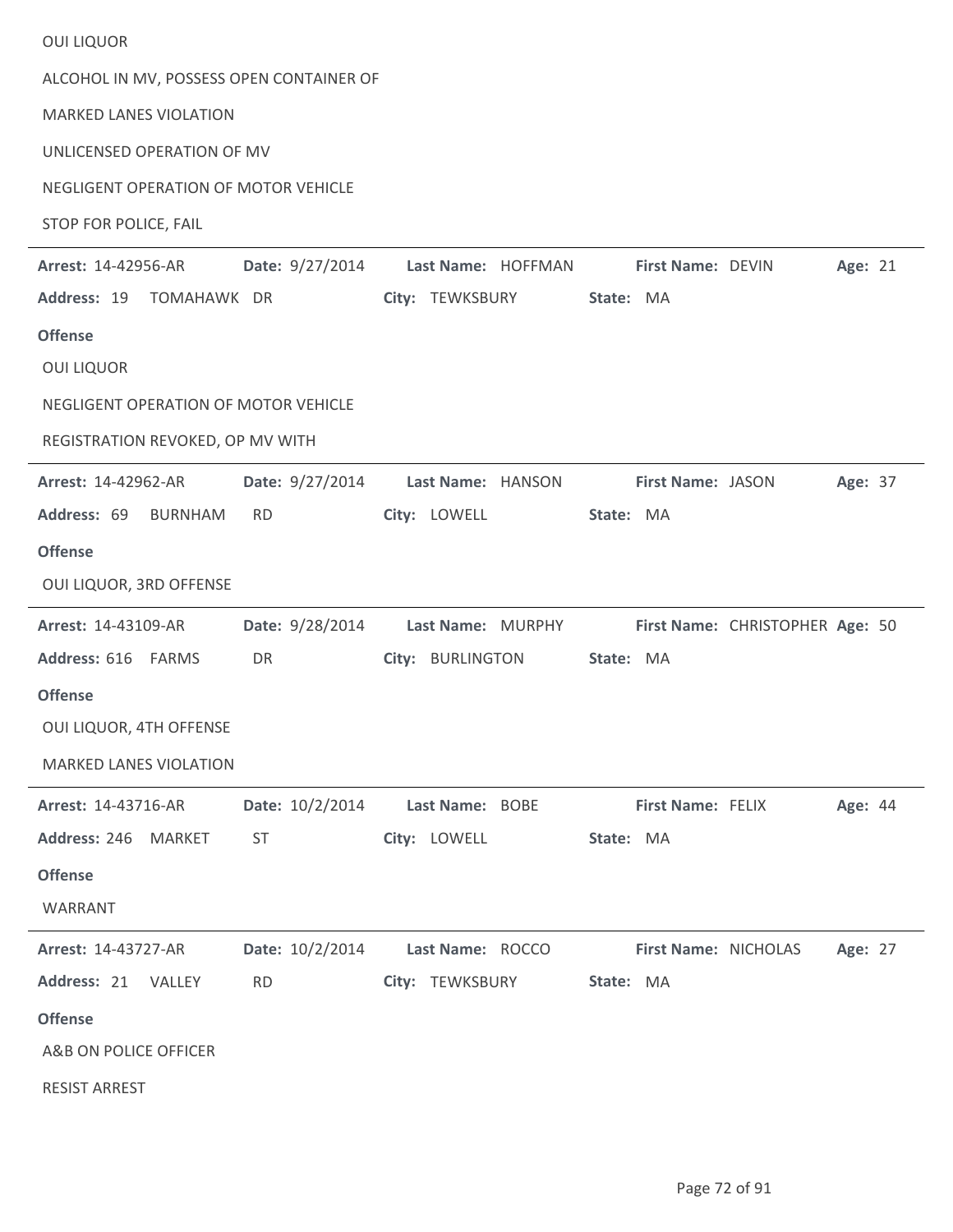| <b>Arrest: 14-43736-A-AR</b>              | Date: 10/2/2014 | Last Name: OTIS                    | First Name: JASMINE  | Age: 21 |
|-------------------------------------------|-----------------|------------------------------------|----------------------|---------|
| Address: 18 ROOSEVELT ST                  |                 | City: HUDSON                       | State: NH            |         |
| <b>Offense</b>                            |                 |                                    |                      |         |
| DRUG, POSSESS CLASS A                     |                 |                                    |                      |         |
| Arrest: 14-43736-AR                       | Date: 10/2/2014 | Last Name: STEIMEL                 | First Name: JONATHAN | Age: 30 |
| Address: 87<br>LUNENBURG RD               |                 | City: TOWNSEND                     | State: MA            |         |
| <b>Offense</b>                            |                 |                                    |                      |         |
| DRUG, POSSESS CLASS A                     |                 |                                    |                      |         |
| Arrest: 14-43736-B-AR                     |                 | Date: 10/2/2014 Last Name: MARQUIS | First Name: JAMI     | Age: 20 |
| Address: 10 ORANGE                        | ST              | City: NASHUA                       | State: NH            |         |
| <b>Offense</b>                            |                 |                                    |                      |         |
| DRUG, POSSESS CLASS A                     |                 |                                    |                      |         |
| Arrest: 14-43809-AR                       | Date: 10/2/2014 | Last Name: ROBLERO                 | First Name: DAVID    | Age: 34 |
| Address: 139 MAY                          | ST              | City: LAWRENCE                     | State: MA            |         |
| <b>Offense</b><br>SPEEDING                |                 |                                    |                      |         |
| UNLICENSED OPERATION OF MV                |                 |                                    |                      |         |
| WARRANT 1311CR003224 UNLICENSED OPERATION |                 |                                    |                      |         |
| LIGHTS VIOLATION, MV                      |                 |                                    |                      |         |
| Arrest: 14-44084-AR                       | Date: 10/4/2014 | Last Name: SORIANO                 | First Name: EDWARD   | Age: 19 |
| Address: 365 EAST                         | <b>ST</b>       | City: TEWKSBURY                    | State: MA            |         |
| <b>Offense</b>                            |                 |                                    |                      |         |
| A&B                                       |                 |                                    |                      |         |
| Arrest: 14-44191-AR                       | Date: 10/4/2014 | Last Name: MULLEN                  | First Name: JOSHUA   | Age: 29 |
| Address: 4<br>WAVERLY                     | ST              | City: N BILLERICA                  | State: MA            |         |
| <b>Offense</b>                            |                 |                                    |                      |         |
| LICENSE SUSPENDED, OP MV WITH, SUBSQ.OFF  |                 |                                    |                      |         |
| <b>OUI DRUGS</b>                          |                 |                                    |                      |         |
| STOP FOR POLICE, FAIL                     |                 |                                    |                      |         |
| NEGLIGENT OPERATION OF MOTOR VEHICLE      |                 |                                    |                      |         |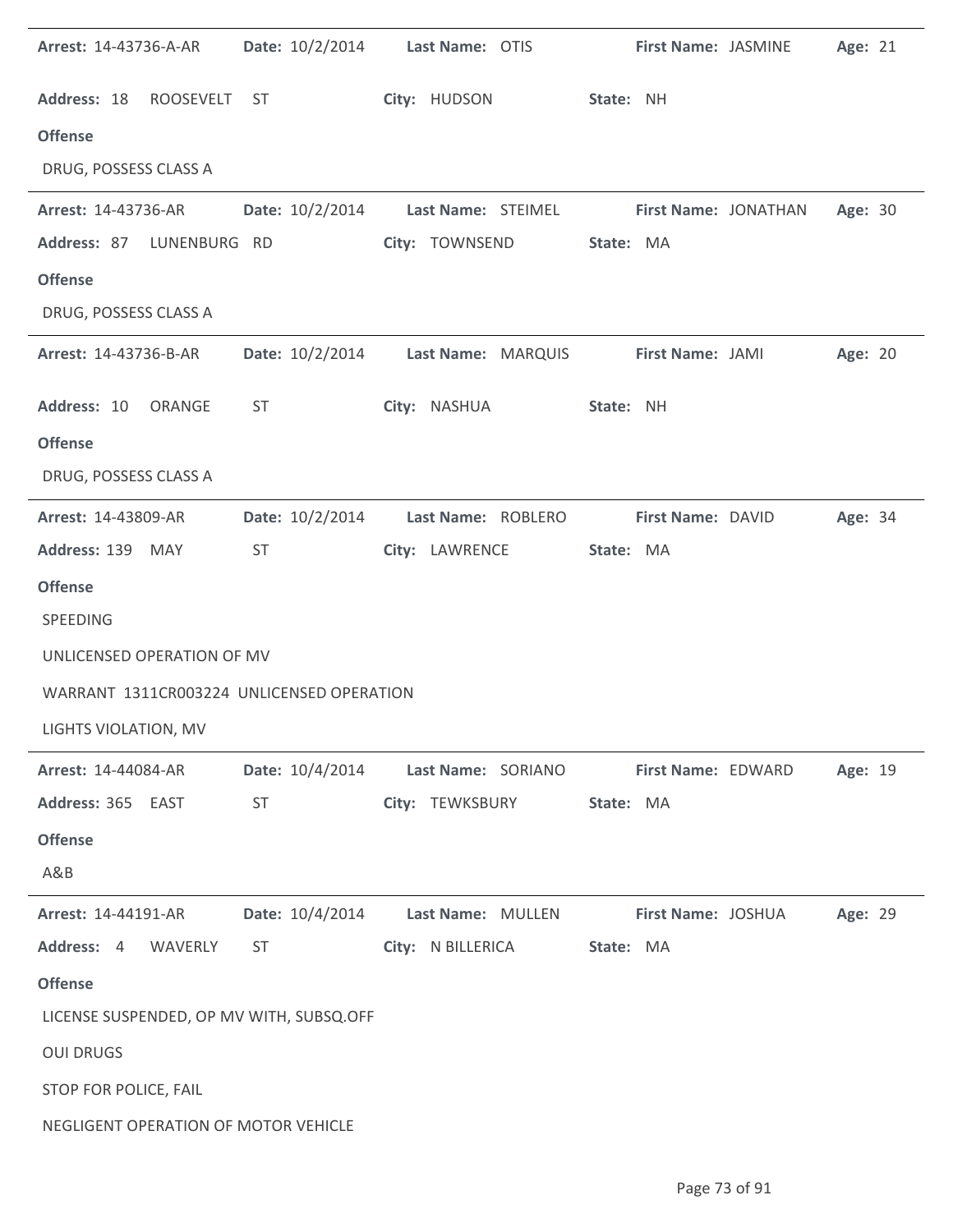| DRUG, POSSESS CLASS A, SUBSQ.OFF.                      |                                   |                     |         |
|--------------------------------------------------------|-----------------------------------|---------------------|---------|
| UNINSURED MOTOR VEHICLE                                |                                   |                     |         |
| SPEEDING                                               |                                   |                     |         |
| <b>ATTACHING PLATES</b>                                |                                   |                     |         |
| Date: 10/5/2014<br>Arrest: 14-44301-AR                 | Last Name: MCVEY                  | First Name: ROBERT  | Age: 48 |
| Address: 21<br>DAVID MORRI RD                          | City: TEWKSBURY                   | State: MA           |         |
| <b>Offense</b>                                         |                                   |                     |         |
| WARRANT#1211CR007758 C.94C S.34A DRUG, POSSESS CLASS A |                                   |                     |         |
| WARRANT#1318CR004650 C.266 S.30A SHOPLIFTING           |                                   |                     |         |
| Date: 10/8/2014<br>Arrest: 14-44723-AR                 | Last Name: KINNEAR                | First Name: BRIAN   | Age: 42 |
| Address: 44<br>HIGHLAND<br><b>ST</b>                   | City: TOWNSEND                    | State: MA           |         |
| <b>Offense</b>                                         |                                   |                     |         |
| DRUG, POSSESS TO DISTRIB CLASS B                       |                                   |                     |         |
| EQUIPMENT VIOLATION, MISCELLANEOUS MV                  |                                   |                     |         |
| LICENSE REVOKED, OPERATE MV WITH                       |                                   |                     |         |
| Date: 10/8/2014<br>Arrest: 14-44782-AR                 | Last Name: FISH                   | First Name: BABARA  | Age: 61 |
| Address: 16<br>KENSINGTON WAY                          | City: TEWKSBURY                   | State: MA           |         |
| <b>Offense</b>                                         |                                   |                     |         |
| <b>OUI LIQUOR</b>                                      |                                   |                     |         |
| Arrest: 14-44898-AR                                    | Date: 10/9/2014 Last Name: ARACHE | First Name: JANITZA | Age: 22 |
| Address: 291 MOODY<br><b>ST</b>                        | City: LOWELL                      | State: MA           |         |
| <b>Offense</b>                                         |                                   |                     |         |
| LICENSE SUSPENDED, OP MV WITH                          |                                   |                     |         |
| UNINSURED MOTOR VEHICLE                                |                                   |                     |         |
| LIGHTS VIOLATION, MV                                   |                                   |                     |         |
| Date: 10/9/2014<br>Arrest: 14-44923-AR                 | Last Name: ADU-GYAMFI             | First Name: MAXWELL | Age: 39 |
| Address: 1260 WESTFORD<br><b>ST</b>                    | City: LOWELL                      | State: MA           |         |
| <b>Offense</b>                                         |                                   |                     |         |
| LICENSE SUSPENDED, OP MV WITH                          |                                   |                     |         |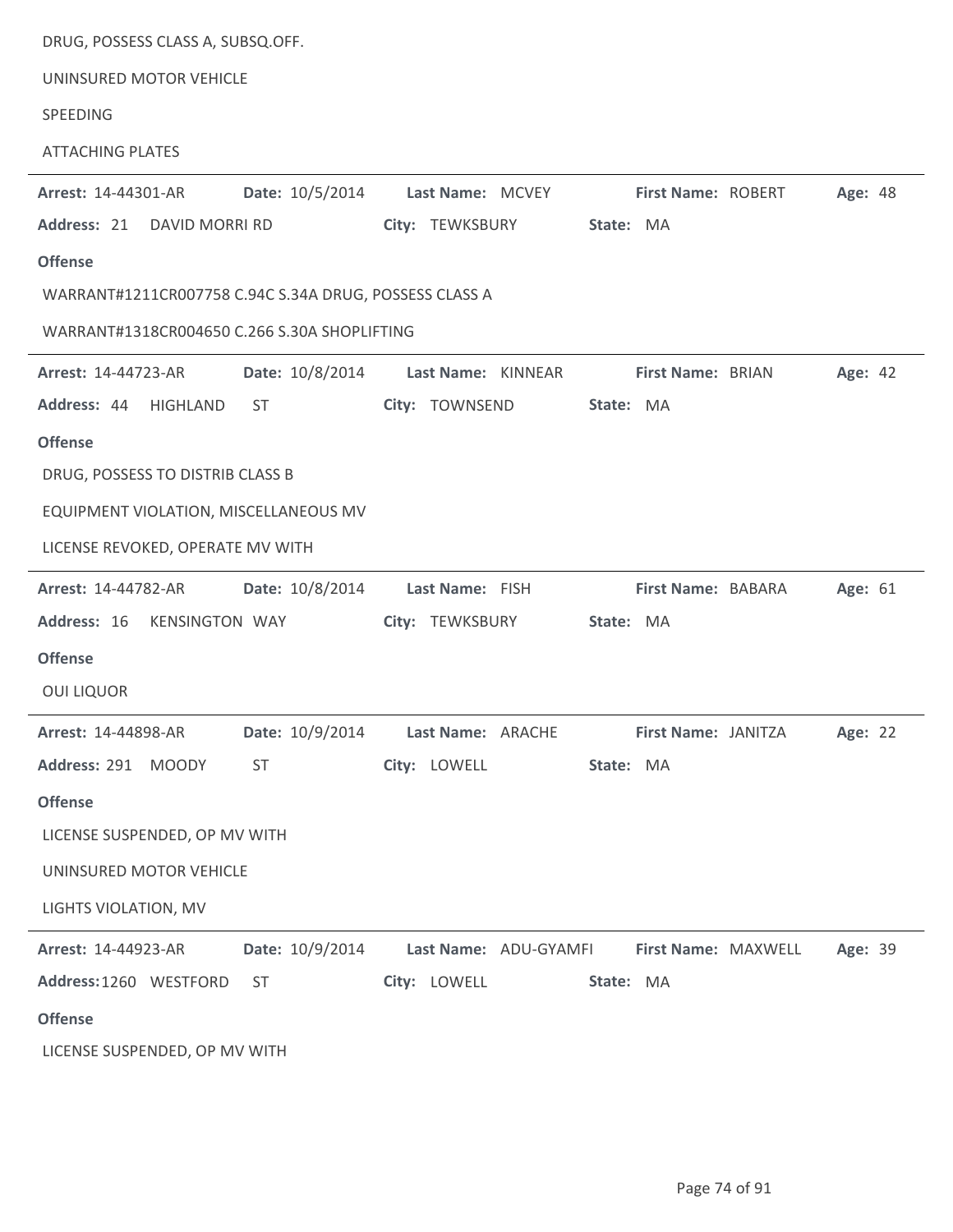| Arrest: 14-44946-AR                  |       |           | Date: 10/10/2014  Last Name: CROWLEY  First Name: MATTHEW     |                 |                       |           |                     |                     | Age: 25 |  |
|--------------------------------------|-------|-----------|---------------------------------------------------------------|-----------------|-----------------------|-----------|---------------------|---------------------|---------|--|
| Address: 63 ALLSTON                  |       | <b>ST</b> |                                                               | City: REVERE    |                       | State: MA |                     |                     |         |  |
| <b>Offense</b>                       |       |           |                                                               |                 |                       |           |                     |                     |         |  |
| <b>OUI LIQUOR</b>                    |       |           |                                                               |                 |                       |           |                     |                     |         |  |
| SPEEDING                             |       |           |                                                               |                 |                       |           |                     |                     |         |  |
| NEGLIGENT OPERATION OF MOTOR VEHICLE |       |           |                                                               |                 |                       |           |                     |                     |         |  |
| <b>Arrest: 14-45014-A-AR</b>         |       |           | Date: 10/10/2014    Last Name: DUPREZ                         |                 |                       |           |                     | First Name: WILLIAM | Age: 37 |  |
| Address: 220 BRANCH                  |       | <b>ST</b> |                                                               |                 | City: LOWELL          | State: MA |                     |                     |         |  |
| <b>Offense</b>                       |       |           |                                                               |                 |                       |           |                     |                     |         |  |
| SHOPLIFTING BY CONCEALING MDSE       |       |           |                                                               |                 |                       |           |                     |                     |         |  |
| <b>Arrest: 14-45014-AR</b>           |       |           | Date: 10/10/2014    Last Name: PIERCE    First Name: DANIELLE |                 |                       |           |                     |                     | Age: 42 |  |
| Address: 220 BRANCH                  |       | ST        |                                                               | City: LOWELL    |                       | State: MA |                     |                     |         |  |
| <b>Offense</b>                       |       |           |                                                               |                 |                       |           |                     |                     |         |  |
| SHOPLIFTING BY CONCEALING MDSE       |       |           |                                                               |                 |                       |           |                     |                     |         |  |
| <b>Arrest: 14-45095-AR</b>           |       |           | Date: 10/11/2014    Last Name: JOHNSON                        |                 |                       |           | First Name: JEFFREY |                     | Age: 18 |  |
| Address: 3 POCAHONTAS RD             |       |           |                                                               |                 | City: TEWKSBURY       | State: MA |                     |                     |         |  |
| <b>Offense</b>                       |       |           |                                                               |                 |                       |           |                     |                     |         |  |
| <b>OUI LIQUOR</b>                    |       |           |                                                               |                 |                       |           |                     |                     |         |  |
| NEGLIGENT OPERATION OF MOTOR VEHICLE |       |           |                                                               |                 |                       |           |                     |                     |         |  |
| <b>MARKED LANES VIOLATION</b>        |       |           |                                                               |                 |                       |           |                     |                     |         |  |
| <b>Arrest: 14-45183-AR</b>           |       |           | Date: 10/11/2014                                              |                 | Last Name: PIMENTAL   |           | First Name: JASON   |                     | Age: 30 |  |
| Address: 14                          | MAKOS | <b>ST</b> |                                                               | City: TYNGSBORO |                       | State: MA |                     |                     |         |  |
| <b>Offense</b>                       |       |           |                                                               |                 |                       |           |                     |                     |         |  |
| DRUG, POSSESS TO DISTRIB CLASS A     |       |           |                                                               |                 |                       |           |                     |                     |         |  |
| Arrest: 14-45269-AR                  |       |           | Date: 10/12/2014                                              |                 | Last Name: ANTONELLIS |           | First Name: KELLY   |                     | Age: 39 |  |
| Address: 61 BELLFLOWER RD            |       |           |                                                               | City: BILLERICA |                       | State: MA |                     |                     |         |  |
| <b>Offense</b>                       |       |           |                                                               |                 |                       |           |                     |                     |         |  |
| <b>OUI LIQUOR</b>                    |       |           |                                                               |                 |                       |           |                     |                     |         |  |
| NEGLIGENT OPERATION OF MOTOR VEHICLE |       |           |                                                               |                 |                       |           |                     |                     |         |  |

l.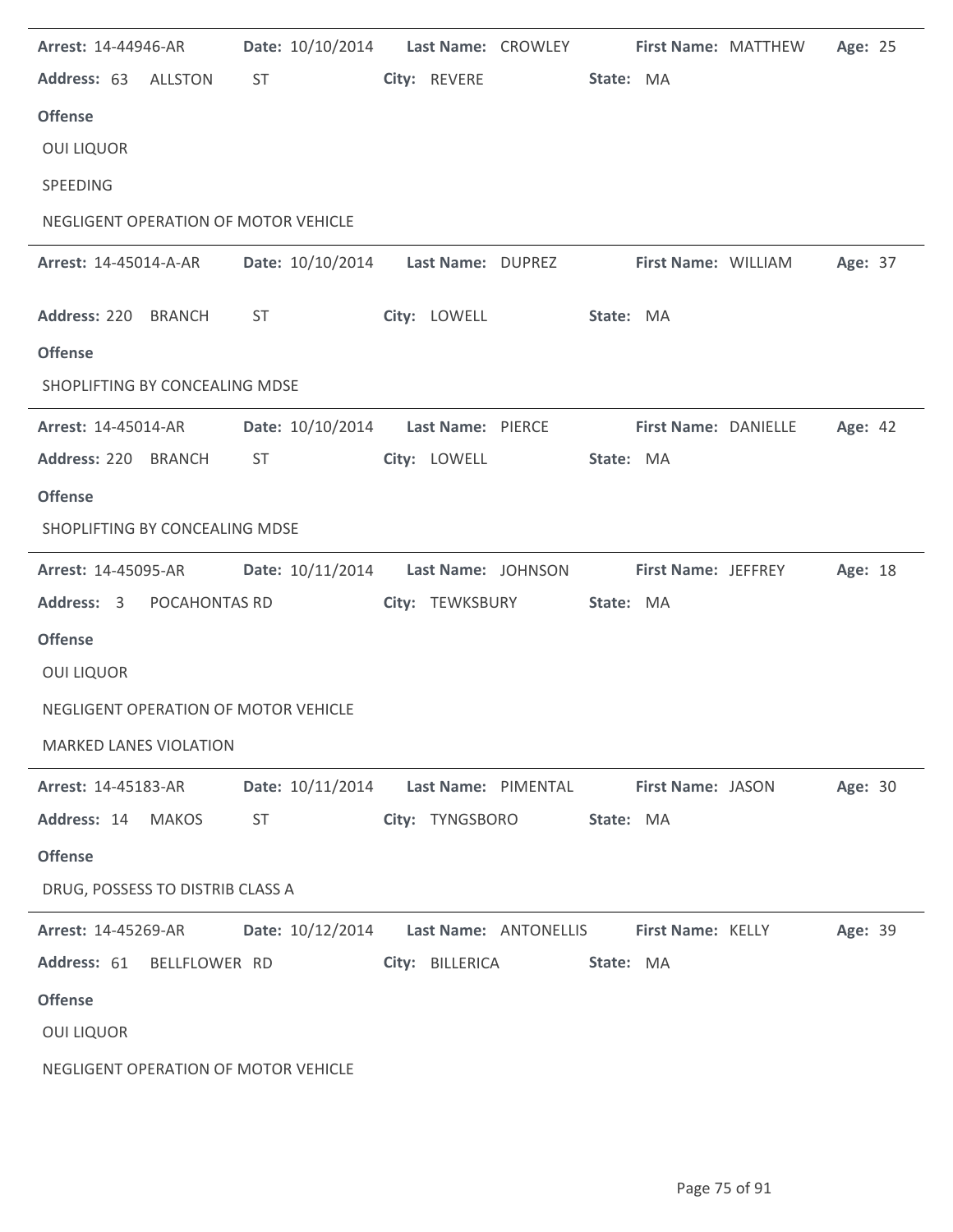| Arrest: 14-45402-AR                               | Date: 10/12/2014 | Last Name: GAGNE                    | First Name: SCOTT   | Age: 18                          |
|---------------------------------------------------|------------------|-------------------------------------|---------------------|----------------------------------|
| Address: 14 POLLARD                               | ST               | City: N BILLERICA                   | State: MA           |                                  |
| <b>Offense</b>                                    |                  |                                     |                     |                                  |
| ALCOHOL IN MV, POSSESS OPEN CONTAINER OF          |                  |                                     |                     |                                  |
| SPEEDING                                          |                  |                                     |                     |                                  |
| RECKLESS OPERATION OF MOTOR VEHICLE               |                  |                                     |                     |                                  |
| LIQUOR, PERSON UNDER 21 POSSESS                   |                  |                                     |                     |                                  |
| <b>MARKED LANES VIOLATION</b>                     |                  |                                     |                     |                                  |
| <b>OUI LIQUOR</b>                                 |                  |                                     |                     |                                  |
| Arrest: 14-45427-AR                               | Date: 10/13/2014 | Last Name: ARACHE                   | First Name: JANITZA | Age: 22                          |
| Address: 291 MOODY                                | <b>ST</b>        | City: LOWELL                        | State: MA           |                                  |
| <b>Offense</b>                                    |                  |                                     |                     |                                  |
| <b>NUMBER PLATE VIOLATION</b>                     |                  |                                     |                     |                                  |
| <b>ATTACHING PLATES</b>                           |                  |                                     |                     |                                  |
| UNINSURED MOTOR VEHICLE                           |                  |                                     |                     |                                  |
| LICENSE SUSPENDED, OP MV WITH                     |                  |                                     |                     |                                  |
| LIGHTS VIOLATION, MV                              |                  |                                     |                     |                                  |
| UNREGISTERED MOTOR VEHICLE                        |                  |                                     |                     |                                  |
| <b>Arrest: 14-45525-A-AR</b>                      | Date: 10/14/2014 | Last Name: WILKINS                  | First Name: JANICE  | Age: 25                          |
| Address: 124 LILLY                                | AVE              | City: LOWELL                        | State: MA           |                                  |
| <b>Offense</b>                                    |                  |                                     |                     |                                  |
| WARRANT - 0911CR002874 - DISORDERLY CONDUCT       |                  |                                     |                     |                                  |
| WARRANT - 0911CR002521 - SEXUAL CONDUCT FOR A FEE |                  |                                     |                     |                                  |
| WARRANT - 0911CR005914 - THREAT TO COMMIT CRIME   |                  |                                     |                     |                                  |
| <b>Arrest: 14-45525-AR</b>                        |                  | Date: 10/14/2014    Last Name: DYER |                     | First Name: FREDERICK<br>Age: 39 |
| Address: 124 LILY                                 | AVE              | City: LOWELL                        | State: MA           |                                  |
| <b>Offense</b>                                    |                  |                                     |                     |                                  |
| WARRANT - 0911CR002872 - POSSESS CLASS B DRUG     |                  |                                     |                     |                                  |
| <b>Arrest: 14-45853-AR</b>                        | Date: 10/15/2014 | Last Name: WADDELL                  |                     | First Name: MATTHEW<br>Age: 23   |
| Address: 141 NORTH                                | <b>RD</b>        | City: CHELMSFORD                    | State: MA           |                                  |
| <b>Offense</b>                                    |                  |                                     |                     |                                  |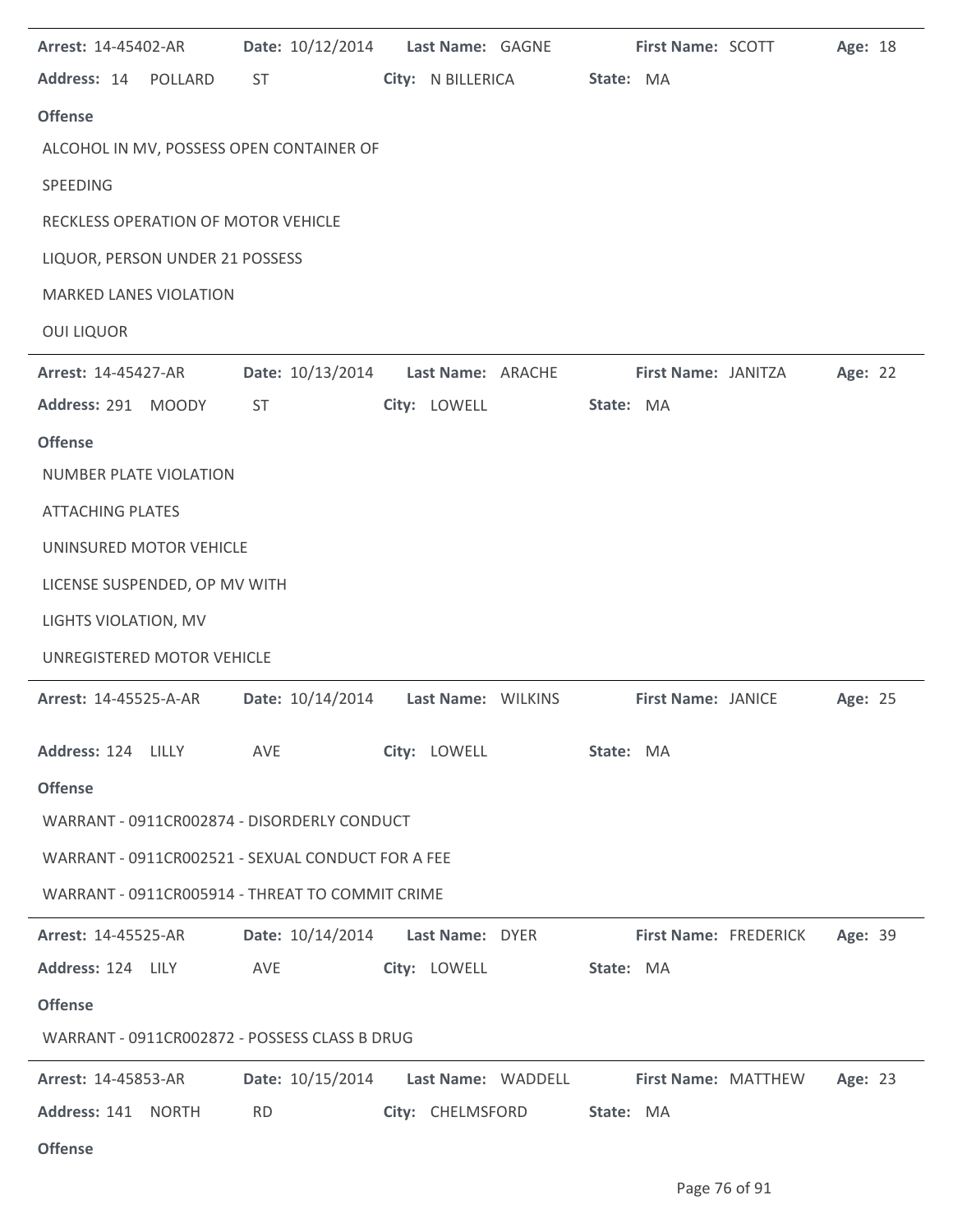| SHOPLIFTING BY ASPORTATION                                    |                  |                    |                      |                      |                      |         |  |
|---------------------------------------------------------------|------------------|--------------------|----------------------|----------------------|----------------------|---------|--|
| <b>Arrest: 14-46027-AR</b>                                    | Date: 10/16/2014 | Last Name: PERRY   |                      | First Name: RACHAEL  |                      | Age: 23 |  |
| Address: 24 ALGONQUIN DR                                      |                  | City: TEWKSBURY    |                      | State: MA            |                      |         |  |
| <b>Offense</b>                                                |                  |                    |                      |                      |                      |         |  |
| <b>DISORDERLY CONDUCT</b>                                     |                  |                    |                      |                      |                      |         |  |
| Arrest: 14-46126-AR                                           | Date: 10/17/2014 | Last Name: FORD    |                      | First Name: MICHAEL  |                      | Age: 25 |  |
| Address: 597 BROADWAY                                         |                  | City: LYNNFIELD    |                      | State: MA            |                      |         |  |
| <b>Offense</b>                                                |                  |                    |                      |                      |                      |         |  |
| LICENSE SUSPENDED, OP MV WITH                                 |                  |                    |                      |                      |                      |         |  |
| INSPECTION/STICKER, NO                                        |                  |                    |                      |                      |                      |         |  |
| WARRANT - 266/30A - SHOPLIFTING BY ASPORTATION                |                  |                    |                      |                      |                      |         |  |
| FALSE NAME TO A POLICE OFFICER, MV OPERATOR                   |                  |                    |                      |                      |                      |         |  |
| WARRANT - 1304CR000439 - 94C/32A/E - DRUG, DISTRIBUTE CLASS B |                  |                    |                      |                      |                      |         |  |
| Arrest: 14-46216-AR                                           | Date: 10/17/2014 |                    | Last Name: MARCIELLO | First Name: PAUL     |                      | Age: 33 |  |
| Address: 61 GEIGER                                            | DR               | City: TEWKSBURY    |                      | State: MA            |                      |         |  |
| <b>Offense</b>                                                |                  |                    |                      |                      |                      |         |  |
| WARRANT 1311CR007753 LICENSE SUSPENDED                        |                  |                    |                      |                      |                      |         |  |
| Arrest: 14-46233-AR                                           | Date: 10/18/2014 |                    | Last Name: DEFLUMERI | First Name: MACHELLE |                      | Age: 46 |  |
| Address: 22<br>ELLINGWOOD AVE                                 |                  | City: BILLERICA    |                      | State: MA            |                      |         |  |
| <b>Offense</b>                                                |                  |                    |                      |                      |                      |         |  |
| NEGLIGENT OPERATION OF MOTOR VEHICLE                          |                  |                    |                      |                      |                      |         |  |
| OUI LIQUOR, 2ND OFFENSE                                       |                  |                    |                      |                      |                      |         |  |
| <b>MARKED LANES VIOLATION</b>                                 |                  |                    |                      |                      |                      |         |  |
| STOP/YIELD, FAIL TO                                           |                  |                    |                      |                      |                      |         |  |
| Arrest: 14-46244-B-AR                                         | Date: 10/18/2014 | Last Name: ESPINAL |                      |                      | First Name: GERONIMO | Age: 35 |  |
| Address: 6<br>SHERMAN                                         |                  | City: PEABODY      |                      | State: MA            |                      |         |  |
| <b>Offense</b>                                                |                  |                    |                      |                      |                      |         |  |
| STOP/YIELD, FAIL TO                                           |                  |                    |                      |                      |                      |         |  |
| LICENSE REVOKED, OP MV WITH, SUBSQ.OFF                        |                  |                    |                      |                      |                      |         |  |
| <b>MARKED LANES VIOLATION</b>                                 |                  |                    |                      |                      |                      |         |  |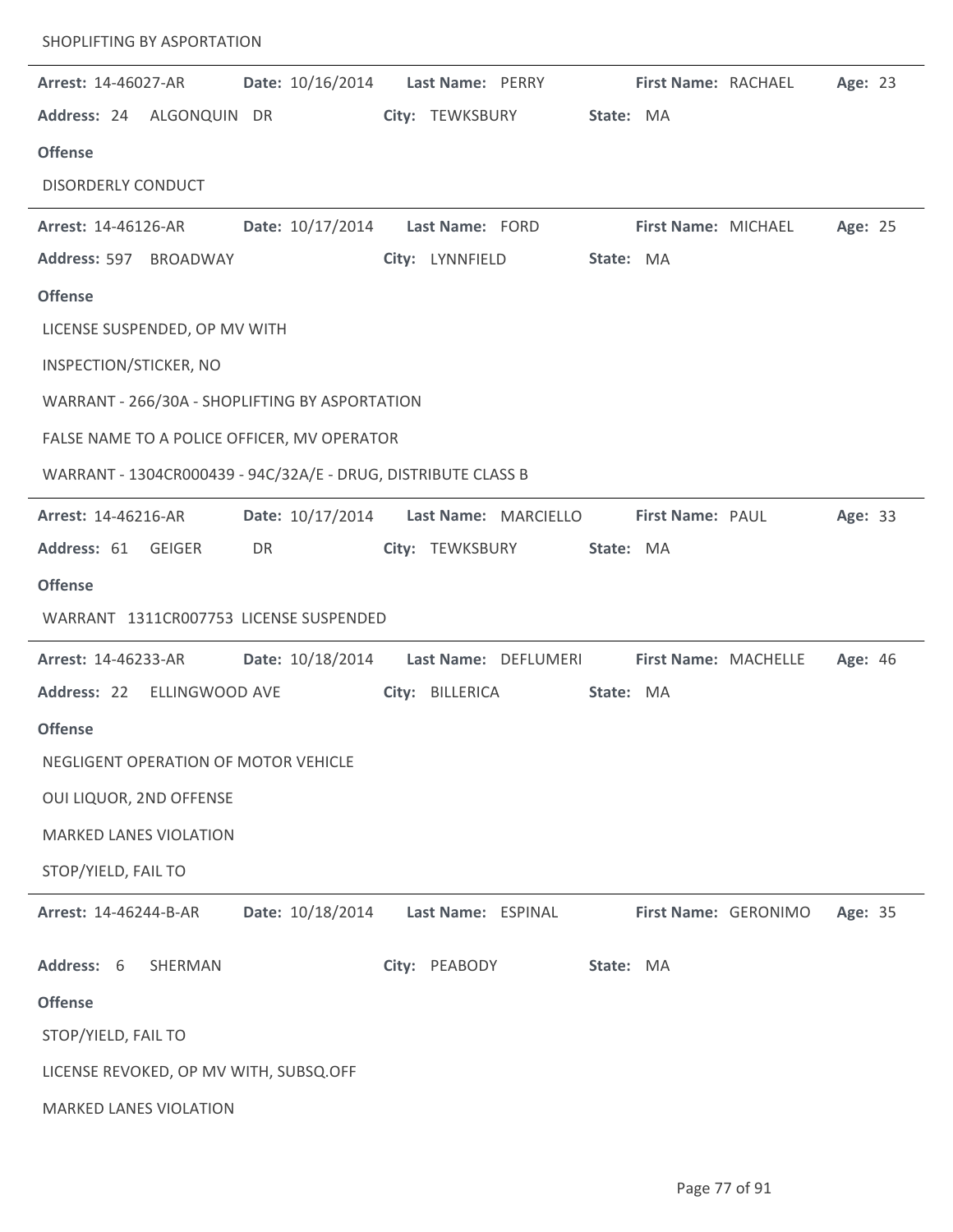| Arrest: 14-46380-AR                                |            |                  |                                      |                   | Date: 10/19/2014    Last Name: NICHOLAS |           | First Name: SHEILA                                       | Age: 48 |  |
|----------------------------------------------------|------------|------------------|--------------------------------------|-------------------|-----------------------------------------|-----------|----------------------------------------------------------|---------|--|
| Address: 6                                         | KENDALL    | <b>ST</b>        |                                      |                   | City: WILMINGTON                        | State: MA |                                                          |         |  |
| <b>Offense</b>                                     |            |                  |                                      |                   |                                         |           |                                                          |         |  |
| <b>OUI LIQUOR</b>                                  |            |                  |                                      |                   |                                         |           |                                                          |         |  |
| NEGLIGENT OPERATION OF MOTOR VEHICLE               |            |                  |                                      |                   |                                         |           |                                                          |         |  |
| <b>MARKED LANES VIOLATION</b>                      |            |                  |                                      |                   |                                         |           |                                                          |         |  |
| LIGHTS VIOLATION, MV                               |            |                  |                                      |                   |                                         |           |                                                          |         |  |
| Arrest: 14-46453-AR                                |            |                  |                                      |                   |                                         |           | Date: 10/19/2014 Last Name: WAREHAM First Name: KRISTINA | Age: 45 |  |
| Address: 108 PIKE                                  |            | <b>ST</b>        |                                      | City: TEWKSBURY   |                                         | State: MA |                                                          |         |  |
| <b>Offense</b>                                     |            |                  |                                      |                   |                                         |           |                                                          |         |  |
| <b>MARKED LANES VIOLATION</b>                      |            |                  |                                      |                   |                                         |           |                                                          |         |  |
| <b>OUI LIQUOR</b>                                  |            |                  |                                      |                   |                                         |           |                                                          |         |  |
| <b>OUI DRUGS</b>                                   |            |                  |                                      |                   |                                         |           |                                                          |         |  |
| NEGLIGENT OPERATION OF MOTOR VEHICLE               |            |                  |                                      |                   |                                         |           |                                                          |         |  |
| <b>Arrest: 14-46630-AR</b>                         |            |                  | Date: 10/20/2014    Last Name: RADIL |                   |                                         |           | <b>First Name: STACEY</b>                                | Age: 44 |  |
| Address: 42 EAGLE                                  |            | DR               |                                      | City: TEWKSBURY   |                                         | State: MA |                                                          |         |  |
| <b>Offense</b>                                     |            |                  |                                      |                   |                                         |           |                                                          |         |  |
| SPEEDING IN VIOL SPECIAL REGULATION                |            |                  |                                      |                   |                                         |           |                                                          |         |  |
| ALCOHOL IN MV, POSSESS OPEN CONTAINER OF           |            |                  |                                      |                   |                                         |           |                                                          |         |  |
| LICENSE NOT IN POSSESSION                          |            |                  |                                      |                   |                                         |           |                                                          |         |  |
| OUI LIQUOR, 2ND OFFENSE                            |            |                  |                                      |                   |                                         |           |                                                          |         |  |
| LICENSE SUSPENDED, OP MV WITH                      |            |                  |                                      |                   |                                         |           |                                                          |         |  |
| Arrest: 14-46659-AR                                |            | Date: 10/20/2014 |                                      | Last Name: PAYNE  |                                         |           | First Name: EDWARD                                       | Age: 25 |  |
| Address: 14                                        | STAR       | <b>CT</b>        |                                      | City: CHARLESTOWN |                                         | State: MA |                                                          |         |  |
| <b>Offense</b>                                     |            |                  |                                      |                   |                                         |           |                                                          |         |  |
| WARRANT 1450CR002003 POSSESS TO DISTRIBUTE CLASS A |            |                  |                                      |                   |                                         |           |                                                          |         |  |
| Arrest: 14-46851-AR                                |            | Date: 10/22/2014 |                                      |                   | Last Name: CHIARAMONTE                  |           | First Name: ADAM                                         | Age: 30 |  |
| Address: 10                                        | PINE PLAIN | <b>RD</b>        |                                      | City: GEORGETOWN  |                                         | State: MA |                                                          |         |  |
| <b>Offense</b>                                     |            |                  |                                      |                   |                                         |           |                                                          |         |  |
| DRUG, POSSESS CLASS A, SUBSQ.OFF.                  |            |                  |                                      |                   |                                         |           |                                                          |         |  |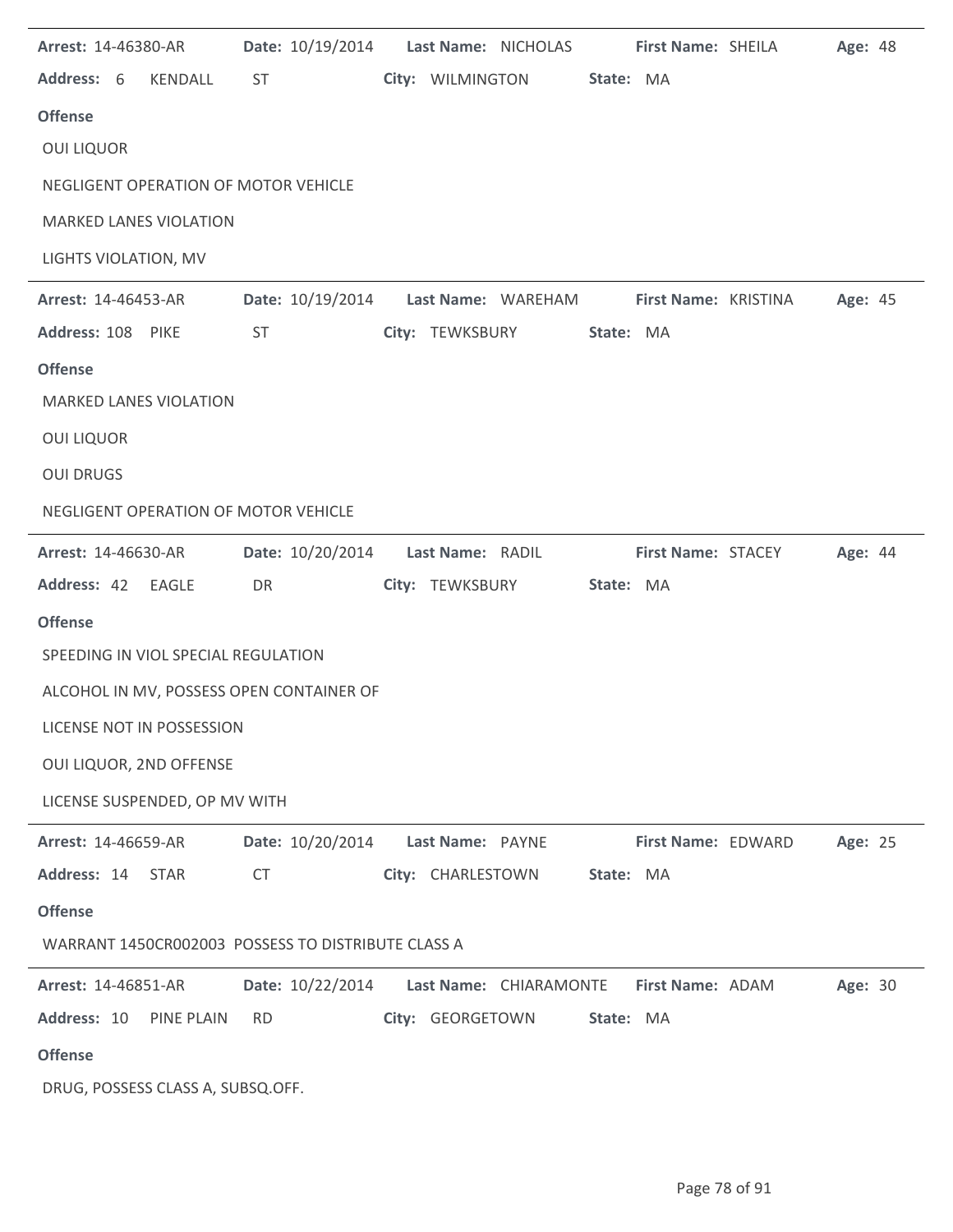| <b>Arrest: 14-46852-AR</b>            |           |                                            |                  | Date: 10/22/2014    Last Name: HOGAN |           | First Name: DAVID        |                                 | Age: 40 |  |
|---------------------------------------|-----------|--------------------------------------------|------------------|--------------------------------------|-----------|--------------------------|---------------------------------|---------|--|
| Address: 333 TYNGSBORO RD             |           |                                            | City: DRACUT     |                                      | State: MA |                          |                                 |         |  |
| <b>Offense</b>                        |           |                                            |                  |                                      |           |                          |                                 |         |  |
| WARRANT-DOCKET#1111CR003766 - OUI 2ND |           |                                            |                  |                                      |           |                          |                                 |         |  |
| <b>Arrest: 14-47142-AR</b>            |           | Date: 10/23/2014 Last Name: HADDAD         |                  |                                      |           | <b>First Name: SCOTT</b> |                                 | Age: 38 |  |
| Address: 21 RANDOLPH                  | DR        |                                            |                  | City: TEWKSBURY                      | State: MA |                          |                                 |         |  |
| <b>Offense</b>                        |           |                                            |                  |                                      |           |                          |                                 |         |  |
| NEGLIGENT OPERATION OF MOTOR VEHICLE  |           |                                            |                  |                                      |           |                          |                                 |         |  |
| <b>MARKED LANES VIOLATION</b>         |           |                                            |                  |                                      |           |                          |                                 |         |  |
| <b>OUI LIQUOR</b>                     |           |                                            |                  |                                      |           |                          |                                 |         |  |
| <b>Arrest: 14-47169-A-AR</b>          |           | Date: 10/24/2014    Last Name: ANDERSON    |                  |                                      |           | First Name: MEGAN        |                                 | Age: 22 |  |
| Address: 30 WIGHTMAN                  | <b>RD</b> |                                            | City: TEWKSBURY  |                                      | State: MA |                          |                                 |         |  |
| <b>Offense</b>                        |           |                                            |                  |                                      |           |                          |                                 |         |  |
| A&B ON POLICE OFFICER                 |           |                                            |                  |                                      |           |                          |                                 |         |  |
| <b>RESIST ARREST</b>                  |           |                                            |                  |                                      |           |                          |                                 |         |  |
| A&B ON POLICE OFFICER                 |           |                                            |                  |                                      |           |                          |                                 |         |  |
|                                       |           |                                            |                  |                                      |           |                          |                                 |         |  |
| Arrest: 14-47928-AR                   |           | Date: 10/28/2014    Last Name: ZENGILOWSKI |                  |                                      |           | First Name: JOHN         |                                 | Age: 33 |  |
| Address: 22 CUNNINGHAN ST             |           |                                            |                  | City: WILMINGTON                     | State: MA |                          |                                 |         |  |
| <b>Offense</b>                        |           |                                            |                  |                                      |           |                          |                                 |         |  |
| <b>RESIST ARREST</b>                  |           |                                            |                  |                                      |           |                          |                                 |         |  |
| <b>DISORDERLY CONDUCT</b>             |           |                                            |                  |                                      |           |                          |                                 |         |  |
| Arrest: 14-48046-A-AR                 |           | Date: 10/29/2014                           | Last Name: HALEY |                                      |           |                          | First Name: CHRISTOPHER Age: 40 |         |  |
| Address: 449 LOWELL                   | <b>ST</b> |                                            | City: ANDOVER    |                                      | State: MA |                          |                                 |         |  |
| <b>Offense</b>                        |           |                                            |                  |                                      |           |                          |                                 |         |  |
| DRUG, POSSESS CLASS B                 |           |                                            |                  |                                      |           |                          |                                 |         |  |
| Arrest: 14-48046-AR                   |           | Date: 10/29/2014                           |                  | Last Name: SANTOS                    |           | First Name: BLADIMIR     |                                 | Age: 26 |  |
| Address: 65<br><b>STEARNS</b>         | AVE       |                                            | City: LAWRENCE   |                                      | State: MA |                          |                                 |         |  |
| <b>Offense</b>                        |           |                                            |                  |                                      |           |                          |                                 |         |  |
| DRUG, DISTRIBUTE CLASS B              |           |                                            |                  |                                      |           |                          |                                 |         |  |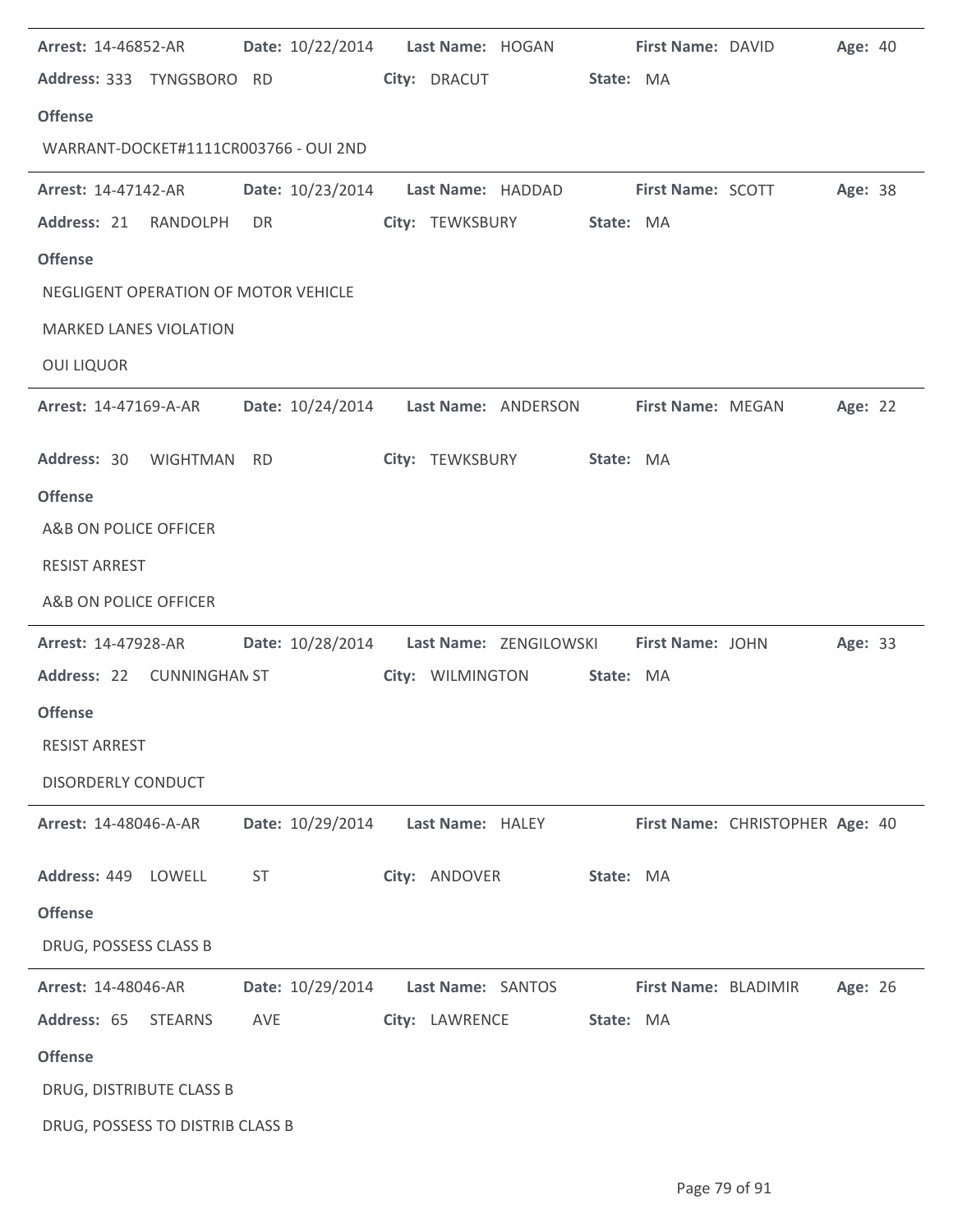| <b>Arrest: 14-48150-A-AR</b>                               |                  | Date: 10/30/2014    Last Name: WHITE    | First Name: DANIEL  | Age: 31 |
|------------------------------------------------------------|------------------|-----------------------------------------|---------------------|---------|
| Address: 35 SO RHODA                                       | <b>ST</b>        | City: TEWKSBURY                         | State: MA           |         |
| <b>Offense</b>                                             |                  |                                         |                     |         |
| WARRANT#1411CR000294 C.265 S.13D/A A&B ON A POLICE OFFICER |                  |                                         |                     |         |
| Arrest: 14-48150-AR                                        | Date: 10/30/2014 | Last Name: PARISEAU                     | First Name: MATTHEW | Age: 30 |
| Address: 195 HILL ST                                       | <b>EXT</b>       | City: TEWKSBURY                         | State: MA           |         |
| <b>Offense</b>                                             |                  |                                         |                     |         |
| A&B SERIOUS BODILY INJURY                                  |                  |                                         |                     |         |
| <b>MAYHEM</b>                                              |                  |                                         |                     |         |
| DRUG, POSSESS CLASS C                                      |                  |                                         |                     |         |
| Arrest: 14-48183-AR                                        |                  | Date: 10/30/2014 Last Name: HARLESS     | First Name: MARTIN  | Age: 38 |
| Address: 33 OX                                             | <b>RD</b>        | City: BILLERICA                         | State: MA           |         |
| <b>Offense</b>                                             |                  |                                         |                     |         |
| SHOPLIFTING BY CONCEALING MDSE                             |                  |                                         |                     |         |
| <b>Arrest: 14-48233-AR</b>                                 |                  | Date: 10/31/2014    Last Name: DENUFRIO | First Name: MICHAEL | Age: 24 |
| Address: 18 OX BOW                                         | DR               | City: MEDFORD                           | State: MA           |         |
| <b>Offense</b>                                             |                  |                                         |                     |         |
| LICENSE SUSPENDED, OP MV WITH                              |                  |                                         |                     |         |
| SPEEDING                                                   |                  |                                         |                     |         |
| LICENSE NOT IN POSSESSION                                  |                  |                                         |                     |         |
| Arrest: 14-48286-AR                                        | Date: 10/31/2014 | Last Name: ZELAYANDIA                   | First Name: JUAN    | Age: 30 |
| Address: 39<br>KENNEDY                                     | <b>RD</b>        | City: TEWKSBURY                         | State: MA           |         |
| <b>Offense</b>                                             |                  |                                         |                     |         |
| LICENSE SUSPENDED, OP MV WITH                              |                  |                                         |                     |         |
| WARRANT-DOCKET#1353CR002969                                |                  |                                         |                     |         |
| Arrest: 14-48456-AR                                        | Date: 11/1/2014  | Last Name: BROOKS                       | First Name: MATTHEW | Age: 25 |
| Address: 7<br>CARY                                         | <b>ST</b>        | City: WILMINGTON                        | State: MA           |         |
| <b>Offense</b>                                             |                  |                                         |                     |         |
| <b>MARKED LANES VIOLATION</b>                              |                  |                                         |                     |         |
| NEGLIGENT OPERATION OF MOTOR VEHICLE                       |                  |                                         |                     |         |
| <b>OUI LIQUOR</b>                                          |                  |                                         |                     |         |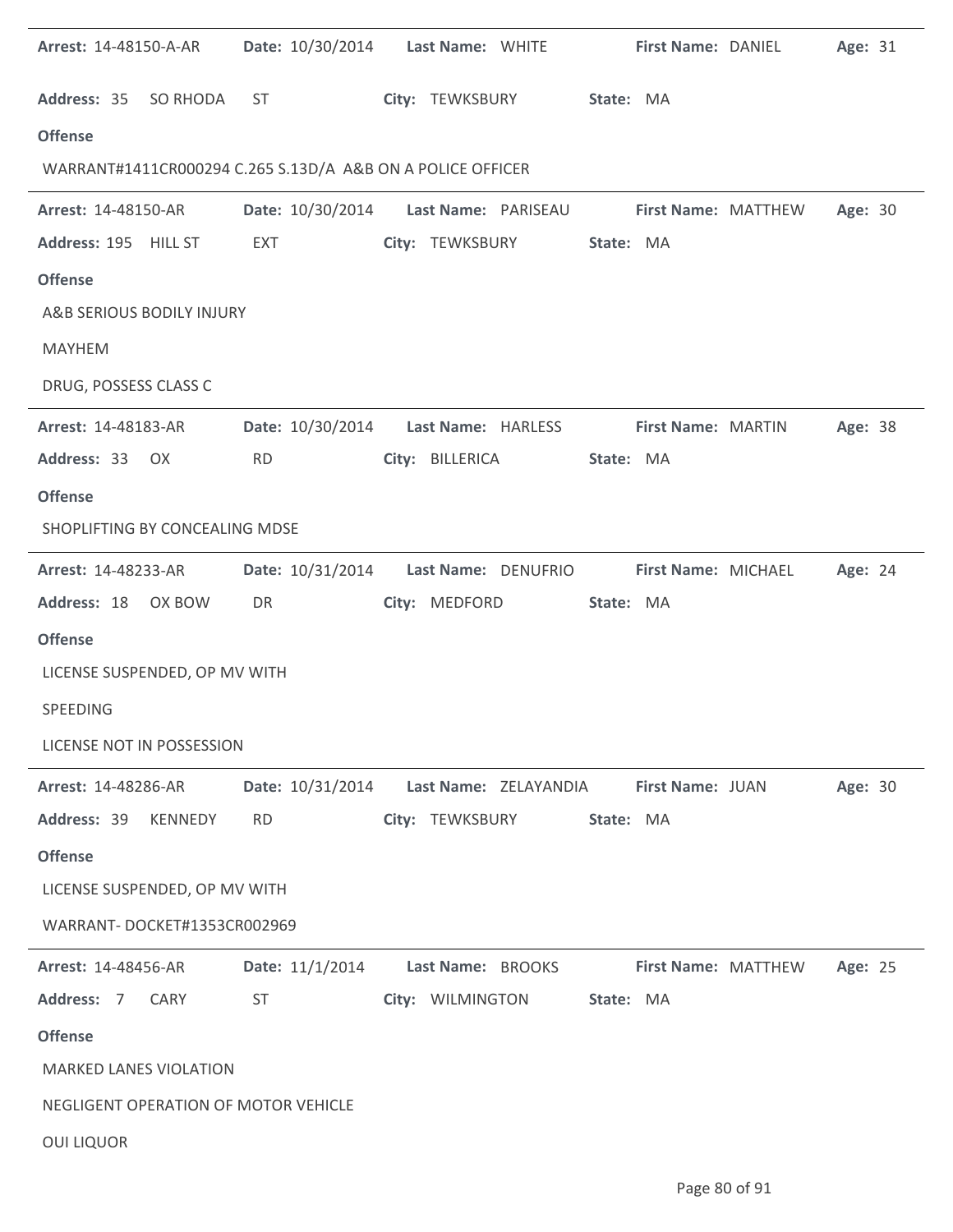| <b>Arrest: 14-48665-AR</b>                                         | Date: 11/2/2014 Last Name: GINGRAS |                    |                      | First Name: RAYMOND      | Age: 27 |  |
|--------------------------------------------------------------------|------------------------------------|--------------------|----------------------|--------------------------|---------|--|
| Address: 323 ANDOVER                                               | ST                                 | City: WILMINGTON   | State: MA            |                          |         |  |
| <b>Offense</b>                                                     |                                    |                    |                      |                          |         |  |
| WARRANT - 1211CR000480 - UNLICENSED OP OF MV                       |                                    |                    |                      |                          |         |  |
| <b>Arrest: 14-48868-AR</b>                                         | Date: 11/3/2014                    | Last Name: NICHOLS |                      | First Name: SCOTT        | Age: 24 |  |
| Address: 162 LOWELL                                                | <b>ST</b>                          | City: SOMERVILLE   | State: MA            |                          |         |  |
| <b>Offense</b>                                                     |                                    |                    |                      |                          |         |  |
| A&B                                                                |                                    |                    |                      |                          |         |  |
| Arrest: 14-49232-AR                                                | Date: 11/5/2014 Last Name: ONEILL  |                    |                      | First Name: PAUL         | Age: 59 |  |
| Address: 74 CARNATION                                              | DR                                 | City: TEWKSBURY    | State: MA            |                          |         |  |
| <b>Offense</b>                                                     |                                    |                    |                      |                          |         |  |
| WARRANT                                                            |                                    |                    |                      |                          |         |  |
| WARRANT#1211CR003225 C.258E/9 HARASSMENT PREVENTION ORDER, VIOLATE |                                    |                    |                      |                          |         |  |
| WARRANT#1211CR003791 C.268/13D A&B ON POLICE OFFICER               |                                    |                    |                      |                          |         |  |
| WARRANT#1211CR003800 C.258E/9 HARASSMENT PREVENTION ORDER, VIOLATE |                                    |                    |                      |                          |         |  |
|                                                                    |                                    |                    |                      |                          |         |  |
| WARRANT#1211CR003902 C.258E/9 HARASSMENT PREVENTION ODER, VIOLATE  |                                    |                    |                      |                          |         |  |
| Arrest: 14-49373-AR                                                | Date: 11/6/2014                    |                    | Last Name: RODRIQUEZ | First Name: NELSON       | Age: 23 |  |
| Address: 25 AVENUE                                                 | AVE                                | City: LOWELL       | State: MA            |                          |         |  |
| <b>Offense</b>                                                     |                                    |                    |                      |                          |         |  |
| WARRANT - 1211CR006695                                             |                                    |                    |                      |                          |         |  |
| <b>Arrest: 14-49515-AR</b>                                         | Date: 11/6/2014                    | Last Name: BAKER   |                      | <b>First Name: SCOTT</b> | Age: 36 |  |
| Address: 8<br>KNOLLWOOD RD                                         |                                    | City: TEWKSBURY    | State: MA            |                          |         |  |
| <b>Offense</b>                                                     |                                    |                    |                      |                          |         |  |
| 1303CR000653 LICENSE SUSPENDED                                     |                                    |                    |                      |                          |         |  |
| 1311CR003231 LICENSE SUSPENDED                                     |                                    |                    |                      |                          |         |  |
| 1311CR005705 LICENSE SUSPENDED                                     |                                    |                    |                      |                          |         |  |
| 1311CR003479 LICENSE SUSPENDED                                     |                                    |                    |                      |                          |         |  |
| 1411CR002933 UNREG M/V                                             |                                    |                    |                      |                          |         |  |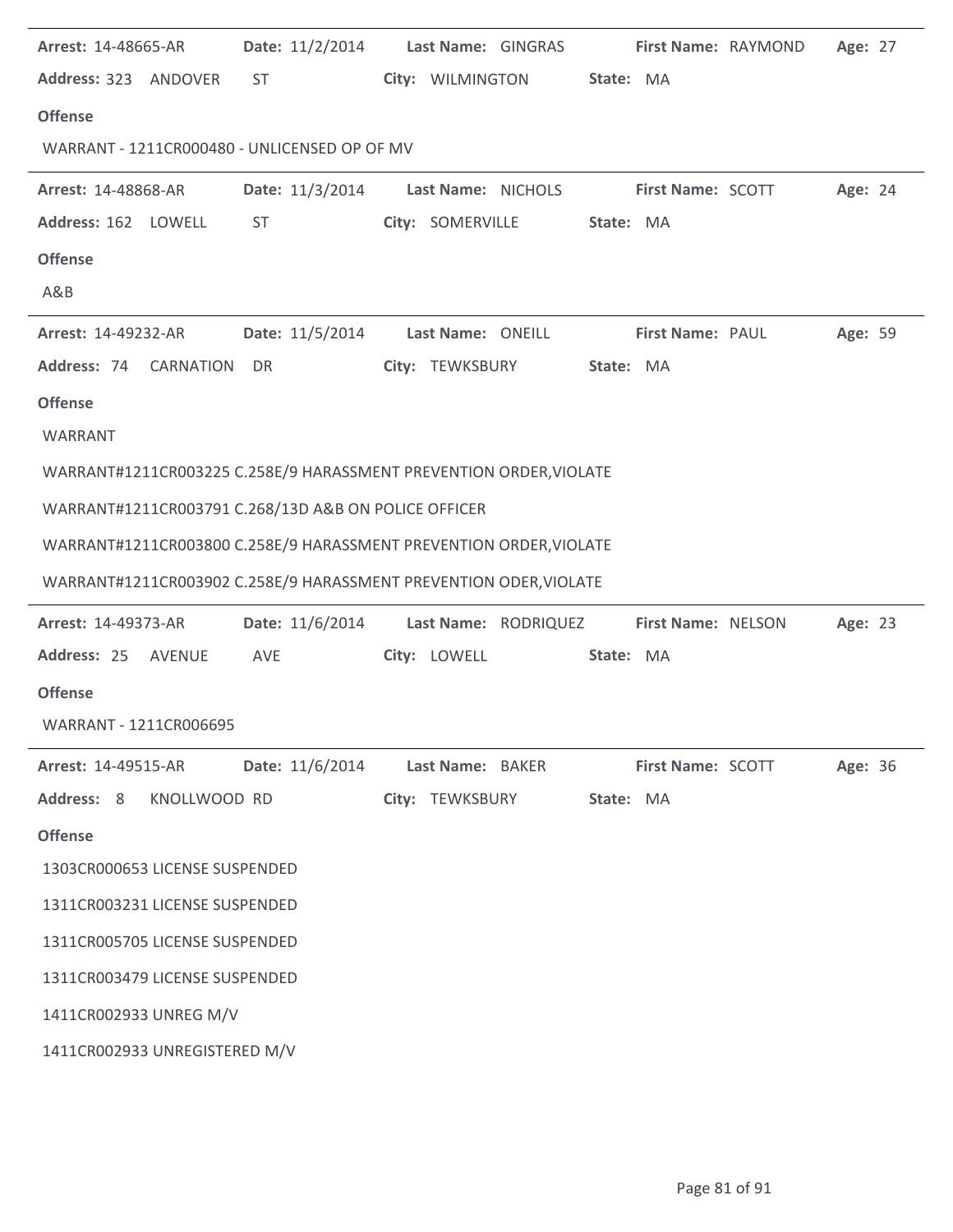| Arrest: 14-49810-AR                                 | Date: 11/8/2014  | Last Name: CANALES                   | First Name: RAFAEL       | Age: 42 |
|-----------------------------------------------------|------------------|--------------------------------------|--------------------------|---------|
| Address: 12 GARNET                                  | ST               | City: LOWELL                         | State: MA                |         |
| <b>Offense</b>                                      |                  |                                      |                          |         |
| SHOPLIFTING BY ASPORTATION                          |                  |                                      |                          |         |
| <b>Arrest: 14-49978-AR</b>                          | Date: 11/9/2014  | Last Name: ROLDAN                    | <b>First Name: JESUS</b> | Age: 24 |
| Address: 12<br><b>JENNINGS</b>                      | PL               | City: LOWELL                         | State: MA                |         |
| <b>Offense</b>                                      |                  |                                      |                          |         |
| LARCENY OVER \$250                                  |                  |                                      |                          |         |
| WARRANT #1111CR004544 POSSESS TO DISTRIBUTE CLASS A |                  |                                      |                          |         |
| <b>Arrest: 14-49961-A-AR</b>                        |                  | Date: 11/10/2014 Last Name: MCCARTHY | First Name: WILLIAM      | Age: 43 |
| Address: 2<br>SILVESTRI                             | <b>CIR</b>       | City: DERRY                          | State: NH                |         |
| <b>Offense</b>                                      |                  |                                      |                          |         |
| WITNESS, INTIMIDATE                                 |                  |                                      |                          |         |
| Arrest: 14-50088-AR                                 | Date: 11/10/2014 | Last Name: SGRULLONI                 | First Name: STEPHANIE    | Age: 27 |
| Address: 109 FOSTER                                 | <b>RD</b>        | City: TEWKSBURY                      | State: MA                |         |
| <b>Offense</b>                                      |                  |                                      |                          |         |
| <b>OUI DRUGS</b>                                    |                  |                                      |                          |         |
| NEGLIGENT OPERATION OF MOTOR VEHICLE                |                  |                                      |                          |         |
| Arrest: 14-50126-AR                                 | Date: 11/10/2014 | Last Name: HALL                      | First Name: HOWARD       | Age: 22 |
| Address: 2020 MAIN                                  | ST               | City: TEWKSBURY                      | State: MA                |         |
| <b>Offense</b>                                      |                  |                                      |                          |         |
| WARRANT1311CR004482 B E MOTOR VEHICLE               |                  |                                      |                          |         |
| WARRANT 1311CR001237 B E NIGHTTIME BUILDING FELONY  |                  |                                      |                          |         |
| <b>Arrest: 14-50411-A-AR</b>                        | Date: 11/12/2014 | Last Name: REGO                      | First Name: ERIC         | Age: 32 |
| Address: 175 ALABAMA                                | <b>RD</b>        | City: TEWKSBURY State: MA            |                          |         |
| <b>Offense</b>                                      |                  |                                      |                          |         |
| WARRANT#1450CR001710 C.266 S.120 TRESPASS           |                  |                                      |                          |         |
| <b>Arrest: 14-50411-AR</b>                          | Date: 11/12/2014 | Last Name: REGO                      | First Name: ERIC         | Age: 32 |
| <b>Address:</b><br><b>ELLINGTON</b>                 | <b>RD</b>        | City: TEWKSBURY                      | State: MA                |         |
| <b>Offense</b>                                      |                  |                                      |                          |         |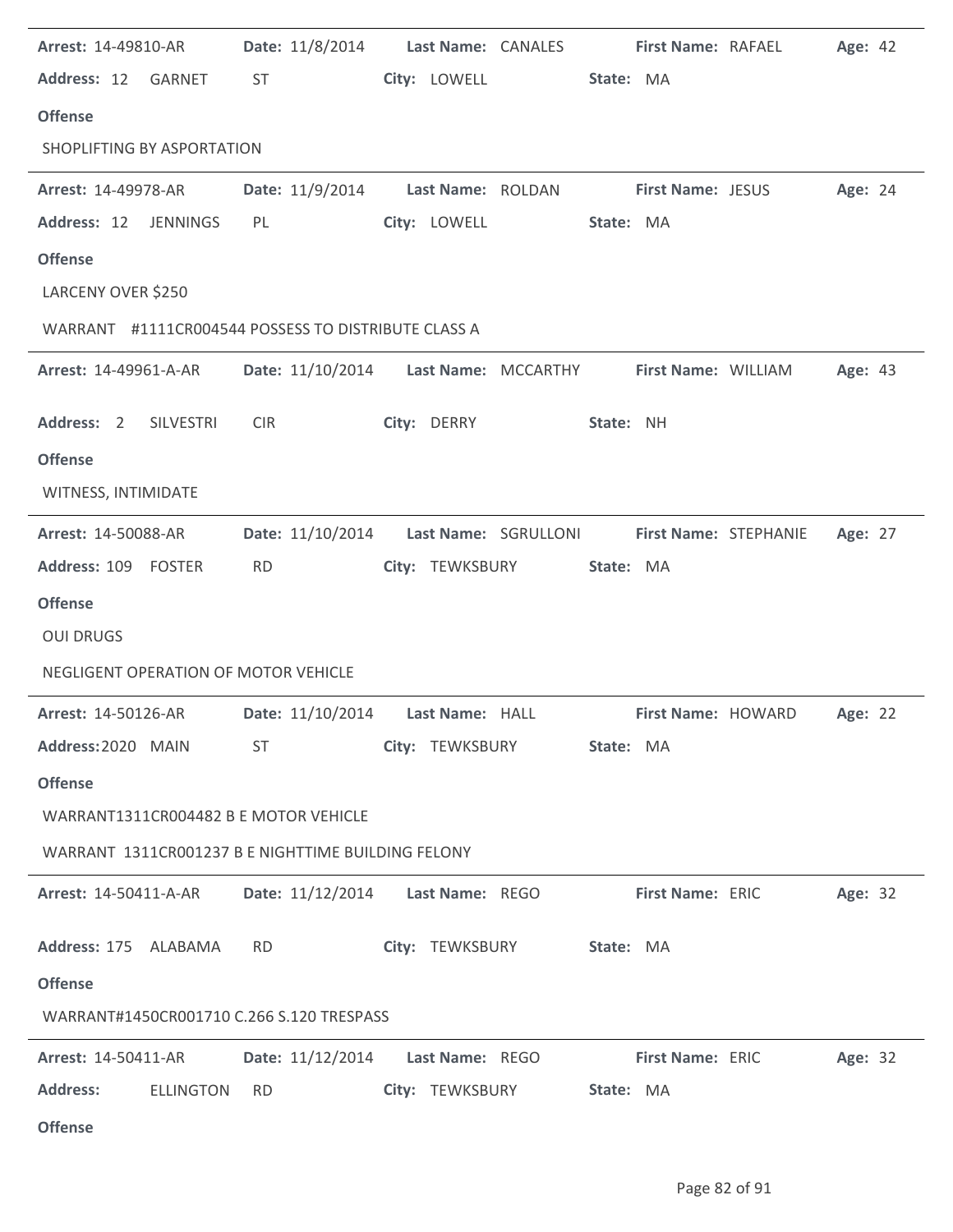## WARRANT#1450CR001710 C.266 S.120 TRESPASS

 $\overline{a}$ 

| Arrest: 14-50412-AR                                    | Date: 11/12/2014                    | Last Name: GIROUX         |                       | First Name: WILLIAM | Age: 35 |
|--------------------------------------------------------|-------------------------------------|---------------------------|-----------------------|---------------------|---------|
| Address: 183 WARWICK                                   | <b>ST</b>                           | City: LOWELL              | State: MA             |                     |         |
| <b>Offense</b>                                         |                                     |                           |                       |                     |         |
| B&E VEHICLE/BOAT DAYTIME FOR FELONY                    |                                     |                           |                       |                     |         |
| LARCENY OVER \$250                                     |                                     |                           |                       |                     |         |
| Arrest: 14-50693-AR                                    | Date: 11/14/2014    Last Name: HELM |                           |                       | First Name: MIKAYLA | Age: 20 |
| Address: 13 AUTUMN                                     | LN                                  | City: NORTHBOROUGH        | State: MA             |                     |         |
| <b>Offense</b>                                         |                                     |                           |                       |                     |         |
| SHOPLIFTING BY CONCEALING MDSE                         |                                     |                           |                       |                     |         |
| <b>Arrest: 14-50810-AR</b>                             | Date: 11/15/2014    Last Name: LE   |                           |                       | First Name: DEAN    | Age: 30 |
| Address: 69 E MAIN                                     | ST                                  | City: NORTON              | State: MA             |                     |         |
| <b>Offense</b>                                         |                                     |                           |                       |                     |         |
| WARRANT-DOCKET#1455CR001388 (STOUGHTON DISTRICT COURT) |                                     |                           |                       |                     |         |
| Arrest: 14-50886-AR                                    | Date: 11/16/2014                    |                           | Last Name: SILVAGNOLI | First Name: MATHEW  | Age: 18 |
| Address: 46 PARK                                       | <b>ST</b>                           | City: LOWELL              | State: MA             |                     |         |
| <b>Offense</b>                                         |                                     |                           |                       |                     |         |
| A&B ON POLICE OFFICER                                  |                                     |                           |                       |                     |         |
| <b>RESIST ARREST</b>                                   |                                     |                           |                       |                     |         |
| Possession of one ounce or less of Marihuana / THC     |                                     |                           |                       |                     |         |
| DISORDERLY CONDUCT                                     |                                     |                           |                       |                     |         |
| Arrest: 14-50962-AR                                    | Date: 11/16/2014                    | <b>Last Name: PAREDES</b> |                       | First Name: DAVID   | Age: 20 |
| Address: 1<br><b>REVOLUTIONA</b><br><b>RIDG</b>        |                                     | City: BEDFORD             | State: MA             |                     |         |
| <b>Offense</b>                                         |                                     |                           |                       |                     |         |
| SHOPLIFTING BY ASPORTATION                             |                                     |                           |                       |                     |         |
| DRUG, POSSESS CLASS B                                  |                                     |                           |                       |                     |         |
| Arrest: 14-51054-AR                                    | Date: 11/17/2014 Last Name: MORTON  |                           |                       | First Name: MARCUS  | Age: 29 |
| Address: 308 HOWARD                                    | ST                                  | City: LAWRENCE            | State: MA             |                     |         |
| <b>Offense</b>                                         |                                     |                           |                       |                     |         |
| UNINSURED MOTOR VEHICLE                                |                                     |                           |                       |                     |         |
| <b>ATTACHING PLATES</b>                                |                                     |                           |                       |                     |         |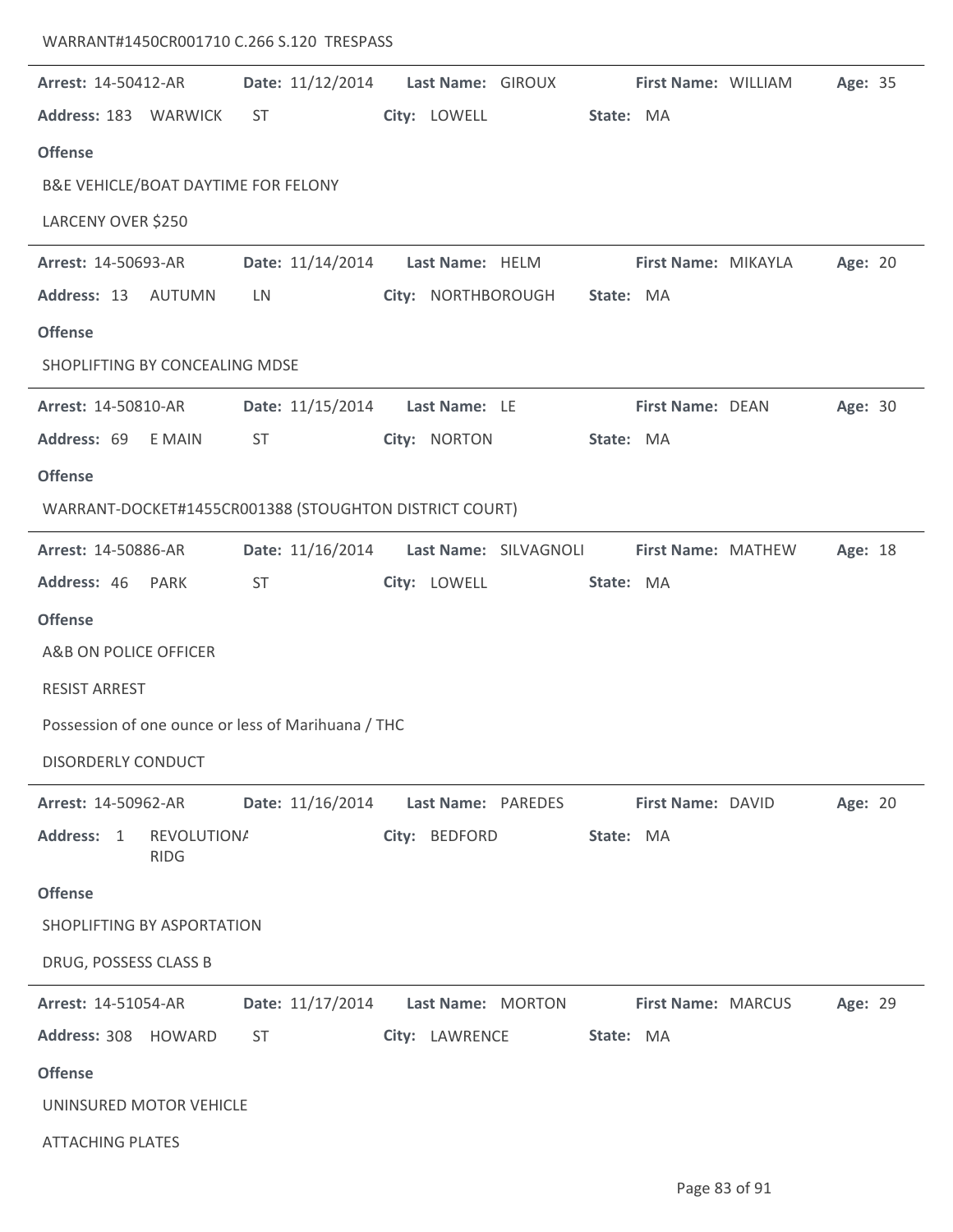## WARRANT LICENSE REVOKED, OPERATE MV WITH UNREGISTERED MOTOR VEHICLE WARRANT Arrest: 14-51546-AR **Date:** 11/20/2014 Last Name: REYNOLDS First Name: WILLIAM Age: 41 84 METHUEN ST LOWELL MA **Address: City: State: Offense** Arrest: 14-51546-AR WARRANT 1411CR005202 REGISTRATION SUSPENDED Arrest: 14-51711-AR **Date:** 11/21/2014 Last Name: CORBIN **First Name:** ALEXANDER Age: 21 16 BRENTWOOD RD CHELMSFORD MA **Address: City: State: Offense** Arrest: 14-51711-AR WARRANT-DOCKET# 1411CR004476 B&E FOR MISDEMEANOR WARRANT-DOCKET# 1411CR004461 INTIMIDATE A WITNESS Arrest: 14-51817-AR **Date:** 11/22/2014 Last Name: PONTE **First Name:** MIGUEL Age: 21 13 WALNUT ST WALTHAM MA **Address: City: State: Offense** Arrest: 14-51817-AR WARRANT-DOCKET# 1453CR002712 OP MV W/ SUSP LICENSE **Arrest:** 14-51858-AR **Date:** 11/22/2014 **Last Name:** CELA **First Name:** TONY **Age:** 20 13 CARLETON ST METHUEN MA **Address: City: State: Offense** Arrest: 14-51858-AR WARRANT WARRANT WARRANT 11/23/2014 ALLENDE EMILY 31 **Arrest: Date: Last Name: First Name: Age:** 14-51929-AR City: LAWRENCE State: MA Address: 9 BOURQUE ST **Offense** MARKED LANES VIOLATION OUI LIQUOR

NEGLIGENT OPERATION OF MOTOR VEHICLE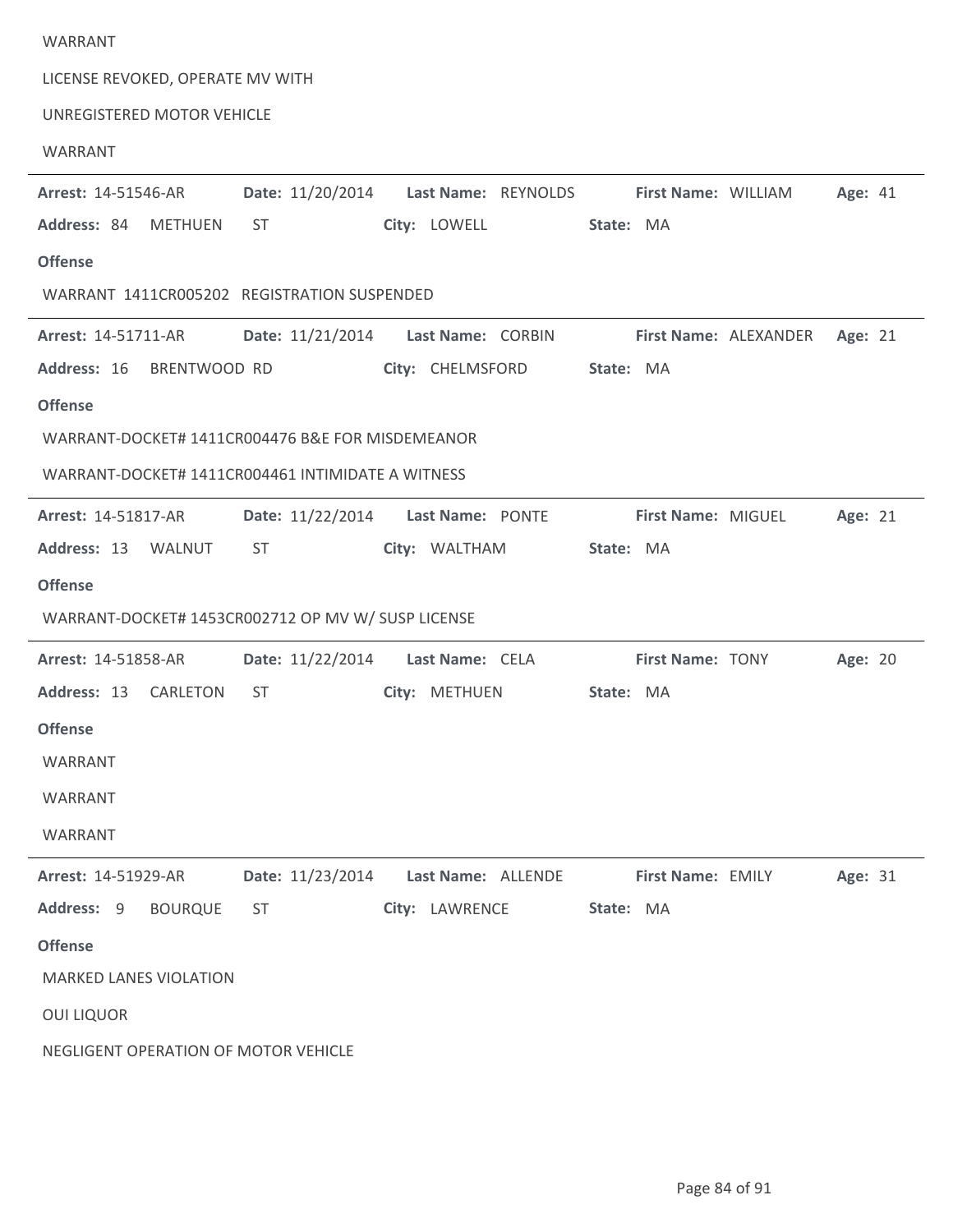| <b>Arrest: 14-52197-AR</b>                            |                  | Date: 11/24/2014    Last Name: BRODEUR                       |           | First Name: MATTHEW        |                       | Age: 31 |  |
|-------------------------------------------------------|------------------|--------------------------------------------------------------|-----------|----------------------------|-----------------------|---------|--|
| Address: 120 PATRICIA                                 | DR               | City: TEWKSBURY                                              | State: MA |                            |                       |         |  |
| <b>Offense</b>                                        |                  |                                                              |           |                            |                       |         |  |
| DRUG, POSSESS CLASS A                                 |                  |                                                              |           |                            |                       |         |  |
| Arrest: 14-52496-AR                                   |                  | Date: 11/26/2014    Last Name: DIAZ                          |           | <b>First Name: ISRAEL</b>  |                       | Age: 61 |  |
| Address: 40<br>WHIPPLE                                | ST               | City: LOWELL                                                 | State: MA |                            |                       |         |  |
| <b>Offense</b>                                        |                  |                                                              |           |                            |                       |         |  |
| SHOPLIFTING BY CONCEALING MDSE                        |                  |                                                              |           |                            |                       |         |  |
| <b>Arrest: 14-52657-AR</b>                            |                  | Date: 11/28/2014 Last Name: CHASE                            |           | <b>First Name: DONALD</b>  |                       | Age: 39 |  |
| Address: 6 TAYLOR                                     | ST               | City: BRAINTREE                                              | State: MA |                            |                       |         |  |
| <b>Offense</b>                                        |                  |                                                              |           |                            |                       |         |  |
| WARRANT-DOCKET#1406CR001371 DIST CLASS B/POSS CLASS B |                  |                                                              |           |                            |                       |         |  |
| WARRANT-DOCKET# 1452CR000050 POSS CLASS A             |                  |                                                              |           |                            |                       |         |  |
| WARRANT-DOCKET#1452CR000048 OUI DRUGS/MARKED LANES    |                  |                                                              |           |                            |                       |         |  |
| <b>Arrest: 14-52868-AR</b>                            |                  | Date: 11/29/2014 Last Name: COUTU                            |           | First Name: FELICIA        |                       | Age: 23 |  |
| Address: 159 LONG POOND DR                            |                  | City: DRACUT                                                 | State: MA |                            |                       |         |  |
|                                                       |                  |                                                              |           |                            |                       |         |  |
| <b>Offense</b>                                        |                  |                                                              |           |                            |                       |         |  |
| LARCENY OVER \$250                                    |                  |                                                              |           |                            |                       |         |  |
| <b>Arrest: 14-52919-AR</b>                            |                  | Date: 11/29/2014    Last Name: MONAHAN    First Name: STACIE |           |                            |                       | Age: 45 |  |
| Address: 126 LOWELL                                   | ST               | City: TEWKSBURY                                              | State: MA |                            |                       |         |  |
| <b>Offense</b>                                        |                  |                                                              |           |                            |                       |         |  |
| WARRANT                                               |                  |                                                              |           |                            |                       |         |  |
| Arrest: 14-52921-AR                                   | Date: 11/29/2014 | Last Name: SIERRA                                            |           |                            | First Name: GUILLERMO | Age: 35 |  |
| Address: 8<br>BIRCHWOOD I FL<br>2 <sub>ND</sub>       |                  | City: METHUEN                                                | State: MA |                            |                       |         |  |
| <b>Offense</b>                                        |                  |                                                              |           |                            |                       |         |  |
| DRUG, DISTRIBUTE CLASS A, SUBSQ.OFF.                  |                  |                                                              |           |                            |                       |         |  |
| <b>Arrest: 14-52964-AR</b>                            | Date: 11/30/2014 | Last Name: CROWLEY                                           |           | <b>First Name: TIMOTHY</b> |                       | Age: 70 |  |
| Address: 9<br>SAINT MARYS RD                          |                  | City: TEWKSBURY                                              | State: MA |                            |                       |         |  |
| <b>Offense</b>                                        |                  |                                                              |           |                            |                       |         |  |
| OUI LIQUOR, 2ND OFFENSE                               |                  |                                                              |           |                            |                       |         |  |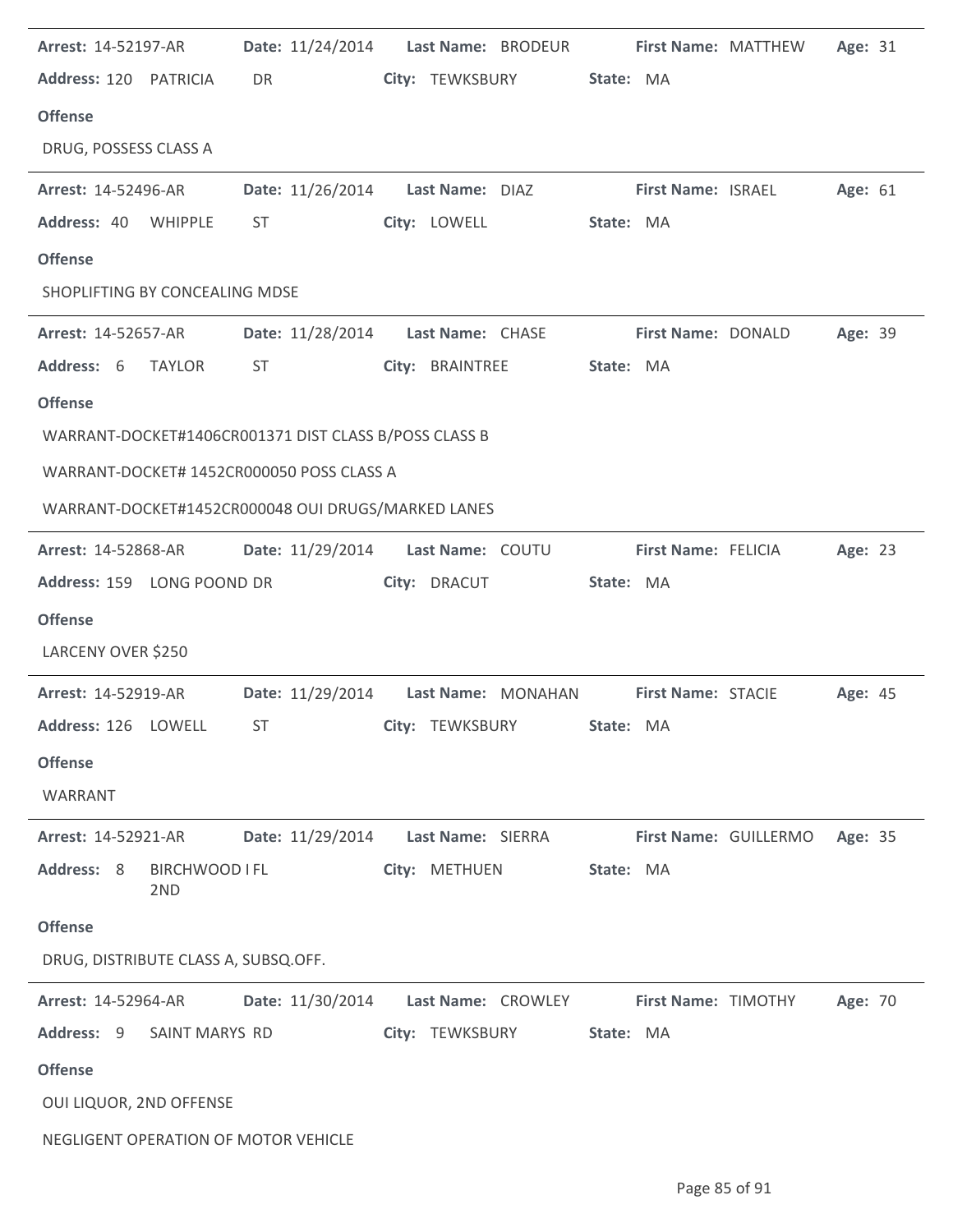| Arrest: 14-52982-AR<br>Address: 87<br><b>DECAROLIS</b><br><b>Offense</b> | Date: 11/30/2014<br>DR | Last Name: DENISO<br>City: TEWKSBURY  | First Name: TAMMY<br>State: MA | Age: 39 |
|--------------------------------------------------------------------------|------------------------|---------------------------------------|--------------------------------|---------|
| WARRANT - 1353CR001402 - VIOLATE HARASSMENT R.O.                         |                        |                                       |                                |         |
| Arrest: 14-52988-AR                                                      |                        | Date: 11/30/2014    Last Name: ALDRED | First Name: KERI               | Age: 32 |
| Address: 100 ROYAL CREST CIR                                             |                        | City: TEWKSBURY                       | State: MA                      |         |
| <b>Offense</b>                                                           |                        |                                       |                                |         |
| WARRANT#1411CR000600 C.266 S.37 LARCENY BY CHECK OVER \$250              |                        |                                       |                                |         |
| WARRANT#1311CR005940 C.90 S.23 LICENSED SUSPENDED                        |                        |                                       |                                |         |
| <b>Arrest: 14-53152-AR</b>                                               | Date: 12/1/2014        | Last Name: RIVERA-SOTO                | First Name: ANGEL              | Age: 32 |
| Address: 44 JOHN ELIOT                                                   | SQ                     | City: ROXBURY                         | State: MA                      |         |
| <b>Offense</b>                                                           |                        |                                       |                                |         |
| DRUG, POSSESS TO DISTRIB CLASS B                                         |                        |                                       |                                |         |
| Arrest: 14-53468-AR                                                      | Date: 12/3/2014        | Last Name: PRICKETT                   | First Name: DAVID              | Age: 27 |
| Address: 23<br><b>MILL</b>                                               | <b>ST</b>              | City: LEOMINSTER                      | State: MA                      |         |
| <b>Offense</b>                                                           |                        |                                       |                                |         |
| WARRANT-DOCKET# 1310CR001869 OP MV W/ REV LIC SUBSQ.                     |                        |                                       |                                |         |
| WARRANT-DOCKET# 1310CR002324 OP MV W/ REVOKED LICENSE                    |                        |                                       |                                |         |
| Arrest: 14-53572-AR                                                      |                        | Date: 12/3/2014 Last Name: OBRIEN     | First Name: JOHN               | Age: 27 |
| Address: 24 KENMAR                                                       | DR <sub>2</sub>        | City: BILLERICA                       | State: MA                      |         |
| <b>Offense</b>                                                           |                        |                                       |                                |         |
| WARRANT 1411CR001747 LICENSE SUSPENSION                                  |                        |                                       |                                |         |
| <b>Arrest: 14-53686-AR</b>                                               |                        | Date: 12/4/2014 Last Name: HINES      | <b>First Name: COREY</b>       | Age: 22 |
| Address: 45 GERRISH                                                      | AVE                    | City: DRACUT                          | State: MA                      |         |
| <b>Offense</b>                                                           |                        |                                       |                                |         |
| WARRANT#1211CR004522 CH.266 S.30 LARCENY OVER \$250.00                   |                        |                                       |                                |         |
| <b>Arrest: 14-53813-AR</b>                                               |                        | Date: 12/5/2014 Last Name: RANERI     | <b>First Name: PATRICK</b>     | Age: 24 |
| Address: 11 FOURTH                                                       | ST                     | City: WESTFORD                        | State: MA                      |         |
| <b>Offense</b>                                                           |                        |                                       |                                |         |
| WARRANT - 1348CR001740 - B&E DAYTIME FOR FELONY                          |                        |                                       |                                |         |

MARKED LANES VIOLATION

 $\mathbb{R}^2$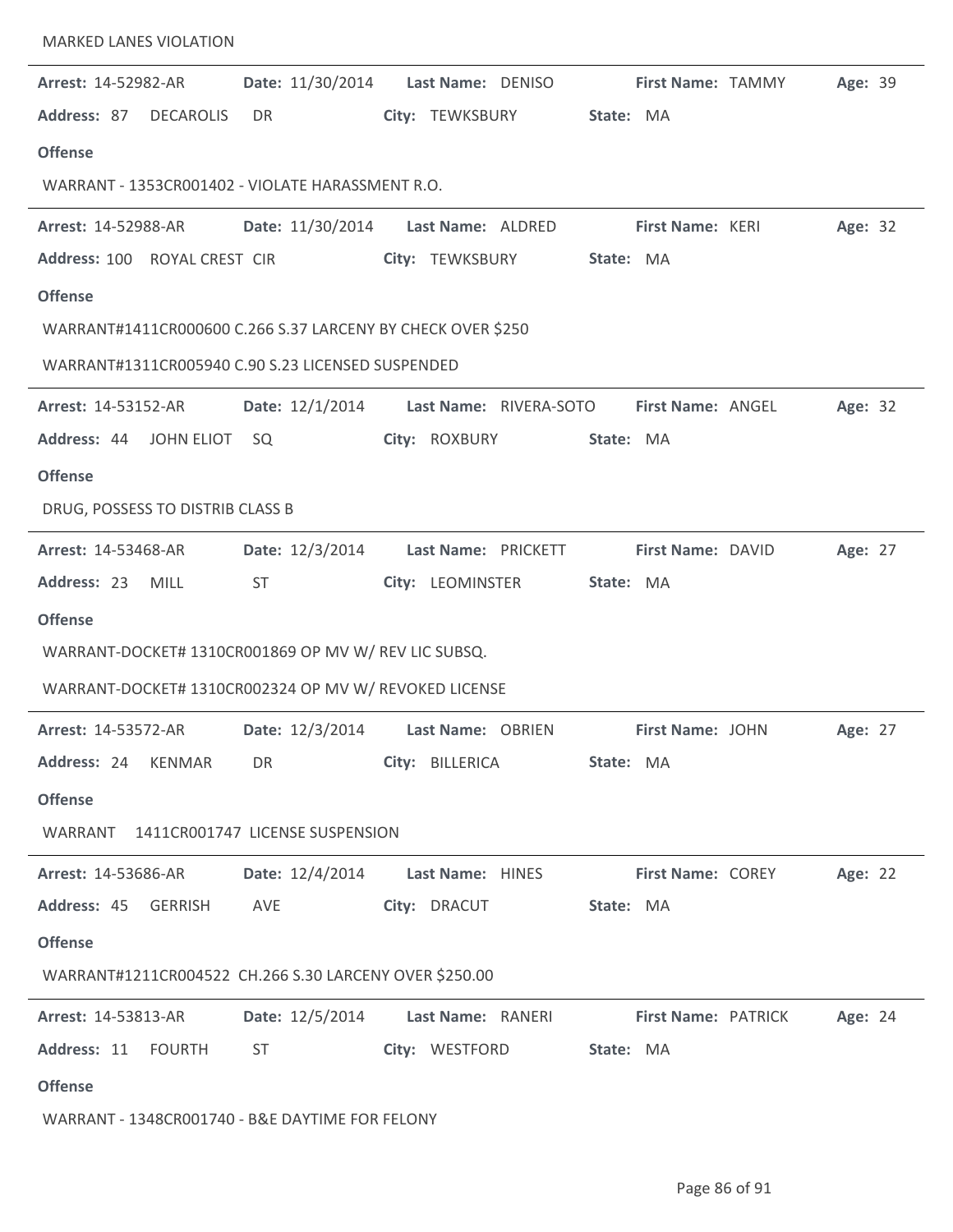| WARRANT - 1348CR001625 - A&B DW      |               |                                                               |                       |           |                       |                           |         |  |
|--------------------------------------|---------------|---------------------------------------------------------------|-----------------------|-----------|-----------------------|---------------------------|---------|--|
|                                      |               | WARRANT - 1348CR001537 - B&E DAYTIME FOR FELONY               |                       |           |                       |                           |         |  |
| Arrest: 14-53911-A-AR                |               | Date: 12/5/2014                                               | Last Name: LITCHFIELD |           | First Name: PATRICK   |                           | Age: 22 |  |
| Address: 14 COLBURN                  |               | ST                                                            | City: BURLINGTON      | State: MA |                       |                           |         |  |
| <b>Offense</b>                       |               |                                                               |                       |           |                       |                           |         |  |
| SPEEDING                             |               |                                                               |                       |           |                       |                           |         |  |
| <b>OUI LIQUOR</b>                    |               |                                                               |                       |           |                       |                           |         |  |
| <b>MARKED LANES VIOLATION</b>        |               |                                                               |                       |           |                       |                           |         |  |
|                                      |               | ALCOHOL IN MV, POSSESS OPEN CONTAINER OF                      |                       |           |                       |                           |         |  |
| Arrest: 14-53911-AR                  |               | Date: 12/5/2014                                               | Last Name: FLYNN      |           | First Name: STEPHANIE |                           | Age: 24 |  |
| Address: 52                          | <b>SCHOOL</b> | <b>ST</b>                                                     | City: WOBURN          | State: MA |                       |                           |         |  |
| <b>Offense</b>                       |               |                                                               |                       |           |                       |                           |         |  |
| 1253CR001799 OUI LIQUOR              |               |                                                               |                       |           |                       |                           |         |  |
| Arrest: 14-53933-AR                  |               | Date: 12/6/2014                                               | Last Name: CAMPBELL   |           | First Name: ASHLEY    |                           | Age: 28 |  |
| Address: 89 ELMWOOD                  |               | <b>RD</b>                                                     | City: METHUEN         | State: MA |                       |                           |         |  |
| <b>Offense</b>                       |               |                                                               |                       |           |                       |                           |         |  |
| <b>MARKED LANES VIOLATION</b>        |               |                                                               |                       |           |                       |                           |         |  |
| <b>OUI LIQUOR</b>                    |               |                                                               |                       |           |                       |                           |         |  |
| NEGLIGENT OPERATION OF MOTOR VEHICLE |               |                                                               |                       |           |                       |                           |         |  |
| <b>Arrest: 14-54082-AR</b>           |               | Date: 12/7/2014 Last Name: BUN                                |                       |           |                       | First Name: SEREY Age: 30 |         |  |
| Address: 163 WALKER ST               |               |                                                               | City: LOWELL          | State: MA |                       |                           |         |  |
| <b>Offense</b>                       |               |                                                               |                       |           |                       |                           |         |  |
| <b>OUI LIQUOR</b>                    |               |                                                               |                       |           |                       |                           |         |  |
| NEGLIGENT OPERATION OF MOTOR VEHICLE |               |                                                               |                       |           |                       |                           |         |  |
| <b>MARKED LANES VIOLATION</b>        |               |                                                               |                       |           |                       |                           |         |  |
| <b>Arrest: 14-55052-AR</b>           |               | Date: 12/10/2014 Last Name: SMITH First Name: MICHAEL Age: 64 |                       |           |                       |                           |         |  |
| Address: 21 HERITAGE                 |               | DR <sub>2</sub>                                               | City: TEWKSBURY       | State: MA |                       |                           |         |  |
| <b>Offense</b>                       |               |                                                               |                       |           |                       |                           |         |  |
| <b>OUI LIQUOR</b>                    |               |                                                               |                       |           |                       |                           |         |  |

 $\sim$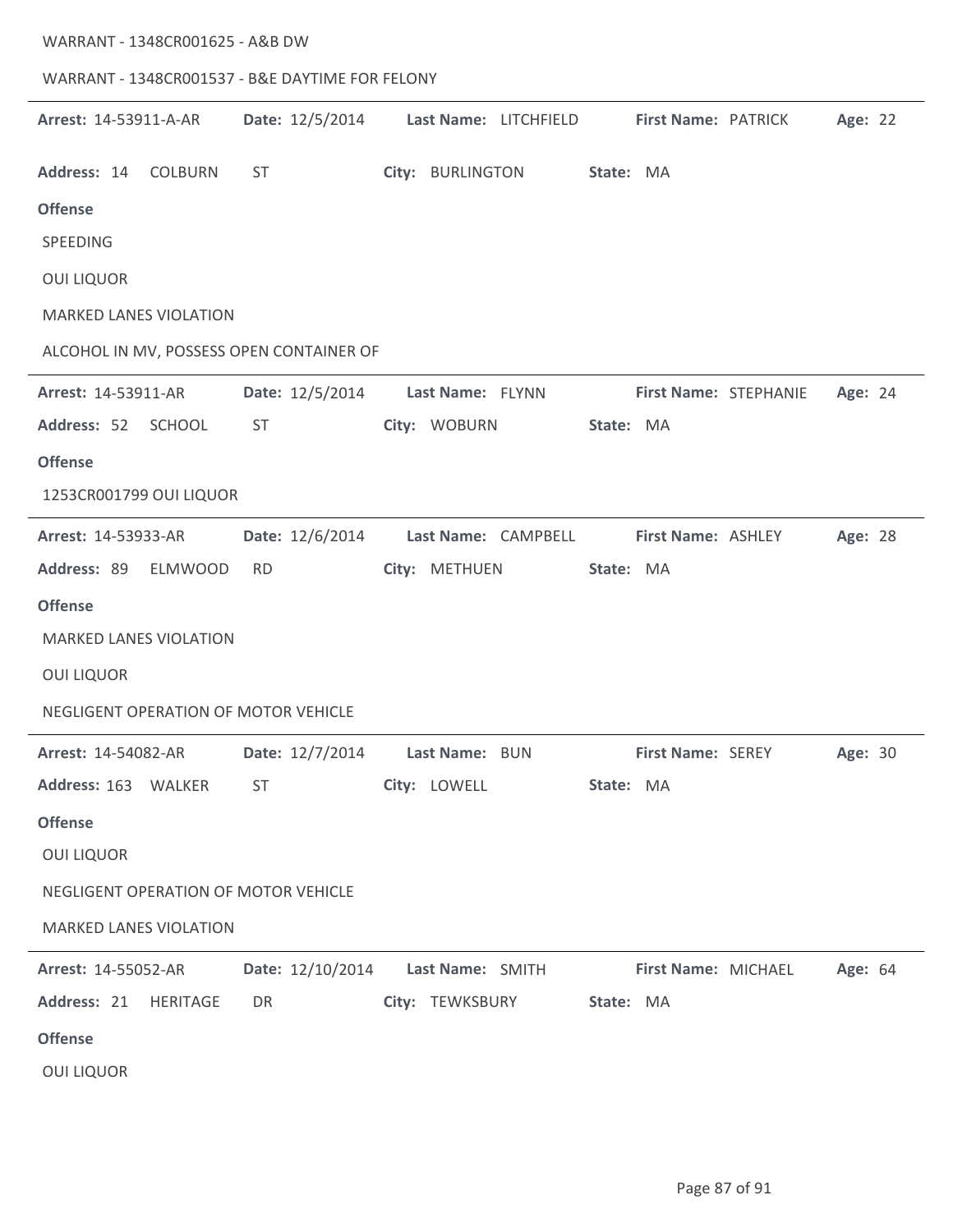| Arrest: 14-55073-AR                                                   |                 |            | Date: 12/11/2014    Last Name: RICHMOND    First Name: LYNNE |              |                              |           |                           |                              | Age: 55 |  |
|-----------------------------------------------------------------------|-----------------|------------|--------------------------------------------------------------|--------------|------------------------------|-----------|---------------------------|------------------------------|---------|--|
| Address: 72 VINE                                                      |                 | <b>ST</b>  |                                                              |              | City: READING                | State: MA |                           |                              |         |  |
| <b>Offense</b>                                                        |                 |            |                                                              |              |                              |           |                           |                              |         |  |
| OUI LIQUOR, 2ND OFFENSE                                               |                 |            |                                                              |              |                              |           |                           |                              |         |  |
| RECKLESS OPERATION OF MOTOR VEHICLE                                   |                 |            |                                                              |              |                              |           |                           |                              |         |  |
| <b>Arrest: 14-55090-AR</b>                                            |                 |            | Date: 12/11/2014    Last Name: SILK                          |              |                              |           | <b>First Name: DANIEL</b> |                              | Age: 50 |  |
| <b>Address:</b>                                                       | <b>HOMELESS</b> |            |                                                              | City: BOSTON |                              | State: MA |                           |                              |         |  |
| <b>Offense</b>                                                        |                 |            |                                                              |              |                              |           |                           |                              |         |  |
| TRESPASS                                                              |                 |            |                                                              |              |                              |           |                           |                              |         |  |
| THREAT TO COMMIT CRIME                                                |                 |            |                                                              |              |                              |           |                           |                              |         |  |
| <b>Arrest: 14-55230-AR</b>                                            |                 |            | Date: 12/12/2014    Last Name: PAPPALARDO                    |              |                              |           | <b>First Name: PAUL</b>   |                              | Age: 27 |  |
| Address: 28 QUAIL                                                     |                 | <b>RUN</b> |                                                              |              | City: TEWKSBURY              | State: MA |                           |                              |         |  |
| <b>Offense</b>                                                        |                 |            |                                                              |              |                              |           |                           |                              |         |  |
| <b>MARKED LANES VIOLATION</b>                                         |                 |            |                                                              |              |                              |           |                           |                              |         |  |
| <b>OUI DRUGS</b>                                                      |                 |            |                                                              |              |                              |           |                           |                              |         |  |
| <b>Arrest: 14-54301-AR</b>                                            |                 |            | Date: 12/13/2014    Last Name: LOPEZ                         |              |                              |           | First Name: ANGEL         |                              | Age: 28 |  |
| Address: 341 LAKEVIEW                                                 |                 | AVE        |                                                              | City: LOWELL |                              | State: MA |                           |                              |         |  |
| <b>Offense</b>                                                        |                 |            |                                                              |              |                              |           |                           |                              |         |  |
| LARCENY OVER \$250                                                    |                 |            |                                                              |              |                              |           |                           |                              |         |  |
| Arrest: 14-54379-AR        Date: 12/13/2014        Last Name: CORMIER |                 |            |                                                              |              |                              |           | <b>First Name: JAMES</b>  |                              | Age: 58 |  |
| Address: 22 BOWER                                                     |                 | <b>ST</b>  |                                                              | City: LOWELL |                              | State: MA |                           |                              |         |  |
| <b>Offense</b>                                                        |                 |            |                                                              |              |                              |           |                           |                              |         |  |
| LICENSE SUSPENDED, OP MV WITH                                         |                 |            |                                                              |              |                              |           |                           |                              |         |  |
| <b>OUI LIQUOR</b>                                                     |                 |            |                                                              |              |                              |           |                           |                              |         |  |
| SPEEDING IN VIOL SPECIAL REGULATION                                   |                 |            |                                                              |              |                              |           |                           |                              |         |  |
| Arrest: 14-54417-AR   Date: 12/14/2014   Last Name: GALVIN            |                 |            |                                                              |              |                              |           |                           | First Name: SAMANTHA Age: 24 |         |  |
| Address: 52 WILLOWDALE AVE                                            |                 |            |                                                              |              | City: TYNGSBOROUGH State: MA |           |                           |                              |         |  |
| <b>Offense</b>                                                        |                 |            |                                                              |              |                              |           |                           |                              |         |  |
| WARRANT - 1411CR006083 - OP MV W/ SUSP LIC                            |                 |            |                                                              |              |                              |           |                           |                              |         |  |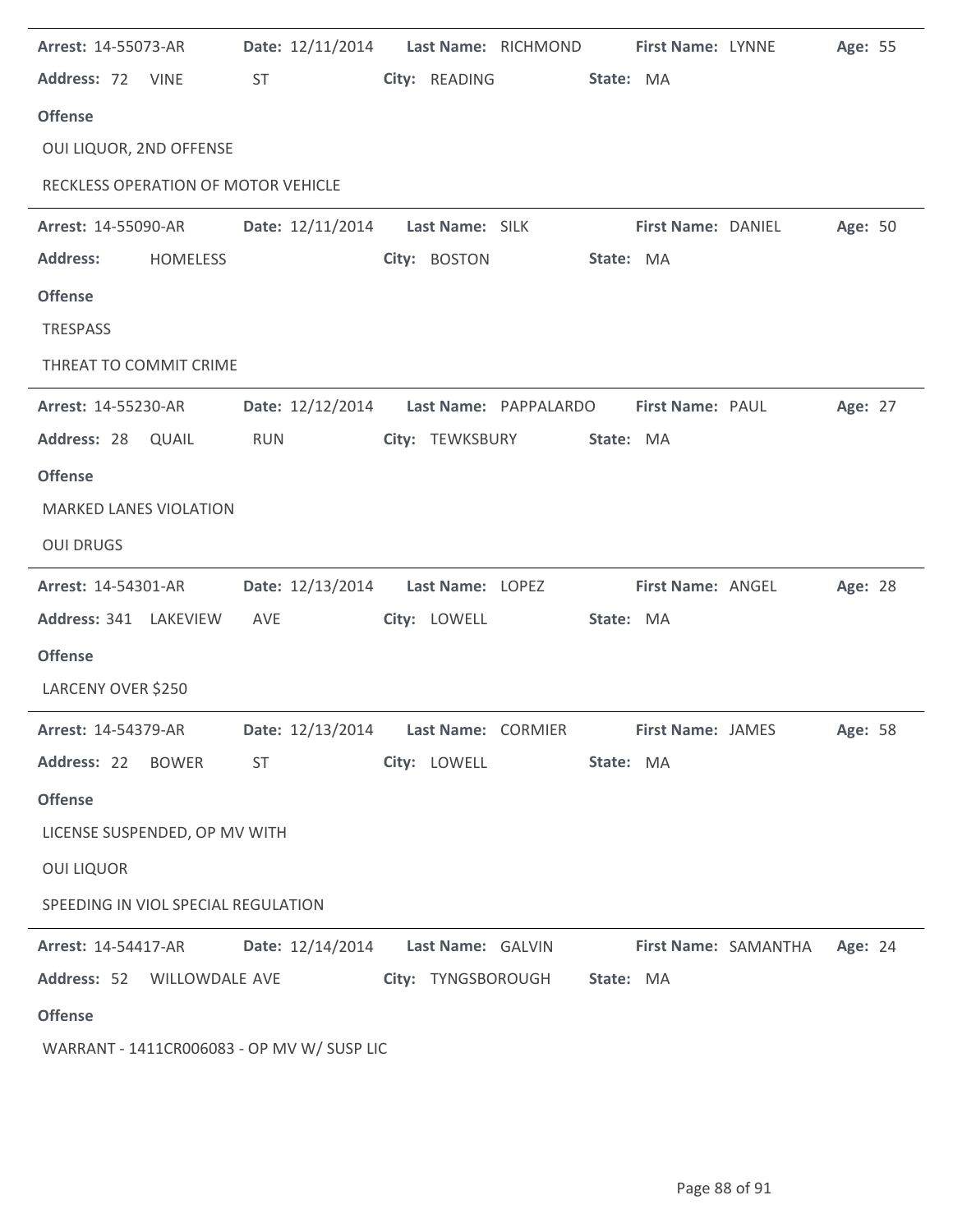| Arrest: 14-54668-AR                            |                                    |                    | Date: 12/15/2014 Last Name: RIVERA-GONZALEZ First Name: JOHN |                       | Age: 30 |  |
|------------------------------------------------|------------------------------------|--------------------|--------------------------------------------------------------|-----------------------|---------|--|
| Address: 1<br>AMES                             | PL                                 | City: LOWELL       | State: MA                                                    |                       |         |  |
| <b>Offense</b>                                 |                                    |                    |                                                              |                       |         |  |
| LICENSE SUSPENDED, OP MV WITH                  |                                    |                    |                                                              |                       |         |  |
| SAFETY STANDARDS, MV NOT MEETING RMV           |                                    |                    |                                                              |                       |         |  |
| <b>Arrest: 14-54687-AR</b>                     | Date: 12/15/2014 Last Name: LAYTON |                    |                                                              | First Name: DAVID     | Age: 46 |  |
| Address: 1280 MIDDLESEX ST                     |                                    | City: LOWELL       | State: MA                                                    |                       |         |  |
| <b>Offense</b>                                 |                                    |                    |                                                              |                       |         |  |
| WARRANT 1411CR005486 TRESPASSING               |                                    |                    |                                                              |                       |         |  |
| <b>Arrest: 14-54703-AR</b>                     | Date: 12/15/2014                   | Last Name: ELDER   |                                                              | First Name: INEZ      | Age: 21 |  |
| Address: 1910 ANDOVER                          | ST                                 | City: TEWKSBURY    | State: MA                                                    |                       |         |  |
| <b>Offense</b>                                 |                                    |                    |                                                              |                       |         |  |
| WARRANT 1311CR007047 LARCENY UNDER \$250.00 X4 |                                    |                    |                                                              |                       |         |  |
| Arrest: 14-54743-AR                            | Date: 12/16/2014                   | Last Name: MUGI    |                                                              | First Name: KIGUTA    | Age: 68 |  |
| Address: 235 18TH                              | <b>ST</b>                          | City: DRACUT       | State: MA                                                    |                       |         |  |
| <b>Offense</b>                                 |                                    |                    |                                                              |                       |         |  |
| SPEEDING                                       |                                    |                    |                                                              |                       |         |  |
| Arrest: 14-55063-AR                            | Date: 12/18/2014                   |                    | Last Name: LINSCOTT First Name: WILLIAM                      |                       | Age: 39 |  |
| Address: 185 FULTON                            | <b>ST</b>                          | City: BOSTON       | State: MA                                                    |                       |         |  |
| <b>Offense</b>                                 |                                    |                    |                                                              |                       |         |  |
| DRUG, POSSESS CLASS B                          |                                    |                    |                                                              |                       |         |  |
| Arrest: 14-55132-A-AR                          | Date: 12/18/2014                   | Last Name: DIAZ    |                                                              | First Name: JONATHAN  | Age: 32 |  |
| Address: 78<br>PERRY                           | <b>ST</b>                          | City: LOWELL       | State: MA                                                    |                       |         |  |
| <b>Offense</b>                                 |                                    |                    |                                                              |                       |         |  |
| DRUG, DISTRIBUTE CLASS A                       |                                    |                    |                                                              |                       |         |  |
| Arrest: 14-55132-AR                            | Date: 12/18/2014                   | Last Name: DAREZZO |                                                              | First Name: STEPHANIE | Age: 24 |  |
| Address: 309 PAWTUCKET BLVD                    |                                    | City: LOWELL       | State: MA                                                    |                       |         |  |
| <b>Offense</b>                                 |                                    |                    |                                                              |                       |         |  |
| DRUG, DISTRIBUTE CLASS A                       |                                    |                    |                                                              |                       |         |  |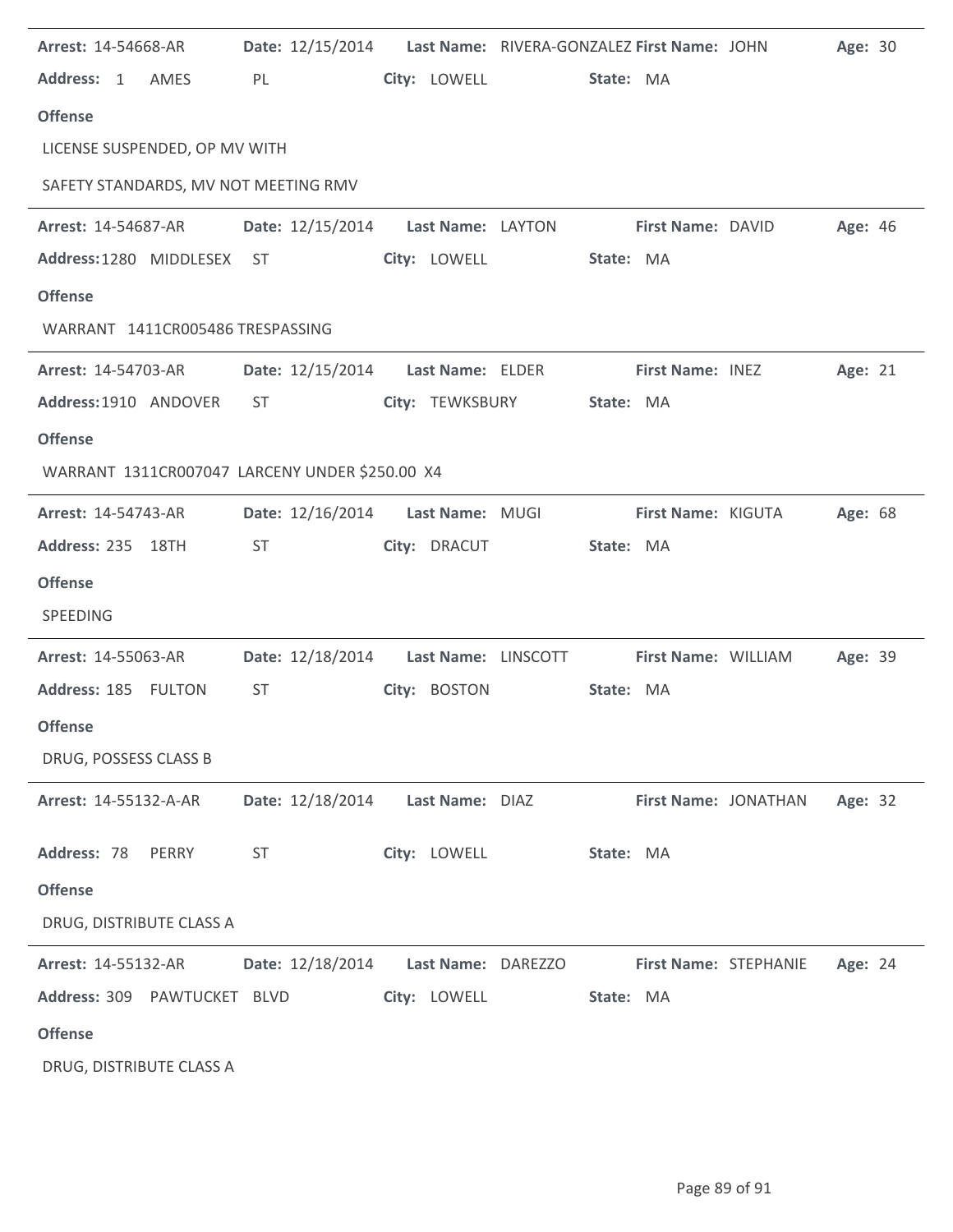| Arrest: 14-55295-AR                                         |                  | Date: 12/18/2014    Last Name: NGUYEN                           |  | First Name: JAMIE         |                                 | Age: 27 |  |
|-------------------------------------------------------------|------------------|-----------------------------------------------------------------|--|---------------------------|---------------------------------|---------|--|
| Address: 35 BIRCH                                           | <b>ST</b>        | City: DERRY                                                     |  | State: NH                 |                                 |         |  |
| <b>Offense</b>                                              |                  |                                                                 |  |                           |                                 |         |  |
| WARRANT - 1318CR006439 - POSS CLASS A DRUG                  |                  |                                                                 |  |                           |                                 |         |  |
| <b>Arrest: 14-55954-A-AR</b>                                |                  | Date: 12/22/2014 Last Name: TRINIDAD                            |  | <b>First Name: DANIEL</b> |                                 | Age: 19 |  |
| Address: 25 LILLEY                                          | ST               | City: LOWELL                                                    |  | State: MA                 |                                 |         |  |
| <b>Offense</b>                                              |                  |                                                                 |  |                           |                                 |         |  |
| <b>COURTESY BOOKING</b>                                     |                  |                                                                 |  |                           |                                 |         |  |
| Arrest: 14-55954-AR                                         |                  | Date: 12/22/2014    Last Name: DELACRUZ    First Name: WILFREDY |  |                           |                                 | Age: 22 |  |
| Address: 91 CENTER                                          | ST               | City: METHUEN                                                   |  | State: MA                 |                                 |         |  |
| <b>Offense</b>                                              |                  |                                                                 |  |                           |                                 |         |  |
| <b>COURTESY BOOKING</b>                                     |                  |                                                                 |  |                           |                                 |         |  |
| <b>Arrest: 14-56033-A-AR</b>                                |                  | Date: 12/22/2014    Last Name: CADY                             |  |                           | First Name: CHRISTOPHER Age: 28 |         |  |
| Address: 855 BROOKLINE                                      | <b>RD</b>        | City: MASON                                                     |  | State: NH                 |                                 |         |  |
| <b>Offense</b>                                              |                  |                                                                 |  |                           |                                 |         |  |
| DRUG, POSSESS CLASS A                                       |                  |                                                                 |  |                           |                                 |         |  |
| Arrest: 14-56033-AR                                         | Date: 12/22/2014 | Last Name: COX                                                  |  | First Name: BILLEE        |                                 | Age: 26 |  |
| Address: 15 BAKER                                           | AVE              | City: GREENVILLE                                                |  | State: NH                 |                                 |         |  |
| <b>Offense</b>                                              |                  |                                                                 |  |                           |                                 |         |  |
| DRUG, POSSESS CLASS E                                       |                  |                                                                 |  |                           |                                 |         |  |
| DRUG, POSSESS CLASS E                                       |                  |                                                                 |  |                           |                                 |         |  |
| DRUG, POSSESS CLASS A                                       |                  |                                                                 |  |                           |                                 |         |  |
| WARRANT                                                     |                  |                                                                 |  |                           |                                 |         |  |
| Arrest: 14-56150-AR                                         | Date: 12/23/2014 | Last Name: LEAHY                                                |  | First Name: ROBIN         |                                 | Age: 52 |  |
| Address: 97<br>JEWETT                                       | <b>ST</b>        | City: LOWELL                                                    |  | State: MA                 |                                 |         |  |
| <b>Offense</b>                                              |                  |                                                                 |  |                           |                                 |         |  |
| WARRANT#1411CR005567 C.266 S.30A SHOPLIFTING BY CONCEALMENT |                  |                                                                 |  |                           |                                 |         |  |
| SHOPLIFTING BY ASPORTATION, 2ND OFF.                        |                  |                                                                 |  |                           |                                 |         |  |